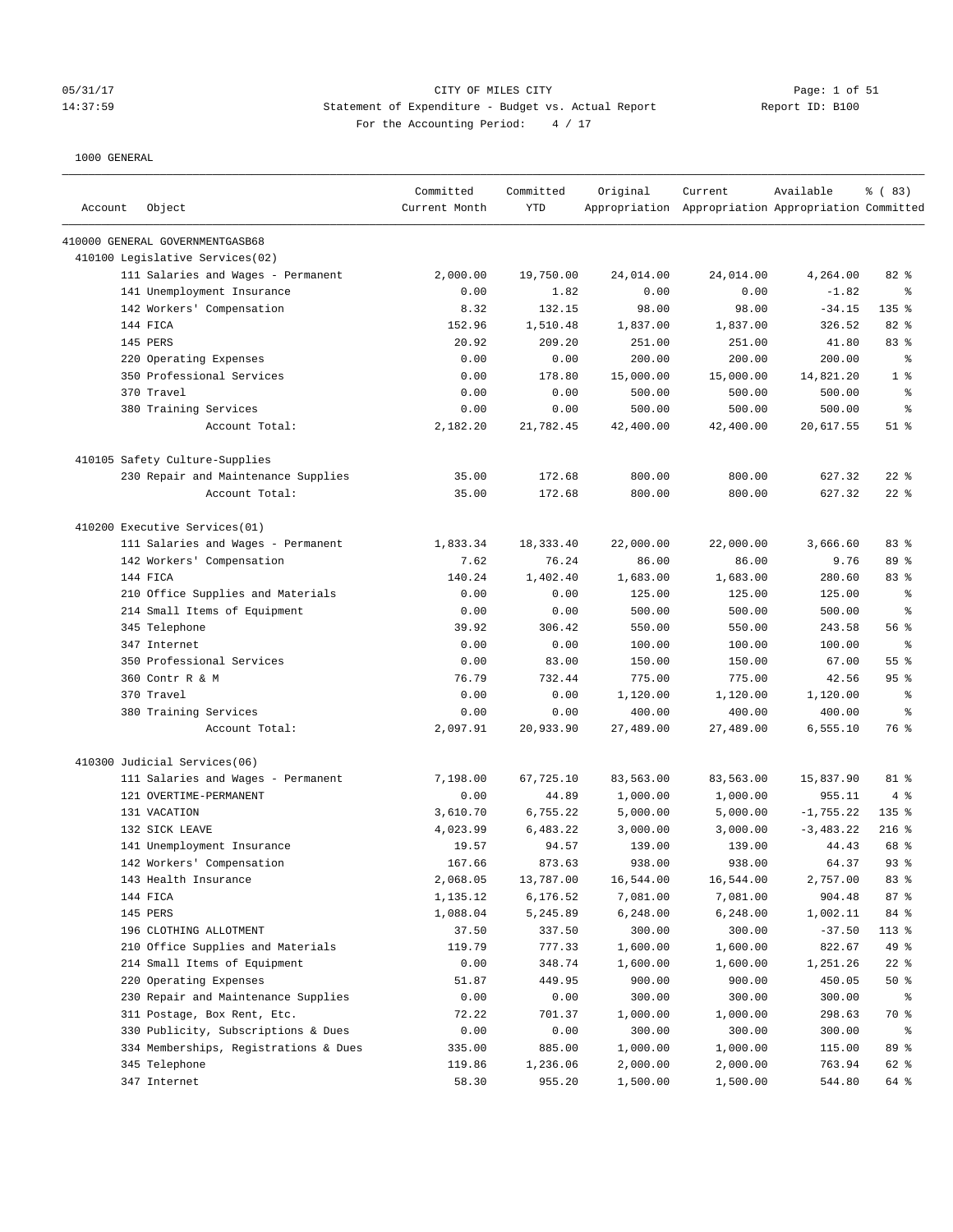### 05/31/17 Page: 2 of 51 Page: 2 of 51 14:37:59 Statement of Expenditure - Budget vs. Actual Report Report ID: B100 For the Accounting Period:  $4 / 17$

|         |                                                                 | Committed         | Committed            | Original            | Current                                             | Available               | % (83)               |
|---------|-----------------------------------------------------------------|-------------------|----------------------|---------------------|-----------------------------------------------------|-------------------------|----------------------|
| Account | Object                                                          | Current Month     | YTD                  |                     | Appropriation Appropriation Appropriation Committed |                         |                      |
|         |                                                                 |                   |                      |                     |                                                     |                         |                      |
|         | 350 Professional Services                                       | 0.00              | 500.00               | 1,000.00            | 1,000.00                                            | 500.00                  | 50%                  |
|         | 360 Contr R & M                                                 | 0.00              | 1,921.87             | 2,000.00            | 2,000.00                                            | 78.13                   | 96%                  |
|         | 370 Travel                                                      | 0.00              | 1,543.92             | 3,500.00            | 3,500.00                                            | 1,956.08                | 44 %                 |
|         | 380 Training Services                                           | 557.59            | 1,263.07             | 200.00              | 200.00                                              | $-1,063.07$             | 632 %                |
|         | 382 Books                                                       | 0.00              | 0.00                 | 600.00              | 600.00                                              | 600.00                  | ್ಠಿ                  |
|         | 394 Jury and Witness Fees                                       | 432.00            | 590.00               | 0.00                | 0.00                                                | $-590.00$               | る                    |
|         | 530 Rent                                                        | 0.00              | 0.00                 | 500.00              | 500.00                                              | 500.00                  | နွ                   |
|         | Account Total:                                                  | 21,095.26         | 118,696.05           | 141,813.00          | 141,813.00                                          | 23, 116.95              | 84 %                 |
|         | 410500 Financial Services(03)                                   |                   |                      |                     |                                                     |                         |                      |
|         | 111 Salaries and Wages - Permanent                              | 9,058.22          | 93, 448.27           | 119,530.00          | 119,530.00                                          | 26,081.73               | 78 %                 |
|         | 131 VACATION                                                    | 547.61            | 5,826.76             | 2,200.00            | 2,200.00                                            | $-3,626.76$             | $265$ %              |
|         | 132 SICK LEAVE                                                  | 396.45            | 3,080.10             | 700.00              | 700.00                                              | $-2,380.10$             | 440 %                |
|         | 133 OTHER LEAVE PAY                                             | 325.44            | 855.03               | 10,043.00           | 10,043.00                                           | 9,187.97                | 9 <sup>8</sup>       |
|         | 141 Unemployment Insurance                                      | 15.49             | 155.79               | 210.00              | 210.00                                              | 54.21                   | 74 %                 |
|         | 142 Workers' Compensation                                       | 126.77            | 1,274.78             | 1,685.00            | 1,685.00                                            | 410.22                  | 76 %                 |
|         | 143 Health Insurance                                            | 2,033.59          | 20,370.48            | 24,817.00           | 24,817.00                                           | 4,446.52                | 82 %                 |
|         | 144 FICA                                                        | 790.12            | 7,944.57             | 10,712.00           | 10,712.00                                           | 2,767.43                | 74 %                 |
|         | 145 PERS                                                        | 864.44            | 8,638.79             | 11,721.00           | 11,721.00                                           | 3,082.21                | 74 %                 |
|         | 196 CLOTHING ALLOTMENT                                          | $-75.00$          | 562.50               | 450.00              | 450.00                                              | $-112.50$               | $125$ %              |
|         | 210 Office Supplies and Materials                               | 685.13            | 1,401.01             | 2,000.00            | 2,000.00                                            | 598.99                  | 70 %                 |
|         | 214 Small Items of Equipment                                    | 0.00              | 2,508.56             | 2,550.00            | 2,550.00                                            | 41.44                   | 98 %                 |
|         | 220 Operating Expenses                                          | 91.39             | 2,196.54             | 2,600.00            | 3,041.00                                            | 844.46                  | 72 %                 |
|         | 311 Postage, Box Rent, Etc.                                     | $-207.59$         | 3,032.57             | 3,600.00            | 3,600.00                                            | 567.43                  | 84 %                 |
|         | 320 Printing, Duplicating, Typing &                             | 0.00              | 146.74               | 100.00              | 100.00                                              | $-46.74$                | 147 %                |
|         | 330 Publicity, Subscriptions & Dues                             | 49.40             | 1,833.01             | 2,200.00            | 2,200.00                                            | 366.99                  | 83 %                 |
|         | 334 Memberships, Registrations & Dues                           | 0.00              | 3,124.30             | 3,000.00            | 3,000.00                                            | $-124.30$               | $104$ %              |
|         | 345 Telephone                                                   | 61.54             | 522.54               | 750.00              | 750.00                                              | 227.46                  | 70 %                 |
|         | 347 Internet                                                    | 19.54             | 195.36               | 250.00              | 250.00                                              | 54.64                   | 78 %                 |
|         | 350 Professional Services                                       | 0.00              | 35,494.62            | 25,000.00           | 38,460.00                                           | 2,965.38                | $92$ $%$             |
|         | 360 Contr R & M                                                 | 307.13            | 8,809.04             | 20,700.00           | 20,700.00                                           | 11,890.96               | $43$ %               |
|         | 370 Travel                                                      | 0.00              | 84.24                | 2,000.00            | 2,000.00                                            | 1,915.76                | 4%                   |
|         | 380 Training Services                                           | 0.00              | 900.00               | 1,400.00            | 1,400.00                                            | 500.00                  | 64 %                 |
|         | 382 Books                                                       | 0.00              | 0.00                 | 200.00              | 200.00                                              | 200.00                  | ి                    |
|         | 390 Other Purchased Services (Recorded                          | 0.00              | 26.00                | 300.00              | 300.00                                              | 274.00                  | 9 <sup>8</sup>       |
|         | 513 Liability                                                   | 0.00              | 22,495.63            | 22,496.00           | 22,496.00                                           | 0.37                    | $100$ %              |
|         | 521 Surety Bonds for Officials & Employees                      | 0.00              | 750.00               | 750.00              | 750.00                                              | 0.00                    | $100$ %              |
|         | 555 Bank Service Charges                                        | 0.00              | 0.00                 | 100.00              | 100.00                                              | 100.00                  | ま                    |
|         | Account Total:                                                  | 15,089.67         | 225,677.23           | 272,064.00          | 285,965.00                                          | 60,287.77               | 79 %                 |
|         |                                                                 |                   |                      |                     |                                                     |                         |                      |
|         | 410540 City Treasurer(09)<br>111 Salaries and Wages - Permanent |                   | 18,333.40            | 22,000.00           | 22,000.00                                           | 3,666.60                | 83 %                 |
|         |                                                                 | 1,833.34<br>7.62  | 76.23                | 86.00               | 86.00                                               | 9.77                    |                      |
|         | 142 Workers' Compensation                                       |                   |                      | 8,272.00            |                                                     |                         | 89 %                 |
|         | 143 Health Insurance                                            | 0.00              | 0.00                 | 1,683.00            | 8,272.00                                            | 8,272.00                | ႜ                    |
|         | 144 FICA                                                        | 140.24            | 1,402.40             |                     | 1,683.00                                            | 280.60                  | 83%                  |
|         | 145 PERS<br>345 Telephone                                       | 153.46            | 1,534.60             | 1,842.00            | 1,842.00                                            | 307.40                  | 83%                  |
|         |                                                                 | 13.73             | 44.44                | 0.00                | 0.00                                                | $-44.44$                | ိ<br>15 <sup>°</sup> |
|         | 350 Professional Services                                       | 0.00              | 83.00                | 550.00              | 550.00                                              | 467.00                  |                      |
|         | 360 Contr R & M<br>Account Total:                               | 77.94<br>2,226.33 | 743.40<br>22, 217.47 | 128.00<br>34,561.00 | 128.00<br>34,561.00                                 | $-615.40$<br>12, 343.53 | 581 %<br>64 %        |
|         |                                                                 |                   |                      |                     |                                                     |                         |                      |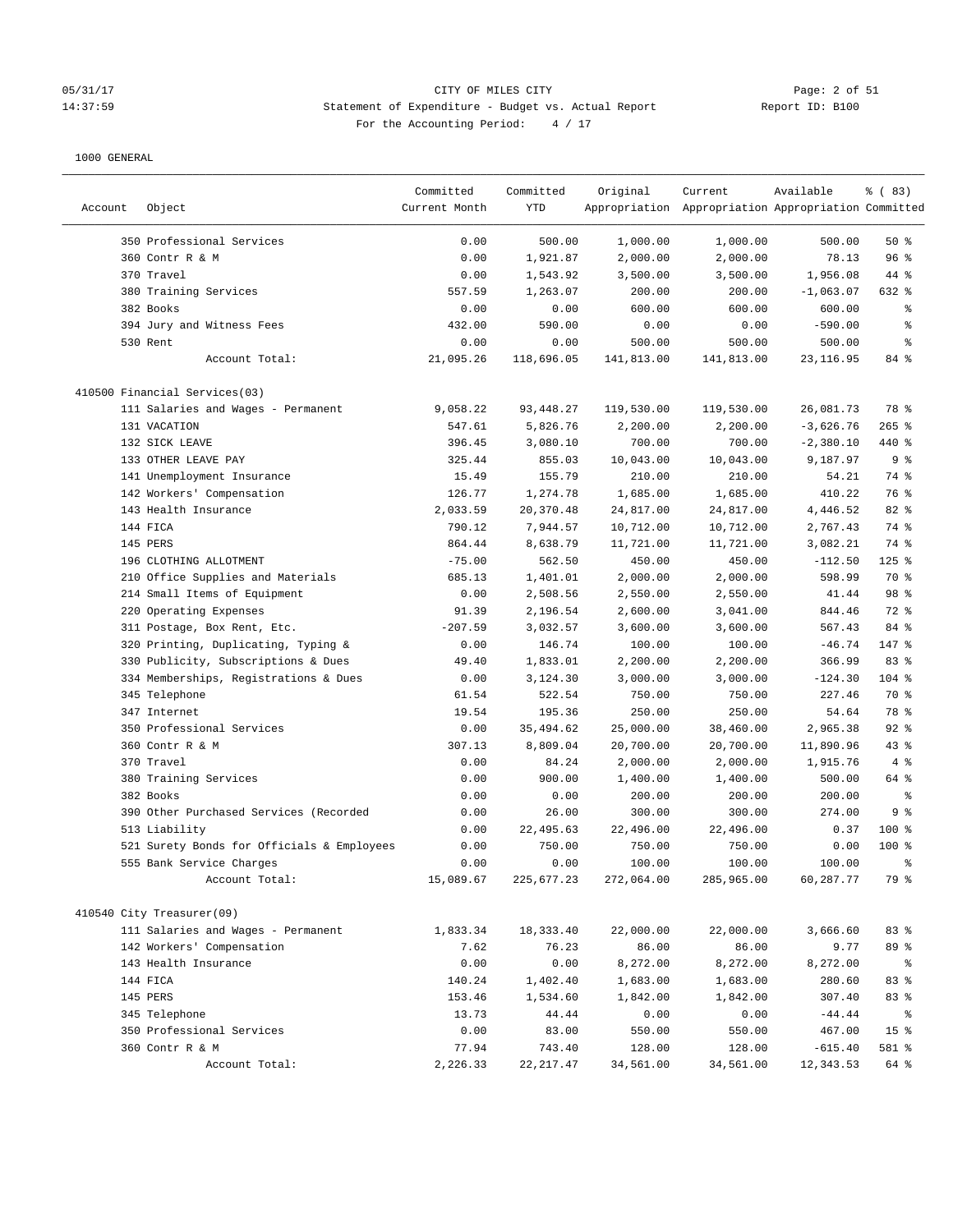### 05/31/17 Page: 3 of 51 14:37:59 Statement of Expenditure - Budget vs. Actual Report Report ID: B100 For the Accounting Period:  $4 / 17$

| Account          | Object                                    | Committed<br>Current Month | Committed<br>YTD     | Original             | Current<br>Appropriation Appropriation Appropriation Committed | Available          | % (83)             |
|------------------|-------------------------------------------|----------------------------|----------------------|----------------------|----------------------------------------------------------------|--------------------|--------------------|
| 410600 Elections |                                           |                            |                      |                      |                                                                |                    |                    |
|                  | <b>300 PURCHASED SERVICES</b>             | 0.00                       | 0.00                 | 6,772.00             | 6,772.00                                                       | 6,772.00           | နွ                 |
|                  | Account Total:                            | 0.00                       | 0.00                 | 6,772.00             | 6,772.00                                                       | 6,772.00           | ి                  |
|                  |                                           |                            |                      |                      |                                                                |                    |                    |
|                  | 411020 Community Services & Planning      |                            |                      |                      |                                                                |                    |                    |
|                  | 111 Salaries and Wages - Permanent        | 3, 313.50                  | 31,679.56            | 38,228.00            | 38,716.00                                                      | 7,036.44           | $82$ %             |
|                  | 121 OVERTIME-PERMANENT                    | 11.30                      | 104.41               | 500.00               | 500.00                                                         | 395.59             | $21$ %             |
|                  | 131 VACATION                              | 174.93                     | 2,582.55             | 4,000.00             | 4,000.00                                                       | 1,417.45           | 65 %               |
|                  | 132 SICK LEAVE<br>133 OTHER LEAVE PAY     | 222.99<br>0.00             | 1,202.91<br>1,449.25 | 2,000.00<br>3,529.00 | 2,000.00<br>3,529.00                                           | 797.09<br>2,079.75 | 60 %<br>41 %       |
|                  |                                           |                            |                      |                      |                                                                |                    | $77$ $%$           |
|                  | 141 Unemployment Insurance                | 5.58                       | 55.57                | 72.00                | 72.00                                                          | 16.43              |                    |
|                  | 142 Workers' Compensation                 | 18.08                      | 181.33               | 227.00               | 234.00                                                         | 52.67              | 77 %               |
|                  | 143 Health Insurance                      | 751.46                     | 7,514.52             | 9,017.00             | 9,017.00                                                       | 1,502.48           | 83 %               |
|                  | 144 FICA                                  | 284.76                     | 2,844.37             | 3,692.00             | 3,729.00                                                       | 884.63             | 76 %               |
|                  | 145 PERS                                  | 311.61                     | 3,098.44             | 4,039.00             | 4,080.00                                                       | 981.56             | 76 %               |
|                  | 196 CLOTHING ALLOTMENT                    | 0.00                       | 163.50               | 314.00               | 314.00                                                         | 150.50             | $52$ $%$           |
|                  | 210 Office Supplies and Materials         | 0.00                       | 115.18               | 800.00               | 800.00                                                         | 684.82             | $14$ %             |
|                  | 214 Small Items of Equipment              | 0.00                       | 0.00                 | 800.00               | 800.00                                                         | 800.00             | နွ                 |
|                  | 220 Operating Expenses                    | 0.00                       | 95.30                | 200.00               | 200.00                                                         | 104.70             | 48 %               |
|                  | 311 Postage, Box Rent, Etc.               | 1.38                       | 170.30               | 250.00               | 250.00                                                         | 79.70              | 68 %               |
|                  | 320 Printing, Duplicating, Typing &       | 0.00                       | 0.00                 | 1,000.00             | 1,000.00                                                       | 1,000.00           | နွ                 |
|                  | 327 Map Printing                          | 0.00                       | 0.00                 | 100.00               | 100.00                                                         | 100.00             | နွ                 |
|                  | 330 Publicity, Subscriptions & Dues       | 0.00                       | 402.30               | 1,500.00             | 1,500.00                                                       | 1,097.70           | $27$ %             |
|                  | 331 Publication of Formal & Legal Notices | 0.00                       | 133.00               | 300.00               | 300.00                                                         | 167.00             | 44 %               |
|                  | 334 Memberships, Registrations & Dues     | 30.00                      | 65.00                | 200.00               | 200.00                                                         | 135.00             | 33%                |
|                  | 345 Telephone                             | 86.58                      | 772.94               | 900.00               | 900.00                                                         | 127.06             | 86 %               |
|                  | 347 Internet                              | 0.00                       | 0.00                 | 100.00               | 100.00                                                         | 100.00             | ႜ                  |
|                  | 350 Professional Services                 | 3,180.12                   | 34,575.17            | 63,611.00            | 63,611.00                                                      | 29,035.83          | 54 %               |
|                  | 360 Contr R & M                           | 76.79                      | 1,191.94             | 1,819.00             | 1,819.00                                                       | 627.06             | 66 %               |
|                  | 370 Travel                                | 0.00                       | 799.23               | 1,500.00             | 1,500.00                                                       | 700.77             | 53%                |
|                  | 380 Training Services                     | 0.00                       | 74.20                | 1,200.00             | 1,200.00                                                       | 1,125.80           | 6 <sup>8</sup>     |
|                  | 382 Books                                 | 0.00                       | 119.90               | 150.00               | 150.00                                                         | 30.10              | $80*$              |
|                  | Account Total:                            | 8,469.08                   | 89,390.87            | 140,048.00           | 140,621.00                                                     | 51,230.13          | 64 %               |
|                  | 411100 Legal Services(04)                 |                            |                      |                      |                                                                |                    |                    |
|                  | 111 Salaries and Wages - Permanent        | 5,889.64                   | 81,105.75            | 98,830.00            | 98,830.00                                                      | 17,724.25          | 82 %               |
|                  | 131 VACATION                              | 364.31                     | 2,315.67             | 3,000.00             | 3,000.00                                                       | 684.33             | $77$ $\frac{6}{9}$ |
|                  | 132 SICK LEAVE                            | 570.65                     | 1,795.77             | 1,500.00             | 1,500.00                                                       | $-295.77$          | $120*$             |
|                  | 133 OTHER LEAVE PAY                       | 0.00                       | 96.72                | 0.00                 | 0.00                                                           | $-96.72$           |                    |
|                  | 141 Unemployment Insurance                | 10.25                      | 128.09               | 160.00               | 160.00                                                         | 31.91              | $80*$              |
|                  | 142 Workers' Compensation                 | 38.87                      | 521.17               | 624.00               | 624.00                                                         | 102.83             | 84 %               |
|                  | 143 Health Insurance                      | 689.70                     | 6,207.28             | 8,272.00             | 8,272.00                                                       | 2,064.72           | 75 %               |
|                  | 144 FICA                                  | 516.58                     | 6,477.14             | 8,070.00             | 8,070.00                                                       | 1,592.86           | $80*$              |
|                  | 145 PERS                                  | 571.22                     | 7,140.79             | 8,829.00             | 8,829.00                                                       | 1,688.21           | 81 %               |
|                  | 196 CLOTHING ALLOTMENT                    | 0.00                       | 75.00                | 100.00               | 100.00                                                         | 25.00              | 75 %               |
|                  | 210 Office Supplies and Materials         | 0.00                       | 652.71               | 500.00               | 500.00                                                         | $-152.71$          | 131 %              |
|                  | 214 Small Items of Equipment              | 0.00                       | 959.91               | 425.00               | 425.00                                                         | $-534.91$          | $226$ %            |
|                  | 220 Operating Expenses                    | 48.75                      | 2,026.95             | 1,500.00             | 1,500.00                                                       | $-526.95$          | 135 %              |
|                  | 311 Postage, Box Rent, Etc.               | 0.00                       | 253.43               | 600.00               | 600.00                                                         | 346.57             | 42 %               |
|                  | 345 Telephone                             | 13.83                      | 43.81                | 120.00               | 120.00                                                         | 76.19              | 37%                |
|                  | 350 Professional Services                 | 100.00                     | 1,471.30             | 10,500.00            | 10,500.00                                                      | 9,028.70           | 14 %               |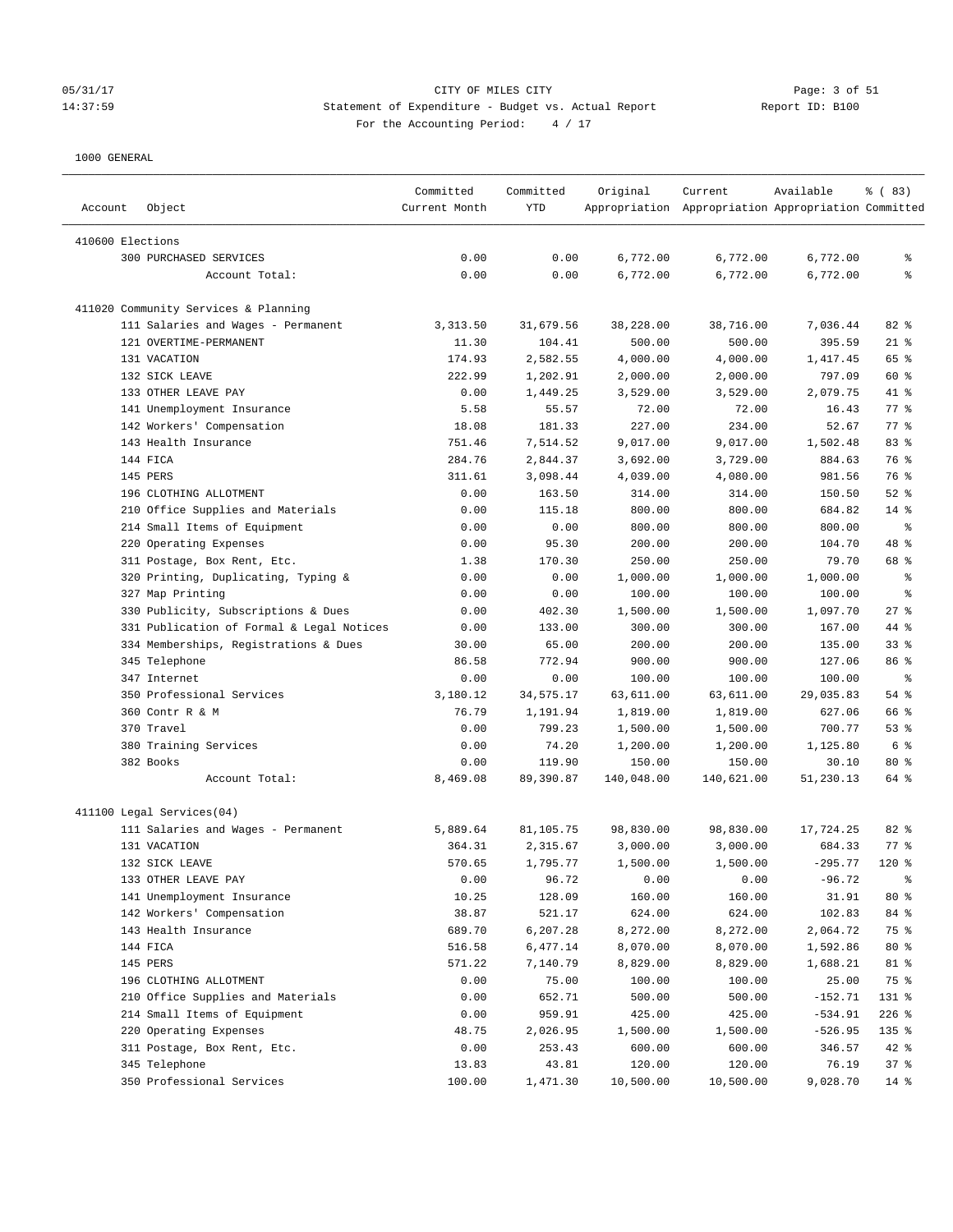# 05/31/17 CITY OF MILES CITY Page: 4 of 51 14:37:59 Statement of Expenditure - Budget vs. Actual Report Report ID: B100 For the Accounting Period:  $4 / 17$

————————————————————————————————————————————————————————————————————————————————————————————————————————————————————————————————————

|                  |                                            | Committed     | Committed  | Original   | Current                                             | Available     | % (83)          |
|------------------|--------------------------------------------|---------------|------------|------------|-----------------------------------------------------|---------------|-----------------|
| Account          | Object                                     | Current Month | <b>YTD</b> |            | Appropriation Appropriation Appropriation Committed |               |                 |
|                  | 360 Contr R & M                            | 0.00          | 0.00       | 100.00     | 100.00                                              | 100.00        | ್ಠಿ             |
|                  | 370 Travel                                 | $-166.75$     | 514.05     | 550.00     | 550.00                                              | 35.95         | $93$ %          |
|                  | Account Total:                             | 8,647.05      | 111,785.54 | 143,680.00 | 143,680.00                                          | 31,894.46     | 78 %            |
|                  | 411101 Labor Negotiations                  |               |            |            |                                                     |               |                 |
|                  | 350 Professional Services                  | 743.78        | 8,912.53   | 10,000.00  | 10,000.00                                           | 1,087.47      | 89 %            |
|                  | Account Total:                             | 743.78        | 8,912.53   | 10,000.00  | 10,000.00                                           | 1,087.47      | 89 %            |
| 411230 City Hall |                                            |               |            |            |                                                     |               |                 |
|                  | 214 Small Items of Equipment               | 0.00          | 0.00       | 400.00     | 400.00                                              | 400.00        | $\epsilon$      |
|                  | 220 Operating Expenses                     | 214.59        | 2,437.63   | 2,500.00   | 2,500.00                                            | 62.37         | 98 %            |
|                  | 230 Repair and Maintenance Supplies        | 0.00          | 1,461.99   | 1,500.00   | 1,500.00                                            | 38.01         | 97%             |
|                  | 341 Electric Utility Services              | 307.07        | 4,270.08   | 6,000.00   | 6,000.00                                            | 1,729.92      | 71 %            |
|                  | 342 Water Utility Services                 | 54.61         | 546.00     | 750.00     | 750.00                                              | 204.00        | 73 %            |
|                  | 343 Sewer Utility Services                 | 65.31         | 650.54     | 370.00     | 370.00                                              | $-280.54$     | $176$ %         |
|                  | 344 Gas Utility Service                    | 131.30        | 2,214.62   | 3,750.00   | 3,750.00                                            | 1,535.38      | 59 %            |
|                  | 346 Garbage Service                        | 0.00          | 142.23     | 200.00     | 200.00                                              | 57.77         | 71 %            |
|                  | 360 Contr R & M                            | 600.00        | 8,815.59   | 14,500.00  | 14,500.00                                           | 5,684.41      | 61 %            |
|                  | 400 BUILDING MATERIALS                     | 0.00          | 0.00       | 3,000.00   | 3,000.00                                            | 3,000.00      | နွ              |
|                  | 511 Insurance on Buildings                 | 0.00          | 2,216.42   | 2,217.00   | 2,217.00                                            | 0.58          | 100 %           |
|                  | Account Total:                             | 1,372.88      | 22,755.10  | 35,187.00  | 35,187.00                                           | 12,431.90     | 65 %            |
|                  | 411840 Program Assistant                   |               |            |            |                                                     |               |                 |
|                  | 111 Salaries and Wages - Permanent         | 2,409.97      | 22,458.16  | 32,790.00  | 32,790.00                                           | 10,331.84     | 68 %            |
|                  | 131 VACATION                               | 22.70         | 1,992.61   | 468.00     | 468.00                                              | $-1,524.61$   | $426$ %         |
|                  | 132 SICK LEAVE                             | 136.50        | 1,594.20   | 467.00     | 467.00                                              | $-1, 127.20$  | 341 %           |
|                  | 133 OTHER LEAVE PAY                        | 68.25         | 409.44     | 2,539.00   | 2,539.00                                            | 2,129.56      | 16 <sup>8</sup> |
|                  | 141 Unemployment Insurance                 | 3.97          | 39.87      | 54.00      | 54.00                                               | 14.13         | 74 %            |
|                  | 142 Workers' Compensation                  | 32.36         | 325.13     | 436.00     | 436.00                                              | 110.87        | 75 %            |
|                  | 143 Health Insurance                       | 686.35        | 6,900.47   | 8,272.00   | 8,272.00                                            | 1,371.53      | 83 %            |
|                  | 144 FICA                                   | 201.76        | 2,026.85   | 2,774.00   | 2,774.00                                            | 747.15        | 73 %            |
|                  | 145 PERS                                   | 220.75        | 2,205.86   | 3,035.00   | 3,035.00                                            | 829.14        | 73 %            |
|                  | 196 CLOTHING ALLOTMENT                     | 0.00          | 140.25     | 141.00     | 141.00                                              | 0.75          | 99 %            |
|                  | 220 Operating Expenses                     | 344.78        | 344.78     | 2,169.00   | 2,169.00                                            | 1,824.22      | 16 <sup>°</sup> |
|                  | 350 Professional Services                  | 0.00          | 789.14     | 2,487.00   | 2,487.00                                            | 1,697.86      | 32%             |
|                  | 360 Contr R & M                            | 76.79         | 222.49     | 194.00     | 194.00                                              | $-28.49$      | $115$ %         |
|                  | Account Total:                             | 4,204.18      | 39,449.25  | 55,826.00  | 55,826.00                                           | 16,376.75     | 71 %            |
|                  | Account Group Total:                       | 66,163.34     | 681,773.07 | 910,640.00 | 925, 114.00                                         | 243,340.93    | 74 %            |
|                  | 420000 PUBLIC SAFETY-GASB68                |               |            |            |                                                     |               |                 |
|                  | 420140 Crime Control and Investigation(05) |               |            |            |                                                     |               |                 |
|                  | 111 Salaries and Wages - Permanent         | 53,747.89     | 542,404.63 | 765,127.00 | 765,127.00                                          | 222,722.37    | 71 %            |
|                  | 121 OVERTIME-PERMANENT                     | 5,270.93      | 81,919.85  | 21,500.00  | 21,500.00                                           | $-60, 419.85$ | 381 %           |
|                  | 131 VACATION                               | 4,007.08      | 44,847.93  | 30,000.00  | 30,000.00                                           | $-14,847.93$  | 149 %           |
|                  | 132 SICK LEAVE                             | 1,906.76      | 28,782.72  | 7,500.00   | 7,500.00                                            | $-21, 282.72$ | 384 %           |
|                  | 133 OTHER LEAVE PAY                        | 1,082.16      | 23,038.38  | 28,840.00  | 28,840.00                                           | 5,801.62      | 80 %            |
|                  | 134 HOLIDAY PAY                            | 604.73        | 10,067.01  | 21,500.00  | 21,500.00                                           | 11,432.99     | 47 %            |
|                  | 141 Unemployment Insurance                 | 99.92         | 1,115.71   | 1,388.00   | 1,388.00                                            | 272.29        | 80 %            |
|                  | 142 Workers' Compensation                  | 3,145.47      | 34, 335.90 | 42,022.00  | 42,022.00                                           | 7,686.10      | 82 %            |
|                  | 143 Health Insurance                       | 10,344.10     | 104,705.41 | 140,627.00 | 140,627.00                                          | 35,921.59     | 74 %            |
|                  | 144 FICA                                   | 1,010.90      | 10,949.01  | 13,744.00  | 13,744.00                                           | 2,794.99      | 80 %            |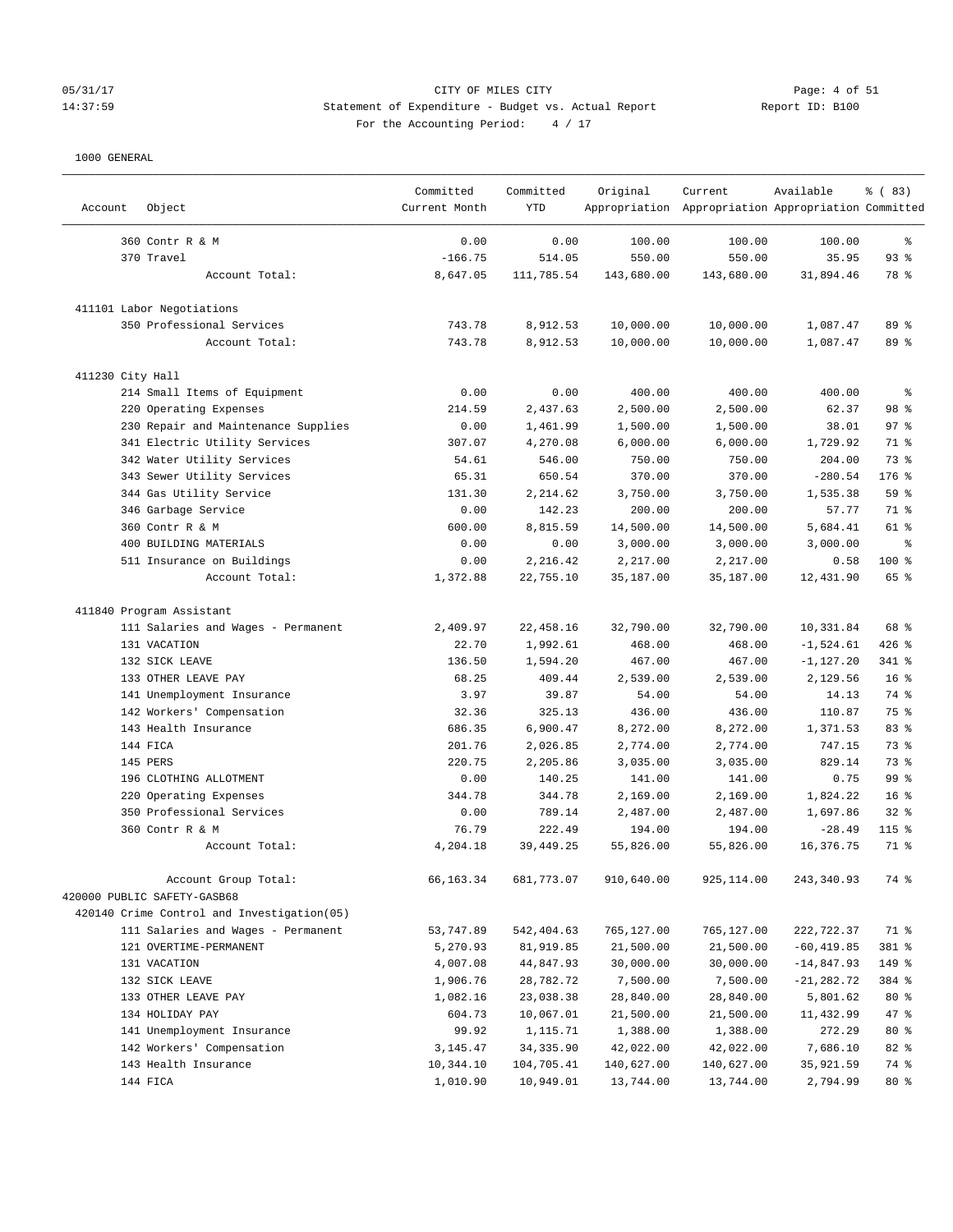## 05/31/17 Page: 5 of 51 14:37:59 Statement of Expenditure - Budget vs. Actual Report Report ID: B100 For the Accounting Period: 4 / 17

| Account | Object                                   | Committed<br>Current Month | Committed<br>YTD | Original                            | Current<br>Appropriation Appropriation Appropriation Committed | Available     | % (83)          |
|---------|------------------------------------------|----------------------------|------------------|-------------------------------------|----------------------------------------------------------------|---------------|-----------------|
|         | 145 PERS                                 | 78.41                      | 325.96           | 0.00                                | 0.00                                                           | $-325.96$     | ႜ               |
|         | 146 Police Pension                       | 8,463.29                   | 99, 173.81       | 127,992.00                          | 127,992.00                                                     | 28,818.19     | 77 %            |
|         | 196 CLOTHING ALLOTMENT                   | $-430.00$                  | 12,315.83        | 12,960.00                           | 12,960.00                                                      | 644.17        | 95%             |
|         | 210 Office Supplies and Materials        | 386.18                     | 5,352.60         | 7,000.00                            | 7,000.00                                                       | 1,647.40      | 76 %            |
|         | 214 Small Items of Equipment             | 0.00                       | 3,175.51         | 11,500.00                           | 11,500.00                                                      | 8,324.49      | $28$ %          |
|         | 220 Operating Expenses                   | 1,266.89                   | 15,902.47        | 13,125.00                           | 13,125.00                                                      | $-2,777.47$   | 121 %           |
|         | 226 Clothing and Uniforms                | 8.00                       | 1,422.08         | 500.00                              | 500.00                                                         | $-922.08$     | 284 %           |
|         | 227 Firearm Supplies                     | 0.00                       | 3,323.98         | 4,800.00                            | 4,800.00                                                       | 1,476.02      | 69 %            |
|         | 230 Repair and Maintenance Supplies      | 478.29                     | 9,554.55         | 10,000.00                           | 10,000.00                                                      | 445.45        | 96%             |
|         | 231 Gas, Oil, Diesel Fuel, Grease, etc.  | 1,829.15                   | 18,094.59        | 38,000.00                           | 38,000.00                                                      | 19,905.41     | 48 %            |
|         | 311 Postage, Box Rent, Etc.              | 144.98                     | 839.32           | 1,000.00                            | 1,000.00                                                       | 160.68        | 84 %            |
|         | 320 Printing, Duplicating, Typing &      | 40.65                      | 40.65            | 0.00                                | 0.00                                                           | $-40.65$      | နွ              |
|         | 330 Publicity, Subscriptions & Dues      | 0.00                       | 649.00           | 300.00                              | 300.00                                                         | $-349.00$     | $216$ %         |
|         | 334 Memberships, Registrations & Dues    | 216.00                     | 745.00           | 2,708.00                            | 2,708.00                                                       | 1,963.00      | $28$ %          |
|         | 345 Telephone                            | 322.12                     | 3,128.34         | 4,500.00                            | 4,500.00                                                       | 1,371.66      | 70 %            |
|         | 347 Internet                             | 65.66                      | 656.60           | 800.00                              | 800.00                                                         | 143.40        | 82 %            |
|         | 350 Professional Services                | 1,225.00                   | 13, 135.93       | 20,000.00                           | 20,000.00                                                      | 6,864.07      | 66 %            |
|         | 360 Contr R & M                          | 27.00                      | 297.00           | 400.00                              | 400.00                                                         | 103.00        | 74 %            |
|         | 366 R&M Vehicles - Police/Animal Control | 457.68                     | 6,424.17         | 18,000.00                           | 18,000.00                                                      | 11,575.83     | 36%             |
|         | 370 Travel                               | 419.00                     | 3,279.90         | 4,500.00                            | 4,500.00                                                       | 1,220.10      | 73 %            |
|         | 380 Training Services                    | 435.00                     | 7,967.00         | 9,000.00                            | 9,000.00                                                       | 1,033.00      | 89 %            |
|         | 512 Insurance on Vehicles & Equipment    | 0.00                       | 1,268.83         | 1,269.00                            | 1,269.00                                                       | 0.17          | 100 %           |
|         | 700 Grants, Contributions & Indemnities  | 0.00                       | 4,000.00         | 4,000.00                            | 4,000.00                                                       | 0.00          | $100$ %         |
|         | 791 Shop With A Cop                      | 0.00                       | 0.00             | 5,000.00                            | 5,000.00                                                       | 5,000.00      | ್ಠಿ             |
|         | 940 Machinery & Equipment                | 0.00                       | 0.00             | 40,000.00                           | 40,000.00                                                      | 40,000.00     | ್ಠಿ             |
|         | Account Total:                           |                            |                  | 96,653.24 1,093,239.67 1,409,602.00 | 1,409,602.00                                                   | 316,362.33    | 78 %            |
|         | 420160 Communications-Dispatch           |                            |                  |                                     |                                                                |               |                 |
|         | 111 Salaries and Wages - Permanent       | 16,865.06                  | 156,185.04       | 233,652.00                          | 233,652.00                                                     | 77,466.96     | 67%             |
|         | 121 OVERTIME-PERMANENT                   | 1,239.44                   | 20, 319.57       | 7,000.00                            | 7,000.00                                                       | $-13, 319.57$ | $290$ %         |
|         | 131 VACATION                             | 472.20                     | 9,871.42         | 12,000.00                           | 12,000.00                                                      | 2,128.58      | 82%             |
|         | 132 SICK LEAVE                           | 405.72                     | 6,930.87         | 4,500.00                            | 4,500.00                                                       | $-2,430.87$   | 154 %           |
|         | 133 OTHER LEAVE PAY                      | 794.44                     | 4,839.83         | 6,207.00                            | 6,207.00                                                       | 1,367.17      | 78 %            |
|         | 134 HOLIDAY PAY                          | 0.00                       | 2,892.45         | 12,620.00                           | 12,620.00                                                      | 9,727.55      | $23$ %          |
|         | 141 Unemployment Insurance               | 29.66                      | 303.69           | 429.00                              | 429.00                                                         | 125.31        | 71 %            |
|         | 142 Workers' Compensation                | 945.95                     | 9,438.58         | 13,664.00                           | 13,664.00                                                      | 4,225.42      | 69 %            |
|         | 143 Health Insurance                     | 2,763.00                   | 28,873.93        | 49,633.00                           | 49,633.00                                                      | 20,759.07     | 58 %            |
|         | 144 FICA                                 | 1,509.09                   | 15,448.52        | 21,869.00                           | 21,869.00                                                      | 6,420.48      | 71 %            |
|         | 145 PERS                                 | 1,655.33                   | 16,826.98        | 23,927.00                           | 23,927.00                                                      | 7,100.02      | 70 %            |
|         | 146 Police Pension                       | 0.00                       | $-76.63$         | 0.00                                | 0.00                                                           | 76.63         | ွေ              |
|         | 196 CLOTHING ALLOTMENT                   | 0.00                       | 1,406.25         | 2,000.00                            | 2,000.00                                                       | 593.75        | 70 %            |
|         | 210 Office Supplies and Materials        | 125.42                     | 1,390.53         | 3,500.00                            | 3,500.00                                                       | 2,109.47      | $40*$           |
|         | 214 Small Items of Equipment             | 0.00                       | 0.00             | 4,500.00                            | 4,500.00                                                       | 4,500.00      | ್ಠಿ             |
|         | 220 Operating Expenses                   | 0.00                       | 28.82            | 2,000.00                            | 2,000.00                                                       | 1,971.18      | 1 <sup>8</sup>  |
|         | 231 Gas, Oil, Diesel Fuel, Grease, etc.  | 0.00                       | 0.00             | 600.00                              | 600.00                                                         | 600.00        | ွေ              |
|         | 311 Postage, Box Rent, Etc.              | 0.00                       | 34.65            | 75.00                               | 75.00                                                          | 40.35         | 46%             |
|         | 320 Printing, Duplicating, Typing &      | 0.00                       | 0.00             | 300.00                              | 300.00                                                         | 300.00        | ႜ               |
|         | 330 Publicity, Subscriptions & Dues      | 0.00                       | 0.00             | 100.00                              | 100.00                                                         | 100.00        | နွ              |
|         | 334 Memberships, Registrations & Dues    | 0.00                       | 65.00            | 400.00                              | 400.00                                                         | 335.00        | 16 <sup>°</sup> |
|         | 345 Telephone                            | 320.25                     | 3,109.46         | 5,100.00                            | 5,100.00                                                       | 1,990.54      | 61 %            |
|         | 350 Professional Services                | 0.00                       | 664.00           | 10,000.00                           | 10,000.00                                                      | 9,336.00      | 7 %             |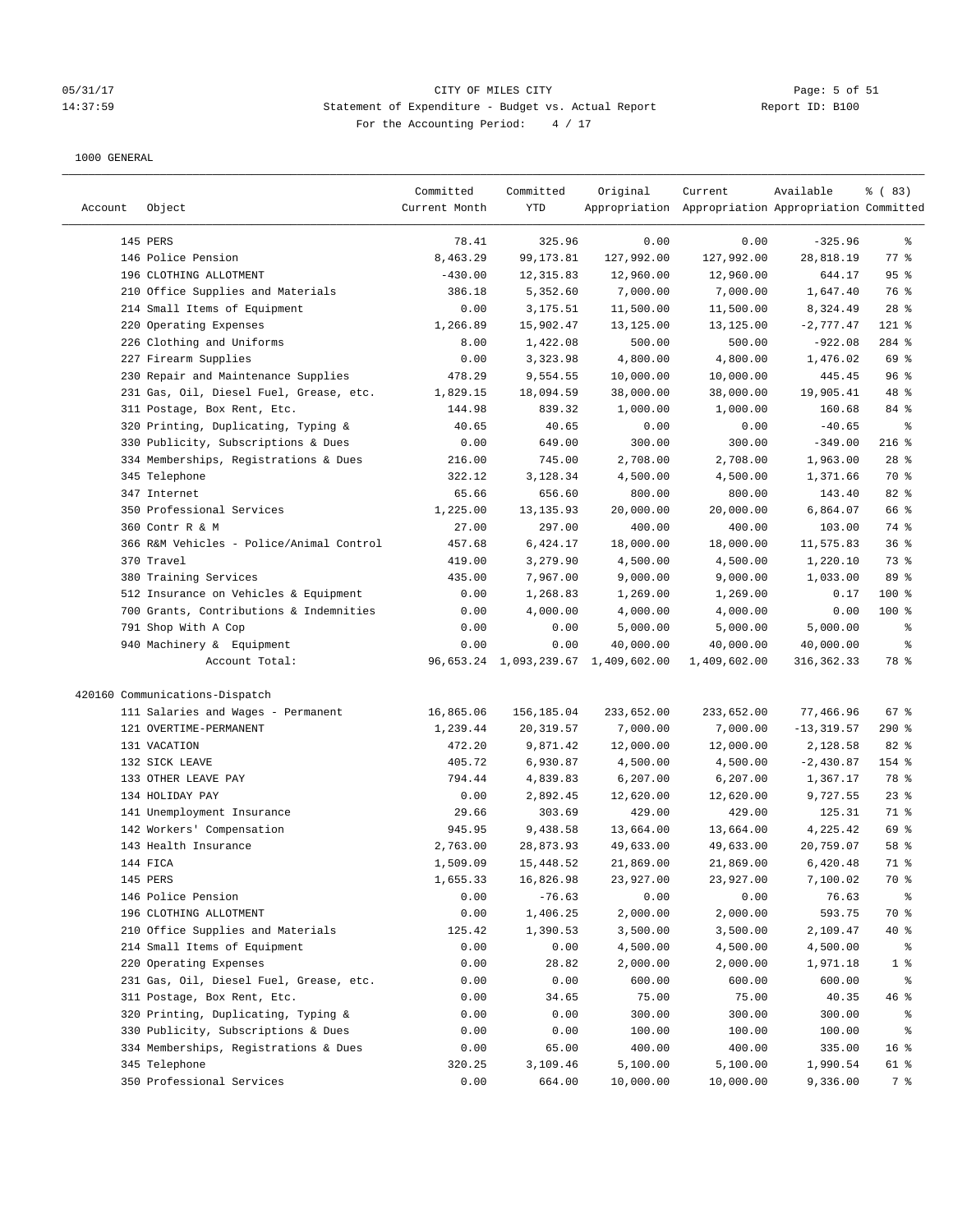#### 05/31/17 Page: 6 of 51 14:37:59 Statement of Expenditure - Budget vs. Actual Report Report ID: B100 For the Accounting Period:  $4 / 17$

| Account | Object                                  | Committed<br>Current Month | Committed<br>YTD | Original    | Current<br>Appropriation Appropriation Appropriation Committed | Available    | % (83)          |
|---------|-----------------------------------------|----------------------------|------------------|-------------|----------------------------------------------------------------|--------------|-----------------|
|         |                                         |                            |                  |             |                                                                |              |                 |
|         | 360 Contr R & M                         | 0.00                       | 0.00             | 100.00      | 100.00                                                         | 100.00       | ႜ               |
|         | 370 Travel                              | 355.25                     | 1,397.27         | 1,000.00    | 1,000.00                                                       | $-397.27$    | 140 %           |
|         | 380 Training Services                   | 0.00                       | 660.00           | 2,000.00    | 2,000.00                                                       | 1,340.00     | 33%             |
|         | Account Total:                          | 27,480.81                  | 280,610.23       | 417,176.00  | 417,176.00                                                     | 136,565.77   | $67$ %          |
|         | 420460 Fire Suppression(07)             |                            |                  |             |                                                                |              |                 |
|         | 111 Salaries and Wages - Permanent      | 35,401.44                  | 379,037.24       | 401,006.00  | 401,006.00                                                     | 21,968.76    | 95%             |
|         | 112 SALARIES AND WAGES - PART PAID      | 0.00                       | 3,265.00         | 15,000.00   | 15,000.00                                                      | 11,735.00    | $22$ %          |
|         | 121 OVERTIME-PERMANENT                  | 7,209.05                   | 40,859.42        | 25,000.00   | 25,000.00                                                      | $-15,859.42$ | $163$ %         |
|         | 131 VACATION                            | 3,190.49                   | 22,486.94        | 16,000.00   | 16,000.00                                                      | $-6,486.94$  | 141 %           |
|         | 132 SICK LEAVE                          | 1,468.15                   | 7,990.52         | 15,000.00   | 15,000.00                                                      | 7,009.48     | 53%             |
|         | 133 OTHER LEAVE PAY                     | 546.10                     | 2,299.53         | 4,000.00    | 4,000.00                                                       | 1,700.47     | 57%             |
|         | 134 HOLIDAY PAY                         | 0.00                       | 10,965.94        | 10,000.00   | 10,000.00                                                      | $-965.94$    | $110*$          |
|         | 141 Unemployment Insurance              | 71.72                      | 700.41           | 707.00      | 707.00                                                         | 6.59         | 99 %            |
|         | 142 Workers' Compensation               | 1,769.19                   | 17,581.48        | 15,840.00   | 15,840.00                                                      | $-1,741.48$  | 111 %           |
|         | 143 Health Insurance                    | 6,487.19                   | 63,879.20        | 77,428.00   | 77,428.00                                                      | 13,548.80    | 83 %            |
|         | 144 FICA                                | 691.46                     | 6,953.60         | 6,830.00    | 6,830.00                                                       | $-123.60$    | $102$ %         |
|         | 147 Firemen's Pension                   | 5,498.30                   | 53,810.47        | 68,108.00   | 68,108.00                                                      | 14,297.53    | 79 %            |
|         | 210 Office Supplies and Materials       | 455.12                     | 3,257.65         | 28,398.00   | 28,398.00                                                      | 25, 140.35   | $11$ %          |
|         | 211 Clothing Allotment                  | 0.00                       | 5,632.42         | 7,120.00    | 7,120.00                                                       | 1,487.58     | 79 %            |
|         |                                         | 0.00                       | 18,961.34        | 12,358.00   | 13,952.00                                                      | $-5,009.34$  | 136 %           |
|         | 214 Small Items of Equipment            |                            | 85.99            |             |                                                                |              |                 |
|         | 217 Small Item Equ/Inspector            | 0.00                       |                  | 250.00      | 250.00                                                         | 164.01       | $34$ $%$        |
|         | 220 Operating Expenses                  | 4,705.76                   | 7,286.19         | 10,595.00   | 10,595.00                                                      | 3,308.81     | 69 %            |
|         | 223 Operating Exp/Inspector             | 205.00                     | 205.00           | 2,500.00    | 2,500.00                                                       | 2,295.00     | 8 %             |
|         | 226 Clothing and Uniforms               | 66.88                      | 761.24           | 8,000.00    | 8,000.00                                                       | 7,238.76     | 10 <sup>°</sup> |
|         | 230 Repair and Maintenance Supplies     | 49.29                      | 2,187.84         | 6,500.00    | 6,500.00                                                       | 4,312.16     | $34$ %          |
|         | 231 Gas, Oil, Diesel Fuel, Grease, etc. | 710.83                     | 6,640.92         | 8,000.00    | 8,000.00                                                       | 1,359.08     | 83%             |
|         | 241 Consumable Tools                    | 0.00                       | 119.80           | 2,000.00    | 2,000.00                                                       | 1,880.20     | 6 %             |
|         | 311 Postage, Box Rent, Etc.             | 0.00                       | 0.00             | 75.00       | 75.00                                                          | 75.00        | ್ಠಿ             |
|         | 320 Printing, Duplicating, Typing &     | 0.00                       | 0.00             | 100.00      | 100.00                                                         | 100.00       | ್ಠಿ             |
|         | 330 Publicity, Subscriptions & Dues     | 0.00                       | 282.54           | 200.00      | 200.00                                                         | $-82.54$     | 141 %           |
|         | 334 Memberships, Registrations & Dues   | 554.00                     | 1,854.00         | 2,000.00    | 2,000.00                                                       | 146.00       | $93$ $%$        |
|         | 341 Electric Utility Services           | 254.79                     | 3,232.32         | 4,500.00    | 4,500.00                                                       | 1,267.68     | 72 %            |
|         | 342 Water Utility Services              | 31.13                      | 316.53           | 450.00      | 450.00                                                         | 133.47       | 70 %            |
|         | 343 Sewer Utility Services              | 37.23                      | 370.83           | 300.00      | 300.00                                                         | $-70.83$     | $124$ %         |
|         | 344 Gas Utility Service                 | 182.53                     | 1,840.00         | 2,400.00    | 2,400.00                                                       | 560.00       | 77 %            |
|         | 345 Telephone                           | 233.90                     | 2,156.04         | 2,000.00    | 2,000.00                                                       | $-156.04$    | 108 %           |
|         | 346 Garbage Service                     | 0.00                       | 878.18           | 750.00      | 750.00                                                         | $-128.18$    | 117 %           |
|         | 347 Internet                            | 135.60                     | 1,398.48         | 2,000.00    | 2,000.00                                                       | 601.52       | 70 %            |
|         | 350 Professional Services               | 0.00                       | 12,212.67        | 6,000.00    | 8,000.00                                                       | $-4, 212.67$ | 153 %           |
|         | 360 Contr R & M                         | 235.00                     | 4,478.15         | 8,335.00    | 8,335.00                                                       | 3,856.85     | 54 %            |
|         | 364 R&M Vehicles - Fire/Amb             | 445.53                     | 38,491.78        | 15,000.00   | 48,237.00                                                      | 9,745.22     | $80*$           |
|         | 370 Travel                              | 0.00                       | 481.00           | 8,490.00    | 8,490.00                                                       | 8,009.00     | 6 %             |
|         | 375 Travel/Inspector                    | 0.00                       | 0.00             | 1,000.00    | 1,000.00                                                       | 1,000.00     | နွ              |
|         | 380 Training Services                   | 1,675.00                   | 10,831.40        | 20,000.00   | 20,000.00                                                      | 9,168.60     | 54 %            |
|         | 382 Books                               | 0.00                       | 1,967.91         | 2,500.00    | 2,500.00                                                       | 532.09       | 79 %            |
|         | 400 BUILDING MATERIALS                  | 52.23                      | 981.76           | 1,200.00    | 1,200.00                                                       | 218.24       | 82 %            |
|         | 511 Insurance on Buildings              | 0.00                       | 1,525.81         | 1,526.00    | 1,526.00                                                       | 0.19         | 100 %           |
|         | 512 Insurance on Vehicles & Equipment   | 0.00                       | 4,878.40         | 4,879.00    | 4,879.00                                                       | 0.60         | 100 %           |
|         | Account Total:                          | 72,362.91                  | 743,145.94       | 824, 345.00 | 861,176.00                                                     | 118,030.06   | 86 %            |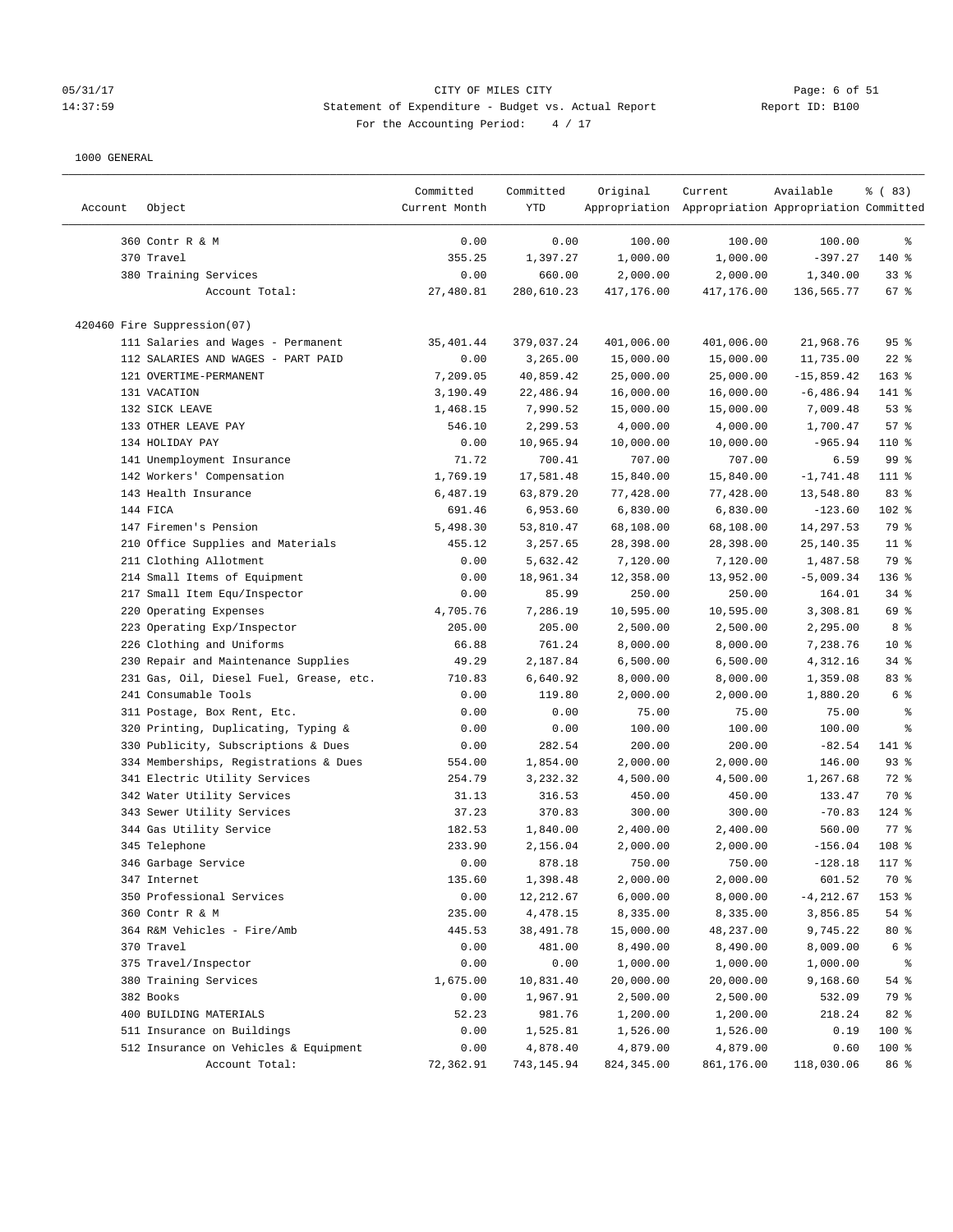## 05/31/17 Page: 7 of 51<br>
2010 CITY OF MILES CITY CHEREN CITY CHEREN CITY Attack the Dudget vs. Actual Report Cheren Context Context Context<br>
2010 Report ID: B100 14:37:59 Statement of Expenditure - Budget vs. Actual Report For the Accounting Period: 4 / 17

| Account | Object                                    | Committed<br>Current Month | Committed<br><b>YTD</b> | Original                             | Current<br>Appropriation Appropriation Appropriation Committed | Available    | % (83)         |
|---------|-------------------------------------------|----------------------------|-------------------------|--------------------------------------|----------------------------------------------------------------|--------------|----------------|
|         | Account Group Total:                      |                            |                         | 196,496.96 2,116,995.84 2,651,123.00 | 2,687,954.00                                                   | 570,958.16   | 79 %           |
|         | 430000 Public Works-GASB68                |                            |                         |                                      |                                                                |              |                |
|         | 431200 Flood Control                      |                            |                         |                                      |                                                                |              |                |
|         | 111 Salaries and Wages - Permanent        | 1,219.91                   | 11,721.94               | 12,956.00                            | 12,956.00                                                      | 1,234.06     | 90%            |
|         | 131 VACATION                              | 45.46                      | 882.77                  | 2,200.00                             | 2,200.00                                                       | 1,317.23     | $40*$          |
|         | 132 SICK LEAVE                            | 53.04                      | 428.10                  | 700.00                               | 700.00                                                         | 271.90       | 61 %           |
|         | 133 OTHER LEAVE PAY                       | 0.00                       | 151.53                  | 1,372.00                             | 1,372.00                                                       | 1,220.47     | $11$ %         |
|         | 141 Unemployment Insurance                | 1.96                       | 19.71                   | 26.00                                | 26.00                                                          | 6.29         | 76 %           |
|         | 142 Workers' Compensation                 | 73.50                      | 738.13                  | 941.00                               | 941.00                                                         | 202.87       | 78 %           |
|         | 143 Health Insurance                      | 275.83                     | 2,758.64                | 3,309.00                             | 3,309.00                                                       | 550.36       | 83%            |
|         | 144 FICA                                  | 99.70                      | 1,001.38                | 1,320.00                             | 1,320.00                                                       | 318.62       | 76 %           |
|         | 145 PERS                                  | 110.35                     | 1,103.62                | 1,425.00                             | 1,425.00                                                       | 321.38       | 77.8           |
|         | 196 CLOTHING ALLOTMENT                    | 0.00                       | 60.00                   | 60.00                                | 60.00                                                          | 0.00         | $100$ %        |
|         | 210 Office Supplies and Materials         | 0.00                       | 130.65                  | 300.00                               | 300.00                                                         | 169.35       | 44 %           |
|         | 214 Small Items of Equipment              | 0.00                       | 0.00                    | 2,500.00                             | 2,500.00                                                       | 2,500.00     | $\epsilon$     |
|         | 220 Operating Expenses                    | 344.78                     | 344.78                  | 1,000.00                             | 1,000.00                                                       | 655.22       | 34%            |
|         | 231 Gas, Oil, Diesel Fuel, Grease, etc.   | 118.58                     | 118.58                  | 350.00                               | 350.00                                                         | 231.42       | $34$ $%$       |
|         | 311 Postage, Box Rent, Etc.               | 1,025.50                   | 2,062.64                | 4,000.00                             | 4,000.00                                                       | 1,937.36     | $52$ $%$       |
|         | 330 Publicity, Subscriptions & Dues       | 0.00                       | 0.00                    | 100.00                               | 100.00                                                         | 100.00       | $\epsilon$     |
|         | 331 Publication of Formal & Legal Notices | 0.00                       | 888.00                  | 3,000.00                             | 3,000.00                                                       | 2,112.00     | $30*$          |
|         | 334 Memberships, Registrations & Dues     | 0.00                       | 150.00                  | 250.00                               | 250.00                                                         | 100.00       | 60 %           |
|         | 345 Telephone                             | 0.00                       | 0.00                    | 100.00                               | 100.00                                                         | 100.00       | ႜ              |
|         | 350 Professional Services                 | 3,473.02                   | 292,116.88              | 362,900.00                           | 362,900.00                                                     | 70,783.12    | $80*$          |
|         | 370 Travel                                | 0.00                       | 343.35                  | 1,200.00                             | 1,200.00                                                       | 856.65       | 29%            |
|         | 380 Training Services                     | 0.00                       | 79.20                   | 250.00                               | 250.00                                                         | 170.80       | $32$ $%$       |
|         | 382 Books                                 | 0.00                       | 0.00                    | 100.00                               | 100.00                                                         | 100.00       | る              |
|         | 533 Machinery and Equipment Rental        | 0.00                       | 0.00                    | 100.00                               | 100.00                                                         | 100.00       | နွ             |
|         | 540 Special Assessments                   | 0.00                       | 0.00                    | 500.00                               | 500.00                                                         | 500.00       | g              |
|         | Account Total:                            | 6,841.63                   | 315,099.90              | 400,959.00                           | 400,959.00                                                     | 85,859.10    | 79 %           |
|         | Account Group Total:                      | 6,841.63                   | 315,099.90              | 400,959.00                           | 400,959.00                                                     | 85,859.10    | 79 %           |
|         | 440000 PUBLIC HEALTH-GASB68               |                            |                         |                                      |                                                                |              |                |
|         | 440600 Animal Control Services (21)       |                            |                         |                                      |                                                                |              |                |
|         | 111 Salaries and Wages - Permanent        | 3,063.00                   | 27,048.27               | 45,146.00                            | 45,146.00                                                      | 18,097.73    | 60 %           |
|         | 121 OVERTIME-PERMANENT                    | 0.00                       | 246.75                  | 500.00                               | 500.00                                                         | 253.25       | 49 %           |
|         | 131 VACATION                              | 0.00                       | 1,563.20                | 1,500.00                             | 1,500.00                                                       | $-63.20$     | $104$ %        |
|         | 132 SICK LEAVE                            | 720.00                     | 12,731.83               | 700.00                               | 700.00                                                         | $-12,031.83$ | *** 응          |
|         | 133 OTHER LEAVE PAY                       | 247.50                     | 247.50                  | 500.00                               | 500.00                                                         | 252.50       | 50%            |
|         | 134 HOLIDAY PAY                           | 0.00                       | 0.00                    | 300.00                               | 300.00                                                         | 300.00       |                |
|         | 141 Unemployment Insurance                | 6.05                       | 62.76                   | 73.00                                | 73.00                                                          | 10.24        | 86 %           |
|         | 142 Workers' Compensation                 | 224.65                     | 2,321.77                | 2,657.00                             | 2,657.00                                                       | 335.23       | 87 %           |
|         | 143 Health Insurance                      | 0.00                       | 6,207.30                | 8,272.00                             | 8,272.00                                                       | 2,064.70     | 75 %           |
|         | 144 FICA                                  | 308.33                     | 3,200.61                | 3,722.00                             | 3,722.00                                                       | 521.39       | 86 %           |
|         | 145 PERS                                  | 316.39                     | 3,248.02                | 3,963.00                             | 3,963.00                                                       | 714.98       | 82 %           |
|         | 196 CLOTHING ALLOTMENT                    | 430.00                     | 430.00                  | 720.00                               | 720.00                                                         | 290.00       | 60 %           |
|         | 210 Office Supplies and Materials         | 0.00                       | 30.00                   | 150.00                               | 150.00                                                         | 120.00       | $20*$          |
|         | 214 Small Items of Equipment              | 0.00                       | 0.00                    | 400.00                               | 400.00                                                         | 400.00       | နွ             |
|         | 220 Operating Expenses                    | 5.00                       | 784.25                  | 1,200.00                             | 1,200.00                                                       | 415.75       | 65 %           |
|         | 230 Repair and Maintenance Supplies       | 5.38                       | 5.38                    | 250.00                               | 250.00                                                         | 244.62       | 2 <sub>8</sub> |
|         | 231 Gas, Oil, Diesel Fuel, Grease, etc.   | 84.58                      | 439.06                  | 1,400.00                             | 1,400.00                                                       | 960.94       | $31$ %         |
|         | 311 Postage, Box Rent, Etc.               | 0.00                       | 24.00                   | 20.00                                | 20.00                                                          | $-4.00$      | 120 %          |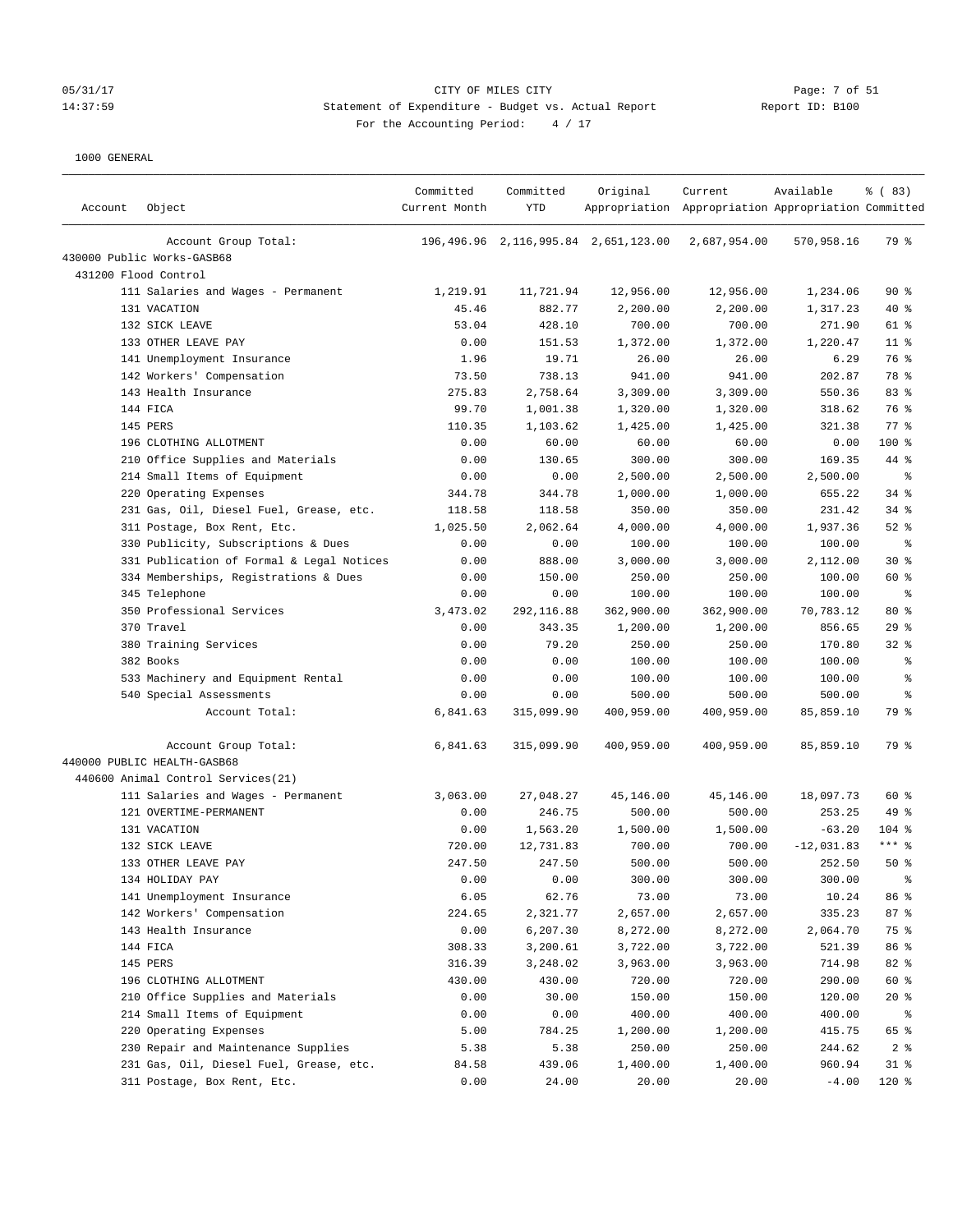# 05/31/17 CITY OF MILES CITY Page: 8 of 51 14:37:59 Statement of Expenditure - Budget vs. Actual Report Report ID: B100 For the Accounting Period:  $4 / 17$

| Account             | Object                                                       | Committed<br>Current Month | Committed<br>YTD | Original   | Current<br>Appropriation Appropriation Appropriation Committed | Available   | % (83)          |
|---------------------|--------------------------------------------------------------|----------------------------|------------------|------------|----------------------------------------------------------------|-------------|-----------------|
|                     | 320 Printing, Duplicating, Typing &                          | 0.00                       | 0.00             | 25.00      | 25.00                                                          | 25.00       | န့              |
|                     | 330 Publicity, Subscriptions & Dues                          | 0.00                       | 0.00             | 25.00      | 25.00                                                          | 25.00       | နွ              |
|                     | 341 Electric Utility Services                                | 22.92                      | 348.18           | 529.00     | 529.00                                                         | 180.82      | 66 %            |
|                     | 342 Water Utility Services                                   | 22.16                      | 222.78           | 350.00     | 350.00                                                         | 127.22      | 64 %            |
|                     | 343 Sewer Utility Services                                   | 26.02                      | 259.18           | 150.00     | 150.00                                                         | $-109.18$   | $173$ %         |
|                     | 344 Gas Utility Service                                      | 48.03                      | 410.93           | 635.00     | 635.00                                                         | 224.07      | 65 %            |
|                     | 345 Telephone                                                | 40.03                      | 400.30           | 500.00     | 500.00                                                         | 99.70       | $80*$           |
|                     | 347 Internet                                                 | 0.00                       | 0.00             | 20.00      | 20.00                                                          | 20.00       | ႜ               |
|                     | 350 Professional Services                                    | 0.00                       | 2,450.05         | 3,000.00   | 3,000.00                                                       | 549.95      | 82 %            |
|                     | 366 R&M Vehicles - Police/Animal Control                     | 0.00                       | 0.00             | 100.00     | 100.00                                                         | 100.00      | န့              |
|                     | 370 Travel                                                   | 0.00                       | 0.00             | 200.00     | 200.00                                                         | 200.00      | ి               |
|                     | 380 Training Services                                        | 0.00                       | 0.00             | 100.00     | 100.00                                                         | 100.00      | ి               |
|                     | 511 Insurance on Buildings                                   | 0.00                       | 70.37            | 71.00      | 71.00                                                          | 0.63        | 99 <sub>8</sub> |
|                     | Account Total:                                               | 5,570.04                   | 62,752.49        | 77,178.00  | 77,178.00                                                      | 14,425.51   | 81 %            |
|                     | Account Group Total:<br>460000 CULTURE AND RECREATION-GASB68 | 5,570.04                   | 62,752.49        | 77,178.00  | 77,178.00                                                      | 14,425.51   | 81 %            |
| 460432 Lion Shelter |                                                              |                            |                  |            |                                                                |             |                 |
|                     | 230 Repair and Maintenance Supplies                          | 0.00                       | 0.00             | 500.00     | 500.00                                                         | 500.00      | န့              |
|                     | Account Total:                                               | 0.00                       | 0.00             | 500.00     | 500.00                                                         | 500.00      | နွ              |
|                     | 460433 Park Operations(13)                                   |                            |                  |            |                                                                |             |                 |
|                     | 111 Salaries and Wages - Permanent                           | 9,779.50                   | 112,536.50       | 148,394.00 | 148,394.00                                                     | 35,857.50   | 76 %            |
|                     | 121 OVERTIME-PERMANENT                                       | 187.65                     | 6,295.26         | 800.00     | 7,600.00                                                       | 1,304.74    | 83%             |
|                     | 131 VACATION                                                 | 1,661.36                   | 11,611.29        | 10,000.00  | 10,000.00                                                      | $-1,611.29$ | 116 %           |
|                     | 132 SICK LEAVE                                               | 651.61                     | 8,887.42         | 5,000.00   | 5,000.00                                                       | $-3,887.42$ | 178 %           |
|                     | 133 OTHER LEAVE PAY                                          | 96.00                      | 115.80           | 1,085.00   | 1,085.00                                                       | 969.20      | $11$ %          |
|                     | 134 HOLIDAY PAY                                              | 160.80                     | 3,702.58         | 400.00     | 3,800.00                                                       | 97.42       | $97$ %          |
|                     | 141 Unemployment Insurance                                   | 18.82                      | 215.57           | 248.00     | 248.00                                                         | 32.43       | 87%             |
|                     | 142 Workers' Compensation                                    | 690.93                     | 7,787.15         | 9,068.00   | 9,068.00                                                       | 1,280.85    | 86 <sup>8</sup> |
|                     | 143 Health Insurance                                         | 2,200.14                   | 22,001.36        | 26,388.00  | 26,388.00                                                      | 4,386.64    | 83 %            |
|                     | 144 FICA                                                     | 915.10                     | 10,501.14        | 12,674.00  | 12,674.00                                                      | 2,172.86    | 83%             |
|                     | 145 PERS                                                     | 1,049.37                   | 11,146.89        | 12,599.00  | 12,599.00                                                      | 1,452.11    | 88 %            |
|                     | 196 CLOTHING ALLOTMENT                                       | 0.00                       | 478.50           | 500.00     | 500.00                                                         | 21.50       | 96 <sup>8</sup> |
|                     | 210 Office Supplies and Materials                            | 0.00                       | 86.01            | 150.00     | 150.00                                                         | 63.99       | 57%             |
|                     | 214 Small Items of Equipment                                 | 0.00                       | 6,950.00         | 7,500.00   | 7,500.00                                                       | 550.00      | 93%             |
|                     | 220 Operating Expenses                                       | 134.97                     | 2,229.55         | 2,500.00   | 2,500.00                                                       | 270.45      | 89 %            |
|                     | 222 Chemicals, Lab & Med Supplies                            | 462.35                     | 663.35           | 9,000.00   | 9,000.00                                                       | 8,336.65    | 7 %             |
|                     | 226 Clothing and Uniforms                                    | 150.00                     | 150.00           | 500.00     | 500.00                                                         | 350.00      | $30*$           |
|                     | 230 Repair and Maintenance Supplies                          | 3,709.66                   | 11,586.52        | 13,000.00  | 13,000.00                                                      | 1,413.48    | 89 %            |
|                     | 231 Gas, Oil, Diesel Fuel, Grease, etc.                      | 212.99                     | 3,725.19         | 7,000.00   | 7,000.00                                                       | 3,274.81    | 53%             |
|                     | 334 Memberships, Registrations & Dues                        | 115.00                     | 235.00           | 500.00     | 500.00                                                         | 265.00      | 47 %            |
|                     | 341 Electric Utility Services                                | 535.08                     | 7,591.67         | 10,000.00  | 10,000.00                                                      | 2,408.33    | 76 %            |
|                     | 342 Water Utility Services                                   | 77.30                      | 17,264.51        | 22,000.00  | 22,000.00                                                      | 4,735.49    | 78 %            |
|                     | 343 Sewer Utility Services                                   | 42.86                      | 1,148.44         | 1,000.00   | 1,000.00                                                       | $-148.44$   | 115 %           |
|                     | 344 Gas Utility Service                                      | 238.93                     | 2,934.85         | 3,715.00   | 3,715.00                                                       | 780.15      | 79 %            |
|                     | 345 Telephone                                                | 49.81                      | 405.24           | 500.00     | 500.00                                                         | 94.76       | 81 %            |
|                     | 346 Garbage Service                                          | 0.00                       | 711.18           | 700.00     | 700.00                                                         | $-11.18$    | 102 %           |
|                     | 347 Internet                                                 | 37.60                      | 376.00           | 450.00     | 450.00                                                         | 74.00       | 84 %            |
|                     | 350 Professional Services                                    | 1,731.00                   | 16,321.56        | 20,000.00  | 20,000.00                                                      | 3,678.44    | 82 %            |
|                     | 360 Contr R & M                                              | 3,300.00                   | 3,300.00         | 11,000.00  | 11,000.00                                                      | 7,700.00    | $30*$           |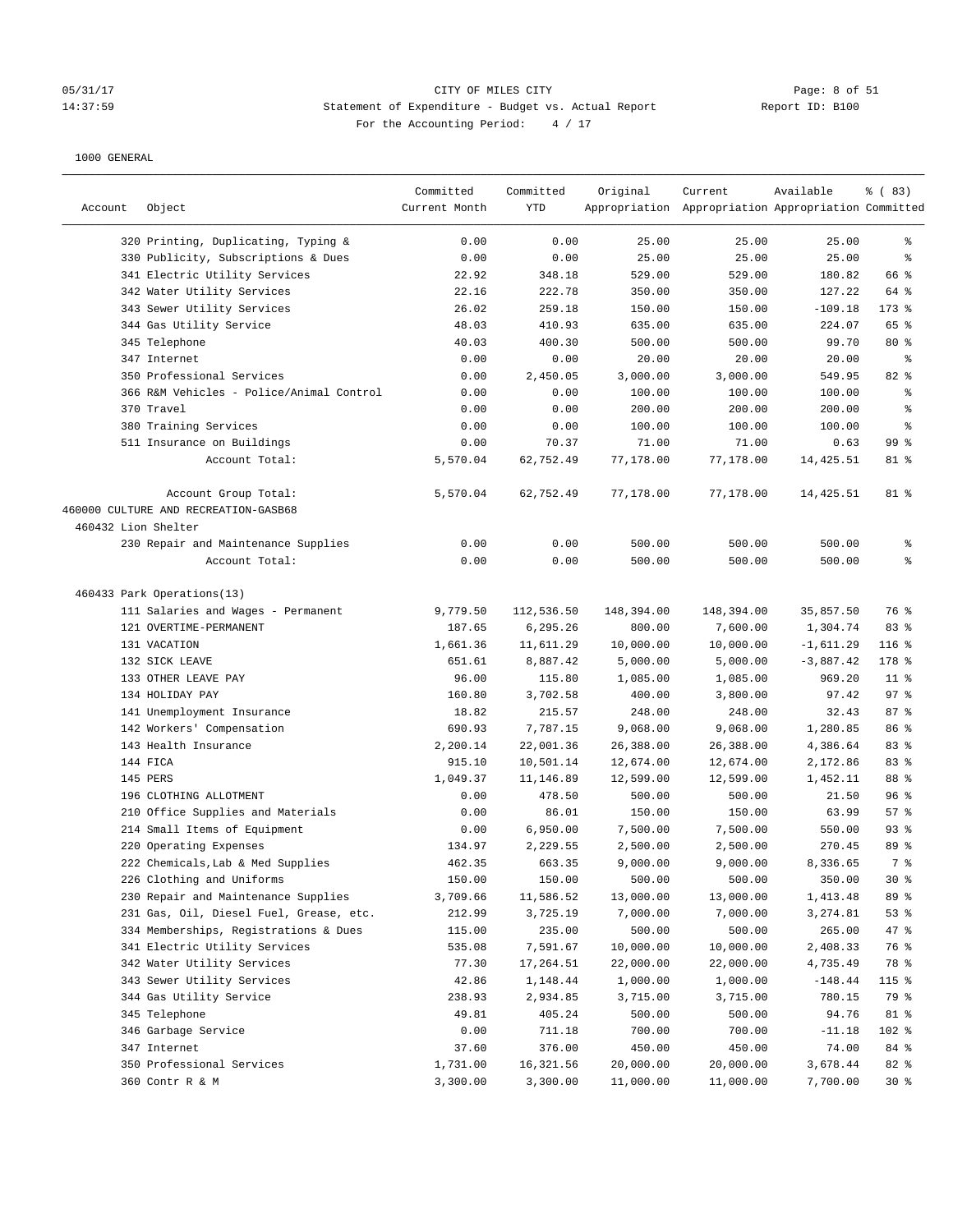## OF MILES CITY OF MILES CITY CONTROLLER SERVICE 20 OF 51 Page: 9 of 51<br>14:37:59 2010 Statement of Expenditure - Budget vs. Actual Report 14:37:59 Statement of Expenditure - Budget vs. Actual Report For the Accounting Period: 4 / 17

| Account | Object                                                                 | Committed<br>Current Month | Committed<br><b>YTD</b> | Original           | Current<br>Appropriation Appropriation Appropriation Committed | Available          | % (83)               |
|---------|------------------------------------------------------------------------|----------------------------|-------------------------|--------------------|----------------------------------------------------------------|--------------------|----------------------|
|         |                                                                        |                            |                         |                    |                                                                |                    |                      |
|         | 363 R&M Vehicles/Equip/Labor-PW                                        | 32.08                      | 3,139.36                | 15,000.00          | 15,000.00                                                      | 11,860.64          | $21$ %               |
|         | 370 Travel                                                             | 0.00                       | 0.00                    | 600.00             | 600.00                                                         | 600.00             | る<br>15 <sup>°</sup> |
|         | 380 Training Services                                                  | 92.00                      | 92.00                   | 600.00             | 600.00                                                         | 508.00             | 100 %                |
|         | 511 Insurance on Buildings                                             | 0.00                       | 3,039.21<br>437.47      | 3,040.00<br>438.00 | 3,040.00<br>438.00                                             | 0.79<br>0.53       | 100 %                |
|         | 512 Insurance on Vehicles & Equipment<br>514 Other Insurance (Boilers) | 0.00<br>0.00               | 0.00                    | 800.00             | 800.00                                                         | 800.00             | ి                    |
|         | Account Total:                                                         | 28,332.91                  | 277.666.57              | 357,149.00         | 367, 349.00                                                    | 89,682.43          | 76 %                 |
|         | 460434 Fish, Wildlife Trailways                                        |                            |                         |                    |                                                                |                    |                      |
|         | 363 R&M Vehicles/Equip/Labor-PW                                        | 143.61                     | 143.61                  | 0.00               | 0.00                                                           | $-143.61$          | န့                   |
|         | Account Total:                                                         | 143.61                     | 143.61                  | 0.00               | 0.00                                                           | $-143.61$          | ៖                    |
|         | 460435 Florence Stacy Fountain                                         |                            |                         |                    |                                                                |                    |                      |
|         | 350 Professional Services                                              | 0.00                       | 7,500.00                | 27,968.00          | 27,968.00                                                      | 20,468.00          | 27%                  |
|         | Account Total:                                                         | 0.00                       | 7,500.00                | 27,968.00          | 27,968.00                                                      | 20,468.00          | $27$ %               |
|         | 460436 Denton Complex Upgrades                                         |                            |                         |                    |                                                                |                    |                      |
|         | 350 Professional Services                                              | 0.00                       | 6,500.00                | 83,206.00          | 83,206.00                                                      | 76,706.00          | 8 %                  |
|         | Account Total:                                                         | 0.00                       | 6,500.00                | 83,206.00          | 83,206.00                                                      | 76,706.00          | 8 %                  |
|         | 460437 Milwaukee Park Project                                          |                            |                         |                    |                                                                |                    |                      |
|         | 210 Office Supplies and Materials                                      | 0.00                       | 0.00                    | 18,217.00          | 18,217.00                                                      | 18,217.00          | ి                    |
|         | 230 Repair and Maintenance Supplies                                    | 0.00                       | 0.00                    | 1.00               | 1.00                                                           | 1.00               | နွ                   |
|         | 350 Professional Services                                              | 0.00                       | 0.00                    | 1.00               | 1.00                                                           | 1.00               | န့                   |
|         | Account Total:                                                         | 0.00                       | 0.00                    | 18,219.00          | 18,219.00                                                      | 18,219.00          | ៖                    |
|         | 460439 Riverside Park Tennis Court Project                             |                            |                         |                    |                                                                |                    |                      |
|         | 230 Repair and Maintenance Supplies                                    | 0.00                       | 0.00                    | 200.00             | 200.00                                                         | 200.00             | န့                   |
|         | Account Total:                                                         | 0.00                       | 0.00                    | 200.00             | 200.00                                                         | 200.00             | နွ                   |
|         | 460445 Swimming Pool                                                   |                            |                         |                    |                                                                |                    |                      |
|         | 111 Salaries and Wages - Permanent                                     | 0.00                       | 35,974.14               | 49,904.00          | 49,904.00                                                      | 13,929.86          | 72 %                 |
|         | 141 Unemployment Insurance                                             | 0.00                       | 53.94                   | 75.00              | 75.00                                                          | 21.06              | 72 %                 |
|         | 142 Workers' Compensation                                              | 0.00                       | 2,014.76                | 2,725.00           | 2,725.00                                                       | 710.24             | 74 %                 |
|         | 144 FICA                                                               | 0.00                       | 2,752.09                | 3,818.00           | 3,818.00                                                       | 1,065.91           | 72 %                 |
|         | 145 PERS                                                               | 0.00                       | 525.20                  | 629.00             | 629.00                                                         | 103.80             | 83 %                 |
|         | 214 Small Items of Equipment                                           | 0.00                       | 0.00                    | 300.00             | 300.00                                                         | 300.00             | ి                    |
|         | 220 Operating Expenses                                                 | 0.00                       | 0.00                    | 1,000.00           | 1,000.00                                                       | 1,000.00           | ి                    |
|         | 222 Chemicals, Lab & Med Supplies                                      | 1,601.33                   | 2,901.33                | 3,500.00           | 3,500.00                                                       | 598.67             | 83 %                 |
|         | 226 Clothing and Uniforms                                              | 0.00                       | 471.25                  | 500.00             | 500.00                                                         | 28.75              | 94 %                 |
|         | 230 Repair and Maintenance Supplies                                    | 0.00                       | 0.00                    | 1,000.00           | 1,000.00                                                       | 1,000.00           | ွေ                   |
|         | 341 Electric Utility Services                                          | 75.95                      | 1,314.57                | 1,375.00           | 1,375.00                                                       | 60.43              | 96%                  |
|         | 342 Water Utility Services                                             | 0.00                       | 242.46                  | 300.00             | 300.00                                                         | 57.54              | 81 %                 |
|         | 343 Sewer Utility Services                                             | 0.00                       | 127.74                  | 100.00             | 100.00                                                         | $-27.74$           | 128 %                |
|         | 345 Telephone                                                          | 0.00                       | 65.97                   | 200.00             | 200.00                                                         | 134.03             | 33%                  |
|         | 350 Professional Services                                              | 0.00                       | 0.00                    | 250.00             | 250.00                                                         | 250.00             | ိစ                   |
|         | 360 Contr R & M                                                        | 0.00                       | 0.00                    | 1,000.00           | 1,000.00                                                       | 1,000.00           | ိစ                   |
|         | 363 R&M Vehicles/Equip/Labor-PW                                        | 0.00                       | 0.00                    | 1,000.00           | 1,000.00                                                       | 1,000.00           | ႜ                    |
|         | 380 Training Services<br>540 Special Assessments                       | 0.00<br>0.00               | 0.00<br>562.50          | 1,200.00<br>700.00 | 1,200.00<br>700.00                                             | 1,200.00<br>137.50 | ႜ<br>80 %            |
|         |                                                                        |                            |                         |                    |                                                                |                    |                      |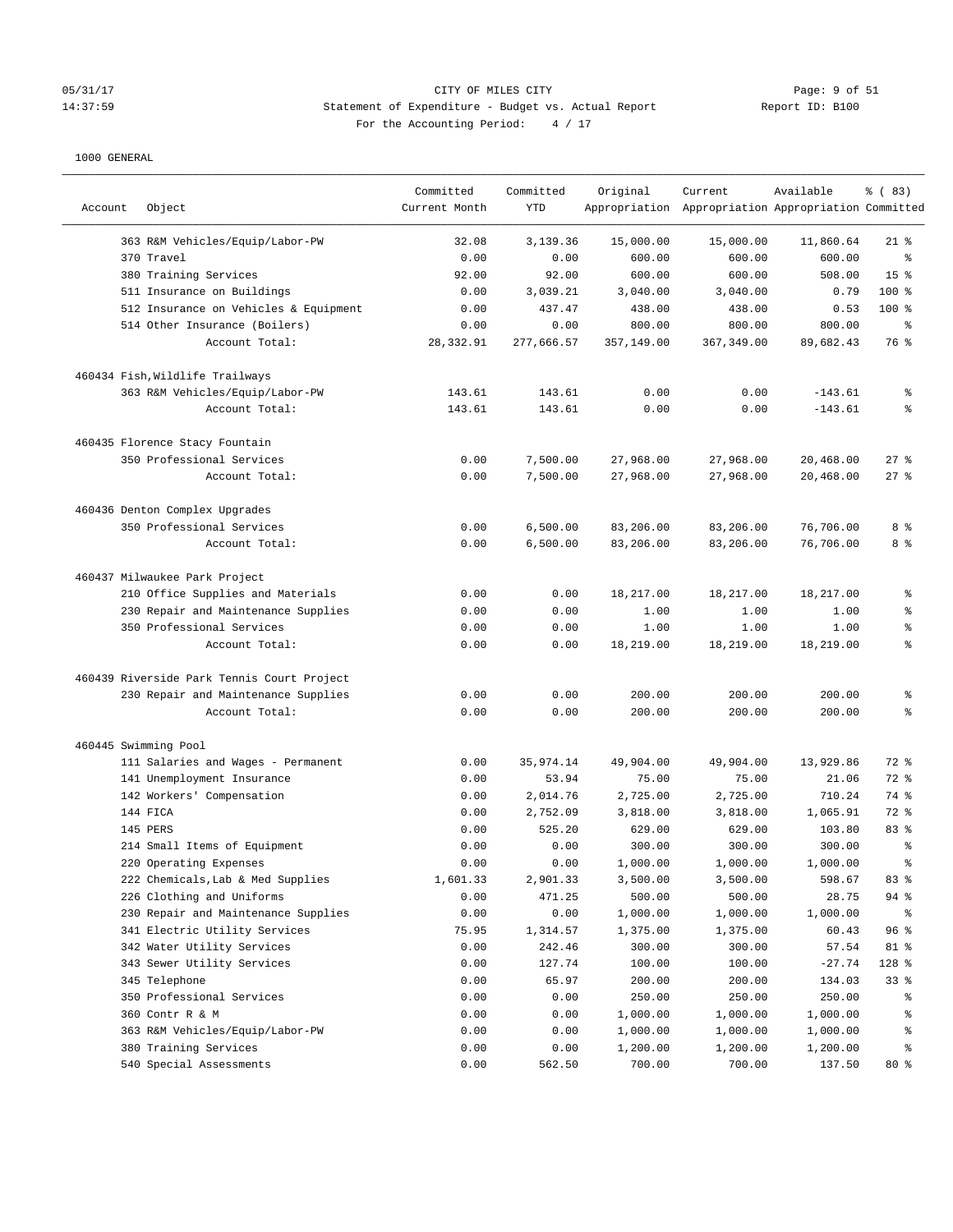### 05/31/17 Page: 10 of 51 Page: 10 of 51 14:37:59 Statement of Expenditure - Budget vs. Actual Report Report ID: B100 For the Accounting Period:  $4 / 17$

| Object<br>Account                        | Committed<br>Current Month | Committed<br><b>YTD</b> | Original<br>Appropriation | Current    | Available<br>Appropriation Appropriation Committed | % (83)         |
|------------------------------------------|----------------------------|-------------------------|---------------------------|------------|----------------------------------------------------|----------------|
| Account Total:                           | 1,677.28                   | 47,005.95               | 69,576.00                 | 69,576.00  | 22,570.05                                          | 68 %           |
| Account Group Total:                     | 30,153.80                  | 338,816.13              | 556,818.00                | 567,018.00 | 228, 201.87                                        | $60*$          |
| 470000 Housing and Community Development |                            |                         |                           |            |                                                    |                |
| 470300 Ecomonic Development              |                            |                         |                           |            |                                                    |                |
| 350 Professional Services                | 0.00                       | 15,995.00               | 15,995.00                 | 15,995.00  | 0.00                                               | $100*$         |
| Account Total:                           | 0.00                       | 15,995.00               | 15,995.00                 | 15,995.00  | 0.00                                               | $100*$         |
| Account Group Total:                     | 0.00                       | 15,995.00               | 15,995.00                 | 15,995.00  | 0.00                                               | $100*$         |
| 490000 DEBT SERVICE                      |                            |                         |                           |            |                                                    |                |
| 490500 Other Debt Service Payments       |                            |                         |                           |            |                                                    |                |
| 610 Principal-Police Cars                | 0.00                       | 0.00                    | 4,800.00                  | 4,800.00   | 4,800.00                                           | $\epsilon$     |
| 620 Interest-Police Cars                 | 0.00                       | 0.00                    | 4,211.00                  | 4,211.00   | 4,211.00                                           | $\epsilon$     |
| 652 Principle- Flood Study Loan          | 0.00                       | 0.00                    | 11,000.00                 | 11,000.00  | 11,000.00                                          | $\,$ $\,$ $\,$ |
| 653 Interest- Flood Study Loan           | 0.00                       | 0.00                    | 12,959.00                 | 12,959.00  | 12,959.00                                          | $\epsilon$     |
| Account Total:                           | 0.00                       | 0.00                    | 32,970.00                 | 32,970.00  | 32,970.00                                          | $\rm ^{9}$     |
| Account Group Total:                     | 0.00                       | 0.00                    | 32,970.00                 | 32,970.00  | 32,970.00                                          | $\,$ $\,$ $\,$ |
| 520000 OTHER FINANCING USES              |                            |                         |                           |            |                                                    |                |
| 521000 Interfund Operating Transfers Out |                            |                         |                           |            |                                                    |                |
| 820 Transfers to Other Funds             | 24,483.00                  | 336,330.00              | 379,491.00                | 385,291.00 | 48,961.00                                          | 87%            |
| Account Total:                           | 24,483.00                  | 336,330.00              | 379,491.00                | 385,291.00 | 48,961.00                                          | 87%            |
| Account Group Total:                     | 24,483.00                  | 336,330.00              | 379,491.00                | 385,291.00 | 48,961.00                                          | 87%            |
| Fund Total:                              | 329,708.77                 | 3,867,762.43            | 5,025,174.00              |            | 5,092,479.00 1,224,716.57                          | 76 %           |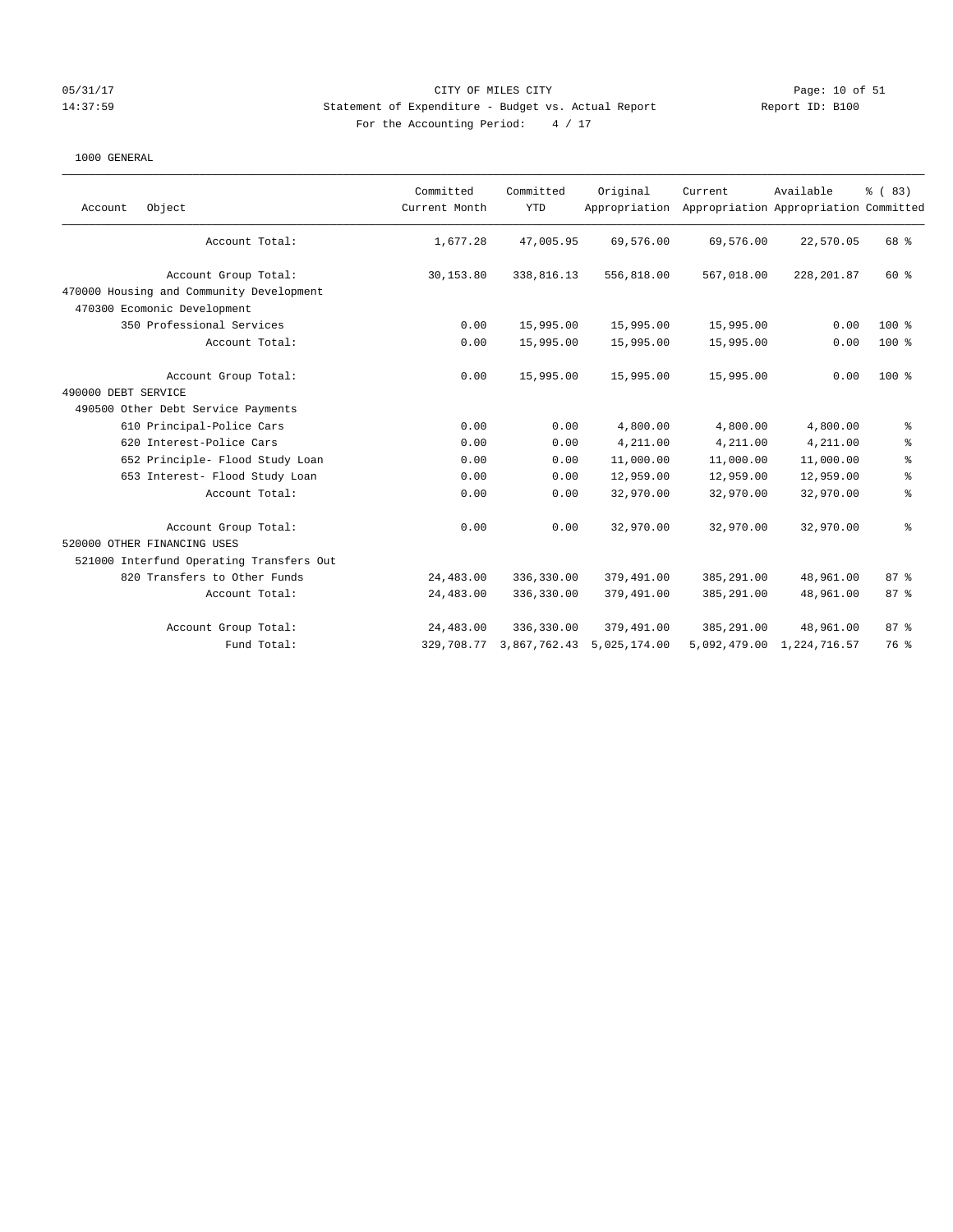# 05/31/17 Page: 11 of 51 14:37:59 Statement of Expenditure - Budget vs. Actual Report Changer Report ID: B100 For the Accounting Period: 4 / 17

2220 LIBRARY

|         |                                          | Committed     | Committed  | Original   | Current                                             | Available   | % (83)          |
|---------|------------------------------------------|---------------|------------|------------|-----------------------------------------------------|-------------|-----------------|
| Account | Object                                   | Current Month | <b>YTD</b> |            | Appropriation Appropriation Appropriation Committed |             |                 |
|         | 460000 CULTURE AND RECREATION-GASB68     |               |            |            |                                                     |             |                 |
|         | 460100 Library Services(16)              |               |            |            |                                                     |             |                 |
|         | 111 Salaries and Wages - Permanent       | 13,801.58     | 139,385.85 | 177,608.00 | 177,608.00                                          | 38, 222. 15 | 78 %            |
|         | 121 OVERTIME-PERMANENT                   | 0.00          | 0.00       | 600.00     | 600.00                                              | 600.00      | $\approx$       |
|         | 131 VACATION                             | 1,181.63      | 14,927.50  | 12,000.00  | 12,000.00                                           | $-2,927.50$ | 124 %           |
|         | 132 SICK LEAVE                           | 1,244.89      | 5,919.89   | 4,000.00   | 4,000.00                                            | $-1,919.89$ | 148 %           |
|         | 133 OTHER LEAVE PAY                      | 0.00          | 255.62     | 3,860.00   | 3,860.00                                            | 3,604.38    | 7 <sup>8</sup>  |
|         | 141 Unemployment Insurance               | 24.35         | 241.86     | 297.00     | 297.00                                              | 55.14       | 81 %            |
|         | 142 Workers' Compensation                | 67.49         | 670.60     | 807.00     | 807.00                                              | 136.40      | 83%             |
|         | 143 Health Insurance                     | 3,447.80      | 34,478.00  | 41,361.00  | 41,361.00                                           | 6,883.00    | 83%             |
|         | 144 FICA                                 | 1,229.59      | 12,216.14  | 15,152.00  | 15,152.00                                           | 2,935.86    | 81 %            |
|         | 145 PERS                                 | 1,358.29      | 13,432.82  | 16,578.00  | 16,578.00                                           | 3, 145. 18  | 81 %            |
|         | 196 CLOTHING ALLOTMENT                   | 0.00          | 750.00     | 750.00     | 750.00                                              | 0.00        | 100 %           |
|         | 210 Office Supplies and Materials        | 0.00          | 365.14     | 1,000.00   | 1,000.00                                            | 634.86      | 37%             |
|         | 214 Small Items of Equipment             | 0.00          | 254.00     | 3,000.00   | 3,000.00                                            | 2,746.00    | 8 %             |
|         | 220 Operating Expenses                   | 0.00          | 0.00       | 1,000.00   | 1,000.00                                            | 1,000.00    | နွ              |
|         | 224 Janitorial Supplies                  | 122.78        | 328.86     | 1,200.00   | 1,200.00                                            | 871.14      | 27%             |
|         | 311 Postage, Box Rent, Etc.              | 133.02        | 999.08     | 1,500.00   | 1,500.00                                            | 500.92      | 67%             |
|         | 320 Printing, Duplicating, Typing &      | 126.84        | 881.83     | 2,351.00   | 2,351.00                                            | 1,469.17    | 38 <sup>8</sup> |
|         | 334 Memberships, Registrations & Dues    | 0.00          | 0.00       | 250.00     | 250.00                                              | 250.00      | $\rm ^{9}$      |
|         | 341 Electric Utility Services            | 374.88        | 5,250.00   | 8,000.00   | 8,000.00                                            | 2,750.00    | 66 %            |
|         | 342 Water Utility Services               | 41.62         | 505.43     | 1,252.00   | 1,252.00                                            | 746.57      | 40 %            |
|         | 343 Sewer Utility Services               | 44.88         | 447.78     | 800.00     | 800.00                                              | 352.22      | 56 %            |
|         | 344 Gas Utility Service                  | 86.00         | 1,565.76   | 5,000.00   | 5,000.00                                            | 3,434.24    | $31$ %          |
|         | 345 Telephone                            | 114.11        | 1,056.77   | 1,500.00   | 1,500.00                                            | 443.23      | 70 %            |
|         | 346 Garbage Service                      | 0.00          | 0.00       | 500.00     | 500.00                                              | 500.00      | $\,$ 8          |
|         | 347 Internet                             | 118.84        | 1,279.04   | 2,000.00   | 2,000.00                                            | 720.96      | 64 %            |
|         | 350 Professional Services                | 0.00          | 1,478.07   | 9,000.00   | 9,000.00                                            | 7,521.93    | 16 <sup>8</sup> |
|         | 360 Contr R & M                          | 325.00        | 5,637.44   | 9,500.00   | 9,500.00                                            | 3,862.56    | 59 %            |
|         | 370 Travel                               | 0.00          | 570.14     | 2,000.00   | 2,000.00                                            | 1,429.86    | $29$ %          |
|         | 380 Training Services                    | 0.00          | 0.00       | 1,000.00   | 1,000.00                                            | 1,000.00    | $\epsilon$      |
|         | 382 Books                                | 806.29        | 3,480.30   | 15,000.00  | 15,000.00                                           | 11,519.70   | 23%             |
|         | 511 Insurance on Buildings               | 0.00          | 2,881.28   | 2,882.00   | 2,882.00                                            | 0.72        | 100 %           |
|         | 513 Liability                            | 0.00          | 1,266.06   | 1,267.00   | 1,267.00                                            | 0.94        | $100*$          |
|         | Account Total:                           | 24,649.88     | 250,525.26 | 343,015.00 | 343,015.00                                          | 92,489.74   | 73%             |
|         | Account Group Total:                     | 24,649.88     | 250,525.26 | 343,015.00 | 343,015.00                                          | 92,489.74   | 73 %            |
|         | 520000 OTHER FINANCING USES              |               |            |            |                                                     |             |                 |
|         | 521000 Interfund Operating Transfers Out |               |            |            |                                                     |             |                 |
|         | 820 Transfers to Other Funds             | 1,912.00      | 19,120.00  | 22,994.00  | 22,994.00                                           | 3,874.00    | 83%             |
|         | Account Total:                           | 1,912.00      | 19,120.00  | 22,994.00  | 22,994.00                                           | 3,874.00    | 83%             |
|         | Account Group Total:                     | 1,912.00      | 19,120.00  | 22,994.00  | 22,994.00                                           | 3,874.00    | 83%             |
|         | Fund Total:                              | 26,561.88     | 269,645.26 | 366,009.00 | 366,009.00                                          | 96, 363. 74 | 74 %            |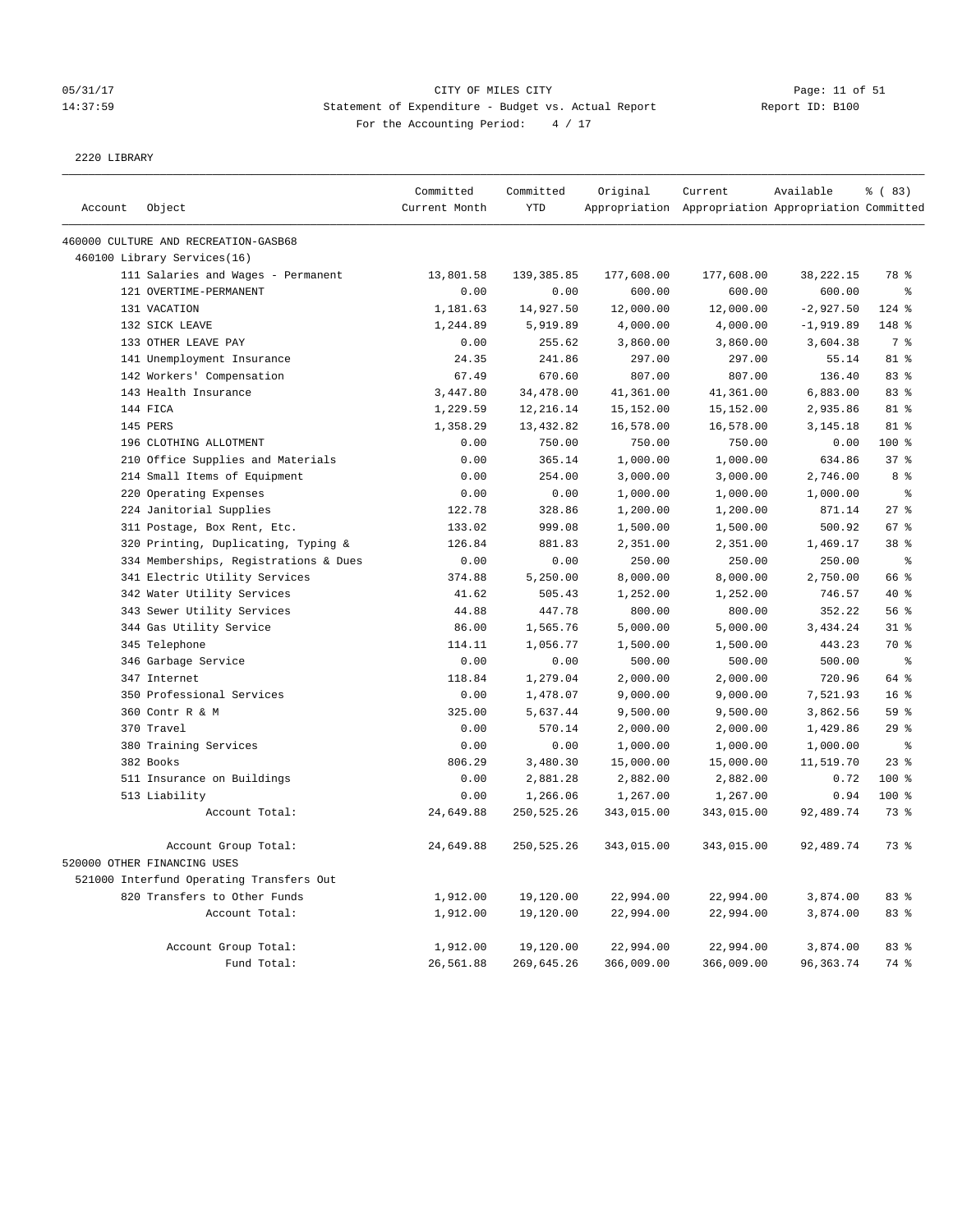### 05/31/17 Page: 12 of 51 Page: 12 of 51 14:37:59 Statement of Expenditure - Budget vs. Actual Report Report ID: B100 For the Accounting Period:  $4 / 17$

### 2270 Health

| Object<br>Account                  | Committed<br>Current Month | Committed<br>YTD | Original<br>Appropriation | Current   | Available<br>Appropriation Appropriation Committed | $\frac{6}{6}$ (83) |
|------------------------------------|----------------------------|------------------|---------------------------|-----------|----------------------------------------------------|--------------------|
| 440000 PUBLIC HEALTH-GASB68        |                            |                  |                           |           |                                                    |                    |
| 440140 Registration and Inspection |                            |                  |                           |           |                                                    |                    |
| 311 Postage, Box Rent, Etc.        | 0.00                       | 0.67             | 200.00                    | 200.00    | 199.33                                             | ま                  |
| 350 Professional Services          | 0.00                       | 0.00             | 25,500.00                 | 25,500.00 | 25,500.00                                          | ⊱                  |
| Account Total:                     | 0.00                       | 0.67             | 25,700.00                 | 25,700.00 | 25,699.33                                          | ⊱                  |
| Account Group Total:               | 0.00                       | 0.67             | 25,700.00                 | 25,700.00 | 25,699.33                                          | နွ                 |
| Fund Total:                        | 0.00                       | 0.67             | 25,700.00                 | 25,700.00 | 25,699.33                                          | ⊱                  |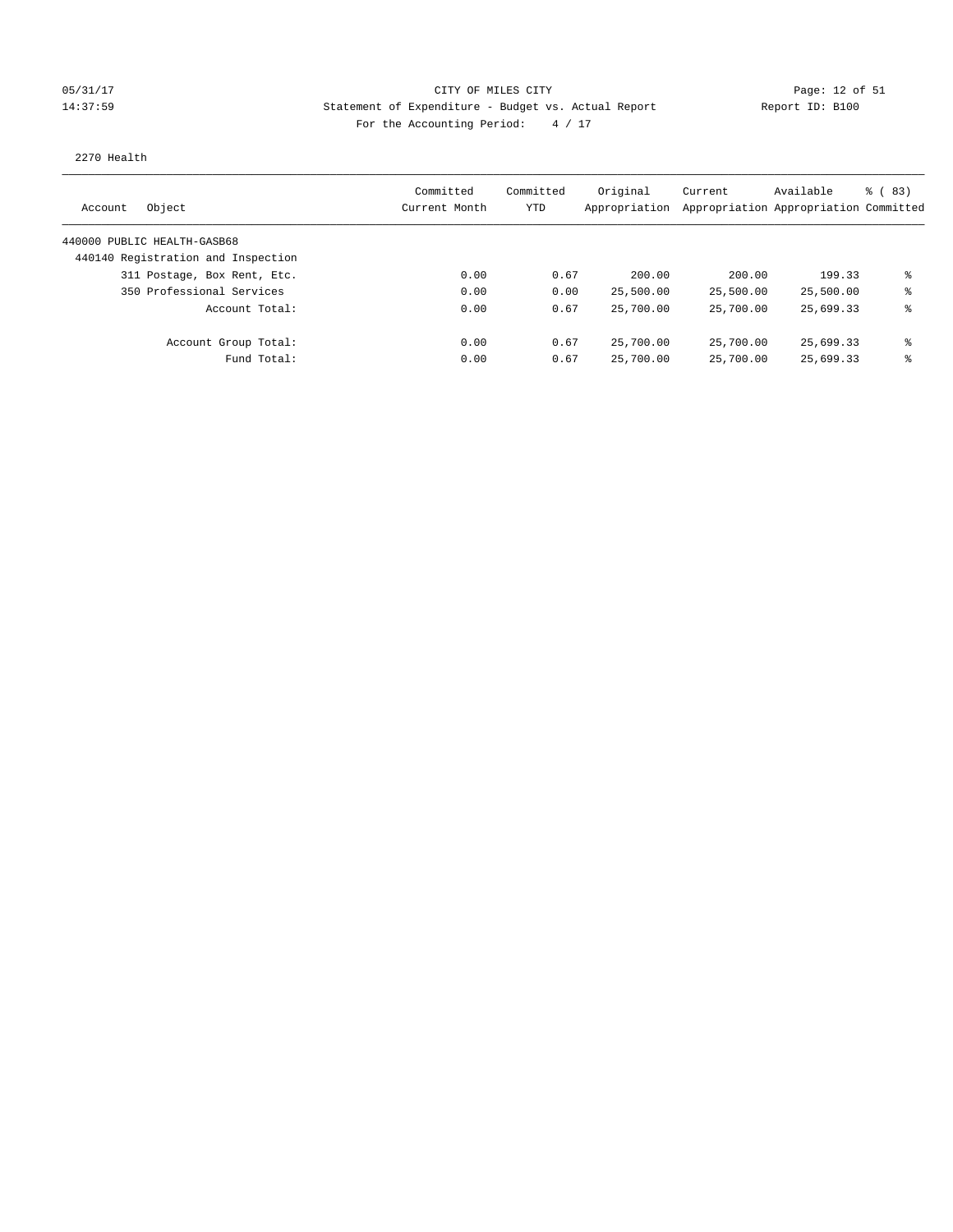### 05/31/17 Page: 13 of 51 Page: 13 OF MILES CITY CITY CITY CITY 14:37:59 Statement of Expenditure - Budget vs. Actual Report Report ID: B100 For the Accounting Period:  $4 / 17$

### 2310 TIFD-Downtown

| Object<br>Account                             | Committed<br>Current Month | Committed<br><b>YTD</b> | Original<br>Appropriation | Current    | Available<br>Appropriation Appropriation Committed | % (83)         |
|-----------------------------------------------|----------------------------|-------------------------|---------------------------|------------|----------------------------------------------------|----------------|
|                                               |                            |                         |                           |            |                                                    |                |
| 460000 CULTURE AND RECREATION-GASB68          |                            |                         |                           |            |                                                    |                |
| 460462 Urban Renewal District                 |                            |                         |                           |            |                                                    |                |
| 350 Professional Services                     | 0.00                       | 5,800.00                | 18,800.00                 | 18,800.00  | 13,000.00                                          | 318            |
| 721 Redevelopment                             | 0.00                       | 0.00                    | 190,000.00                | 190,000.00 | 190,000.00                                         | နွ             |
| Account Total:                                | 0.00                       | 5,800.00                | 208,800.00                | 208,800.00 | 203,000.00                                         | 3 <sup>8</sup> |
| 460466 Historic Preservation- Montana Main St |                            |                         |                           |            |                                                    |                |
| 730 Grants & Donations to Other               | 4,350.00                   | 12,000.00               | 12,000.00                 | 12,000.00  | 0.00                                               | $100*$         |
| Account Total:                                | 4,350.00                   | 12,000.00               | 12,000.00                 | 12,000.00  | 0.00                                               | $100*$         |
| Account Group Total:                          | 4,350.00                   | 17,800.00               | 220,800.00                | 220,800.00 | 203,000.00                                         | 8 %            |
| 520000 OTHER FINANCING USES                   |                            |                         |                           |            |                                                    |                |
| 521000 Interfund Operating Transfers Out      |                            |                         |                           |            |                                                    |                |
| 820 Transfers to Other Funds                  | 0.00                       | 0.00                    | 10,000.00                 | 10,000.00  | 10,000.00                                          | ್ಠಿ            |
| Account Total:                                | 0.00                       | 0.00                    | 10,000.00                 | 10,000.00  | 10,000.00                                          | ి              |
| Account Group Total:                          | 0.00                       | 0.00                    | 10,000.00                 | 10,000.00  | 10,000.00                                          | る              |
| Fund Total:                                   | 4,350.00                   | 17,800.00               | 230,800.00                | 230,800.00 | 213,000.00                                         | 8 %            |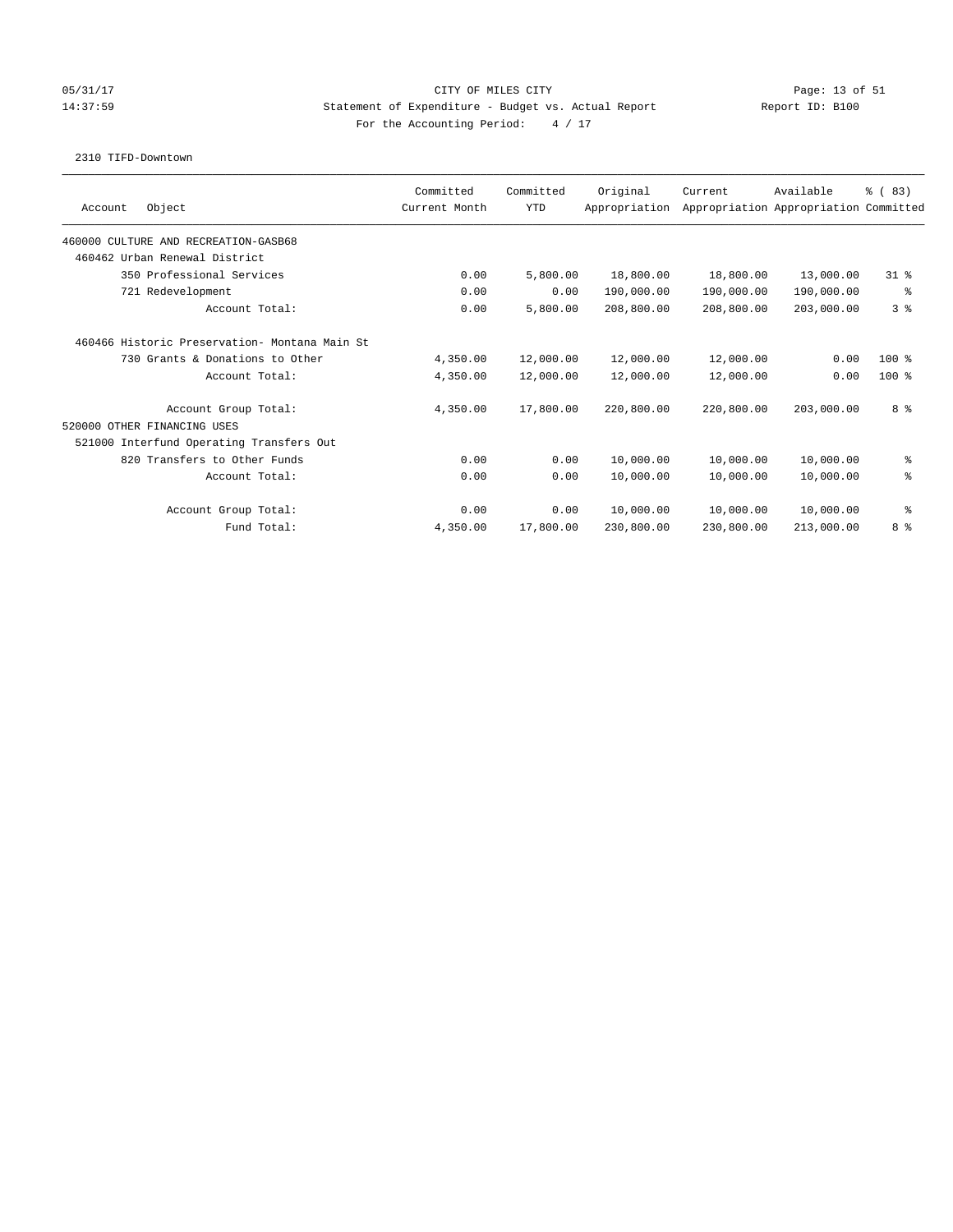# 05/31/17 Page: 14 of 51 14:37:59 Statement of Expenditure - Budget vs. Actual Report Report ID: B100 For the Accounting Period:  $4 / 17$

2350 Local Government/Study Commission

| Object<br>Account                    | Committed<br>Current Month | Committed<br><b>YTD</b> | Original<br>Appropriation | Current  | Available<br>Appropriation Appropriation Committed | % (83)  |
|--------------------------------------|----------------------------|-------------------------|---------------------------|----------|----------------------------------------------------|---------|
| 410000 GENERAL GOVERNMENTGASB68      |                            |                         |                           |          |                                                    |         |
| 410130 Committees and Special Bodies |                            |                         |                           |          |                                                    |         |
| 210 Office Supplies and Materials    | 0.00                       | 1,190.73                | 500.00                    | 500.00   | $-690.73$                                          | $238$ % |
| 311 Postage, Box Rent, Etc.          | 0.00                       | 1,234.68                | 2,000.00                  | 2,000.00 | 765.32                                             | 62 %    |
| 320 Printing, Duplicating, Typing &  | 0.00                       | 5.17                    | 3,000.00                  | 3,000.00 | 2,994.83                                           | ႜ       |
| 350 Professional Services            | 0.00                       | 2,603.00                | 3,500.00                  | 3,500.00 | 897.00                                             | 74 %    |
| 370 Travel                           | 0.00                       | 808.88                  | 692.00                    | 692.00   | $-116.88$                                          | $117$ % |
| Account Total:                       | 0.00                       | 5,842.46                | 9,692.00                  | 9,692.00 | 3,849.54                                           | $60*$   |
| Account Group Total:                 | 0.00                       | 5,842.46                | 9,692.00                  | 9.692.00 | 3,849.54                                           | 60 %    |
| Fund Total:                          | 0.00                       | 5,842.46                | 9,692.00                  | 9,692.00 | 3,849.54                                           | $60*$   |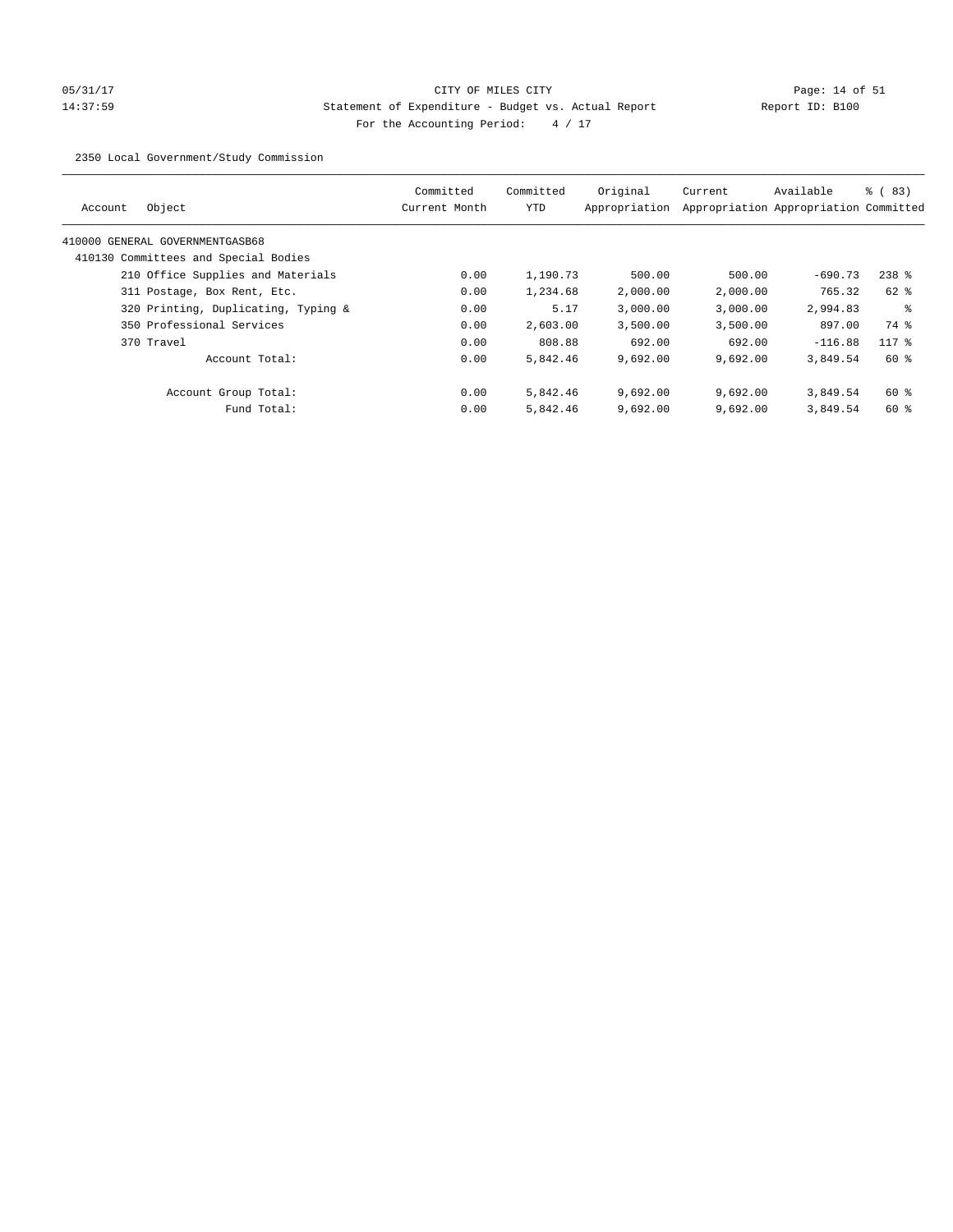## 05/31/17 Page: 15 of 51 Page: 15 of 51 14:37:59 Statement of Expenditure - Budget vs. Actual Report Report ID: B100 For the Accounting Period:  $4 / 17$

2372 Permissive Medical Levy

| Object<br>Account                        | Committed<br>Current Month | Committed<br>YTD | Original<br>Appropriation | Current<br>Appropriation Appropriation Committed | Available   | $\frac{6}{6}$ (83) |
|------------------------------------------|----------------------------|------------------|---------------------------|--------------------------------------------------|-------------|--------------------|
| 520000 OTHER FINANCING USES              |                            |                  |                           |                                                  |             |                    |
| 521000 Interfund Operating Transfers Out |                            |                  |                           |                                                  |             |                    |
| 820 Transfers to Other Funds             | 0.00                       | 107,401.00       | 192,718.00                | 192,718.00                                       | 85,317.00   | $56$ $%$           |
| Account Total:                           | 0.00                       | 107,401.00       | 192,718.00                | 192,718.00                                       | 85, 317, 00 | $56$ $%$           |
| Account Group Total:                     | 0.00                       | 107,401.00       | 192,718.00                | 192,718.00                                       | 85,317.00   | $56$ $%$           |
| Fund Total:                              | 0.00                       | 107,401.00       | 192,718.00                | 192,718.00                                       | 85, 317.00  | $56$ $%$           |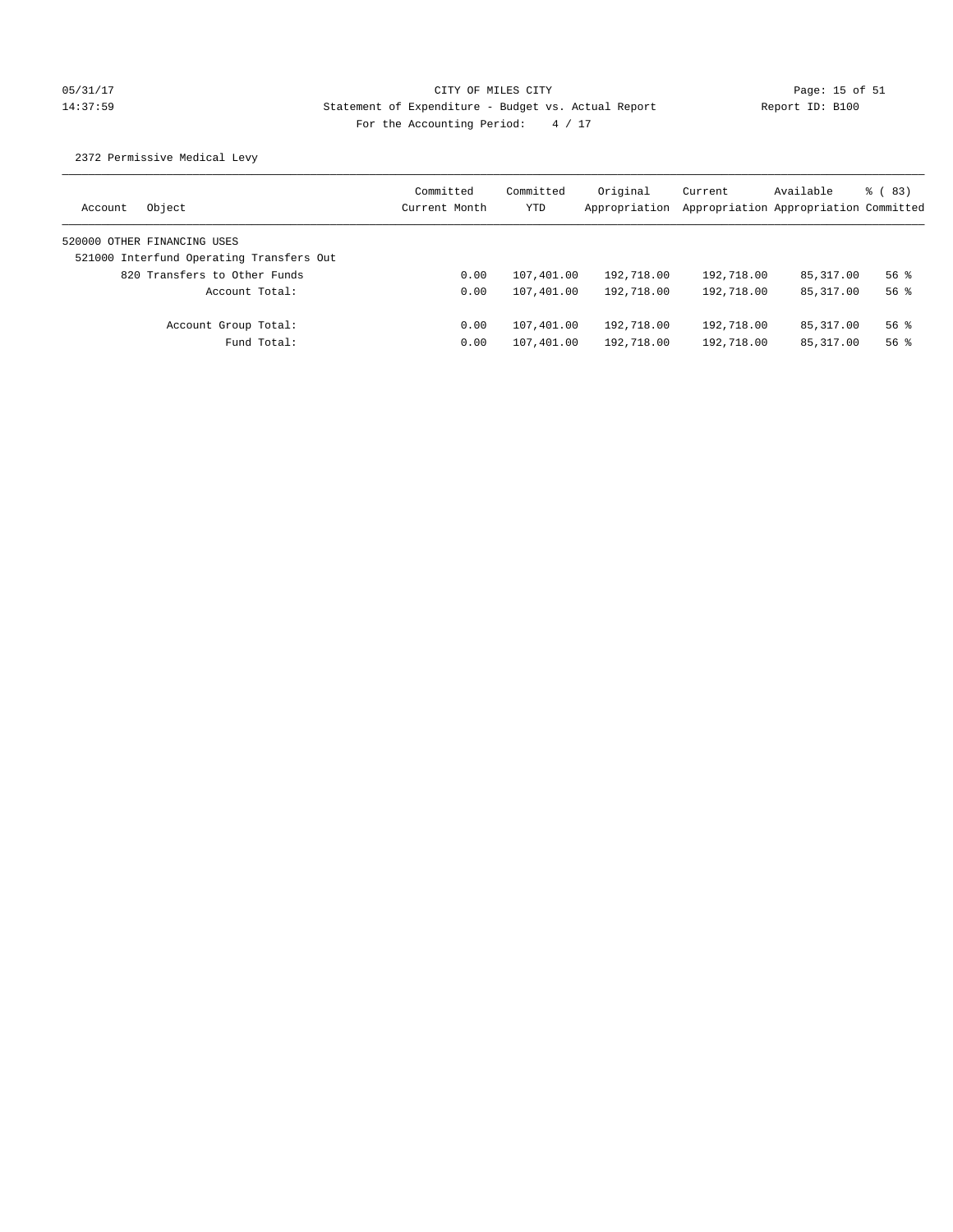### 05/31/17 Page: 16 of 51 14:37:59 Statement of Expenditure - Budget vs. Actual Report Report ID: B100 For the Accounting Period:  $4 / 17$

2394 BUILDING CODE ENFORCEMENT

|                      |                                          | Committed     | Committed  | Original   | Current                                             | Available  | % (83)          |
|----------------------|------------------------------------------|---------------|------------|------------|-----------------------------------------------------|------------|-----------------|
| Account              | Object                                   | Current Month | <b>YTD</b> |            | Appropriation Appropriation Appropriation Committed |            |                 |
|                      | 420000 PUBLIC SAFETY-GASB68              |               |            |            |                                                     |            |                 |
|                      | 420531 Building Inspection               |               |            |            |                                                     |            |                 |
|                      | 111 Salaries and Wages - Permanent       | 881.55        | 8,743.75   | 12,812.00  | 13,897.00                                           | 5, 153. 25 | 63 %            |
|                      | 121 OVERTIME-PERMANENT                   | 25.06         | 215.02     | 150.00     | 150.00                                              | $-65.02$   | 143 %           |
|                      | 131 VACATION                             | 53.14         | 849.00     | 500.00     | 500.00                                              | $-349.00$  | 170 %           |
|                      | 132 SICK LEAVE                           | 96.82         | 552.01     | 300.00     | 300.00                                              | $-252.01$  | 184 %           |
|                      | 133 OTHER LEAVE PAY                      | 0.00          | 37.89      | 515.00     | 515.00                                              | 477.11     | 7 <sup>°</sup>  |
|                      | 141 Unemployment Insurance               | 1.60          | 15.69      | 22.00      | 22.00                                               | 6.31       | 71 %            |
|                      | 142 Workers' Compensation                | 27.19         | 270.99     | 460.00     | 472.00                                              | 201.01     | 57%             |
|                      | 143 Health Insurance                     | 206.93        | 2,000.06   | 2,896.00   | 2,896.00                                            | 895.94     | 69 %            |
|                      | 144 FICA                                 | 80.45         | 793.96     | 1,093.00   | 1,175.00                                            | 381.04     | 68 %            |
|                      | 145 PERS                                 | 88.44         | 870.35     | 1,195.00   | 1,286.00                                            | 415.65     | 68 %            |
|                      | 196 CLOTHING ALLOTMENT                   | 0.00          | 30.00      | 30.00      | 30.00                                               | 0.00       | 100 %           |
|                      | 210 Office Supplies and Materials        | 0.00          | 219.41     | 2,000.00   | 2,000.00                                            | 1,780.59   | 11 <sup>8</sup> |
|                      | 214 Small Items of Equipment             | 0.00          | 435.84     | 15,000.00  | 15,000.00                                           | 14,564.16  | 3%              |
|                      | 220 Operating Expenses                   | 344.78        | 490.86     | 600.00     | 600.00                                              | 109.14     | 82 %            |
|                      | 311 Postage, Box Rent, Etc.              | 10.27         | 148.59     | 400.00     | 400.00                                              | 251.41     | 37%             |
|                      | 320 Printing, Duplicating, Typing &      | 0.00          | 267.95     | 350.00     | 350.00                                              | 82.05      | $77$ $%$        |
|                      | 330 Publicity, Subscriptions & Dues      | 0.00          | 0.00       | 500.00     | 500.00                                              | 500.00     | $\approx$       |
|                      | 334 Memberships, Registrations & Dues    | 0.00          | 75.00      | 300.00     | 300.00                                              | 225.00     | 25%             |
|                      | 345 Telephone                            | 26.36         | 263.60     | 400.00     | 400.00                                              | 136.40     | 66 %            |
|                      | 347 Internet                             | 0.00          | 0.00       | 200.00     | 200.00                                              | 200.00     | $\epsilon$      |
|                      | 350 Professional Services                | 2,368.80      | 59,642.60  | 95,000.00  | 95,000.00                                           | 35, 357.40 | 63 %            |
|                      | 360 Contr R & M                          | 160.49        | 1,530.77   | 1,866.00   | 1,866.00                                            | 335.23     | 82 %            |
|                      | 380 Training Services                    | 1,958.67      | 2,398.67   | 2,000.00   | 2,000.00                                            | $-398.67$  | 120 %           |
|                      | 382 Books                                | 0.00          | 0.00       | 5,000.00   | 5,000.00                                            | 5,000.00   | နွ              |
|                      | 540 Special Assessments                  | 0.00          | 613.54     | 800.00     | 800.00                                              | 186.46     | $77*$           |
|                      | Account Total:                           | 6,330.55      | 80,465.55  | 144,389.00 | 145,659.00                                          | 65, 193.45 | 55 %            |
|                      | Account Group Total:                     | 6,330.55      | 80,465.55  | 144,389.00 | 145,659.00                                          | 65, 193.45 | 55%             |
| 510000 MISCELLANEOUS |                                          |               |            |            |                                                     |            |                 |
|                      | 510330 Comprehensive Liability Insurance |               |            |            |                                                     |            |                 |
|                      | 513 Liability                            | 0.00          | 51.72      | 52.00      | 52.00                                               | 0.28       | 99 %            |
|                      | Account Total:                           | 0.00          | 51.72      | 52.00      | 52.00                                               | 0.28       | 99 <sup>8</sup> |
|                      | Account Group Total:                     | 0.00          | 51.72      | 52.00      | 52.00                                               | 0.28       | 99 <sup>8</sup> |
|                      | 520000 OTHER FINANCING USES              |               |            |            |                                                     |            |                 |
|                      | 521000 Interfund Operating Transfers Out |               |            |            |                                                     |            |                 |
|                      | 820 Transfers to Other Funds             | 617.00        | 6,170.00   | 7,407.00   | 7,407.00                                            | 1,237.00   | 83%             |
|                      | Account Total:                           | 617.00        | 6,170.00   | 7,407.00   | 7,407.00                                            | 1,237.00   | 83 %            |
|                      | Account Group Total:                     | 617.00        | 6,170.00   | 7,407.00   | 7,407.00                                            | 1,237.00   | 83 %            |
|                      | Fund Total:                              | 6,947.55      | 86,687.27  | 151,848.00 | 153,118.00                                          | 66,430.73  | 57%             |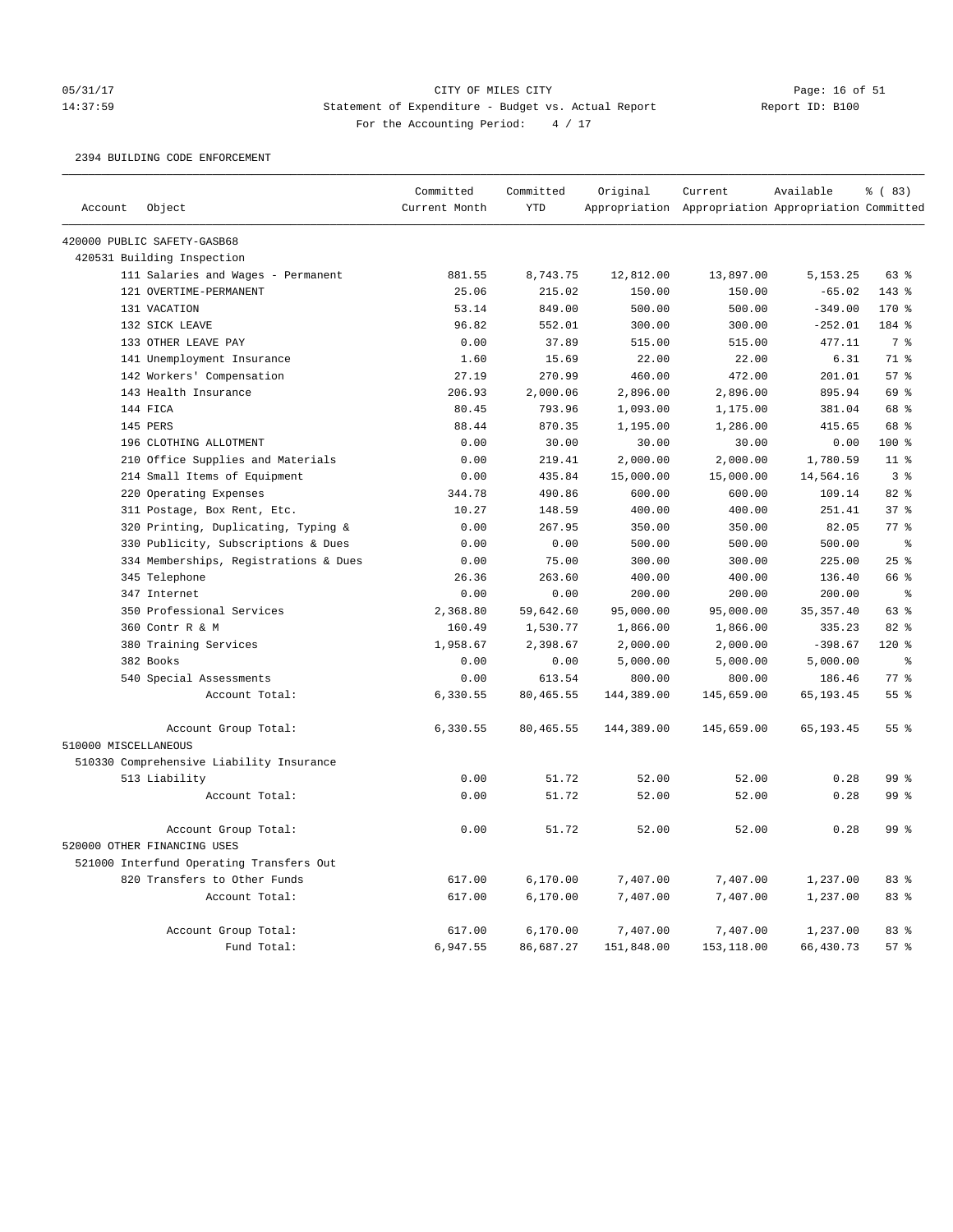### 05/31/17 Page: 17 of 51 14:37:59 Statement of Expenditure - Budget vs. Actual Report Report ID: B100 For the Accounting Period:  $4 / 17$

### 2400 LTG M D#165-(Gen City)

|                                          | Committed     | Committed   | Original      | Current    | Available                             | $\frac{6}{6}$ (83) |
|------------------------------------------|---------------|-------------|---------------|------------|---------------------------------------|--------------------|
| Object<br>Account                        | Current Month | <b>YTD</b>  | Appropriation |            | Appropriation Appropriation Committed |                    |
| 430000 Public Works-GASB68               |               |             |               |            |                                       |                    |
| 430263 STREET LIGHTING                   |               |             |               |            |                                       |                    |
| 341 Electric Utility Services            | 9,381.04      | 97,939.74   | 117,500.00    | 117,500.00 | 19,560.26                             | 83%                |
| 533 Machinery and Equipment Rental       | 5,346.80      | 50,171.70   | 47,000.00     | 47,000.00  | $-3,171.70$                           | 107 %              |
| Account Total:                           | 14,727.84     | 148, 111.44 | 164,500.00    | 164,500.00 | 16,388.56                             | $90*$              |
| Account Group Total:                     | 14,727.84     | 148, 111.44 | 164,500.00    | 164,500.00 | 16,388.56                             | $90*$              |
| 520000 OTHER FINANCING USES              |               |             |               |            |                                       |                    |
| 521000 Interfund Operating Transfers Out |               |             |               |            |                                       |                    |
| 820 Transfers to Other Funds             | 0.00          | 1,000.00    | 1,000.00      | 1,000.00   | 0.00                                  | $100$ %            |
| Account Total:                           | 0.00          | 1,000.00    | 1,000.00      | 1,000.00   | 0.00                                  | $100*$             |
| Account Group Total:                     | 0.00          | 1,000.00    | 1,000.00      | 1,000.00   | 0.00                                  | $100*$             |
| Fund Total:                              | 14,727.84     | 149, 111.44 | 165,500.00    | 165,500.00 | 16,388.56                             | $90*$              |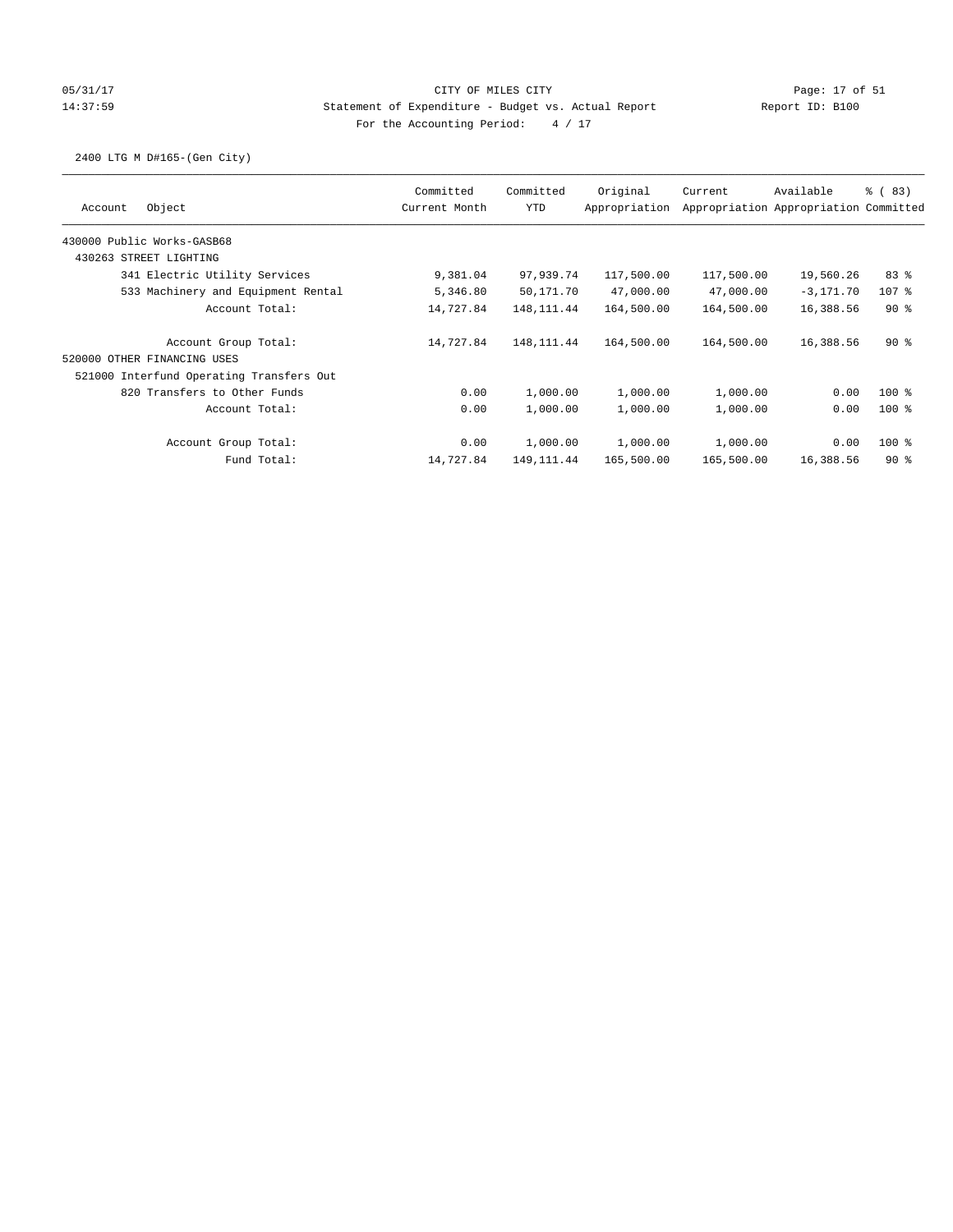### 05/31/17 Page: 18 of 51 14:37:59 Statement of Expenditure - Budget vs. Actual Report Report ID: B100 For the Accounting Period:  $4 / 17$

### 2420 LTG M D#167-(MilesAddn Etc)

|                                          | Committed     | Committed | Original      | Current   | Available                             | % (83)  |
|------------------------------------------|---------------|-----------|---------------|-----------|---------------------------------------|---------|
| Object<br>Account                        | Current Month | YTD       | Appropriation |           | Appropriation Appropriation Committed |         |
| 430000 Public Works-GASB68               |               |           |               |           |                                       |         |
| STREET LIGHTING<br>430263                |               |           |               |           |                                       |         |
| 341 Electric Utility Services            | 1,734.84      | 17,816.83 | 23,280.00     | 23,280.00 | 5,463.17                              | 77.8    |
| 360 Contr R & M                          | 0.00          | 0.00      | 9,000.00      | 9,000.00  | 9,000.00                              | နွ      |
| 533 Machinery and Equipment Rental       | 728.60        | 6,980.15  | 0.00          | 0.00      | $-6,980.15$                           | る       |
| Account Total:                           | 2,463.44      | 24,796.98 | 32,280.00     | 32,280.00 | 7,483.02                              | 77.8    |
| Account Group Total:                     | 2,463.44      | 24,796.98 | 32,280.00     | 32,280.00 | 7,483.02                              | 77.8    |
| 520000 OTHER FINANCING USES              |               |           |               |           |                                       |         |
| 521000 Interfund Operating Transfers Out |               |           |               |           |                                       |         |
| 820 Transfers to Other Funds             | 0.00          | 1,000.00  | 1,000.00      | 1,000.00  | 0.00                                  | $100*$  |
| Account Total:                           | 0.00          | 1,000.00  | 1,000.00      | 1,000.00  | 0.00                                  | $100$ % |
| Account Group Total:                     | 0.00          | 1,000.00  | 1,000.00      | 1,000.00  | 0.00                                  | $100$ % |
| Fund Total:                              | 2,463.44      | 25,796.98 | 33,280.00     | 33,280.00 | 7,483.02                              | 78 %    |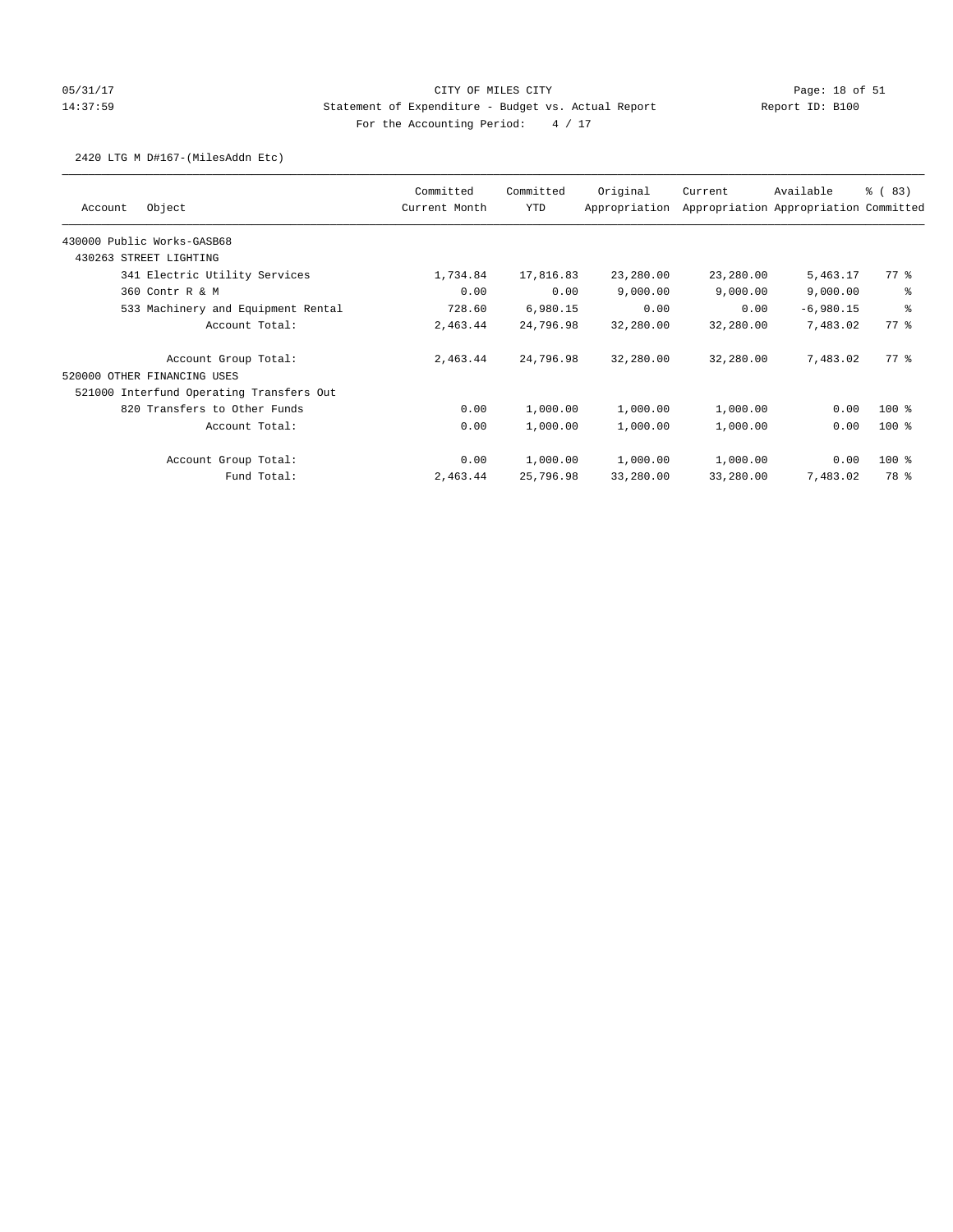## 05/31/17 Page: 19 of 51 Page: 19 of 51 14:37:59 Statement of Expenditure - Budget vs. Actual Report Report ID: B100 For the Accounting Period:  $4 / 17$

### 2430 LTG M D#171-(Balsam Est)

| Object<br>Account                        | Committed<br>Current Month | Committed<br>YTD | Original<br>Appropriation | Current  | Available<br>Appropriation Appropriation Committed | % (83)   |
|------------------------------------------|----------------------------|------------------|---------------------------|----------|----------------------------------------------------|----------|
|                                          |                            |                  |                           |          |                                                    |          |
| 430000 Public Works-GASB68               |                            |                  |                           |          |                                                    |          |
| 430263 STREET LIGHTING                   |                            |                  |                           |          |                                                    |          |
| 230 Repair and Maintenance Supplies      | 0.00                       | 227.33           | 850.00                    | 850.00   | 622.67                                             | $27$ %   |
| 341 Electric Utility Services            | 123.69                     | 1,280.81         | 1,801.00                  | 1,801.00 | 520.19                                             | 71 %     |
| 360 Contr R & M                          | 0.00                       | 193.50           | 1,500.00                  | 1,500.00 | 1,306.50                                           | $13*$    |
| Account Total:                           | 123.69                     | 1,701.64         | 4,151.00                  | 4,151.00 | 2,449.36                                           | 41 %     |
| Account Group Total:                     | 123.69                     | 1,701.64         | 4,151.00                  | 4,151.00 | 2,449.36                                           | $41$ %   |
| 520000 OTHER FINANCING USES              |                            |                  |                           |          |                                                    |          |
| 521000 Interfund Operating Transfers Out |                            |                  |                           |          |                                                    |          |
| 820 Transfers to Other Funds             | 0.00                       | 1,000.00         | 1,000.00                  | 1,000.00 | 0.00                                               | $100$ %  |
| Account Total:                           | 0.00                       | 1,000.00         | 1,000.00                  | 1,000.00 | 0.00                                               | $100$ %  |
| Account Group Total:                     | 0.00                       | 1,000.00         | 1,000.00                  | 1,000.00 | 0.00                                               | $100$ %  |
| Fund Total:                              | 123.69                     | 2,701.64         | 5,151.00                  | 5,151.00 | 2,449.36                                           | $52$ $%$ |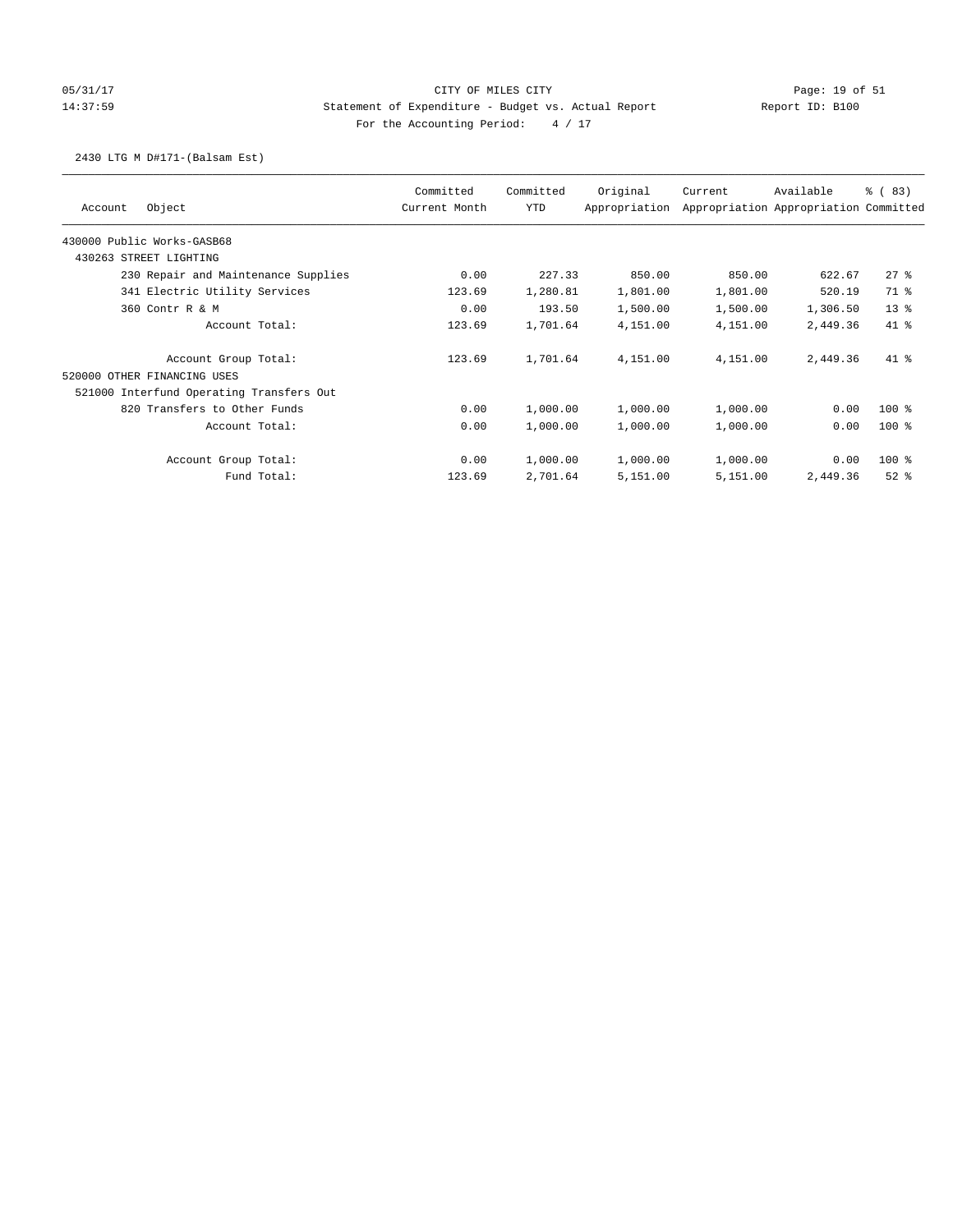### 05/31/17 Page: 20 of 51 14:37:59 Statement of Expenditure - Budget vs. Actual Report Report ID: B100 For the Accounting Period:  $4 / 17$

### 2440 LTG M D#172-(Main Str)

|                                          | Committed<br>Current Month | Committed | Original      | Current   | Available                             | % (83)          |
|------------------------------------------|----------------------------|-----------|---------------|-----------|---------------------------------------|-----------------|
| Object<br>Account                        |                            | YTD       | Appropriation |           | Appropriation Appropriation Committed |                 |
| 430000 Public Works-GASB68               |                            |           |               |           |                                       |                 |
| 430263 STREET LIGHTING                   |                            |           |               |           |                                       |                 |
| 230 Repair and Maintenance Supplies      | 0.00                       | 2,958.46  | 3,000.00      | 3,000.00  | 41.54                                 | 99 <sub>8</sub> |
| 341 Electric Utility Services            | 1,147.34                   | 11,732.34 | 14,890.00     | 14,890.00 | 3,157.66                              | 79 %            |
| 360 Contr R & M                          | 0.00                       | 1,488.50  | 1,700.00      | 1,700.00  | 211.50                                | 88 %            |
| Account Total:                           | 1,147.34                   | 16,179.30 | 19,590.00     | 19,590.00 | 3,410.70                              | 83%             |
| Account Group Total:                     | 1,147.34                   | 16,179.30 | 19,590.00     | 19,590.00 | 3,410.70                              | 83%             |
| 520000 OTHER FINANCING USES              |                            |           |               |           |                                       |                 |
| 521000 Interfund Operating Transfers Out |                            |           |               |           |                                       |                 |
| 820 Transfers to Other Funds             | 0.00                       | 1,000.00  | 1,000.00      | 1,000.00  | 0.00                                  | $100$ %         |
| Account Total:                           | 0.00                       | 1,000.00  | 1,000.00      | 1,000.00  | 0.00                                  | $100$ %         |
| Account Group Total:                     | 0.00                       | 1,000.00  | 1,000.00      | 1,000.00  | 0.00                                  | $100$ %         |
| Fund Total:                              | 1,147.34                   | 17,179.30 | 20,590.00     | 20,590.00 | 3,410.70                              | 83%             |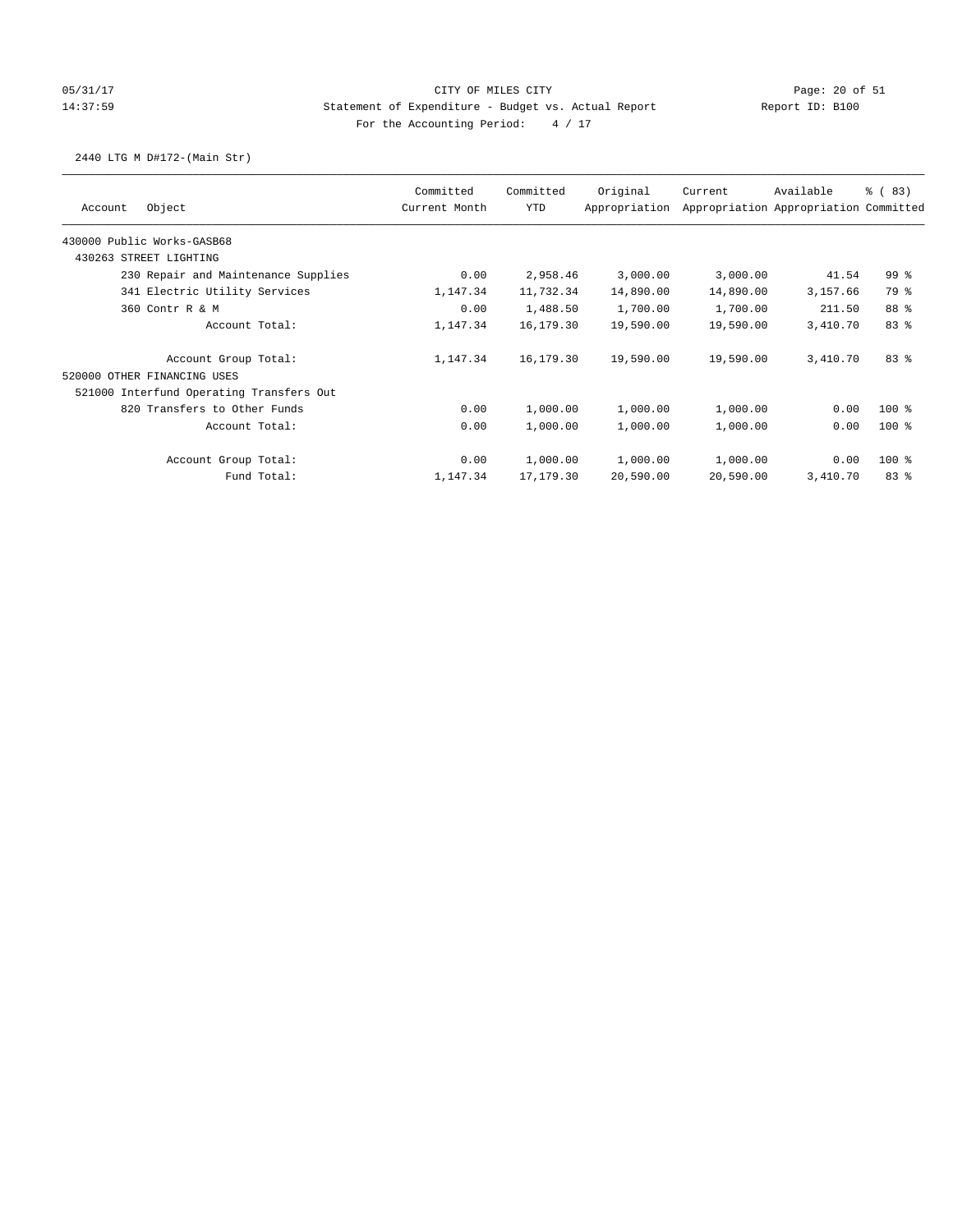# 05/31/17 Page: 21 of 51 Page: 21 of 51 14:37:59 Statement of Expenditure - Budget vs. Actual Report Report ID: B100 For the Accounting Period:  $4 / 17$

### 2450 LTG M D#195-(SG-Trico)

| Object<br>Account                        | Committed<br>Current Month | Committed<br><b>YTD</b> | Original<br>Appropriation | Current  | Available<br>Appropriation Appropriation Committed | % (83)  |
|------------------------------------------|----------------------------|-------------------------|---------------------------|----------|----------------------------------------------------|---------|
| 430000 Public Works-GASB68               |                            |                         |                           |          |                                                    |         |
| 430263 STREET LIGHTING                   |                            |                         |                           |          |                                                    |         |
| 341 Electric Utility Services            | 401.84                     | 4,018.40                | 5,505.00                  | 5,505.00 | 1,486.60                                           | 73 %    |
| Account Total:                           | 401.84                     | 4,018.40                | 5,505.00                  | 5,505.00 | 1,486.60                                           | 73 %    |
| Account Group Total:                     | 401.84                     | 4,018.40                | 5,505.00                  | 5,505.00 | 1,486.60                                           | 73 %    |
| 520000 OTHER FINANCING USES              |                            |                         |                           |          |                                                    |         |
| 521000 Interfund Operating Transfers Out |                            |                         |                           |          |                                                    |         |
| 820 Transfers to Other Funds             | 0.00                       | 1,000.00                | 1,000.00                  | 1,000.00 | 0.00                                               | $100$ % |
| Account Total:                           | 0.00                       | 1,000.00                | 1,000.00                  | 1,000.00 | 0.00                                               | $100*$  |
| Account Group Total:                     | 0.00                       | 1,000.00                | 1,000.00                  | 1,000.00 | 0.00                                               | $100*$  |
| Fund Total:                              | 401.84                     | 5,018.40                | 6,505.00                  | 6,505.00 | 1,486.60                                           | 77.8    |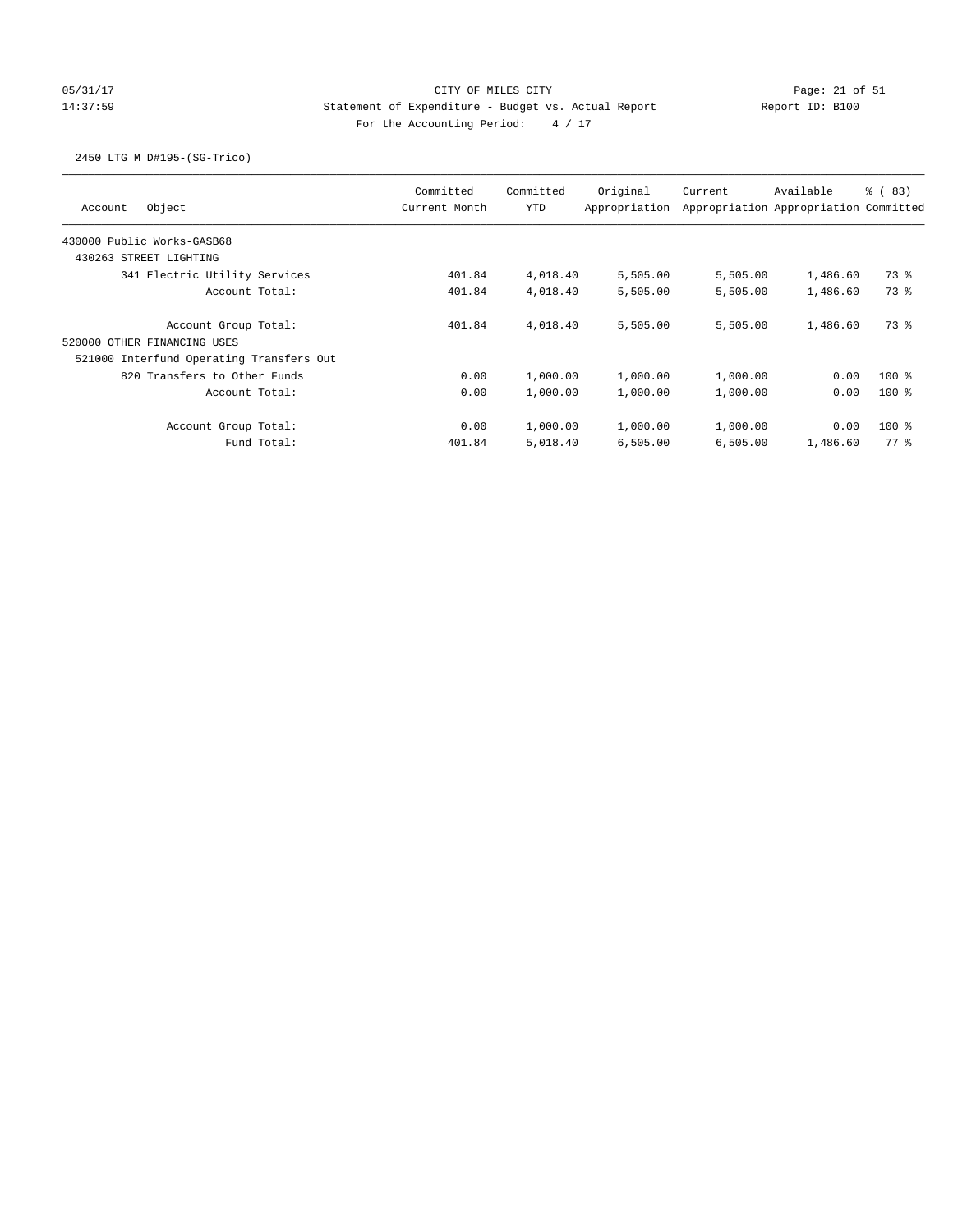# 05/31/17 Page: 22 of 51 14:37:59 Statement of Expenditure - Budget vs. Actual Report Report ID: B100 For the Accounting Period:  $4 / 17$

### 2470 LTG M D#202-(SG-MDU&NV)

| Object<br>Account                        | Committed<br>Current Month | Committed<br><b>YTD</b> | Original<br>Appropriation | Current  | Available<br>Appropriation Appropriation Committed | % (83)  |
|------------------------------------------|----------------------------|-------------------------|---------------------------|----------|----------------------------------------------------|---------|
| 430000 Public Works-GASB68               |                            |                         |                           |          |                                                    |         |
| 430263 STREET LIGHTING                   |                            |                         |                           |          |                                                    |         |
| 341 Electric Utility Services            | 266.18                     | 3,940.09                | 3,809.00                  | 3,809.00 | $-131.09$                                          | $103$ % |
| 533 Machinery and Equipment Rental       | 304.12                     | 1,827.72                | 3,200.00                  | 3,200.00 | 1,372.28                                           | 57%     |
| Account Total:                           | 570.30                     | 5,767.81                | 7,009.00                  | 7,009.00 | 1,241.19                                           | $82*$   |
| Account Group Total:                     | 570.30                     | 5,767.81                | 7,009.00                  | 7,009.00 | 1,241.19                                           | $82*$   |
| 520000 OTHER FINANCING USES              |                            |                         |                           |          |                                                    |         |
| 521000 Interfund Operating Transfers Out |                            |                         |                           |          |                                                    |         |
| 820 Transfers to Other Funds             | 0.00                       | 1,000.00                | 1,000.00                  | 1,000.00 | 0.00                                               | $100*$  |
| Account Total:                           | 0.00                       | 1,000.00                | 1,000.00                  | 1,000.00 | 0.00                                               | $100*$  |
| Account Group Total:                     | 0.00                       | 1,000.00                | 1,000.00                  | 1,000.00 | 0.00                                               | $100*$  |
| Fund Total:                              | 570.30                     | 6,767.81                | 8,009.00                  | 8,009.00 | 1,241.19                                           | 85%     |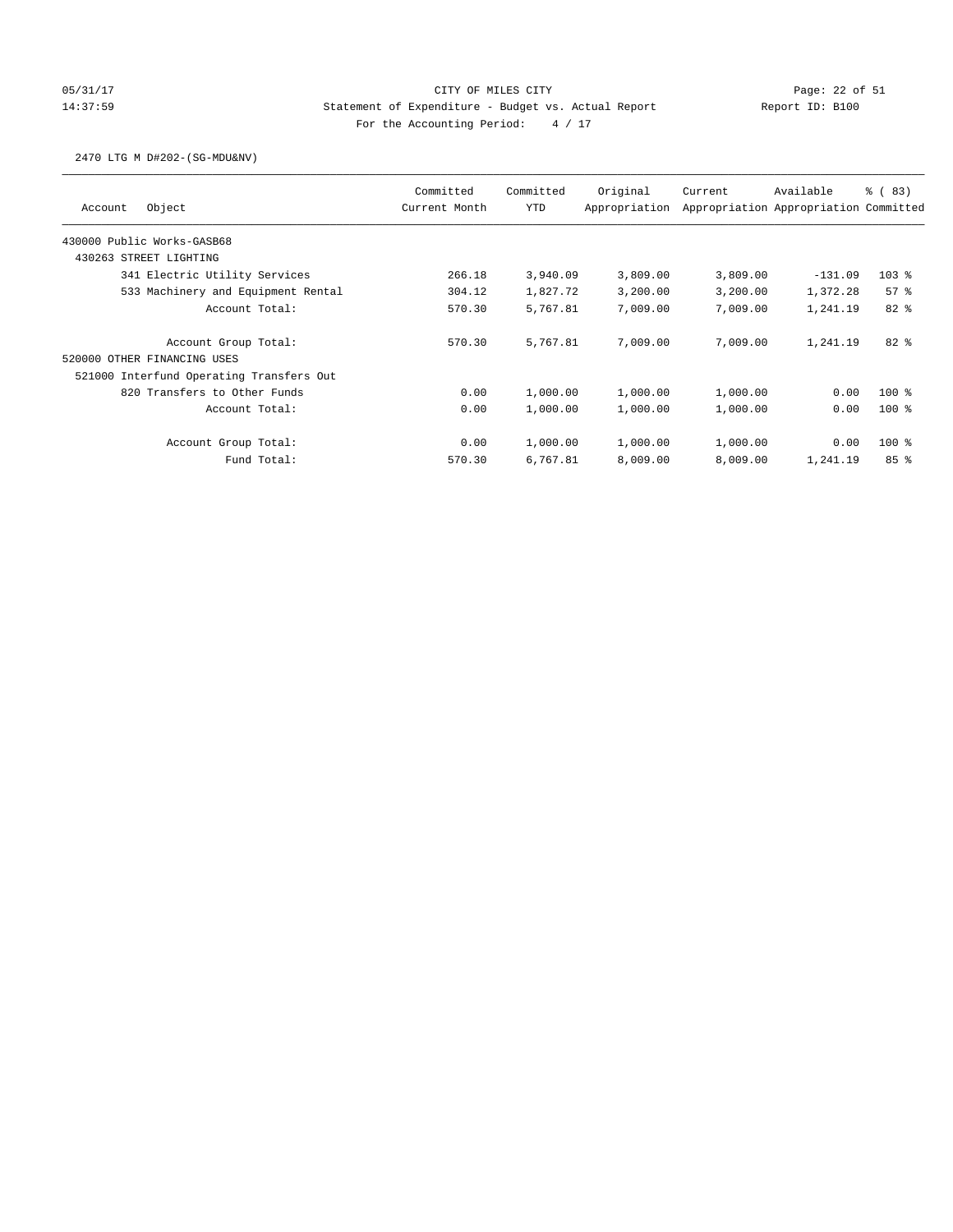## 05/31/17 Page: 23 of 51 14:37:59 Statement of Expenditure - Budget vs. Actual Report Report ID: B100 For the Accounting Period:  $4 / 17$

### 2480 LTG M M#173-(Milestown Estates)

| Object<br>Account                        | Committed<br>Current Month | Committed<br>YTD | Original<br>Appropriation | Current  | Available<br>Appropriation Appropriation Committed | % (83)          |
|------------------------------------------|----------------------------|------------------|---------------------------|----------|----------------------------------------------------|-----------------|
| 430000 Public Works-GASB68               |                            |                  |                           |          |                                                    |                 |
| 430263 STREET LIGHTING                   |                            |                  |                           |          |                                                    |                 |
| 230 Repair and Maintenance Supplies      | 0.00                       | 84.37            | 460.00                    | 460.00   | 375.63                                             | 18 <sup>8</sup> |
| 341 Electric Utility Services            | 101.89                     | 1,046.56         | 1,400.00                  | 1,400.00 | 353.44                                             | 75 %            |
| 360 Contr R & M                          | 0.00                       | 129.00           | 100.00                    | 100.00   | $-29.00$                                           | $129$ %         |
| Account Total:                           | 101.89                     | 1,259.93         | 1,960.00                  | 1,960.00 | 700.07                                             | 64 %            |
| Account Group Total:                     | 101.89                     | 1,259.93         | 1,960.00                  | 1,960.00 | 700.07                                             | 64 %            |
| 520000 OTHER FINANCING USES              |                            |                  |                           |          |                                                    |                 |
| 521000 Interfund Operating Transfers Out |                            |                  |                           |          |                                                    |                 |
| 820 Transfers to Other Funds             | 0.00                       | 250.00           | 250.00                    | 250.00   | 0.00                                               | $100$ %         |
| Account Total:                           | 0.00                       | 250.00           | 250.00                    | 250.00   | 0.00                                               | $100$ %         |
| Account Group Total:                     | 0.00                       | 250.00           | 250.00                    | 250.00   | 0.00                                               | $100$ %         |
| Fund Total:                              | 101.89                     | 1,509.93         | 2,210.00                  | 2,210.00 | 700.07                                             | 68 %            |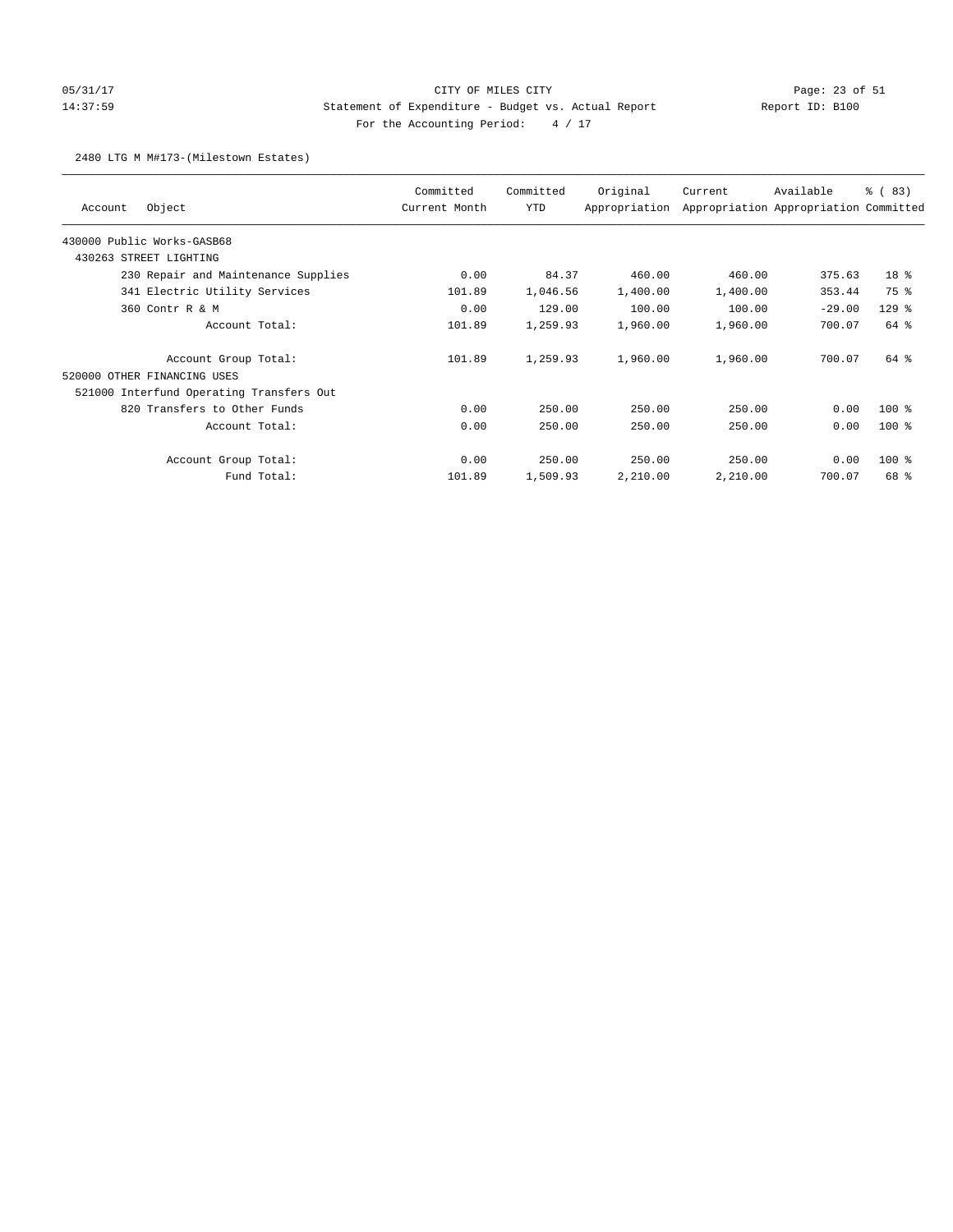#### 05/31/17 Page: 24 of 51 14:37:59 Statement of Expenditure - Budget vs. Actual Report Report ID: B100 For the Accounting Period:  $4 / 17$

| Account           | Object                                    | Committed<br>Current Month | Committed<br>YTD | Original   | Current<br>Appropriation Appropriation Appropriation Committed | Available    | % (83)             |
|-------------------|-------------------------------------------|----------------------------|------------------|------------|----------------------------------------------------------------|--------------|--------------------|
|                   | 430000 Public Works-GASB68                |                            |                  |            |                                                                |              |                    |
| 430220 Operations |                                           |                            |                  |            |                                                                |              |                    |
|                   | 111 Salaries and Wages - Permanent        | 14,732.11                  | 185,586.14       | 240,512.00 | 243,880.00                                                     | 58,293.86    | 76 %               |
|                   | 121 OVERTIME-PERMANENT                    | 188.70                     | 7,860.14         | 800.00     | 6,800.00                                                       | $-1,060.14$  | $116$ %            |
|                   | 131 VACATION                              | 807.98                     | 14,940.46        | 10,000.00  | 10,000.00                                                      | $-4,940.46$  | 149 %              |
|                   | 132 SICK LEAVE                            | 3,188.73                   | 9,714.13         | 5,000.00   | 5,000.00                                                       | $-4, 714.13$ | 194 %              |
|                   | 133 OTHER LEAVE PAY                       | 293.06                     | 444.42           | 4,135.00   | 4,135.00                                                       | 3,690.58     | $11$ %             |
|                   | 134 HOLIDAY PAY                           | 0.00                       | 2,650.56         | 400.00     | 1,296.00                                                       | $-1, 354.56$ | $205$ %            |
|                   | 141 Unemployment Insurance                | 28.84                      | 333.27           | 392.00     | 403.00                                                         | 69.73        | 83 %               |
|                   | 142 Workers' Compensation                 | 1,058.71                   | 12,410.10        | 14,008.00  | 14,458.00                                                      | 2,047.90     | 86 <sup>8</sup>    |
|                   | 143 Health Insurance                      | 3,138.21                   | 37,396.10        | 45,456.00  | 45,456.00                                                      | 8,059.90     | 82 %               |
|                   | 144 FICA                                  | 1,424.84                   | 16,424.20        | 19,955.00  | 20,555.00                                                      | 4,130.80     | $80*$              |
|                   | 145 PERS                                  | 1,607.91                   | 18,513.93        | 21,833.00  | 22,490.00                                                      | 3,976.07     | 82%                |
|                   | 196 CLOTHING ALLOTMENT                    | 0.00                       | 775.50           | 800.00     | 800.00                                                         | 24.50        | 97%                |
|                   | 210 Office Supplies and Materials         | 0.00                       | 432.12           | 500.00     | 500.00                                                         | 67.88        | 86 %               |
|                   | 214 Small Items of Equipment              | 96.98                      | 3,457.28         | 7,000.00   | 7,000.00                                                       | 3,542.72     | 49 %               |
|                   | 220 Operating Expenses                    | 309.57                     | 14,594.63        | 15,000.00  | 15,000.00                                                      | 405.37       | 97%                |
|                   | 222 Chemicals, Lab & Med Supplies         | 0.00                       | 132.47           | 600.00     | 600.00                                                         | 467.53       | $22$ %             |
|                   | 226 Clothing and Uniforms                 | 0.00                       | 137.38           | 700.00     | 700.00                                                         | 562.62       | $20*$              |
|                   | 230 Repair and Maintenance Supplies       | 479.01                     | 8,382.72         | 18,000.00  | 18,000.00                                                      | 9,617.28     | $47$ %             |
|                   | 231 Gas, Oil, Diesel Fuel, Grease, etc.   | 1,541.47                   | 23,814.93        | 36,000.00  | 36,000.00                                                      | 12,185.07    | 66 %               |
|                   | 241 Consumable Tools                      | 0.00                       | 0.00             | 50.00      | 50.00                                                          | 50.00        | ႜ                  |
|                   | 242 Sign Parts and Supplies               | 1,791.84                   | 8,583.73         | 8,000.00   | 8,000.00                                                       | $-583.73$    | 107 %              |
|                   | 311 Postage, Box Rent, Etc.               | 0.00                       | 33.08            | 75.00      | 75.00                                                          | 41.92        | 44 %               |
|                   | 320 Printing, Duplicating, Typing &       | 0.00                       | 0.00             | 100.00     | 100.00                                                         | 100.00       | ್ಠಿ                |
|                   | 330 Publicity, Subscriptions & Dues       | 0.00                       | 24.00            | 500.00     | 500.00                                                         | 476.00       | 5 <sup>8</sup>     |
|                   | 331 Publication of Formal & Legal Notices | 0.00                       | 201.12           | 0.00       | 0.00                                                           | $-201.12$    | ႜ                  |
|                   | 334 Memberships, Registrations & Dues     | 0.00                       | 285.20           | 250.00     | 250.00                                                         | $-35.20$     | 114 %              |
|                   | 341 Electric Utility Services             | 76.50                      | 1,063.05         | 1,060.00   | 1,060.00                                                       | $-3.05$      | 100 %              |
|                   | 344 Gas Utility Service                   | 0.00                       | 550.16           | 1,050.00   | 1,050.00                                                       | 499.84       | $52$ $%$           |
|                   | 345 Telephone                             | 124.89                     | 1,107.74         | 2,000.00   | 2,000.00                                                       | 892.26       | $55$ $\frac{6}{3}$ |
|                   | 346 Garbage Service                       | 0.00                       | 0.00             | 175.00     | 175.00                                                         | 175.00       | ႜ                  |
|                   | 347 Internet                              | 0.00                       | 0.00             | 200.00     | 200.00                                                         | 200.00       | ႜ                  |
|                   | 350 Professional Services                 | 0.00                       | 6,998.51         | 20,000.00  | 20,000.00                                                      | 13,001.49    | 35%                |
|                   | 360 Contr R & M                           | 109.04                     | 6,613.59         | 10,453.00  | 10,453.00                                                      | 3,839.41     | 63%                |
|                   | 363 R&M Vehicles/Equip/Labor-PW           | 3,568.62                   | 81,650.66        | 80,000.00  | 80,000.00                                                      | $-1,650.66$  | 102 %              |
|                   | 370 Travel                                | 0.00                       | 50.40            | 1,000.00   | 1,000.00                                                       | 949.60       | 5 <sup>8</sup>     |
|                   | 380 Training Services                     | 0.00                       | 809.78           | 1,000.00   | 1,000.00                                                       | 190.22       | $81$ %             |
|                   | 382 Books                                 | 0.00                       | 111.91           | 200.00     | 200.00                                                         | 88.09        | 56%                |
|                   | 511 Insurance on Buildings                | 0.00                       | 747.55           | 748.00     | 748.00                                                         | 0.45         | 100 %              |
|                   | 512 Insurance on Vehicles & Equipment     | 0.00                       | 3,033.77         | 3,034.00   | 3,034.00                                                       | 0.23         | 100 %              |
|                   | 513 Liability                             | 0.00                       | 7,092.03         | 3,271.00   | 3,271.00                                                       | $-3,821.03$  | $217$ %            |
|                   | 531 Building & Office Rental              | 350.00                     | 3,500.00         | 4,200.00   | 4,200.00                                                       | 700.00       | 83 %               |
|                   | 532 Land Rental                           | 0.00                       | 5,329.31         | 8,100.00   | 8,100.00                                                       | 2,770.69     | 66 %               |
|                   | Account Total:                            | 34,917.01                  | 485,786.07       | 586,557.00 | 598,539.00                                                     | 112,752.93   | 81 %               |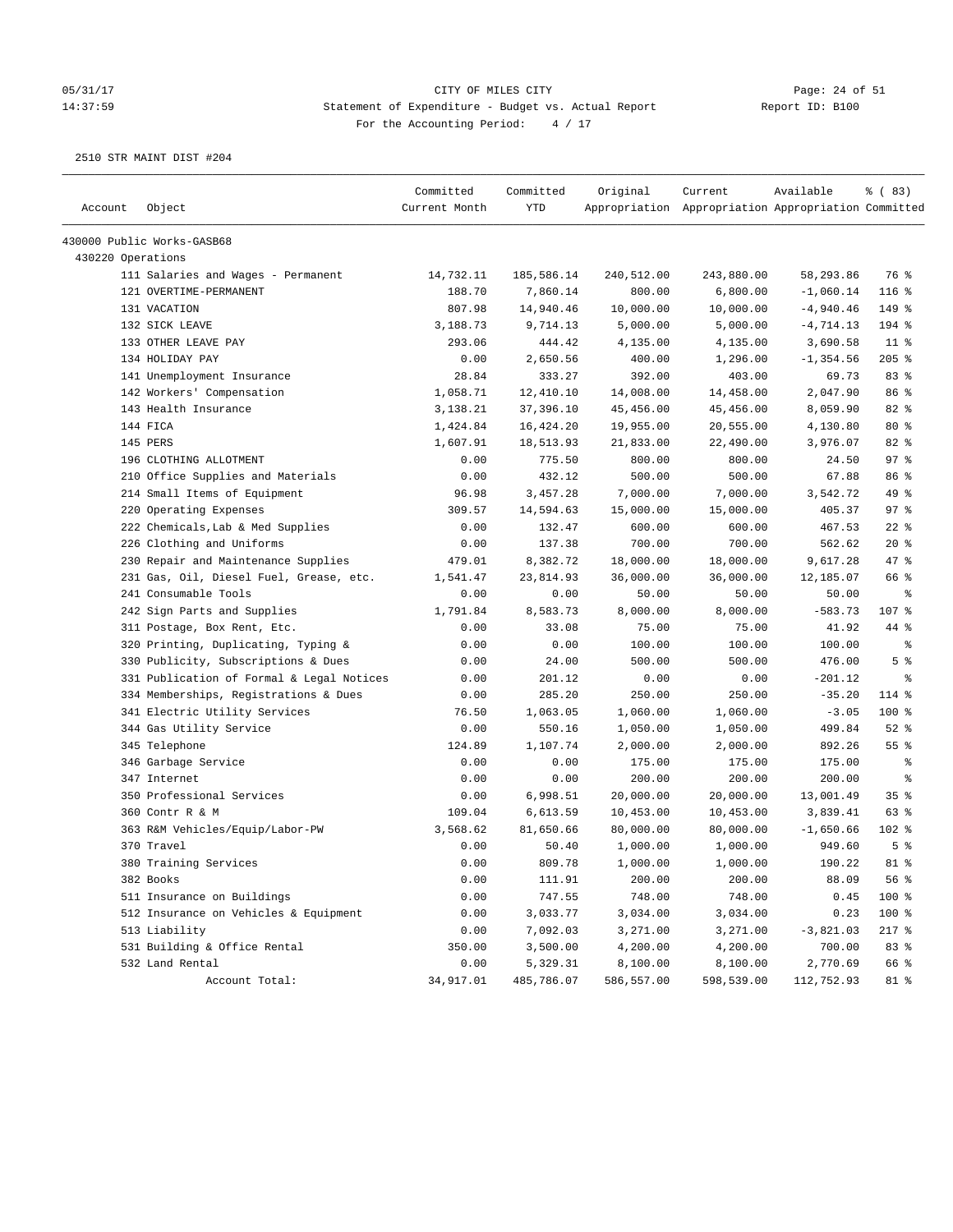### 05/31/17 Page: 25 of 51 14:37:59 Statement of Expenditure - Budget vs. Actual Report Report ID: B100 For the Accounting Period:  $4 / 17$

| Account | Object                                   | Committed<br>Current Month | Committed<br><b>YTD</b> | Original<br>Appropriation  | Current      | Available<br>Appropriation Appropriation Committed | % (83)          |
|---------|------------------------------------------|----------------------------|-------------------------|----------------------------|--------------|----------------------------------------------------|-----------------|
|         |                                          |                            |                         |                            |              |                                                    |                 |
|         | 430233 Roadway/Re-surfacing              |                            |                         |                            |              |                                                    |                 |
|         | 350 Professional Services                | 5,412.80                   | 24,614.45               | 200,000.00                 | 200,000.00   | 175, 385.55                                        | $12*$           |
|         | Account Total:                           | 5,412.80                   | 24,614.45               | 200,000.00                 | 200,000.00   | 175, 385.55                                        | $12*$           |
|         | 430234 CURB AND GUTTER                   |                            |                         |                            |              |                                                    |                 |
|         | 350 Professional Services                | 1,850.00                   | 36, 207. 21             | 110,000.00                 | 110,000.00   | 73,792.79                                          | 33 <sup>8</sup> |
|         | Account Total:                           | 1,850.00                   | 36, 207.21              | 110,000.00                 | 110,000.00   | 73,792.79                                          | 33%             |
|         | 430235 Storm Drain & Culvert Maintenance |                            |                         |                            |              |                                                    |                 |
|         | 230 Repair and Maintenance Supplies      | 0.00                       | 38, 332.86              | 300,000.00                 | 300,000.00   | 261,667.14                                         | $13*$           |
|         | 350 Professional Services                | 0.00                       | 19,419.53               | 80,000.00                  | 80,000.00    | 60,580.47                                          | $24$ %          |
|         | Account Total:                           | 0.00                       | 57,752.39               | 380,000.00                 | 380,000.00   | 322, 247.61                                        | 15 <sup>8</sup> |
|         | 430550 Transmission and Distribution(23) |                            |                         |                            |              |                                                    |                 |
|         | 363 R&M Vehicles/Equip/Labor-PW          | 0.00                       | 206.00                  | 0.00                       | 0.00         | $-206.00$                                          | နွ              |
|         | Account Total:                           | 0.00                       | 206.00                  | 0.00                       | 0.00         | $-206.00$                                          | န့              |
|         | Account Group Total:                     | 42, 179.81                 |                         | 604, 566.12 1, 276, 557.00 | 1,288,539.00 | 683, 972.88                                        | 47.8            |
|         | 520000 OTHER FINANCING USES              |                            |                         |                            |              |                                                    |                 |
|         | 521000 Interfund Operating Transfers Out |                            |                         |                            |              |                                                    |                 |
|         | 820 Transfers to Other Funds             | 2,319.00                   | 92,120.00               | 105,690.00                 | 105,690.00   | 13,570.00                                          | 87%             |
|         | Account Total:                           | 2,319.00                   | 92,120.00               | 105,690.00                 | 105,690.00   | 13,570.00                                          | 87 %            |
|         | Account Group Total:                     | 2,319.00                   | 92,120.00               | 105,690.00                 | 105,690.00   | 13,570.00                                          | 87%             |
|         | Fund Total:                              | 44, 498.81                 | 696,686.12              | 1,382,247.00               | 1,394,229.00 | 697,542.88                                         | 50%             |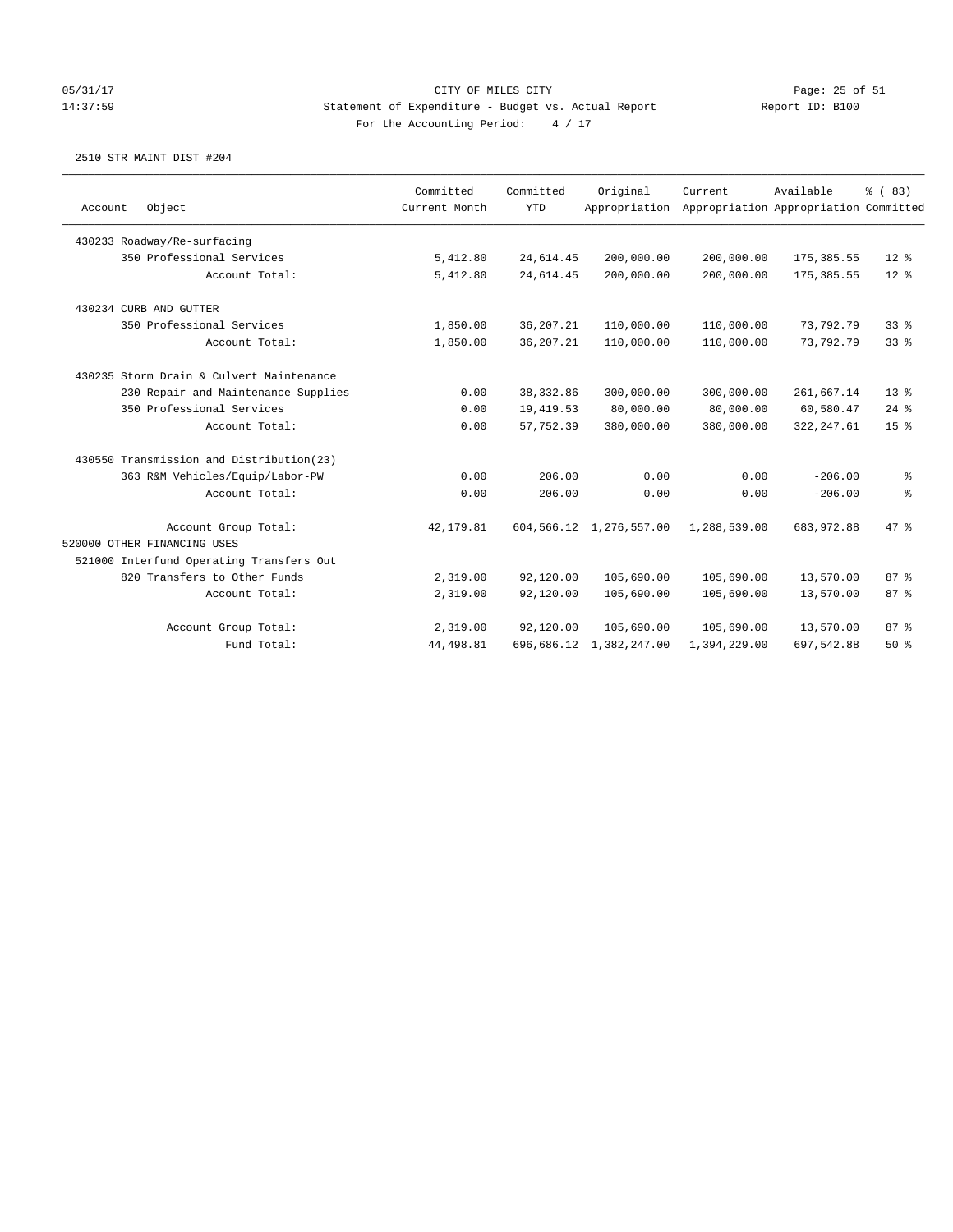#### 05/31/17 Page: 26 of 51 14:37:59 Statement of Expenditure - Budget vs. Actual Report Report ID: B100 For the Accounting Period:  $4 / 17$

| Account           | Object                                    | Committed<br>Current Month | Committed<br><b>YTD</b> | Original   | Current<br>Appropriation Appropriation Appropriation Committed | Available  | % (83)               |
|-------------------|-------------------------------------------|----------------------------|-------------------------|------------|----------------------------------------------------------------|------------|----------------------|
|                   |                                           |                            |                         |            |                                                                |            |                      |
|                   | 430000 Public Works-GASB68                |                            |                         |            |                                                                |            |                      |
| 430220 Operations |                                           |                            |                         |            |                                                                |            |                      |
|                   | 111 Salaries and Wages - Permanent        | 4,402.32                   | 53, 336.26              | 62,903.00  | 63,825.00                                                      | 10,488.74  | 84 %                 |
|                   | 121 OVERTIME-PERMANENT                    | 63.29                      | 2,106.56                | 800.00     | 2,900.00                                                       | 793.44     | 73 %                 |
|                   | 131 VACATION                              | 230.05                     | 4,575.15                | 10,000.00  | 10,000.00                                                      | 5,424.85   | 46%                  |
|                   | 132 SICK LEAVE                            | 860.06                     | 2,930.33                | 5,000.00   | 5,000.00                                                       | 2,069.67   | 59 %                 |
|                   | 133 OTHER LEAVE PAY                       | 111.16                     | 156.81                  | 1,463.00   | 1,463.00                                                       | 1,306.19   | $11$ %               |
|                   | 134 HOLIDAY PAY                           | 0.00                       | 663.14                  | 400.00     | 400.00                                                         | $-263.14$  | $166$ %              |
|                   | 141 Unemployment Insurance                | 8.48                       | 95.94                   | 122.00     | 125.00                                                         | 29.06      | 77 %                 |
|                   | 142 Workers' Compensation                 | 293.14                     | 3,371.53                | 4,147.00   | 4,147.00                                                       | 775.47     | 81 %                 |
|                   | 143 Health Insurance                      | 1,096.65                   | 10,849.08               | 13, 153.00 | 13, 153.00                                                     | 2,303.92   | 82 %                 |
|                   | 144 FICA                                  | 421.82                     | 4,737.36                | 6,164.00   | 6,164.00                                                       | 1,426.64   | 77 %                 |
|                   | 145 PERS                                  | 474.33                     | 5,337.49                | 6,744.00   | 6,744.00                                                       | 1,406.51   | 79 %                 |
|                   | 196 CLOTHING ALLOTMENT                    | 0.00                       | 228.00                  | 250.00     | 250.00                                                         | 22.00      | $91$ %               |
|                   | 210 Office Supplies and Materials         | 0.00                       | 150.31                  | 200.00     | 200.00                                                         | 49.69      | 75 %                 |
|                   | 214 Small Items of Equipment              | 0.00                       | 840.09                  | 3,000.00   | 3,000.00                                                       | 2,159.91   | $28$ %               |
|                   | 220 Operating Expenses                    | 81.15                      | 3,821.80                | 3,500.00   | 3,500.00                                                       | $-321.80$  | $109$ %              |
|                   | 222 Chemicals, Lab & Med Supplies         | 0.00                       | 0.00                    | 500.00     | 500.00                                                         | 500.00     | နွ                   |
|                   | 226 Clothing and Uniforms                 | 0.00                       | 29.00                   | 200.00     | 200.00                                                         | 171.00     | 15 %                 |
|                   | 230 Repair and Maintenance Supplies       | 96.02                      | 1,998.25                | 5,000.00   | 5,000.00                                                       | 3,001.75   | $40*$                |
|                   | 231 Gas, Oil, Diesel Fuel, Grease, etc.   | 385.36                     | 6,031.96                | 10,000.00  | 10,000.00                                                      | 3,968.04   | 60 %                 |
|                   | 242 Sign Parts and Supplies               | 447.96                     | 2,145.93                | 2,500.00   | 2,500.00                                                       | 354.07     | 86 %                 |
|                   | 311 Postage, Box Rent, Etc.               | 0.00                       | 8.27                    | 40.00      | 40.00                                                          | 31.73      | $21$ %               |
|                   | 330 Publicity, Subscriptions & Dues       | 0.00                       | 13.20                   | 150.00     | 150.00                                                         | 136.80     | 9 <sup>8</sup>       |
|                   | 331 Publication of Formal & Legal Notices | 0.00                       | 25.20                   | 0.00       | 0.00                                                           | $-25.20$   | $\epsilon$           |
|                   | 334 Memberships, Registrations & Dues     | 0.00                       | 38.80                   | 50.00      | 50.00                                                          | 11.20      | 78 %                 |
|                   | 341 Electric Utility Services             | 0.00                       | 38.71                   | 150.00     | 150.00                                                         | 111.29     | 26%                  |
|                   | 344 Gas Utility Service                   | 0.00                       | 53.48                   | 200.00     | 200.00                                                         | 146.52     | $27$ %               |
|                   | 345 Telephone                             | 53.91                      | 434.14                  | 750.00     | 750.00                                                         | 315.86     | 58 %                 |
|                   | 350 Professional Services                 | 0.00                       | 158.41                  | 1,000.00   | 1,000.00                                                       | 841.59     | 16 <sup>°</sup>      |
|                   | 360 Contr R & M                           | 58.36                      | 848.18                  | 1,242.00   | 1,242.00                                                       | 393.82     | 68 %                 |
|                   | 363 R&M Vehicles/Equip/Labor-PW           | 892.17                     | 25,027.33               | 35,000.00  | 35,000.00                                                      | 9,972.67   | 72 %                 |
|                   | 370 Travel                                | 59.02                      | 71.62                   | 250.00     | 250.00                                                         | 178.38     | 29%                  |
|                   | 380 Training Services                     | 0.00                       | 202.46                  | 200.00     | 200.00                                                         | $-2.46$    | 101 %                |
|                   | 382 Books                                 | 0.00                       | 0.00                    | 100.00     | 100.00                                                         | 100.00     | $\epsilon$           |
|                   | 511 Insurance on Buildings                | 0.00                       | 186.88                  | 187.00     | 187.00                                                         | 0.12       | 100%                 |
|                   | 512 Insurance on Vehicles & Equipment     | 0.00                       | 760.96                  | 761.00     | 761.00                                                         | 0.04       | $100$ %              |
|                   | 513 Liability                             | 0.00                       | 1,416.29                | 461.00     | 461.00                                                         | $-955.29$  | 307 <sub>8</sub>     |
|                   | 531 Building & Office Rental              | 166.66                     | 1,666.60                | 2,000.00   | 2,000.00                                                       | 333.40     | 83 %                 |
|                   | 532 Land Rental                           | 0.00                       | 0.00                    | 1,500.00   | 1,500.00                                                       | 1,500.00   | $\,^{\circ}_{\circ}$ |
|                   | Account Total:                            | 10,201.91                  | 134, 355.52             | 180,087.00 | 183,112.00                                                     | 48,756.48  | 73 %                 |
|                   | 430233 Roadway/Re-surfacing               |                            |                         |            |                                                                |            |                      |
|                   | 350 Professional Services                 | 925.20                     | 8,624.38                | 375,000.00 | 115,706.00                                                     | 107,081.62 | 7 %                  |
|                   | Account Total:                            | 925.20                     | 8,624.38                | 375,000.00 | 115,706.00                                                     | 107,081.62 | 7 %                  |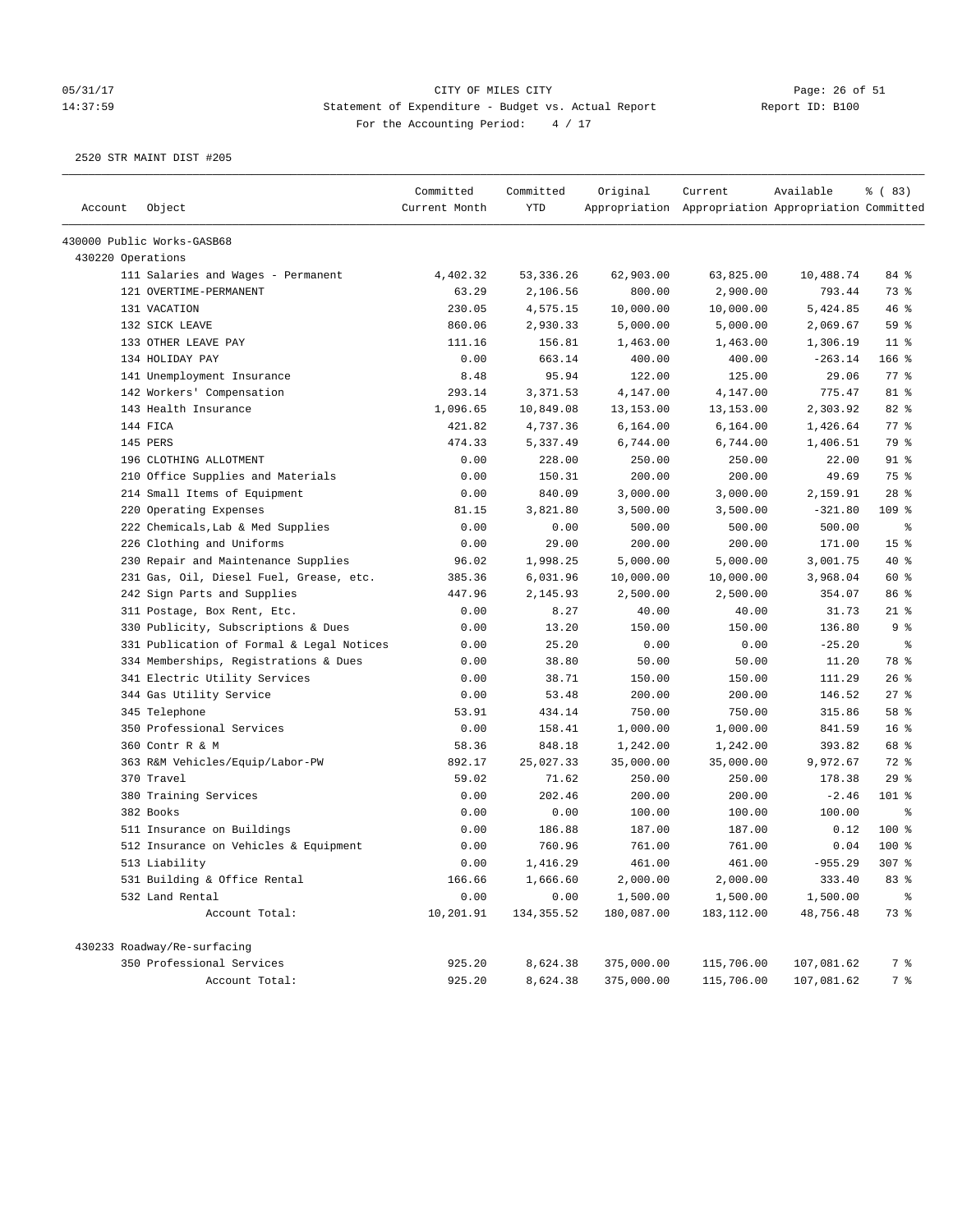## 05/31/17 Page: 27 of 51 14:37:59 Statement of Expenditure - Budget vs. Actual Report Report ID: B100 For the Accounting Period:  $4 / 17$

| Object<br>Account                        | Committed<br>Current Month | Committed<br>YTD | Original<br>Appropriation | Current    | Available<br>Appropriation Appropriation Committed | <sub>ර</sub> (83) |
|------------------------------------------|----------------------------|------------------|---------------------------|------------|----------------------------------------------------|-------------------|
|                                          |                            |                  |                           |            |                                                    |                   |
| 430235 Storm Drain & Culvert Maintenance |                            |                  |                           |            |                                                    |                   |
| 230 Repair and Maintenance Supplies      | 0.00                       | 1,715.00         | 20,000.00                 | 20,000.00  | 18,285.00                                          | 9 %               |
| Account Total:                           | 0.00                       | 1,715.00         | 20,000.00                 | 20,000.00  | 18,285.00                                          | 9 <sup>8</sup>    |
| Account Group Total:                     | 11,127.11                  | 144,694.90       | 575,087.00                | 318,818.00 | 174,123.10                                         | $45$ %            |
| 520000 OTHER FINANCING USES              |                            |                  |                           |            |                                                    |                   |
| 521000 Interfund Operating Transfers Out |                            |                  |                           |            |                                                    |                   |
| 820 Transfers to Other Funds             | 1,229.00                   | 29,523.00        | 34,207.00                 | 34,207.00  | 4,684.00                                           | 86 <sup>8</sup>   |
| Account Total:                           | 1,229.00                   | 29,523.00        | 34,207.00                 | 34,207.00  | 4,684.00                                           | 86%               |
| Account Group Total:                     | 1,229.00                   | 29,523.00        | 34,207.00                 | 34,207.00  | 4,684.00                                           | 86 <sup>8</sup>   |
| Fund Total:                              | 12,356.11                  | 174,217.90       | 609,294.00                | 353,025.00 | 178,807.10                                         | $49*$             |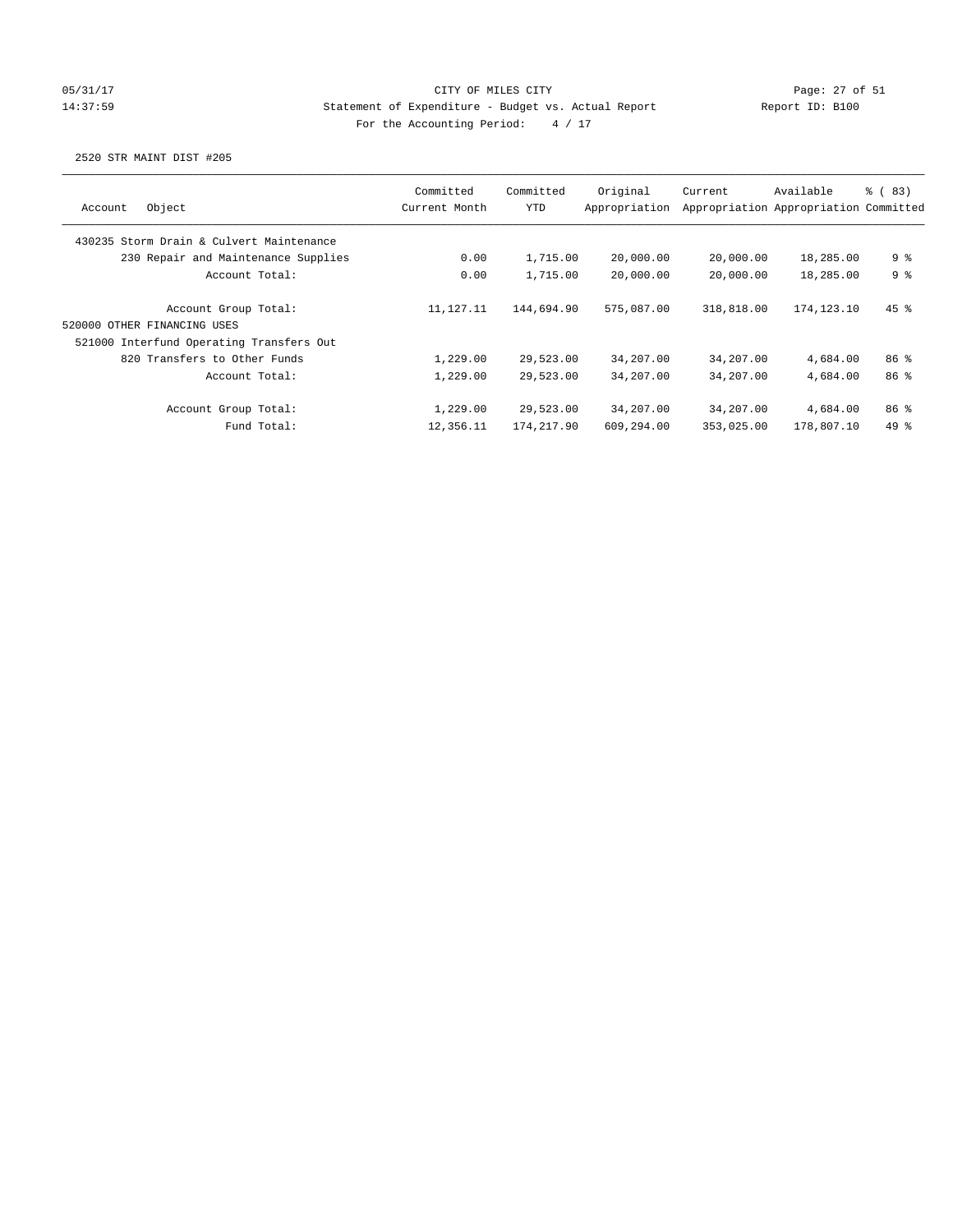## 05/31/17 Page: 28 of 51 14:37:59 Statement of Expenditure - Budget vs. Actual Report Report ID: B100 For the Accounting Period:  $4 / 17$

#### 2540 STR MAINT DIST#207-(MILESTOWN ESTATES)

|                      |                                          | Committed     | Committed  | Original | Current                                             | Available | % (83)          |
|----------------------|------------------------------------------|---------------|------------|----------|-----------------------------------------------------|-----------|-----------------|
| Account              | Object                                   | Current Month | <b>YTD</b> |          | Appropriation Appropriation Appropriation Committed |           |                 |
|                      | 430000 Public Works-GASB68               |               |            |          |                                                     |           |                 |
| 430220 Operations    |                                          |               |            |          |                                                     |           |                 |
|                      | 111 Salaries and Wages - Permanent       | 216.12        | 2,707.88   | 3,322.00 | 3,322.00                                            | 614.12    | $82*$           |
|                      | 121 OVERTIME-PERMANENT                   | 3.05          | 115.33     | 100.00   | 100.00                                              | $-15.33$  | $115$ %         |
|                      | 131 VACATION                             | 13.48         | 228.01     | 300.00   | 300.00                                              | 71.99     | 76 %            |
|                      | 132 SICK LEAVE                           | 45.66         | 151.78     | 100.00   | 100.00                                              | $-51.78$  | 152 %           |
|                      | 133 OTHER LEAVE PAY                      | 5.06          | 6.10       | 58.00    | 58.00                                               | 51.90     | 11 <sup>8</sup> |
|                      | 134 HOLIDAY PAY                          | 0.00          | 35.31      | 20.00    | 20.00                                               | $-15.31$  | $177$ $%$       |
|                      | 141 Unemployment Insurance               | 0.39          | 4.66       | 6.00     | 6.00                                                | 1.34      | 78 %            |
|                      | 142 Workers' Compensation                | 14.43         | 169.36     | 199.00   | 199.00                                              | 29.64     | 85%             |
|                      | 143 Health Insurance                     | 55.05         | 551.23     | 662.00   | 662.00                                              | 110.77    | 83%             |
|                      | 144 FICA                                 | 21.12         | 241.46     | 300.00   | 300.00                                              | 58.54     | $80*$           |
|                      | 145 PERS                                 | 23.70         | 271.47     | 326.00   | 326.00                                              | 54.53     | 83%             |
|                      | 196 CLOTHING ALLOTMENT                   | 0.00          | 12.00      | 20.00    | 20.00                                               | 8.00      | 60 %            |
|                      | 350 Professional Services                | 0.00          | 0.00       | 1,000.00 | 1,000.00                                            | 1,000.00  | နွ              |
|                      | Account Total:                           | 398.06        | 4,494.59   | 6,413.00 | 6,413.00                                            | 1,918.41  | 70 %            |
|                      | Account Group Total:                     | 398.06        | 4,494.59   | 6,413.00 | 6,413.00                                            | 1,918.41  | 70 %            |
| 510000 MISCELLANEOUS |                                          |               |            |          |                                                     |           |                 |
|                      | 510330 Comprehensive Liability Insurance |               |            |          |                                                     |           |                 |
|                      | 513 Liability                            | 0.00          | 24.39      | 25.00    | 25.00                                               | 0.61      | 98 %            |
|                      | Account Total:                           | 0.00          | 24.39      | 25.00    | 25.00                                               | 0.61      | 98 %            |
|                      | Account Group Total:                     | 0.00          | 24.39      | 25.00    | 25.00                                               | 0.61      | 98 <sup>8</sup> |
|                      | Fund Total:                              | 398.06        | 4,518.98   | 6,438.00 | 6,438.00                                            | 1,919.02  | 70 %            |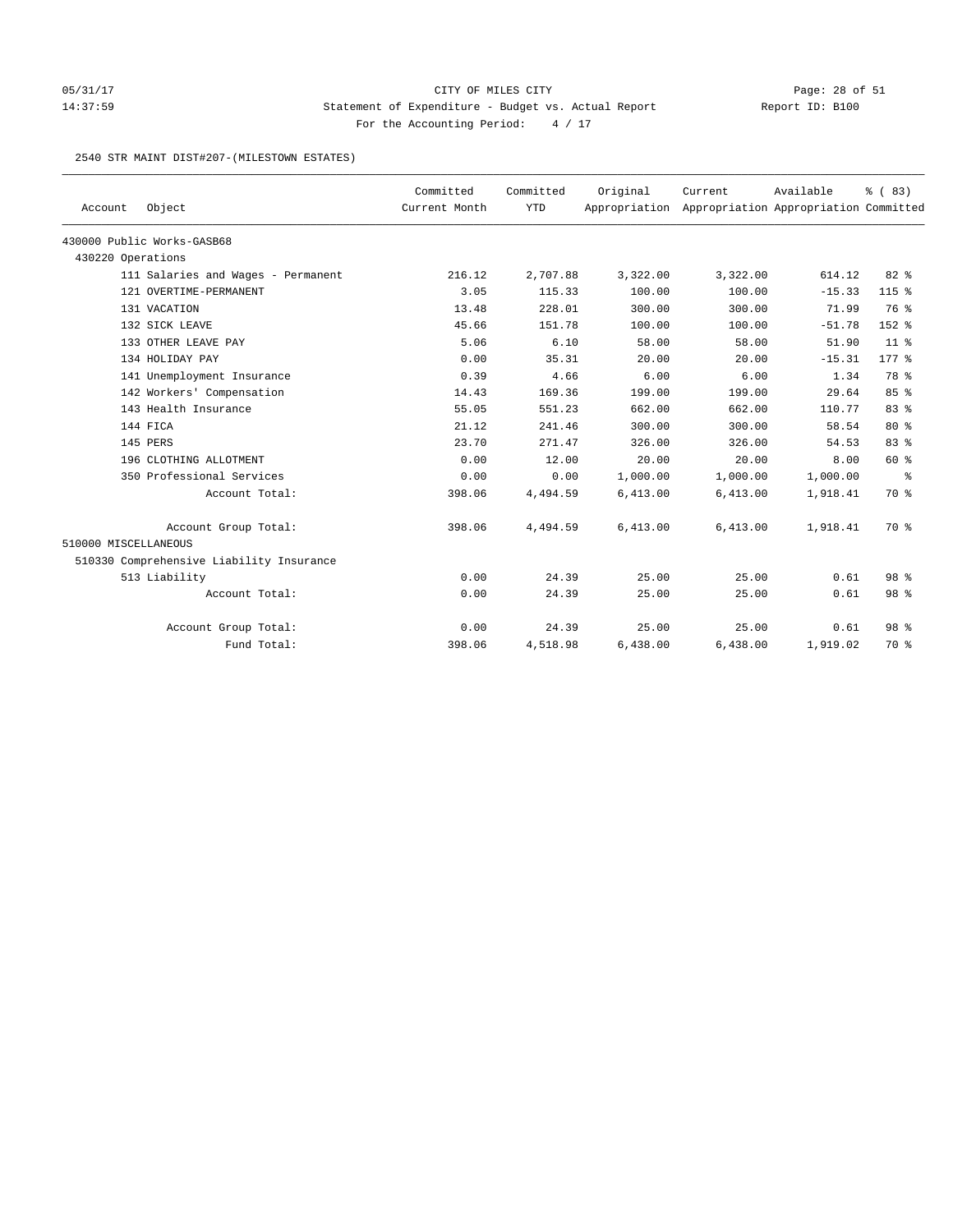### 05/31/17 Page: 29 of 51 14:37:59 Statement of Expenditure - Budget vs. Actual Report Report ID: B100 For the Accounting Period:  $4 / 17$

### 2820 GAS TAX

| Object<br>Account                        | Committed<br>Current Month | Committed<br><b>YTD</b> | Original<br>Appropriation | Current    | Available<br>Appropriation Appropriation Committed | % (83)   |
|------------------------------------------|----------------------------|-------------------------|---------------------------|------------|----------------------------------------------------|----------|
| 520000 OTHER FINANCING USES              |                            |                         |                           |            |                                                    |          |
| 521000 Interfund Operating Transfers Out |                            |                         |                           |            |                                                    |          |
| 820 Transfers to Other Funds             | 557.00                     | 5,570.00                | 6,686.00                  | 6,686.00   | 1,116.00                                           | 83%      |
| Account Total:                           | 557.00                     | 5,570.00                | 6,686.00                  | 6,686.00   | 1,116.00                                           | 83 %     |
| 521204 TRANSFER:<br>SID 204              |                            |                         |                           |            |                                                    |          |
| 820 Transfers to Other Funds             | 0.00                       | 44,781.00               | 86,220.00                 | 86,220.00  | 41,439.00                                          | $52$ $%$ |
| Account Total:                           | 0.00                       | 44,781.00               | 86,220.00                 | 86,220.00  | 41,439.00                                          | $52$ $%$ |
| 521205 TRANSFER:<br>SID 205              |                            |                         |                           |            |                                                    |          |
| 820 Transfers to Other Funds             | 0.00                       | 44,781.00               | 86,219.00                 | 86,219.00  | 41,438.00                                          | $52$ $%$ |
| Account Total:                           | 0.00                       | 44,781.00               | 86,219.00                 | 86,219.00  | 41,438.00                                          | $52$ $%$ |
| Account Group Total:                     | 557.00                     | 95,132.00               | 179,125.00                | 179,125.00 | 83,993.00                                          | 53%      |
| Fund Total:                              | 557.00                     | 95,132.00               | 179,125.00                | 179,125.00 | 83,993.00                                          | 53%      |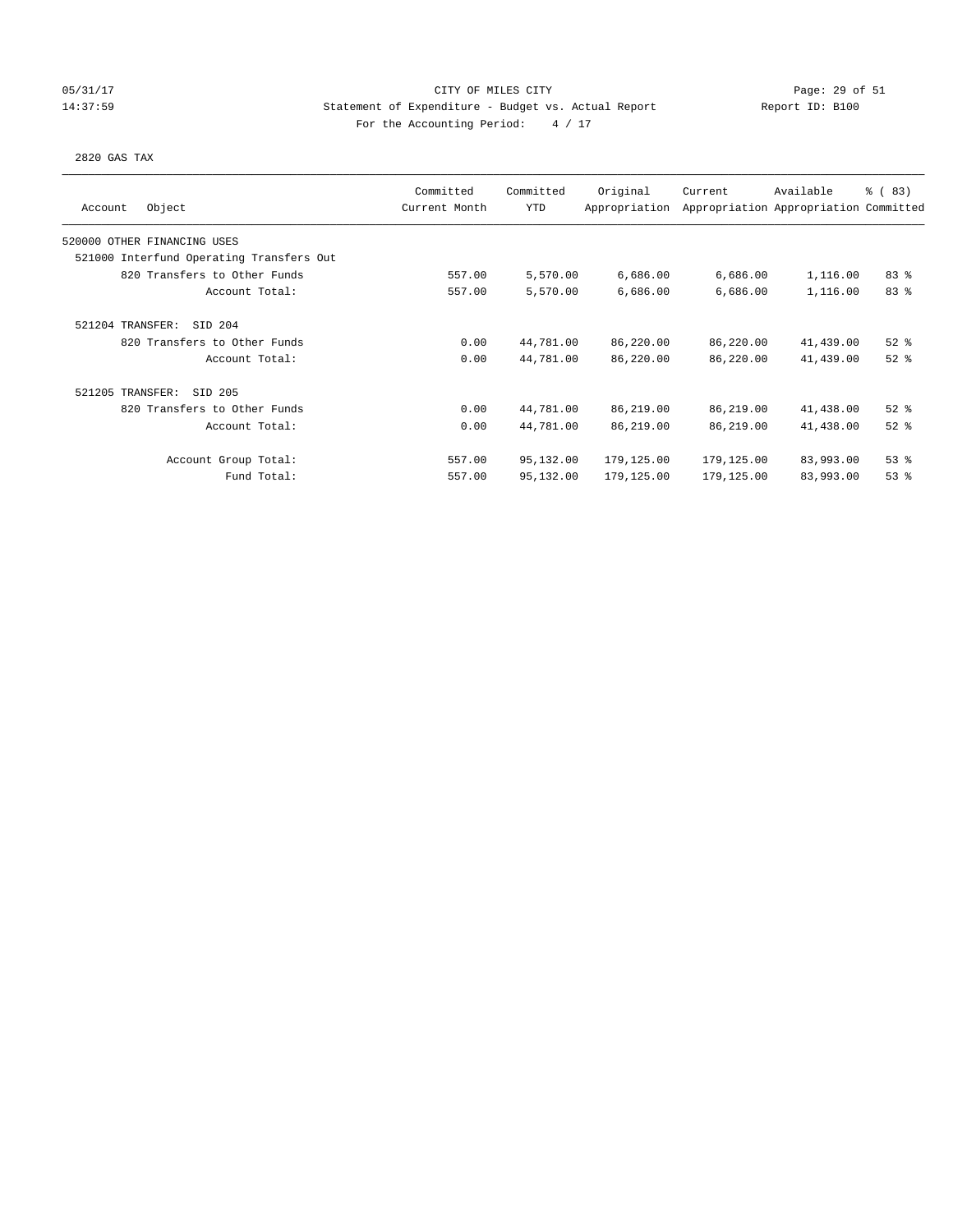# 05/31/17 Page: 30 of 51 14:37:59 Statement of Expenditure - Budget vs. Actual Report Report ID: B100 For the Accounting Period:  $4 / 17$

2850 911 EMERGENCY

| Account | Object                                     | Committed<br>Current Month | Committed<br><b>YTD</b> | Original   | Current<br>Appropriation Appropriation Appropriation Committed | Available    | % (83)    |
|---------|--------------------------------------------|----------------------------|-------------------------|------------|----------------------------------------------------------------|--------------|-----------|
|         | 420000 PUBLIC SAFETY-GASB68                |                            |                         |            |                                                                |              |           |
|         | 420140 Crime Control and Investigation(05) |                            |                         |            |                                                                |              |           |
|         | 210 Office Supplies and Materials          | 0.00                       | 129.38                  | 1,000.00   | 1,000.00                                                       | 870.62       | $13*$     |
|         | 214 Small Items of Equipment               | 0.00                       | 0.00                    | 2,000.00   | 2,000.00                                                       | 2,000.00     | ႜ         |
|         | 220 Operating Expenses                     | 0.00                       | 788.05                  | 2,000.00   | 2,000.00                                                       | 1,211.95     | 39 %      |
|         | 311 Postage, Box Rent, Etc.                | 0.00                       | 6.70                    | 100.00     | 100.00                                                         | 93.30        | 7 %       |
|         | 320 Printing, Duplicating, Typing &        | 0.00                       | 0.00                    | 100.00     | 100.00                                                         | 100.00       | နွ        |
|         | 334 Memberships, Registrations & Dues      | 0.00                       | 0.00                    | 100.00     | 100.00                                                         | 100.00       | နွ        |
|         | 341 Electric Utility Services              | 46.01                      | 450.07                  | 600.00     | 600.00                                                         | 149.93       | 75 %      |
|         | 345 Telephone                              | 341.22                     | 17,870.62               | 25,250.00  | 25,250.00                                                      | 7,379.38     | 71 %      |
|         | 350 Professional Services                  | $-76, 269.51$              | 55,977.66               | 60,000.00  | 60,000.00                                                      | 4,022.34     | 93%       |
|         | 370 Travel                                 | 0.00                       | 0.00                    | 500.00     | 500.00                                                         | 500.00       | နွ        |
|         | 380 Training Services                      | 0.00                       | 0.00                    | 2,000.00   | 2,000.00                                                       | 2,000.00     | $\approx$ |
|         | 512 Insurance on Vehicles & Equipment      | 0.00                       | 152.93                  | 153.00     | 153.00                                                         | 0.07         | $100*$    |
|         | 940 Machinery & Equipment                  | 77,410.00                  | 129,660.00              | 115,000.00 | 115,000.00                                                     | $-14,660.00$ | $113$ %   |
|         | 941 911 Eq & Software (2/01)               | 0.00                       | 0.00                    | 82,000.00  | 82,000.00                                                      | 82,000.00    | နွ        |
|         | Account Total:                             | 1,527.72                   | 205,035.41              | 290,803.00 | 290,803.00                                                     | 85,767.59    | 71 %      |
|         | Account Group Total:                       | 1,527.72                   | 205,035.41              | 290,803.00 | 290,803.00                                                     | 85,767.59    | 71 %      |
|         | 520000 OTHER FINANCING USES                |                            |                         |            |                                                                |              |           |
|         | 521000 Interfund Operating Transfers Out   |                            |                         |            |                                                                |              |           |
|         | 820 Transfers to Other Funds               | 0.00                       | 42,000.00               | 56,000.00  | 56,000.00                                                      | 14,000.00    | 75 %      |
|         | Account Total:                             | 0.00                       | 42,000.00               | 56,000.00  | 56,000.00                                                      | 14,000.00    | 75 %      |
|         | Account Group Total:                       | 0.00                       | 42,000.00               | 56,000.00  | 56,000.00                                                      | 14,000.00    | 75 %      |
|         | Fund Total:                                | 1,527.72                   | 247,035.41              | 346,803.00 | 346,803.00                                                     | 99,767.59    | 71 %      |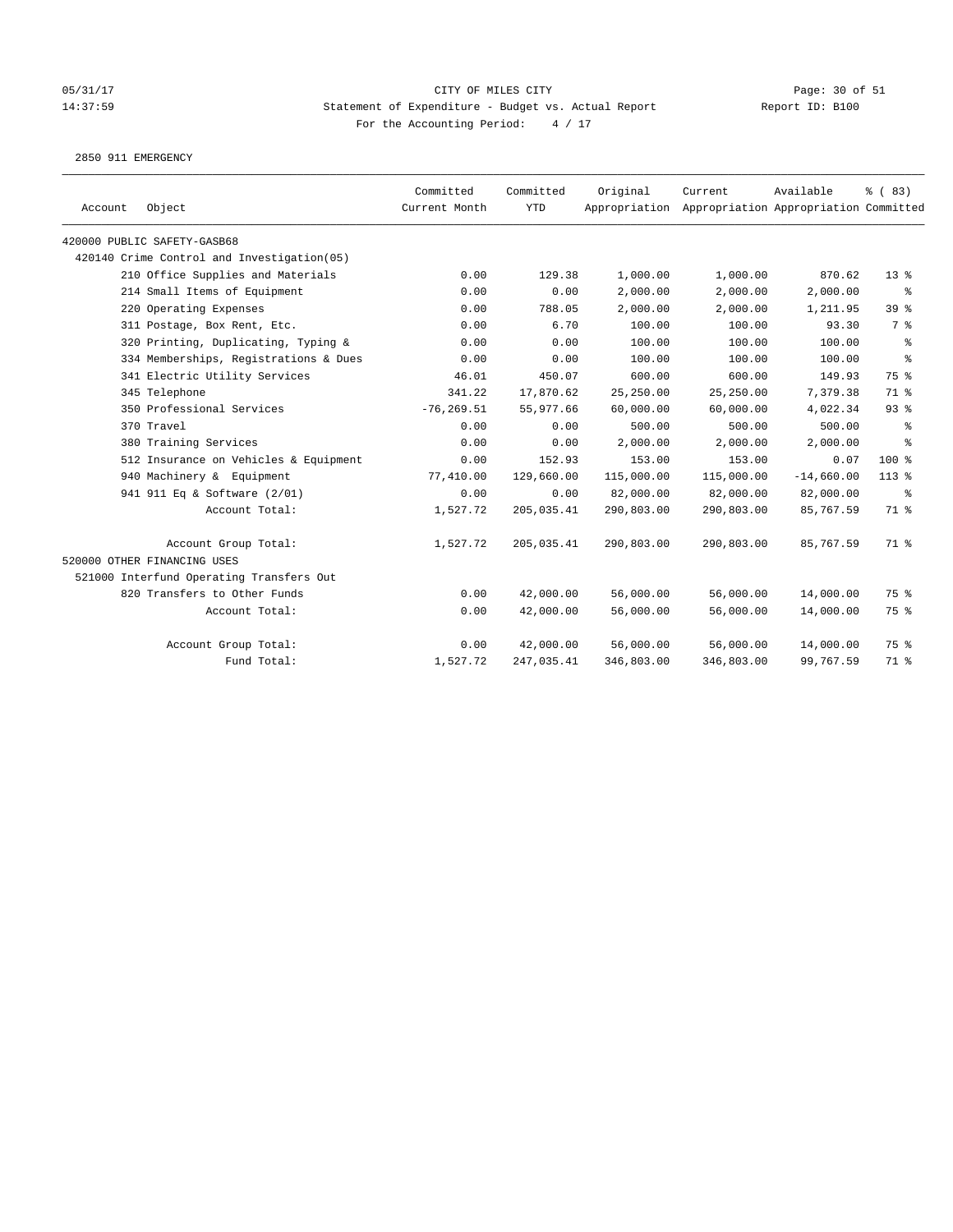## 05/31/17 Page: 31 of 51 Page: 31 of 51 14:37:59 Statement of Expenditure - Budget vs. Actual Report Report ID: B100 For the Accounting Period:  $4 / 17$

2880 LIBRARY GRANTS

| Original<br>Committed<br>Committed<br>Available<br>Current<br>Object<br>YTD<br>Appropriation<br>Appropriation Appropriation Committed<br>Current Month<br>Account<br>460000 CULTURE AND RECREATION-GASB68<br>460100 Library Services(16)<br>210 Office Supplies and Materials<br>0.00<br>206.73<br>1,350.00<br>1,350.00<br>4,900.00<br>625.00<br>2,953.50<br>4,900.00<br>311 Postage, Box Rent, Etc.<br>350 Professional Services<br>0.00<br>2,104.00<br>16,053.00<br>16,053.00<br>370 Travel<br>0.00<br>0.00<br>3,000.00<br>3.000.00<br>1,000.00<br>1,000.00<br>380 Training Services<br>141.00<br>141.00<br>0.00<br>100.00<br>382 Books<br>0.00<br>100.00<br>Account Total:<br>766.00<br>5,405.23<br>26,403.00<br>26,403.00<br>Account Group Total:<br>766.00<br>26,403.00<br>5,405.23<br>26,403.00<br>Fund Total:<br>26,403.00<br>26,403.00<br>766.00<br>5,405.23 |                     |           |  |  |  |
|----------------------------------------------------------------------------------------------------------------------------------------------------------------------------------------------------------------------------------------------------------------------------------------------------------------------------------------------------------------------------------------------------------------------------------------------------------------------------------------------------------------------------------------------------------------------------------------------------------------------------------------------------------------------------------------------------------------------------------------------------------------------------------------------------------------------------------------------------------------------|---------------------|-----------|--|--|--|
|                                                                                                                                                                                                                                                                                                                                                                                                                                                                                                                                                                                                                                                                                                                                                                                                                                                                      | <sub>ර</sub> ි (83) |           |  |  |  |
|                                                                                                                                                                                                                                                                                                                                                                                                                                                                                                                                                                                                                                                                                                                                                                                                                                                                      |                     |           |  |  |  |
|                                                                                                                                                                                                                                                                                                                                                                                                                                                                                                                                                                                                                                                                                                                                                                                                                                                                      |                     |           |  |  |  |
|                                                                                                                                                                                                                                                                                                                                                                                                                                                                                                                                                                                                                                                                                                                                                                                                                                                                      | 15 <sup>8</sup>     | 1,143.27  |  |  |  |
|                                                                                                                                                                                                                                                                                                                                                                                                                                                                                                                                                                                                                                                                                                                                                                                                                                                                      | $60*$               | 1,946.50  |  |  |  |
|                                                                                                                                                                                                                                                                                                                                                                                                                                                                                                                                                                                                                                                                                                                                                                                                                                                                      | $13*$               | 13,949.00 |  |  |  |
|                                                                                                                                                                                                                                                                                                                                                                                                                                                                                                                                                                                                                                                                                                                                                                                                                                                                      | ႜ                   | 3,000.00  |  |  |  |
|                                                                                                                                                                                                                                                                                                                                                                                                                                                                                                                                                                                                                                                                                                                                                                                                                                                                      | $14*$               | 859.00    |  |  |  |
|                                                                                                                                                                                                                                                                                                                                                                                                                                                                                                                                                                                                                                                                                                                                                                                                                                                                      | ႜ                   | 100.00    |  |  |  |
|                                                                                                                                                                                                                                                                                                                                                                                                                                                                                                                                                                                                                                                                                                                                                                                                                                                                      | $20*$               | 20,997.77 |  |  |  |
|                                                                                                                                                                                                                                                                                                                                                                                                                                                                                                                                                                                                                                                                                                                                                                                                                                                                      | 20%                 | 20,997.77 |  |  |  |
|                                                                                                                                                                                                                                                                                                                                                                                                                                                                                                                                                                                                                                                                                                                                                                                                                                                                      | $20*$               | 20,997.77 |  |  |  |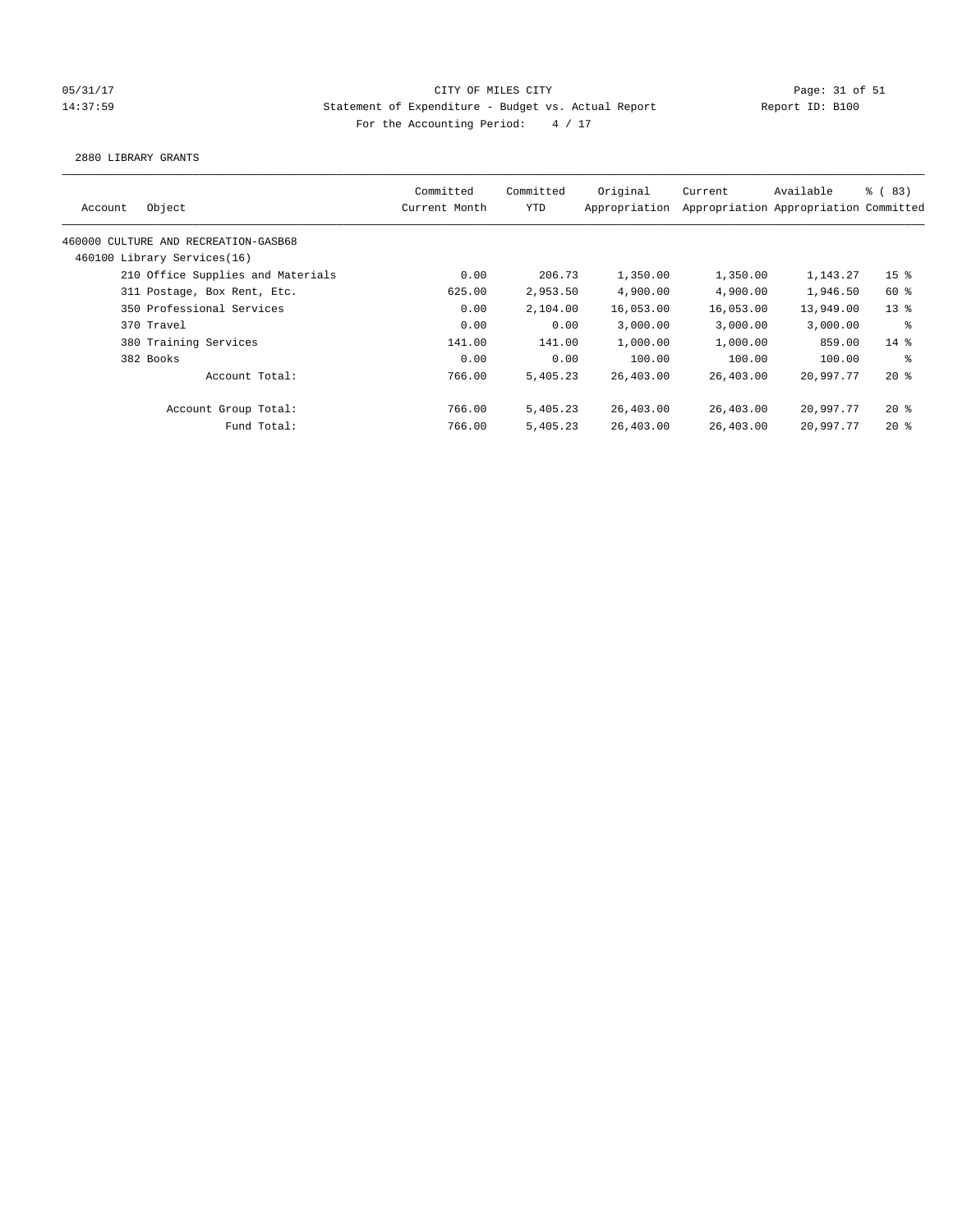### 05/31/17 Page: 32 of 51 Page: 32 of 51 14:37:59 Statement of Expenditure - Budget vs. Actual Report Report ID: B100 For the Accounting Period:  $4 / 17$

2935 Historic Preservation

| Account | Object                                      | Committed<br>Current Month | Committed<br><b>YTD</b> | Original  | Current<br>Appropriation Appropriation Appropriation Committed | Available | % (83)                   |
|---------|---------------------------------------------|----------------------------|-------------------------|-----------|----------------------------------------------------------------|-----------|--------------------------|
|         |                                             |                            |                         |           |                                                                |           |                          |
|         | 460000 CULTURE AND RECREATION-GASB68        |                            |                         |           |                                                                |           |                          |
|         | 460461 Historic Preservation-Administration |                            |                         |           |                                                                |           |                          |
|         | 111 Salaries and Wages - Permanent          | 167.54                     | 1,560.66                | 4,254.00  | 4,254.00                                                       | 2,693.34  | 378                      |
|         | 131 VACATION                                | 1.62                       | 65.62                   | 64.00     | 64.00                                                          | $-1.62$   | $103$ %                  |
|         | 132 SICK LEAVE                              | 9.40                       | 75.40                   | 66.00     | 66.00                                                          | $-9.40$   | 114 %                    |
|         | 133 OTHER LEAVE PAY                         | 4.70                       | 28.19                   | 380.00    | 380.00                                                         | 351.81    | 7 %                      |
|         | 141 Unemployment Insurance                  | 0.27                       | 2.72                    | 8.00      | 8.00                                                           | 5.28      | $34$ $%$                 |
|         | 142 Workers' Compensation                   | 2.26                       | 22.63                   | 58.00     | 58.00                                                          | 35.37     | 39 <sup>8</sup>          |
|         | 143 Health Insurance                        | 3.00                       | $-6.97$                 | 0.00      | 0.00                                                           | 6.97      | ႜ                        |
|         | 144 FICA                                    | 14.02                      | 140.71                  | 364.00    | 364.00                                                         | 223.29    | 39 <sup>8</sup>          |
|         | 145 PERS                                    | 15.35                      | 153.24                  | 398.00    | 398.00                                                         | 244.76    | 39 <sup>8</sup>          |
|         | 196 CLOTHING ALLOTMENT                      | 0.00                       | 9.75                    | 10.00     | 10.00                                                          | 0.25      | 98 %                     |
|         | 210 Office Supplies and Materials           | 78.98                      | 344.80                  | 1,000.00  | 1,000.00                                                       | 655.20    | 34 %                     |
|         | 220 Operating Expenses                      | 0.00                       | 0.00                    | 1,000.00  | 1,000.00                                                       | 1,000.00  | $\,{}^{\circ}\!\!\delta$ |
|         | 311 Postage, Box Rent, Etc.                 | 1.38                       | 13.06                   | 200.00    | 200.00                                                         | 186.94    | 7 %                      |
|         | 320 Printing, Duplicating, Typing &         | 0.00                       | 0.00                    | 750.00    | 750.00                                                         | 750.00    | ႜ                        |
|         | 330 Publicity, Subscriptions & Dues         | 0.00                       | 166.00                  | 250.00    | 250.00                                                         | 84.00     | 66 %                     |
|         | 350 Professional Services                   | 0.00                       | 3,000.00                | 4,162.00  | 4,162.00                                                       | 1,162.00  | $72$ $%$                 |
|         | 370 Travel                                  | 0.00                       | 0.00                    | 1,000.00  | 1,000.00                                                       | 1,000.00  | ႜ                        |
|         | Account Total:                              | 298.52                     | 5,575.81                | 13,964.00 | 13,964.00                                                      | 8,388.19  | $40*$                    |
|         | 460465 Historic Preservation- CDGB-ED Grant |                            |                         |           |                                                                |           |                          |
|         | 370 Travel                                  | 0.00                       | 135.09                  | 0.00      | 0.00                                                           | $-135.09$ | ႜ                        |
|         | Account Total:                              | 0.00                       | 135.09                  | 0.00      | 0.00                                                           | $-135.09$ | ۹.                       |
|         | 460468 Historic Preservation- CCHS          |                            |                         |           |                                                                |           |                          |
|         | 370 Travel                                  | 0.00                       | 286.00                  | 0.00      | 0.00                                                           | $-286.00$ | န့                       |
|         | Account Total:                              | 0.00                       | 286.00                  | 0.00      | 0.00                                                           | $-286.00$ | ៖                        |
|         | Account Group Total:                        | 298.52                     | 5,996.90                | 13,964.00 | 13,964.00                                                      | 7,967.10  | $43$ $%$                 |
|         | Fund Total:                                 | 298.52                     | 5,996.90                | 13,964.00 | 13,964.00                                                      | 7,967.10  | 43.8                     |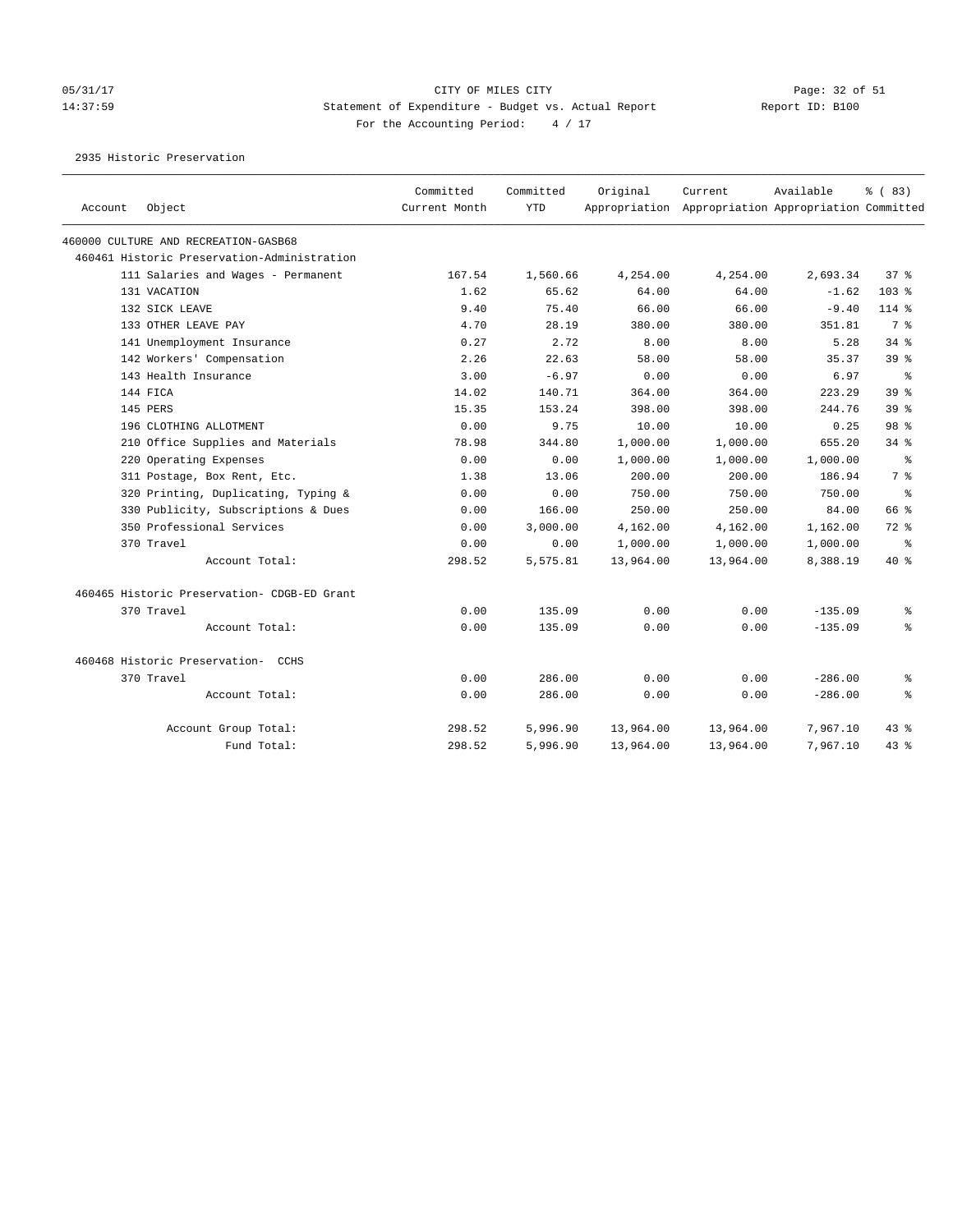### 05/31/17 Page: 33 of 51 14:37:59 Statement of Expenditure - Budget vs. Actual Report Report ID: B100 For the Accounting Period:  $4 / 17$

2985 RETIRED SENIOR VOLUNTEER PROG (RSVP)

| Account            | Object                                     | Committed<br>Current Month | Committed<br><b>YTD</b> | Original  | Current<br>Appropriation Appropriation Appropriation Committed | Available   | % (83)             |
|--------------------|--------------------------------------------|----------------------------|-------------------------|-----------|----------------------------------------------------------------|-------------|--------------------|
|                    | 450000 Social and Economic Services-GASB68 |                            |                         |           |                                                                |             |                    |
|                    | 450330 RSVP Non-Federal                    |                            |                         |           |                                                                |             |                    |
|                    | 210 Office Supplies and Materials          | 0.00                       | 0.00                    | 2,000.00  | 2,000.00                                                       | 2,000.00    | နွ                 |
|                    | 220 Operating Expenses                     | 1,492.32                   | 10,285.04               | 5,558.00  | 5,558.00                                                       | $-4,727.04$ | 185 %              |
|                    | 230 Repair and Maintenance Supplies        | 0.00                       | 135.59                  | 0.00      | 0.00                                                           | $-135.59$   | ႜ                  |
|                    | 311 Postage, Box Rent, Etc.                | 0.00                       | 844.83                  | 750.00    | 750.00                                                         | $-94.83$    | $113*$             |
|                    | 370 Travel                                 | 0.00                       | 0.00                    | 300.00    | 300.00                                                         | 300.00      | ႜ                  |
|                    | 379 Other Travel                           | 23.00                      | 275.50                  | 878.00    | 878.00                                                         | 602.50      | $31$ %             |
|                    | 512 Insurance on Vehicles & Equipment      | 0.00                       | 0.00                    | 671.00    | 671.00                                                         | 671.00      | နွ                 |
|                    | 513 Liability                              | 0.00                       | 0.00                    | 656.00    | 656.00                                                         | 656.00      | ್ಠಿ                |
|                    | 530 Rent                                   | 0.00                       | 0.00                    | 450.00    | 450.00                                                         | 450.00      | နွ                 |
|                    | Account Total:                             | 1,515.32                   | 11,540.96               | 11,263.00 | 11,263.00                                                      | $-277.96$   | $102$ %            |
|                    | 450340 RSVP FEDERAL GRANT- FALLON/CUSTER   |                            |                         |           |                                                                |             |                    |
|                    | 111 Salaries and Wages - Permanent         | 3,678.15                   | 33, 412.27              | 48,000.00 | 48,000.00                                                      | 14,587.73   | 70 %               |
|                    | 131 VACATION                               | 183.91                     | 1,976.90                | 0.00      | 0.00                                                           | $-1,976.90$ | နွ                 |
|                    | 132 SICK LEAVE                             | 68.97                      | 2,406.46                | 0.00      | 0.00                                                           | $-2,406.46$ | နွ                 |
|                    | 133 OTHER LEAVE PAY                        | 68.97                      | 296.67                  | 0.00      | 0.00                                                           | $-296.67$   | နွ                 |
|                    | 141 Unemployment Insurance                 | 6.00                       | 57.15                   | 216.00    | 216.00                                                         | 158.85      | $26$ %             |
|                    | 142 Workers' Compensation                  | 49.10                      | 467.98                  | 596.00    | 596.00                                                         | 128.02      | 79 %               |
|                    | 143 Health Insurance                       | 689.35                     | 6,680.88                | 8,272.00  | 8,272.00                                                       | 1,591.12    | 81 %               |
|                    | 144 FICA                                   | 306.00                     | 2,930.71                | 3,672.00  | 3,672.00                                                       | 741.29      | $80*$              |
|                    | 145 PERS                                   | 334.80                     | 3,189.12                | 3,312.00  | 3,312.00                                                       | 122.88      | 96%                |
|                    | 210 Office Supplies and Materials          | 0.00                       | 1,190.66                | 2,073.00  | 2,073.00                                                       | 882.34      | 57%                |
|                    | 220 Operating Expenses                     | 0.00                       | 1,033.53                | 1,875.00  | 1,875.00                                                       | 841.47      | 55%                |
|                    | 311 Postage, Box Rent, Etc.                | 2.94                       | 221.18                  | 250.00    | 250.00                                                         | 28.82       | 88 %               |
|                    | 330 Publicity, Subscriptions & Dues        | 0.00                       | 148.20                  | 140.00    | 140.00                                                         | $-8.20$     | $106$ %            |
|                    | 334 Memberships, Registrations & Dues      | 0.00                       | 75.00                   | 250.00    | 250.00                                                         | 175.00      | $30*$              |
|                    | 345 Telephone                              | 118.92                     | 957.63                  | 1,680.00  | 1,680.00                                                       | 722.37      | 57%                |
|                    | 370 Travel                                 | 586.66                     | 3,364.60                | 7,066.00  | 7,066.00                                                       | 3,701.40    | 48 %               |
|                    | 530 Rent                                   | 0.00                       | 5,010.00                | 5,010.00  | 5,010.00                                                       | 0.00        | $100$ %            |
|                    | Account Total:                             | 6,093.77                   | 63,418.94               | 82,412.00 | 82,412.00                                                      | 18,993.06   | $77$ $\frac{6}{9}$ |
| 450351 RSVP-Excess |                                            |                            |                         |           |                                                                |             |                    |
|                    | 111 Salaries and Wages - Permanent         | 0.00                       | 2,167.30                | 1,997.00  | 1,997.00                                                       | $-170.30$   | $109$ %            |
|                    | 131 VACATION                               | 0.00                       | 36.78                   | 0.00      | 0.00                                                           | $-36.78$    | နွ                 |
|                    | 132 SICK LEAVE                             | 0.00                       | 257.47                  | 0.00      | 0.00                                                           | $-257.47$   | နွ                 |
|                    | 141 Unemployment Insurance                 | 0.00                       | 3.68                    | 9.00      | 9.00                                                           | 5.32        | $41*$              |
|                    | 142 Workers' Compensation                  | 0.00                       | 29.82                   | 27.00     | 27.00                                                          | $-2.82$     | 110 %              |
|                    | 143 Health Insurance                       | 0.00                       | 212.62                  | 0.00      | 0.00                                                           | $-212.62$   | နွ                 |
|                    | 144 FICA                                   | 0.00                       | 171.66                  | 153.00    | 153.00                                                         | $-18.66$    | 112 %              |
|                    | 145 PERS                                   | 0.00                       | 205.24                  | 138.00    | 138.00                                                         | $-67.24$    | 149 %              |
|                    | Account Total:                             | 0.00                       | 3,084.57                | 2,324.00  | 2,324.00                                                       | $-760.57$   | 133 %              |
|                    | Account Group Total:                       | 7,609.09                   | 78,044.47               | 95,999.00 | 95,999.00                                                      | 17,954.53   | 81 %               |
|                    | Fund Total:                                | 7,609.09                   | 78,044.47               | 95,999.00 | 95,999.00                                                      | 17,954.53   | 81 %               |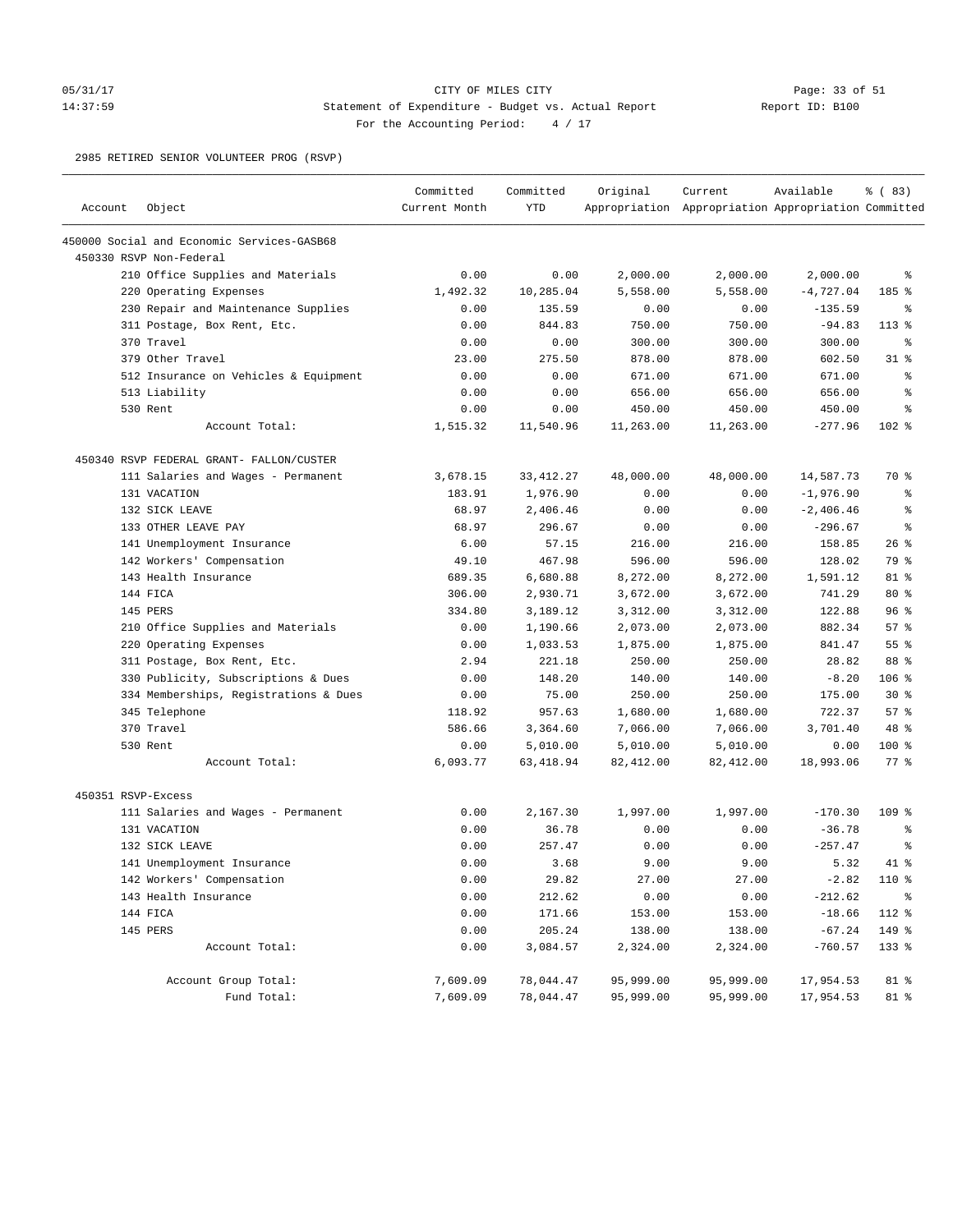### 05/31/17 Page: 34 of 51 14:37:59 Statement of Expenditure - Budget vs. Actual Report Report ID: B100 For the Accounting Period:  $4 / 17$

## 3670 SID 211

| Object<br>Account                        | Committed<br>Current Month | Committed<br><b>YTD</b> | Original<br>Appropriation | Current  | Available<br>Appropriation Appropriation Committed | % (83)  |
|------------------------------------------|----------------------------|-------------------------|---------------------------|----------|----------------------------------------------------|---------|
| 490000 DEBT SERVICE                      |                            |                         |                           |          |                                                    |         |
| 490500 Other Debt Service Payments       |                            |                         |                           |          |                                                    |         |
| 643 Principal- SID 211                   | 0.00                       | 3,666.12                | 3,667.00                  | 3,667.00 | 0.88                                               | $100$ % |
| 644 Interest- SID 211                    | 0.00                       | 883.20                  | 884.00                    | 884.00   | 0.80                                               | $100$ % |
| Account Total:                           | 0.00                       | 4,549.32                | 4,551.00                  | 4,551.00 | 1.68                                               | $100$ % |
| Account Group Total:                     | 0.00                       | 4,549.32                | 4,551.00                  | 4,551.00 | 1.68                                               | $100*$  |
| 520000 OTHER FINANCING USES              |                            |                         |                           |          |                                                    |         |
| 521000 Interfund Operating Transfers Out |                            |                         |                           |          |                                                    |         |
| 820 Transfers to Other Funds             | 0.00                       | 2,985.00                | 0.00                      | 0.00     | $-2,985.00$                                        | ి       |
| Account Total:                           | 0.00                       | 2,985.00                | 0.00                      | 0.00     | $-2,985.00$                                        | る       |
| Account Group Total:                     | 0.00                       | 2,985.00                | 0.00                      | 0.00     | $-2,985.00$                                        | နွ      |
| Fund Total:                              | 0.00                       | 7,534.32                | 4,551.00                  | 4,551.00 | $-2,983.32$                                        | $166$ % |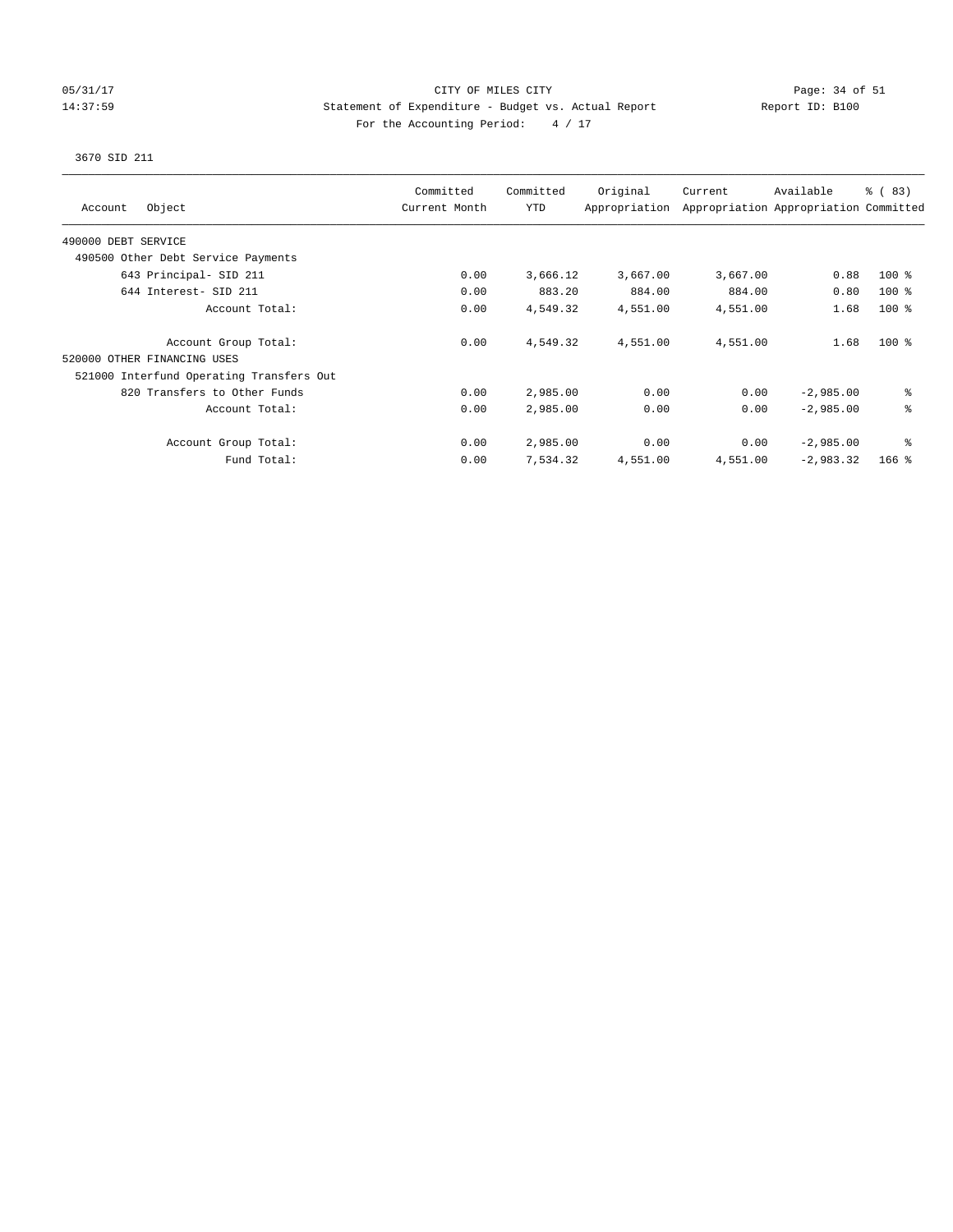# 05/31/17 Page: 35 of 51 14:37:59 Statement of Expenditure - Budget vs. Actual Report Changer Report ID: B100 For the Accounting Period: 4 / 17

4000 General Fund Capitol Improvement Fund

| Object<br>Account                | Committed<br>Current Month | Committed<br><b>YTD</b> | Original<br>Appropriation | Current<br>Appropriation Appropriation Committed | Available | <sub>ර</sub> ( 83 ) |
|----------------------------------|----------------------------|-------------------------|---------------------------|--------------------------------------------------|-----------|---------------------|
| 410000 GENERAL GOVERNMENTGASB68  |                            |                         |                           |                                                  |           |                     |
| 410100 Legislative Services (02) |                            |                         |                           |                                                  |           |                     |
| 940 Machinery &<br>Equipment     | 39,866.15                  | 39,866.15               | 40,000.00                 | 79,867.00                                        | 40,000.85 | $50*$               |
| Account Total:                   | 39,866.15                  | 39,866.15               | 40,000.00                 | 79,867.00                                        | 40,000.85 | $50*$               |
| Account Group Total:             | 39,866.15                  | 39,866.15               | 40,000.00                 | 79,867.00                                        | 40,000.85 | $50*$               |
| Fund Total:                      | 39,866.15                  | 39,866.15               | 40,000.00                 | 79,867,00                                        | 40,000.85 | $50*$               |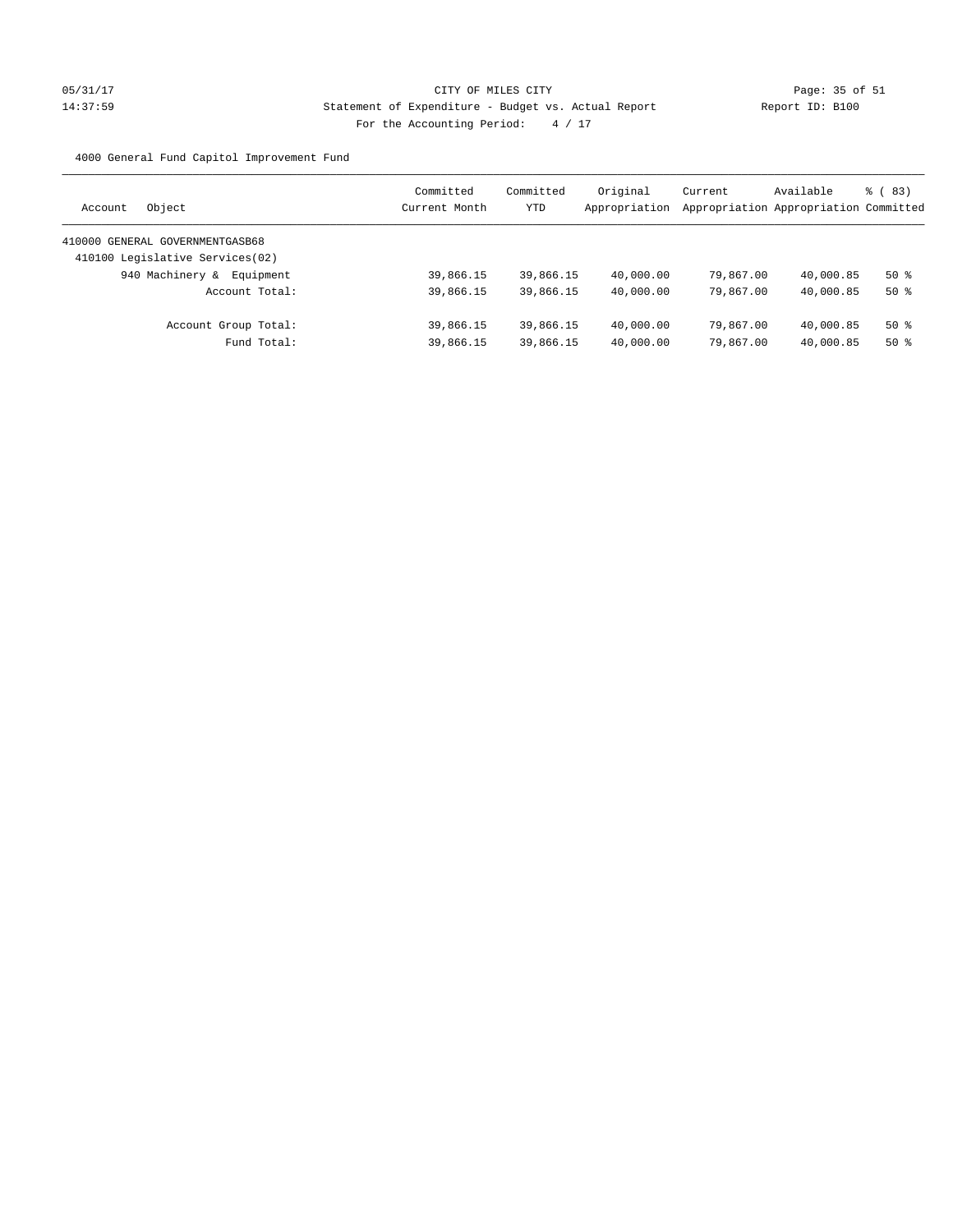# 05/31/17 Page: 36 of 51 14:37:59 Statement of Expenditure - Budget vs. Actual Report Report ID: B100 For the Accounting Period:  $4 / 17$

4050 Ambulance Capital Improvement Fund

| Object<br>Account                           | Committed<br>Current Month | Committed<br>YTD | Original<br>Appropriation | Current<br>Appropriation Appropriation Committed | Available | <sub>ර</sub> ( 83 ) |
|---------------------------------------------|----------------------------|------------------|---------------------------|--------------------------------------------------|-----------|---------------------|
| 420000 PUBLIC SAFETY-GASB68                 |                            |                  |                           |                                                  |           |                     |
| 420730 Emergency Medical Services-Ambulance |                            |                  |                           |                                                  |           |                     |
| 940 Machinery &<br>Equipment                | 0.00                       | 0.00             | 13,779.00                 | 13,779.00                                        | 13,779.00 | ⊱                   |
| Account Total:                              | 0.00                       | 0.00             | 13,779.00                 | 13,779.00                                        | 13,779.00 | နွ                  |
| Account Group Total:                        | 0.00                       | 0.00             | 13,779.00                 | 13,779.00                                        | 13,779.00 | နွ                  |
| Fund Total:                                 | 0.00                       | 0.00             | 13,779.00                 | 13,779.00                                        | 13,779.00 | ⊱                   |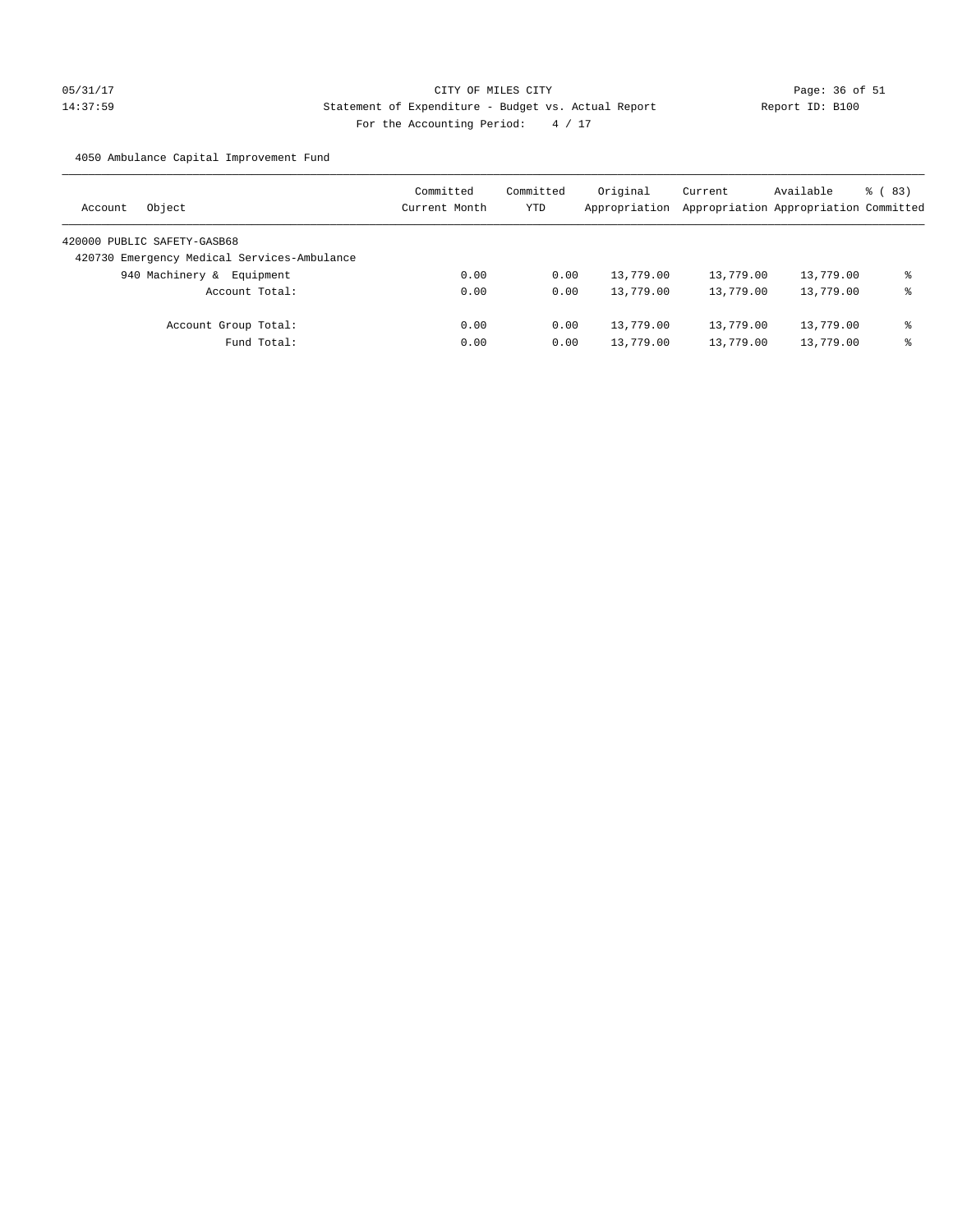4056 Airport- Capital Improvement Plan

| Object<br>Account                   | Committed<br>Current Month | Committed<br>YTD | Original<br>Appropriation | Current   | Available<br>Appropriation Appropriation Committed | 8 (83) |
|-------------------------------------|----------------------------|------------------|---------------------------|-----------|----------------------------------------------------|--------|
| 430000 Public Works-GASB68          |                            |                  |                           |           |                                                    |        |
| 430300 Airport(87)                  |                            |                  |                           |           |                                                    |        |
| 230 Repair and Maintenance Supplies | 0.00                       | 0.00             | 1,000.00                  | 1,000.00  | 1,000.00                                           | ႜ      |
| 360 Contr R & M                     | 0.00                       | 30,500.00        | 50,000.00                 | 50,000.00 | 19,500.00                                          | 61 %   |
| Account Total:                      | 0.00                       | 30,500.00        | 51,000.00                 | 51,000.00 | 20,500.00                                          | 60 %   |
| Account Group Total:                | 0.00                       | 30,500.00        | 51,000.00                 | 51,000.00 | 20,500.00                                          | 60 %   |
| Fund Total:                         | 0.00                       | 30,500.00        | 51,000.00                 | 51,000.00 | 20,500.00                                          | 60 %   |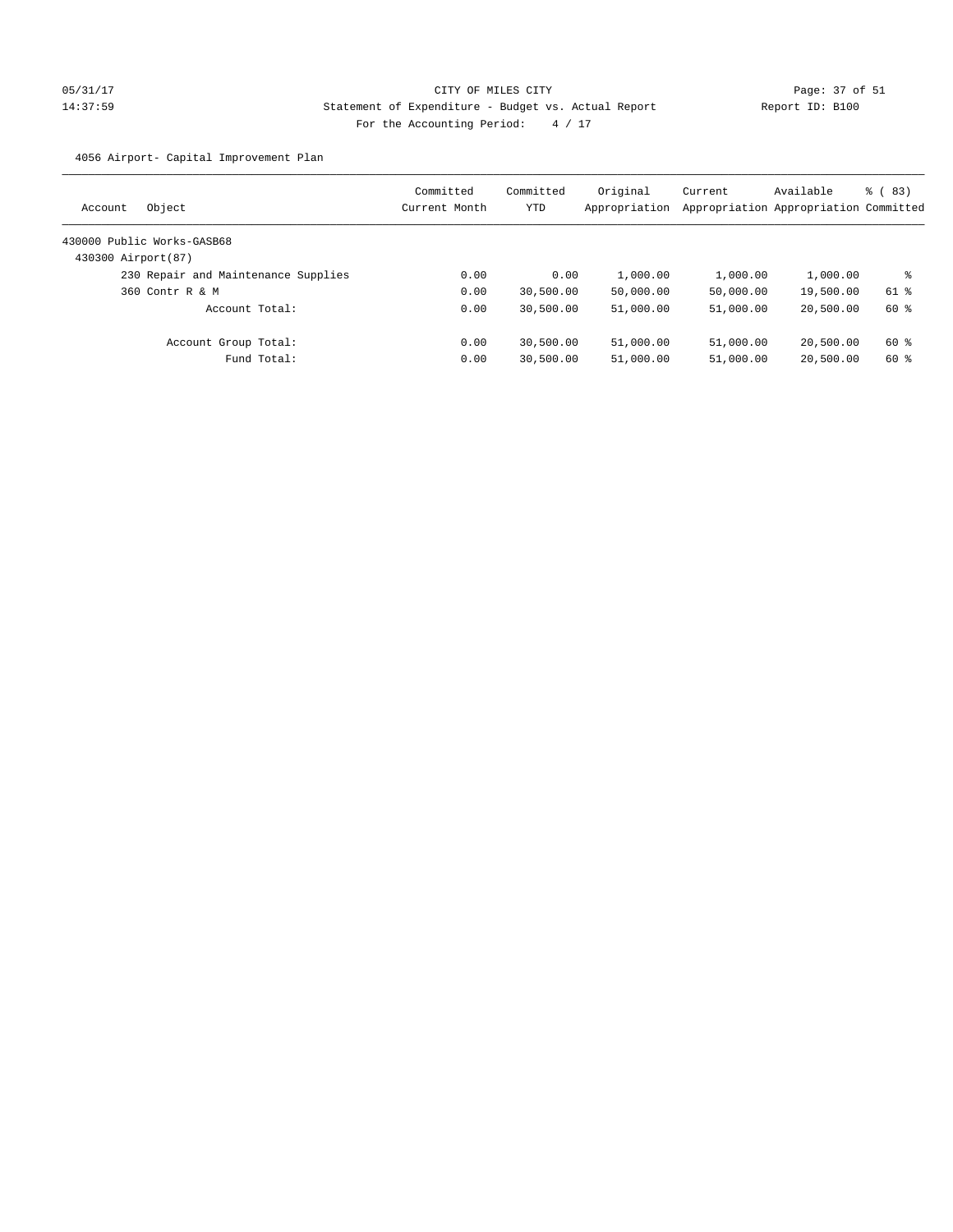# 05/31/17 Page: 38 of 51 14:37:59 Statement of Expenditure - Budget vs. Actual Report Report ID: B100 For the Accounting Period:  $4 / 17$

4060 CAPITAL IMPROV-PUBLIC WORKS

| Object<br>Account            | Committed<br>Current Month | Committed<br>YTD | Original<br>Appropriation | Current   | Available<br>Appropriation Appropriation Committed | 8 (83) |
|------------------------------|----------------------------|------------------|---------------------------|-----------|----------------------------------------------------|--------|
| 430000 Public Works-GASB68   |                            |                  |                           |           |                                                    |        |
| 430233 Roadway/Re-surfacing  |                            |                  |                           |           |                                                    |        |
| 940 Machinery &<br>Equipment | 0.00                       | 0.00             | 75,000.00                 | 75,000.00 | 75,000.00                                          | နွ     |
| Account Total:               | 0.00                       | 0.00             | 75,000.00                 | 75,000.00 | 75,000.00                                          | နွ     |
| Account Group Total:         | 0.00                       | 0.00             | 75,000.00                 | 75,000.00 | 75,000.00                                          | နွ     |
| Fund Total:                  | 0.00                       | 0.00             | 75,000.00                 | 75,000.00 | 75,000.00                                          | နွ     |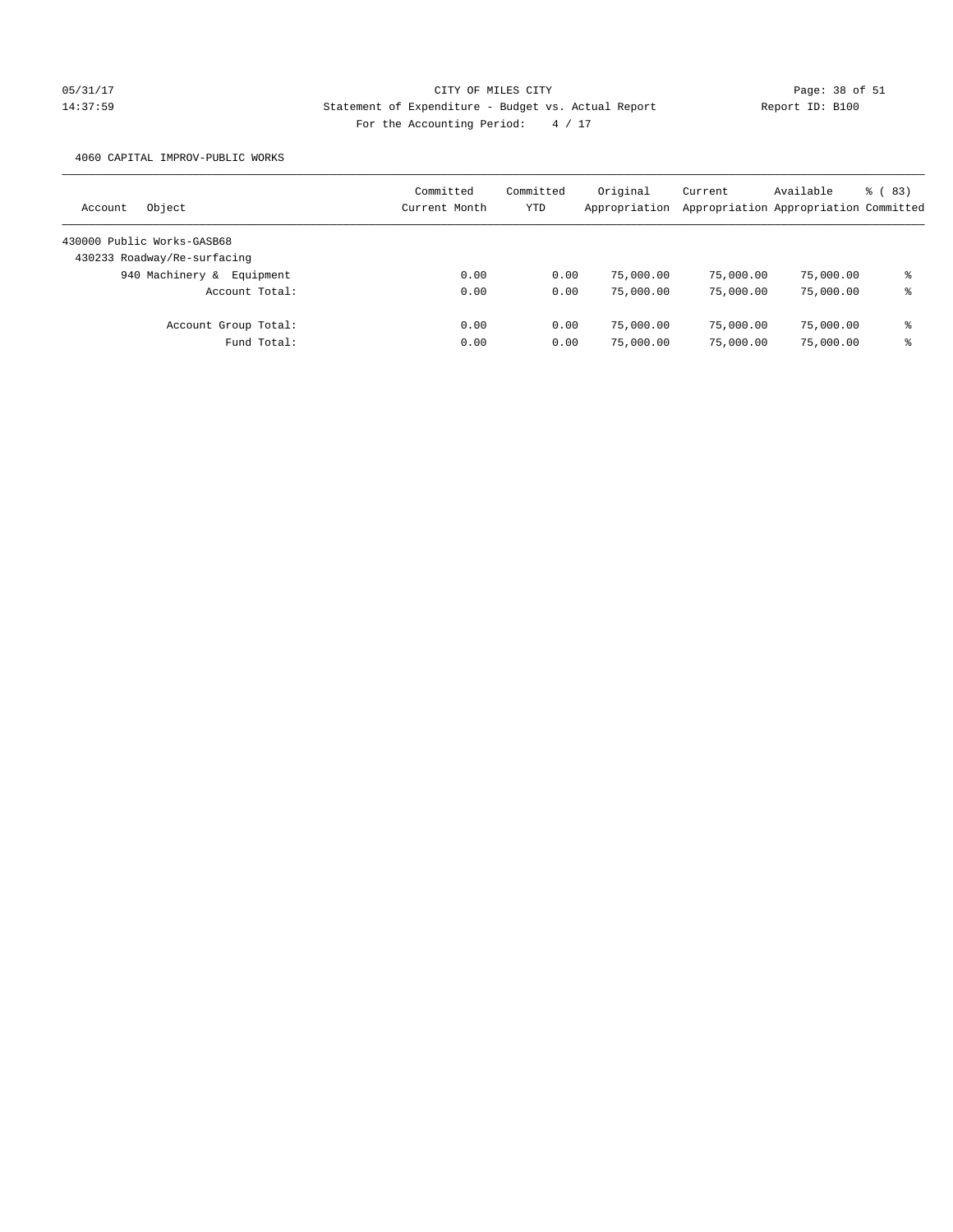# 05/31/17 Page: 39 of 51 14:37:59 Statement of Expenditure - Budget vs. Actual Report Changer Report ID: B100 For the Accounting Period: 4 / 17

| Account | Object                                        | Committed<br>Current Month | Committed<br><b>YTD</b> | Original   | Current<br>Appropriation Appropriation Appropriation Committed | Available    | % (83)          |
|---------|-----------------------------------------------|----------------------------|-------------------------|------------|----------------------------------------------------------------|--------------|-----------------|
|         | 430000 Public Works-GASB68                    |                            |                         |            |                                                                |              |                 |
|         | 430510 Water Administration(25)               |                            |                         |            |                                                                |              |                 |
|         | 111 Salaries and Wages - Permanent            | 1,775.13                   | 19,558.63               | 25,762.00  | 25,762.00                                                      | 6,203.37     | 76 %            |
|         | 121 OVERTIME-PERMANENT                        | 48.51                      | 97.01                   | 250.00     | 250.00                                                         | 152.99       | 39 <sup>8</sup> |
|         | 131 VACATION                                  | 56.59                      | 1,454.70                | 1,500.00   | 1,500.00                                                       | 45.30        | 97%             |
|         | 132 SICK LEAVE                                | 298.46                     | 975.52                  | 1,000.00   | 1,000.00                                                       | 24.48        | 98 %            |
|         | 133 OTHER LEAVE PAY                           | 0.00                       | 0.84                    | 0.00       | 0.00                                                           | $-0.84$      | ႜ               |
|         | 141 Unemployment Insurance                    | 3.28                       | 33.23                   | 39.00      | 39.00                                                          | 5.77         | 85%             |
|         | 142 Workers' Compensation                     | 26.53                      | 271.57                  | 312.00     | 312.00                                                         | 40.43        | 87%             |
|         | 143 Health Insurance                          | 362.08                     | 3,603.87                | 4,136.00   | 4,136.00                                                       | 532.13       | 87%             |
|         | 144 FICA                                      | 165.38                     | 1,682.53                | 1,985.00   | 1,985.00                                                       | 302.47       | 85%             |
|         | 145 PERS                                      | 13,519.55                  | 14,815.72               | 2,171.00   | 2,171.00                                                       | $-12,644.72$ | 682 %           |
|         | 196 CLOTHING ALLOTMENT                        | 37.50                      | 112.50                  | 150.00     | 150.00                                                         | 37.50        | 75 %            |
|         | 210 Office Supplies and Materials             | 685.14                     | 1,918.52                | 2,000.00   | 2,000.00                                                       | 81.48        | 96%             |
|         | 214 Small Items of Equipment                  | 0.00                       | 591.33                  | 3,000.00   | 3,000.00                                                       | 2,408.67     | $20*$           |
|         | 220 Operating Expenses                        | 91.39                      | 2,178.63                | 2,200.00   | 2,200.00                                                       | 21.37        | 99 %            |
|         | 230 Repair and Maintenance Supplies           | 0.00                       | 0.00                    | 500.00     | 500.00                                                         | 500.00       | ႜ               |
|         | 311 Postage, Box Rent, Etc.                   | 672.81                     | 5,862.67                | 10,000.00  | 10,000.00                                                      | 4,137.33     | 59 %            |
|         | 320 Printing, Duplicating, Typing &           | 828.84                     | 897.38                  | 2,300.00   | 2,300.00                                                       | 1,402.62     | 39%             |
|         | 330 Publicity, Subscriptions & Dues           | 49.40                      | 1,183.68                | 1,000.00   | 1,000.00                                                       | $-183.68$    | 118 %           |
|         | 345 Telephone                                 | 56.15                      | 468.64                  | 600.00     | 600.00                                                         | 131.36       | 78 %            |
|         | 347 Internet                                  | 22.07                      | 127.93                  | 200.00     | 200.00                                                         | 72.07        | 64 %            |
|         | 350 Professional Services                     | 80.89                      | 3,227.20                | 2,500.00   | 2,500.00                                                       | $-727.20$    | $129$ %         |
|         | 360 Contr R & M                               | 144.17                     | 8,087.51                | 8,099.00   | 8,099.00                                                       | 11.49        | $100$ %         |
|         | 370 Travel                                    | 0.00                       | 0.00                    | 500.00     | 500.00                                                         | 500.00       | ್ಠಿ             |
|         | 380 Training Services                         | 0.00                       | 0.00                    | 500.00     | 500.00                                                         | 500.00       | နွ              |
|         | 382 Books                                     | 0.00                       | 0.00                    | 100.00     | 100.00                                                         | 100.00       | နွ              |
|         | 513 Liability                                 | 0.00                       | 12,289.86               | 4,412.00   | 4,412.00                                                       | $-7,877.86$  | $279$ $%$       |
|         | 531 Building & Office Rental                  | 500.00                     | 5,000.00                | 6,000.00   | 6,000.00                                                       | 1,000.00     | 83%             |
|         | 810 Losses (Bad debt expense - Enterprise     | 0.00                       | 0.01                    | 500.00     | 500.00                                                         | 499.99       | $\epsilon$      |
|         | Account Total:                                | 19,423.87                  | 84, 439. 48             | 81,716.00  | 81,716.00                                                      | $-2,723.48$  | $103$ %         |
|         | 430530 Water Source of Supply and Pumping(22) |                            |                         |            |                                                                |              |                 |
|         | 111 Salaries and Wages - Permanent            | 19,698.62                  | 195,673.30              | 242,361.00 | 242,361.00                                                     | 46,687.70    | 81 %            |
|         | 121 OVERTIME-PERMANENT                        | 393.24                     | 6,428.40                | 16,709.00  | 16,709.00                                                      | 10,280.60    | 38 <sup>8</sup> |
|         | 131 VACATION                                  | 1,628.32                   | 15,869.57               | 15,773.00  | 15,773.00                                                      | $-96.57$     | 101 %           |
|         | 132 SICK LEAVE                                | 74.98                      | 4,561.18                | 7,093.00   | 7,093.00                                                       | 2,531.82     | 64 %            |
|         | 133 OTHER LEAVE PAY                           | 0.00                       | 1,527.49                | 4,090.00   | 4,090.00                                                       | 2,562.51     | 378             |
|         | 134 HOLIDAY PAY                               | 0.00                       | 4,721.28                | 5,002.00   | 5,002.00                                                       | 280.72       | 94 %            |
|         | 141 Unemployment Insurance                    | 32.72                      | 344.78                  | 436.00     | 436.00                                                         | 91.22        | 79 %            |
|         | 142 Workers' Compensation                     | 1,382.86                   | 14,279.15               | 15,893.00  | 15,893.00                                                      | 1,613.85     | 90%             |
|         | 143 Health Insurance                          | 3,861.89                   | 39,294.18               | 46,324.00  | 46,324.00                                                      | 7,029.82     | 85 %            |
|         | 144 FICA                                      | 1,551.63                   | 16,483.56               | 22,264.00  | 22,264.00                                                      | 5,780.44     | 74 %            |
|         | 145 PERS                                      | 1,824.23                   | 18,962.98               | 24,359.00  | 24,359.00                                                      | 5,396.02     | 78 %            |
|         | 196 CLOTHING ALLOTMENT                        | 0.00                       | 840.00                  | 840.00     | 840.00                                                         | 0.00         | 100 %           |
|         | 210 Office Supplies and Materials             | 0.00                       | 420.86                  | 250.00     | 250.00                                                         | $-170.86$    | 168 %           |
|         | 214 Small Items of Equipment                  | 0.00                       | 1,534.00                | 5,950.00   | 5,950.00                                                       | 4,416.00     | 26%             |
|         | 220 Operating Expenses                        | 38.35                      | 1,077.87                | 2,000.00   | 2,000.00                                                       | 922.13       | 54 %            |
|         | 222 Chemicals, Lab & Med Supplies             | 0.00                       | 109.22                  | 150.00     | 150.00                                                         | 40.78        | 73 %            |
|         | 226 Clothing and Uniforms                     | 0.00                       | 198.68                  | 500.00     | 500.00                                                         | 301.32       | 40 %            |
|         | 230 Repair and Maintenance Supplies           | 25.22                      | 4,281.07                | 12,000.00  | 12,000.00                                                      | 7,718.93     | 36%             |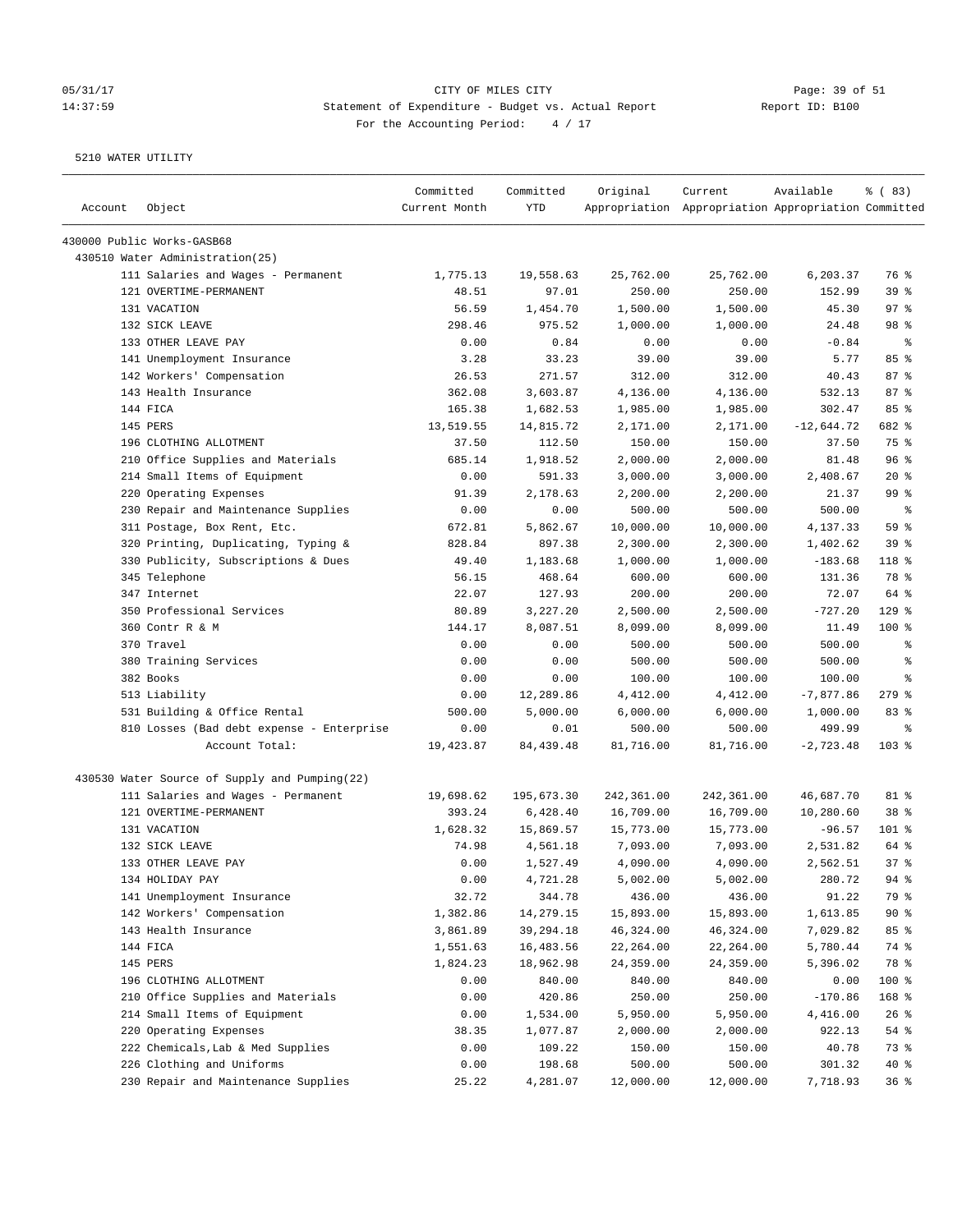## 05/31/17 Page: 40 of 51 14:37:59 Statement of Expenditure - Budget vs. Actual Report Changer Report ID: B100 For the Accounting Period: 4 / 17

| Appropriation Appropriation Appropriation Committed<br>231 Gas, Oil, Diesel Fuel, Grease, etc.<br>77.87<br>680.76<br>1,500.00<br>819.24<br>$45$ %<br>1,500.00<br>241 Consumable Tools<br>0.00<br>90.60<br>200.00<br>109.40<br>45 %<br>200.00<br>311 Postage, Box Rent, Etc.<br>0.00<br>2.05<br>50.00<br>50.00<br>47.95<br>4%<br>330 Publicity, Subscriptions & Dues<br>0.00<br>0.00<br>250.00<br>250.00<br>250.00<br>$\epsilon$<br>26%<br>334 Memberships, Registrations & Dues<br>0.00<br>105.00<br>400.00<br>400.00<br>295.00<br>$91$ %<br>341 Electric Utility Services<br>3,462.44<br>49,775.15<br>55,000.00<br>55,000.00<br>5,224.85<br>344 Gas Utility Service<br>662.57<br>8,667.92<br>20,000.00<br>20,000.00<br>11,332.08<br>$43$ %<br>345 Telephone<br>85.26<br>759.74<br>1,000.00<br>1,000.00<br>76 %<br>240.26<br>346 Garbage Service<br>0.00<br>433.36<br>300.00<br>300.00<br>$-133.36$<br>144 %<br>347 Internet<br>80.25<br>802.50<br>1,000.00<br>1,000.00<br>$80*$<br>197.50<br>350 Professional Services<br>0.00<br>500.00<br>500.00<br>187.90<br>62 %<br>312.10<br>352 Wtr/Swr Lab Testing<br>0.00<br>0.00<br>1,000.00<br>1,000.00<br>1,000.00<br>နွ<br>357 Architectual, Engineering Serv Etc.<br>0.00<br>0.00<br>10,000.00<br>10,000.00<br>10,000.00<br>နွ<br>360 Contr R & M<br>4%<br>23.50<br>1,507.50<br>40,000.00<br>40,000.00<br>38,492.50<br>363 R&M Vehicles/Equip/Labor-PW<br>0.00<br>1,908.83<br>3,000.00<br>3,000.00<br>1,091.17<br>64 %<br>369 Other Repair and Maintenance<br>0.00<br>2,000.00<br>್ಠಿ<br>0.00<br>2,000.00<br>2,000.00<br>370 Travel<br>90.00<br>1,000.00<br>49 %<br>489.84<br>1,000.00<br>510.16<br>380 Training Services<br>450.00<br>888.85<br>1,500.00<br>611.15<br>59 %<br>1,500.00<br>382 Books<br>0.00<br>0.00<br>200.00<br>200.00<br>200.00<br>್ಠಿ<br>400 BUILDING MATERIALS<br>500.00<br>500.00<br>500.00<br>န့<br>0.00<br>0.00<br>511 Insurance on Buildings<br>0.00<br>11,965.84<br>11,966.00<br>11,966.00<br>$100$ %<br>0.16<br>512 Insurance on Vehicles & Equipment<br>292.31<br>293.00<br>293.00<br>$100$ %<br>0.00<br>0.69<br>940 Machinery & Equipment<br>0.00<br>0.00<br>130,000.00<br>130,000.00<br>130,000.00<br>နွ<br>58 %<br>Account Total:<br>35, 443.95<br>405,289.92<br>703,653.00<br>703,653.00<br>298,363.08<br>430540 Water Purification and Treatment<br>210 Office Supplies and Materials<br>38.77<br>200.00<br>200.00<br>47.35<br>76 %<br>152.65<br>214 Small Items of Equipment<br>0.00<br>6,570.81<br>13,700.00<br>13,700.00<br>7,129.19<br>48 %<br>220 Operating Expenses<br>38.35<br>1,954.75<br>3,000.00<br>3,000.00<br>1,045.25<br>65 %<br>222 Chemicals, Lab & Med Supplies<br>9,484.86<br>48,000.78<br>58,350.00<br>82%<br>58,350.00<br>10,349.22<br>226 Clothing and Uniforms<br>198.68<br>500.00<br>$40*$<br>0.00<br>500.00<br>301.32<br>230 Repair and Maintenance Supplies<br>9,500.00<br>55 %<br>25.21<br>5,187.95<br>9,500.00<br>4,312.05<br>231 Gas, Oil, Diesel Fuel, Grease, etc.<br>51.92<br>453.86<br>1,000.00<br>1,000.00<br>546.14<br>$45$ %<br>241 Consumable Tools<br>0.00<br>93.65<br>150.00<br>150.00<br>62 %<br>56.35<br>311 Postage, Box Rent, Etc.<br>8.29<br>74.46<br>150.00<br>75.54<br>50%<br>150.00<br>320 Printing, Duplicating, Typing &<br>0.00<br>0.00<br>100.00<br>100.00<br>100.00<br>್ಠಿ<br>330 Publicity, Subscriptions & Dues<br>0.00<br>0.00<br>400.00<br>400.00<br>400.00<br>န့<br>7 %<br>334 Memberships, Registrations & Dues<br>0.00<br>30.00<br>450.00<br>450.00<br>420.00<br>352 Wtr/Swr Lab Testing<br>323.75<br>4,132.50<br>10,000.00<br>10,000.00<br>5,867.50<br>41 %<br>357 Architectual, Engineering Serv Etc.<br>0.00<br>0.00<br>12,000.00<br>12,000.00<br>12,000.00<br>ိစ<br>360 Contr R & M<br>2,252.28<br>3,074.47<br>6,000.00<br>6,000.00<br>2,925.53<br>$51$ %<br>369 Other Repair and Maintenance<br>0.00<br>0.00<br>1,500.00<br>1,500.00<br>1,500.00<br>ိစ<br>370 Travel<br>417.00<br>770.54<br>1,500.00<br>729.46<br>$51$ %<br>1,500.00<br>380 Training Services<br>0.00<br>367.55<br>1,250.00<br>1,250.00<br>882.45<br>29%<br>382 Books<br>0.00<br>0.00<br>200.00<br>200.00<br>200.00<br>ိစ<br>533 Machinery and Equipment Rental<br>0.00<br>1,000.00<br>0.00<br>1,000.00<br>1,000.00<br>န့<br>930 Improvements Other than Buildings<br>0.00<br>0.00<br>15,500.00<br>15,500.00<br>15,500.00<br>နွ<br>Account Total:<br>71,062.65<br>136,450.00<br>136,450.00<br>65, 387.35<br>$52$ $%$<br>12,640.43 |         |        | Committed     | Committed | Original | Current | Available | % (83) |
|------------------------------------------------------------------------------------------------------------------------------------------------------------------------------------------------------------------------------------------------------------------------------------------------------------------------------------------------------------------------------------------------------------------------------------------------------------------------------------------------------------------------------------------------------------------------------------------------------------------------------------------------------------------------------------------------------------------------------------------------------------------------------------------------------------------------------------------------------------------------------------------------------------------------------------------------------------------------------------------------------------------------------------------------------------------------------------------------------------------------------------------------------------------------------------------------------------------------------------------------------------------------------------------------------------------------------------------------------------------------------------------------------------------------------------------------------------------------------------------------------------------------------------------------------------------------------------------------------------------------------------------------------------------------------------------------------------------------------------------------------------------------------------------------------------------------------------------------------------------------------------------------------------------------------------------------------------------------------------------------------------------------------------------------------------------------------------------------------------------------------------------------------------------------------------------------------------------------------------------------------------------------------------------------------------------------------------------------------------------------------------------------------------------------------------------------------------------------------------------------------------------------------------------------------------------------------------------------------------------------------------------------------------------------------------------------------------------------------------------------------------------------------------------------------------------------------------------------------------------------------------------------------------------------------------------------------------------------------------------------------------------------------------------------------------------------------------------------------------------------------------------------------------------------------------------------------------------------------------------------------------------------------------------------------------------------------------------------------------------------------------------------------------------------------------------------------------------------------------------------------------------------------------------------------------------------------------------------------------------------------------------------------------------------------------------------------------------------------------------------------------------------------------------------------------------------------------------------------------------------------------------------------------------------------------------------------------------------------------------------------------------------------------------------------------------------------------------------------------------------------------------------------------------------------------------------------------------------------------------------------------------------------------------------------------------------------------------------------------------------------------------------------------------------------------------------|---------|--------|---------------|-----------|----------|---------|-----------|--------|
|                                                                                                                                                                                                                                                                                                                                                                                                                                                                                                                                                                                                                                                                                                                                                                                                                                                                                                                                                                                                                                                                                                                                                                                                                                                                                                                                                                                                                                                                                                                                                                                                                                                                                                                                                                                                                                                                                                                                                                                                                                                                                                                                                                                                                                                                                                                                                                                                                                                                                                                                                                                                                                                                                                                                                                                                                                                                                                                                                                                                                                                                                                                                                                                                                                                                                                                                                                                                                                                                                                                                                                                                                                                                                                                                                                                                                                                                                                                                                                                                                                                                                                                                                                                                                                                                                                                                                                                                                                                | Account | Object | Current Month | YTD       |          |         |           |        |
|                                                                                                                                                                                                                                                                                                                                                                                                                                                                                                                                                                                                                                                                                                                                                                                                                                                                                                                                                                                                                                                                                                                                                                                                                                                                                                                                                                                                                                                                                                                                                                                                                                                                                                                                                                                                                                                                                                                                                                                                                                                                                                                                                                                                                                                                                                                                                                                                                                                                                                                                                                                                                                                                                                                                                                                                                                                                                                                                                                                                                                                                                                                                                                                                                                                                                                                                                                                                                                                                                                                                                                                                                                                                                                                                                                                                                                                                                                                                                                                                                                                                                                                                                                                                                                                                                                                                                                                                                                                |         |        |               |           |          |         |           |        |
|                                                                                                                                                                                                                                                                                                                                                                                                                                                                                                                                                                                                                                                                                                                                                                                                                                                                                                                                                                                                                                                                                                                                                                                                                                                                                                                                                                                                                                                                                                                                                                                                                                                                                                                                                                                                                                                                                                                                                                                                                                                                                                                                                                                                                                                                                                                                                                                                                                                                                                                                                                                                                                                                                                                                                                                                                                                                                                                                                                                                                                                                                                                                                                                                                                                                                                                                                                                                                                                                                                                                                                                                                                                                                                                                                                                                                                                                                                                                                                                                                                                                                                                                                                                                                                                                                                                                                                                                                                                |         |        |               |           |          |         |           |        |
|                                                                                                                                                                                                                                                                                                                                                                                                                                                                                                                                                                                                                                                                                                                                                                                                                                                                                                                                                                                                                                                                                                                                                                                                                                                                                                                                                                                                                                                                                                                                                                                                                                                                                                                                                                                                                                                                                                                                                                                                                                                                                                                                                                                                                                                                                                                                                                                                                                                                                                                                                                                                                                                                                                                                                                                                                                                                                                                                                                                                                                                                                                                                                                                                                                                                                                                                                                                                                                                                                                                                                                                                                                                                                                                                                                                                                                                                                                                                                                                                                                                                                                                                                                                                                                                                                                                                                                                                                                                |         |        |               |           |          |         |           |        |
|                                                                                                                                                                                                                                                                                                                                                                                                                                                                                                                                                                                                                                                                                                                                                                                                                                                                                                                                                                                                                                                                                                                                                                                                                                                                                                                                                                                                                                                                                                                                                                                                                                                                                                                                                                                                                                                                                                                                                                                                                                                                                                                                                                                                                                                                                                                                                                                                                                                                                                                                                                                                                                                                                                                                                                                                                                                                                                                                                                                                                                                                                                                                                                                                                                                                                                                                                                                                                                                                                                                                                                                                                                                                                                                                                                                                                                                                                                                                                                                                                                                                                                                                                                                                                                                                                                                                                                                                                                                |         |        |               |           |          |         |           |        |
|                                                                                                                                                                                                                                                                                                                                                                                                                                                                                                                                                                                                                                                                                                                                                                                                                                                                                                                                                                                                                                                                                                                                                                                                                                                                                                                                                                                                                                                                                                                                                                                                                                                                                                                                                                                                                                                                                                                                                                                                                                                                                                                                                                                                                                                                                                                                                                                                                                                                                                                                                                                                                                                                                                                                                                                                                                                                                                                                                                                                                                                                                                                                                                                                                                                                                                                                                                                                                                                                                                                                                                                                                                                                                                                                                                                                                                                                                                                                                                                                                                                                                                                                                                                                                                                                                                                                                                                                                                                |         |        |               |           |          |         |           |        |
|                                                                                                                                                                                                                                                                                                                                                                                                                                                                                                                                                                                                                                                                                                                                                                                                                                                                                                                                                                                                                                                                                                                                                                                                                                                                                                                                                                                                                                                                                                                                                                                                                                                                                                                                                                                                                                                                                                                                                                                                                                                                                                                                                                                                                                                                                                                                                                                                                                                                                                                                                                                                                                                                                                                                                                                                                                                                                                                                                                                                                                                                                                                                                                                                                                                                                                                                                                                                                                                                                                                                                                                                                                                                                                                                                                                                                                                                                                                                                                                                                                                                                                                                                                                                                                                                                                                                                                                                                                                |         |        |               |           |          |         |           |        |
|                                                                                                                                                                                                                                                                                                                                                                                                                                                                                                                                                                                                                                                                                                                                                                                                                                                                                                                                                                                                                                                                                                                                                                                                                                                                                                                                                                                                                                                                                                                                                                                                                                                                                                                                                                                                                                                                                                                                                                                                                                                                                                                                                                                                                                                                                                                                                                                                                                                                                                                                                                                                                                                                                                                                                                                                                                                                                                                                                                                                                                                                                                                                                                                                                                                                                                                                                                                                                                                                                                                                                                                                                                                                                                                                                                                                                                                                                                                                                                                                                                                                                                                                                                                                                                                                                                                                                                                                                                                |         |        |               |           |          |         |           |        |
|                                                                                                                                                                                                                                                                                                                                                                                                                                                                                                                                                                                                                                                                                                                                                                                                                                                                                                                                                                                                                                                                                                                                                                                                                                                                                                                                                                                                                                                                                                                                                                                                                                                                                                                                                                                                                                                                                                                                                                                                                                                                                                                                                                                                                                                                                                                                                                                                                                                                                                                                                                                                                                                                                                                                                                                                                                                                                                                                                                                                                                                                                                                                                                                                                                                                                                                                                                                                                                                                                                                                                                                                                                                                                                                                                                                                                                                                                                                                                                                                                                                                                                                                                                                                                                                                                                                                                                                                                                                |         |        |               |           |          |         |           |        |
|                                                                                                                                                                                                                                                                                                                                                                                                                                                                                                                                                                                                                                                                                                                                                                                                                                                                                                                                                                                                                                                                                                                                                                                                                                                                                                                                                                                                                                                                                                                                                                                                                                                                                                                                                                                                                                                                                                                                                                                                                                                                                                                                                                                                                                                                                                                                                                                                                                                                                                                                                                                                                                                                                                                                                                                                                                                                                                                                                                                                                                                                                                                                                                                                                                                                                                                                                                                                                                                                                                                                                                                                                                                                                                                                                                                                                                                                                                                                                                                                                                                                                                                                                                                                                                                                                                                                                                                                                                                |         |        |               |           |          |         |           |        |
|                                                                                                                                                                                                                                                                                                                                                                                                                                                                                                                                                                                                                                                                                                                                                                                                                                                                                                                                                                                                                                                                                                                                                                                                                                                                                                                                                                                                                                                                                                                                                                                                                                                                                                                                                                                                                                                                                                                                                                                                                                                                                                                                                                                                                                                                                                                                                                                                                                                                                                                                                                                                                                                                                                                                                                                                                                                                                                                                                                                                                                                                                                                                                                                                                                                                                                                                                                                                                                                                                                                                                                                                                                                                                                                                                                                                                                                                                                                                                                                                                                                                                                                                                                                                                                                                                                                                                                                                                                                |         |        |               |           |          |         |           |        |
|                                                                                                                                                                                                                                                                                                                                                                                                                                                                                                                                                                                                                                                                                                                                                                                                                                                                                                                                                                                                                                                                                                                                                                                                                                                                                                                                                                                                                                                                                                                                                                                                                                                                                                                                                                                                                                                                                                                                                                                                                                                                                                                                                                                                                                                                                                                                                                                                                                                                                                                                                                                                                                                                                                                                                                                                                                                                                                                                                                                                                                                                                                                                                                                                                                                                                                                                                                                                                                                                                                                                                                                                                                                                                                                                                                                                                                                                                                                                                                                                                                                                                                                                                                                                                                                                                                                                                                                                                                                |         |        |               |           |          |         |           |        |
|                                                                                                                                                                                                                                                                                                                                                                                                                                                                                                                                                                                                                                                                                                                                                                                                                                                                                                                                                                                                                                                                                                                                                                                                                                                                                                                                                                                                                                                                                                                                                                                                                                                                                                                                                                                                                                                                                                                                                                                                                                                                                                                                                                                                                                                                                                                                                                                                                                                                                                                                                                                                                                                                                                                                                                                                                                                                                                                                                                                                                                                                                                                                                                                                                                                                                                                                                                                                                                                                                                                                                                                                                                                                                                                                                                                                                                                                                                                                                                                                                                                                                                                                                                                                                                                                                                                                                                                                                                                |         |        |               |           |          |         |           |        |
|                                                                                                                                                                                                                                                                                                                                                                                                                                                                                                                                                                                                                                                                                                                                                                                                                                                                                                                                                                                                                                                                                                                                                                                                                                                                                                                                                                                                                                                                                                                                                                                                                                                                                                                                                                                                                                                                                                                                                                                                                                                                                                                                                                                                                                                                                                                                                                                                                                                                                                                                                                                                                                                                                                                                                                                                                                                                                                                                                                                                                                                                                                                                                                                                                                                                                                                                                                                                                                                                                                                                                                                                                                                                                                                                                                                                                                                                                                                                                                                                                                                                                                                                                                                                                                                                                                                                                                                                                                                |         |        |               |           |          |         |           |        |
|                                                                                                                                                                                                                                                                                                                                                                                                                                                                                                                                                                                                                                                                                                                                                                                                                                                                                                                                                                                                                                                                                                                                                                                                                                                                                                                                                                                                                                                                                                                                                                                                                                                                                                                                                                                                                                                                                                                                                                                                                                                                                                                                                                                                                                                                                                                                                                                                                                                                                                                                                                                                                                                                                                                                                                                                                                                                                                                                                                                                                                                                                                                                                                                                                                                                                                                                                                                                                                                                                                                                                                                                                                                                                                                                                                                                                                                                                                                                                                                                                                                                                                                                                                                                                                                                                                                                                                                                                                                |         |        |               |           |          |         |           |        |
|                                                                                                                                                                                                                                                                                                                                                                                                                                                                                                                                                                                                                                                                                                                                                                                                                                                                                                                                                                                                                                                                                                                                                                                                                                                                                                                                                                                                                                                                                                                                                                                                                                                                                                                                                                                                                                                                                                                                                                                                                                                                                                                                                                                                                                                                                                                                                                                                                                                                                                                                                                                                                                                                                                                                                                                                                                                                                                                                                                                                                                                                                                                                                                                                                                                                                                                                                                                                                                                                                                                                                                                                                                                                                                                                                                                                                                                                                                                                                                                                                                                                                                                                                                                                                                                                                                                                                                                                                                                |         |        |               |           |          |         |           |        |
|                                                                                                                                                                                                                                                                                                                                                                                                                                                                                                                                                                                                                                                                                                                                                                                                                                                                                                                                                                                                                                                                                                                                                                                                                                                                                                                                                                                                                                                                                                                                                                                                                                                                                                                                                                                                                                                                                                                                                                                                                                                                                                                                                                                                                                                                                                                                                                                                                                                                                                                                                                                                                                                                                                                                                                                                                                                                                                                                                                                                                                                                                                                                                                                                                                                                                                                                                                                                                                                                                                                                                                                                                                                                                                                                                                                                                                                                                                                                                                                                                                                                                                                                                                                                                                                                                                                                                                                                                                                |         |        |               |           |          |         |           |        |
|                                                                                                                                                                                                                                                                                                                                                                                                                                                                                                                                                                                                                                                                                                                                                                                                                                                                                                                                                                                                                                                                                                                                                                                                                                                                                                                                                                                                                                                                                                                                                                                                                                                                                                                                                                                                                                                                                                                                                                                                                                                                                                                                                                                                                                                                                                                                                                                                                                                                                                                                                                                                                                                                                                                                                                                                                                                                                                                                                                                                                                                                                                                                                                                                                                                                                                                                                                                                                                                                                                                                                                                                                                                                                                                                                                                                                                                                                                                                                                                                                                                                                                                                                                                                                                                                                                                                                                                                                                                |         |        |               |           |          |         |           |        |
|                                                                                                                                                                                                                                                                                                                                                                                                                                                                                                                                                                                                                                                                                                                                                                                                                                                                                                                                                                                                                                                                                                                                                                                                                                                                                                                                                                                                                                                                                                                                                                                                                                                                                                                                                                                                                                                                                                                                                                                                                                                                                                                                                                                                                                                                                                                                                                                                                                                                                                                                                                                                                                                                                                                                                                                                                                                                                                                                                                                                                                                                                                                                                                                                                                                                                                                                                                                                                                                                                                                                                                                                                                                                                                                                                                                                                                                                                                                                                                                                                                                                                                                                                                                                                                                                                                                                                                                                                                                |         |        |               |           |          |         |           |        |
|                                                                                                                                                                                                                                                                                                                                                                                                                                                                                                                                                                                                                                                                                                                                                                                                                                                                                                                                                                                                                                                                                                                                                                                                                                                                                                                                                                                                                                                                                                                                                                                                                                                                                                                                                                                                                                                                                                                                                                                                                                                                                                                                                                                                                                                                                                                                                                                                                                                                                                                                                                                                                                                                                                                                                                                                                                                                                                                                                                                                                                                                                                                                                                                                                                                                                                                                                                                                                                                                                                                                                                                                                                                                                                                                                                                                                                                                                                                                                                                                                                                                                                                                                                                                                                                                                                                                                                                                                                                |         |        |               |           |          |         |           |        |
|                                                                                                                                                                                                                                                                                                                                                                                                                                                                                                                                                                                                                                                                                                                                                                                                                                                                                                                                                                                                                                                                                                                                                                                                                                                                                                                                                                                                                                                                                                                                                                                                                                                                                                                                                                                                                                                                                                                                                                                                                                                                                                                                                                                                                                                                                                                                                                                                                                                                                                                                                                                                                                                                                                                                                                                                                                                                                                                                                                                                                                                                                                                                                                                                                                                                                                                                                                                                                                                                                                                                                                                                                                                                                                                                                                                                                                                                                                                                                                                                                                                                                                                                                                                                                                                                                                                                                                                                                                                |         |        |               |           |          |         |           |        |
|                                                                                                                                                                                                                                                                                                                                                                                                                                                                                                                                                                                                                                                                                                                                                                                                                                                                                                                                                                                                                                                                                                                                                                                                                                                                                                                                                                                                                                                                                                                                                                                                                                                                                                                                                                                                                                                                                                                                                                                                                                                                                                                                                                                                                                                                                                                                                                                                                                                                                                                                                                                                                                                                                                                                                                                                                                                                                                                                                                                                                                                                                                                                                                                                                                                                                                                                                                                                                                                                                                                                                                                                                                                                                                                                                                                                                                                                                                                                                                                                                                                                                                                                                                                                                                                                                                                                                                                                                                                |         |        |               |           |          |         |           |        |
|                                                                                                                                                                                                                                                                                                                                                                                                                                                                                                                                                                                                                                                                                                                                                                                                                                                                                                                                                                                                                                                                                                                                                                                                                                                                                                                                                                                                                                                                                                                                                                                                                                                                                                                                                                                                                                                                                                                                                                                                                                                                                                                                                                                                                                                                                                                                                                                                                                                                                                                                                                                                                                                                                                                                                                                                                                                                                                                                                                                                                                                                                                                                                                                                                                                                                                                                                                                                                                                                                                                                                                                                                                                                                                                                                                                                                                                                                                                                                                                                                                                                                                                                                                                                                                                                                                                                                                                                                                                |         |        |               |           |          |         |           |        |
|                                                                                                                                                                                                                                                                                                                                                                                                                                                                                                                                                                                                                                                                                                                                                                                                                                                                                                                                                                                                                                                                                                                                                                                                                                                                                                                                                                                                                                                                                                                                                                                                                                                                                                                                                                                                                                                                                                                                                                                                                                                                                                                                                                                                                                                                                                                                                                                                                                                                                                                                                                                                                                                                                                                                                                                                                                                                                                                                                                                                                                                                                                                                                                                                                                                                                                                                                                                                                                                                                                                                                                                                                                                                                                                                                                                                                                                                                                                                                                                                                                                                                                                                                                                                                                                                                                                                                                                                                                                |         |        |               |           |          |         |           |        |
|                                                                                                                                                                                                                                                                                                                                                                                                                                                                                                                                                                                                                                                                                                                                                                                                                                                                                                                                                                                                                                                                                                                                                                                                                                                                                                                                                                                                                                                                                                                                                                                                                                                                                                                                                                                                                                                                                                                                                                                                                                                                                                                                                                                                                                                                                                                                                                                                                                                                                                                                                                                                                                                                                                                                                                                                                                                                                                                                                                                                                                                                                                                                                                                                                                                                                                                                                                                                                                                                                                                                                                                                                                                                                                                                                                                                                                                                                                                                                                                                                                                                                                                                                                                                                                                                                                                                                                                                                                                |         |        |               |           |          |         |           |        |
|                                                                                                                                                                                                                                                                                                                                                                                                                                                                                                                                                                                                                                                                                                                                                                                                                                                                                                                                                                                                                                                                                                                                                                                                                                                                                                                                                                                                                                                                                                                                                                                                                                                                                                                                                                                                                                                                                                                                                                                                                                                                                                                                                                                                                                                                                                                                                                                                                                                                                                                                                                                                                                                                                                                                                                                                                                                                                                                                                                                                                                                                                                                                                                                                                                                                                                                                                                                                                                                                                                                                                                                                                                                                                                                                                                                                                                                                                                                                                                                                                                                                                                                                                                                                                                                                                                                                                                                                                                                |         |        |               |           |          |         |           |        |
|                                                                                                                                                                                                                                                                                                                                                                                                                                                                                                                                                                                                                                                                                                                                                                                                                                                                                                                                                                                                                                                                                                                                                                                                                                                                                                                                                                                                                                                                                                                                                                                                                                                                                                                                                                                                                                                                                                                                                                                                                                                                                                                                                                                                                                                                                                                                                                                                                                                                                                                                                                                                                                                                                                                                                                                                                                                                                                                                                                                                                                                                                                                                                                                                                                                                                                                                                                                                                                                                                                                                                                                                                                                                                                                                                                                                                                                                                                                                                                                                                                                                                                                                                                                                                                                                                                                                                                                                                                                |         |        |               |           |          |         |           |        |
|                                                                                                                                                                                                                                                                                                                                                                                                                                                                                                                                                                                                                                                                                                                                                                                                                                                                                                                                                                                                                                                                                                                                                                                                                                                                                                                                                                                                                                                                                                                                                                                                                                                                                                                                                                                                                                                                                                                                                                                                                                                                                                                                                                                                                                                                                                                                                                                                                                                                                                                                                                                                                                                                                                                                                                                                                                                                                                                                                                                                                                                                                                                                                                                                                                                                                                                                                                                                                                                                                                                                                                                                                                                                                                                                                                                                                                                                                                                                                                                                                                                                                                                                                                                                                                                                                                                                                                                                                                                |         |        |               |           |          |         |           |        |
|                                                                                                                                                                                                                                                                                                                                                                                                                                                                                                                                                                                                                                                                                                                                                                                                                                                                                                                                                                                                                                                                                                                                                                                                                                                                                                                                                                                                                                                                                                                                                                                                                                                                                                                                                                                                                                                                                                                                                                                                                                                                                                                                                                                                                                                                                                                                                                                                                                                                                                                                                                                                                                                                                                                                                                                                                                                                                                                                                                                                                                                                                                                                                                                                                                                                                                                                                                                                                                                                                                                                                                                                                                                                                                                                                                                                                                                                                                                                                                                                                                                                                                                                                                                                                                                                                                                                                                                                                                                |         |        |               |           |          |         |           |        |
|                                                                                                                                                                                                                                                                                                                                                                                                                                                                                                                                                                                                                                                                                                                                                                                                                                                                                                                                                                                                                                                                                                                                                                                                                                                                                                                                                                                                                                                                                                                                                                                                                                                                                                                                                                                                                                                                                                                                                                                                                                                                                                                                                                                                                                                                                                                                                                                                                                                                                                                                                                                                                                                                                                                                                                                                                                                                                                                                                                                                                                                                                                                                                                                                                                                                                                                                                                                                                                                                                                                                                                                                                                                                                                                                                                                                                                                                                                                                                                                                                                                                                                                                                                                                                                                                                                                                                                                                                                                |         |        |               |           |          |         |           |        |
|                                                                                                                                                                                                                                                                                                                                                                                                                                                                                                                                                                                                                                                                                                                                                                                                                                                                                                                                                                                                                                                                                                                                                                                                                                                                                                                                                                                                                                                                                                                                                                                                                                                                                                                                                                                                                                                                                                                                                                                                                                                                                                                                                                                                                                                                                                                                                                                                                                                                                                                                                                                                                                                                                                                                                                                                                                                                                                                                                                                                                                                                                                                                                                                                                                                                                                                                                                                                                                                                                                                                                                                                                                                                                                                                                                                                                                                                                                                                                                                                                                                                                                                                                                                                                                                                                                                                                                                                                                                |         |        |               |           |          |         |           |        |
|                                                                                                                                                                                                                                                                                                                                                                                                                                                                                                                                                                                                                                                                                                                                                                                                                                                                                                                                                                                                                                                                                                                                                                                                                                                                                                                                                                                                                                                                                                                                                                                                                                                                                                                                                                                                                                                                                                                                                                                                                                                                                                                                                                                                                                                                                                                                                                                                                                                                                                                                                                                                                                                                                                                                                                                                                                                                                                                                                                                                                                                                                                                                                                                                                                                                                                                                                                                                                                                                                                                                                                                                                                                                                                                                                                                                                                                                                                                                                                                                                                                                                                                                                                                                                                                                                                                                                                                                                                                |         |        |               |           |          |         |           |        |
|                                                                                                                                                                                                                                                                                                                                                                                                                                                                                                                                                                                                                                                                                                                                                                                                                                                                                                                                                                                                                                                                                                                                                                                                                                                                                                                                                                                                                                                                                                                                                                                                                                                                                                                                                                                                                                                                                                                                                                                                                                                                                                                                                                                                                                                                                                                                                                                                                                                                                                                                                                                                                                                                                                                                                                                                                                                                                                                                                                                                                                                                                                                                                                                                                                                                                                                                                                                                                                                                                                                                                                                                                                                                                                                                                                                                                                                                                                                                                                                                                                                                                                                                                                                                                                                                                                                                                                                                                                                |         |        |               |           |          |         |           |        |
|                                                                                                                                                                                                                                                                                                                                                                                                                                                                                                                                                                                                                                                                                                                                                                                                                                                                                                                                                                                                                                                                                                                                                                                                                                                                                                                                                                                                                                                                                                                                                                                                                                                                                                                                                                                                                                                                                                                                                                                                                                                                                                                                                                                                                                                                                                                                                                                                                                                                                                                                                                                                                                                                                                                                                                                                                                                                                                                                                                                                                                                                                                                                                                                                                                                                                                                                                                                                                                                                                                                                                                                                                                                                                                                                                                                                                                                                                                                                                                                                                                                                                                                                                                                                                                                                                                                                                                                                                                                |         |        |               |           |          |         |           |        |
|                                                                                                                                                                                                                                                                                                                                                                                                                                                                                                                                                                                                                                                                                                                                                                                                                                                                                                                                                                                                                                                                                                                                                                                                                                                                                                                                                                                                                                                                                                                                                                                                                                                                                                                                                                                                                                                                                                                                                                                                                                                                                                                                                                                                                                                                                                                                                                                                                                                                                                                                                                                                                                                                                                                                                                                                                                                                                                                                                                                                                                                                                                                                                                                                                                                                                                                                                                                                                                                                                                                                                                                                                                                                                                                                                                                                                                                                                                                                                                                                                                                                                                                                                                                                                                                                                                                                                                                                                                                |         |        |               |           |          |         |           |        |
|                                                                                                                                                                                                                                                                                                                                                                                                                                                                                                                                                                                                                                                                                                                                                                                                                                                                                                                                                                                                                                                                                                                                                                                                                                                                                                                                                                                                                                                                                                                                                                                                                                                                                                                                                                                                                                                                                                                                                                                                                                                                                                                                                                                                                                                                                                                                                                                                                                                                                                                                                                                                                                                                                                                                                                                                                                                                                                                                                                                                                                                                                                                                                                                                                                                                                                                                                                                                                                                                                                                                                                                                                                                                                                                                                                                                                                                                                                                                                                                                                                                                                                                                                                                                                                                                                                                                                                                                                                                |         |        |               |           |          |         |           |        |
|                                                                                                                                                                                                                                                                                                                                                                                                                                                                                                                                                                                                                                                                                                                                                                                                                                                                                                                                                                                                                                                                                                                                                                                                                                                                                                                                                                                                                                                                                                                                                                                                                                                                                                                                                                                                                                                                                                                                                                                                                                                                                                                                                                                                                                                                                                                                                                                                                                                                                                                                                                                                                                                                                                                                                                                                                                                                                                                                                                                                                                                                                                                                                                                                                                                                                                                                                                                                                                                                                                                                                                                                                                                                                                                                                                                                                                                                                                                                                                                                                                                                                                                                                                                                                                                                                                                                                                                                                                                |         |        |               |           |          |         |           |        |
|                                                                                                                                                                                                                                                                                                                                                                                                                                                                                                                                                                                                                                                                                                                                                                                                                                                                                                                                                                                                                                                                                                                                                                                                                                                                                                                                                                                                                                                                                                                                                                                                                                                                                                                                                                                                                                                                                                                                                                                                                                                                                                                                                                                                                                                                                                                                                                                                                                                                                                                                                                                                                                                                                                                                                                                                                                                                                                                                                                                                                                                                                                                                                                                                                                                                                                                                                                                                                                                                                                                                                                                                                                                                                                                                                                                                                                                                                                                                                                                                                                                                                                                                                                                                                                                                                                                                                                                                                                                |         |        |               |           |          |         |           |        |
|                                                                                                                                                                                                                                                                                                                                                                                                                                                                                                                                                                                                                                                                                                                                                                                                                                                                                                                                                                                                                                                                                                                                                                                                                                                                                                                                                                                                                                                                                                                                                                                                                                                                                                                                                                                                                                                                                                                                                                                                                                                                                                                                                                                                                                                                                                                                                                                                                                                                                                                                                                                                                                                                                                                                                                                                                                                                                                                                                                                                                                                                                                                                                                                                                                                                                                                                                                                                                                                                                                                                                                                                                                                                                                                                                                                                                                                                                                                                                                                                                                                                                                                                                                                                                                                                                                                                                                                                                                                |         |        |               |           |          |         |           |        |
|                                                                                                                                                                                                                                                                                                                                                                                                                                                                                                                                                                                                                                                                                                                                                                                                                                                                                                                                                                                                                                                                                                                                                                                                                                                                                                                                                                                                                                                                                                                                                                                                                                                                                                                                                                                                                                                                                                                                                                                                                                                                                                                                                                                                                                                                                                                                                                                                                                                                                                                                                                                                                                                                                                                                                                                                                                                                                                                                                                                                                                                                                                                                                                                                                                                                                                                                                                                                                                                                                                                                                                                                                                                                                                                                                                                                                                                                                                                                                                                                                                                                                                                                                                                                                                                                                                                                                                                                                                                |         |        |               |           |          |         |           |        |
|                                                                                                                                                                                                                                                                                                                                                                                                                                                                                                                                                                                                                                                                                                                                                                                                                                                                                                                                                                                                                                                                                                                                                                                                                                                                                                                                                                                                                                                                                                                                                                                                                                                                                                                                                                                                                                                                                                                                                                                                                                                                                                                                                                                                                                                                                                                                                                                                                                                                                                                                                                                                                                                                                                                                                                                                                                                                                                                                                                                                                                                                                                                                                                                                                                                                                                                                                                                                                                                                                                                                                                                                                                                                                                                                                                                                                                                                                                                                                                                                                                                                                                                                                                                                                                                                                                                                                                                                                                                |         |        |               |           |          |         |           |        |
|                                                                                                                                                                                                                                                                                                                                                                                                                                                                                                                                                                                                                                                                                                                                                                                                                                                                                                                                                                                                                                                                                                                                                                                                                                                                                                                                                                                                                                                                                                                                                                                                                                                                                                                                                                                                                                                                                                                                                                                                                                                                                                                                                                                                                                                                                                                                                                                                                                                                                                                                                                                                                                                                                                                                                                                                                                                                                                                                                                                                                                                                                                                                                                                                                                                                                                                                                                                                                                                                                                                                                                                                                                                                                                                                                                                                                                                                                                                                                                                                                                                                                                                                                                                                                                                                                                                                                                                                                                                |         |        |               |           |          |         |           |        |
|                                                                                                                                                                                                                                                                                                                                                                                                                                                                                                                                                                                                                                                                                                                                                                                                                                                                                                                                                                                                                                                                                                                                                                                                                                                                                                                                                                                                                                                                                                                                                                                                                                                                                                                                                                                                                                                                                                                                                                                                                                                                                                                                                                                                                                                                                                                                                                                                                                                                                                                                                                                                                                                                                                                                                                                                                                                                                                                                                                                                                                                                                                                                                                                                                                                                                                                                                                                                                                                                                                                                                                                                                                                                                                                                                                                                                                                                                                                                                                                                                                                                                                                                                                                                                                                                                                                                                                                                                                                |         |        |               |           |          |         |           |        |
|                                                                                                                                                                                                                                                                                                                                                                                                                                                                                                                                                                                                                                                                                                                                                                                                                                                                                                                                                                                                                                                                                                                                                                                                                                                                                                                                                                                                                                                                                                                                                                                                                                                                                                                                                                                                                                                                                                                                                                                                                                                                                                                                                                                                                                                                                                                                                                                                                                                                                                                                                                                                                                                                                                                                                                                                                                                                                                                                                                                                                                                                                                                                                                                                                                                                                                                                                                                                                                                                                                                                                                                                                                                                                                                                                                                                                                                                                                                                                                                                                                                                                                                                                                                                                                                                                                                                                                                                                                                |         |        |               |           |          |         |           |        |
|                                                                                                                                                                                                                                                                                                                                                                                                                                                                                                                                                                                                                                                                                                                                                                                                                                                                                                                                                                                                                                                                                                                                                                                                                                                                                                                                                                                                                                                                                                                                                                                                                                                                                                                                                                                                                                                                                                                                                                                                                                                                                                                                                                                                                                                                                                                                                                                                                                                                                                                                                                                                                                                                                                                                                                                                                                                                                                                                                                                                                                                                                                                                                                                                                                                                                                                                                                                                                                                                                                                                                                                                                                                                                                                                                                                                                                                                                                                                                                                                                                                                                                                                                                                                                                                                                                                                                                                                                                                |         |        |               |           |          |         |           |        |
|                                                                                                                                                                                                                                                                                                                                                                                                                                                                                                                                                                                                                                                                                                                                                                                                                                                                                                                                                                                                                                                                                                                                                                                                                                                                                                                                                                                                                                                                                                                                                                                                                                                                                                                                                                                                                                                                                                                                                                                                                                                                                                                                                                                                                                                                                                                                                                                                                                                                                                                                                                                                                                                                                                                                                                                                                                                                                                                                                                                                                                                                                                                                                                                                                                                                                                                                                                                                                                                                                                                                                                                                                                                                                                                                                                                                                                                                                                                                                                                                                                                                                                                                                                                                                                                                                                                                                                                                                                                |         |        |               |           |          |         |           |        |
|                                                                                                                                                                                                                                                                                                                                                                                                                                                                                                                                                                                                                                                                                                                                                                                                                                                                                                                                                                                                                                                                                                                                                                                                                                                                                                                                                                                                                                                                                                                                                                                                                                                                                                                                                                                                                                                                                                                                                                                                                                                                                                                                                                                                                                                                                                                                                                                                                                                                                                                                                                                                                                                                                                                                                                                                                                                                                                                                                                                                                                                                                                                                                                                                                                                                                                                                                                                                                                                                                                                                                                                                                                                                                                                                                                                                                                                                                                                                                                                                                                                                                                                                                                                                                                                                                                                                                                                                                                                |         |        |               |           |          |         |           |        |
|                                                                                                                                                                                                                                                                                                                                                                                                                                                                                                                                                                                                                                                                                                                                                                                                                                                                                                                                                                                                                                                                                                                                                                                                                                                                                                                                                                                                                                                                                                                                                                                                                                                                                                                                                                                                                                                                                                                                                                                                                                                                                                                                                                                                                                                                                                                                                                                                                                                                                                                                                                                                                                                                                                                                                                                                                                                                                                                                                                                                                                                                                                                                                                                                                                                                                                                                                                                                                                                                                                                                                                                                                                                                                                                                                                                                                                                                                                                                                                                                                                                                                                                                                                                                                                                                                                                                                                                                                                                |         |        |               |           |          |         |           |        |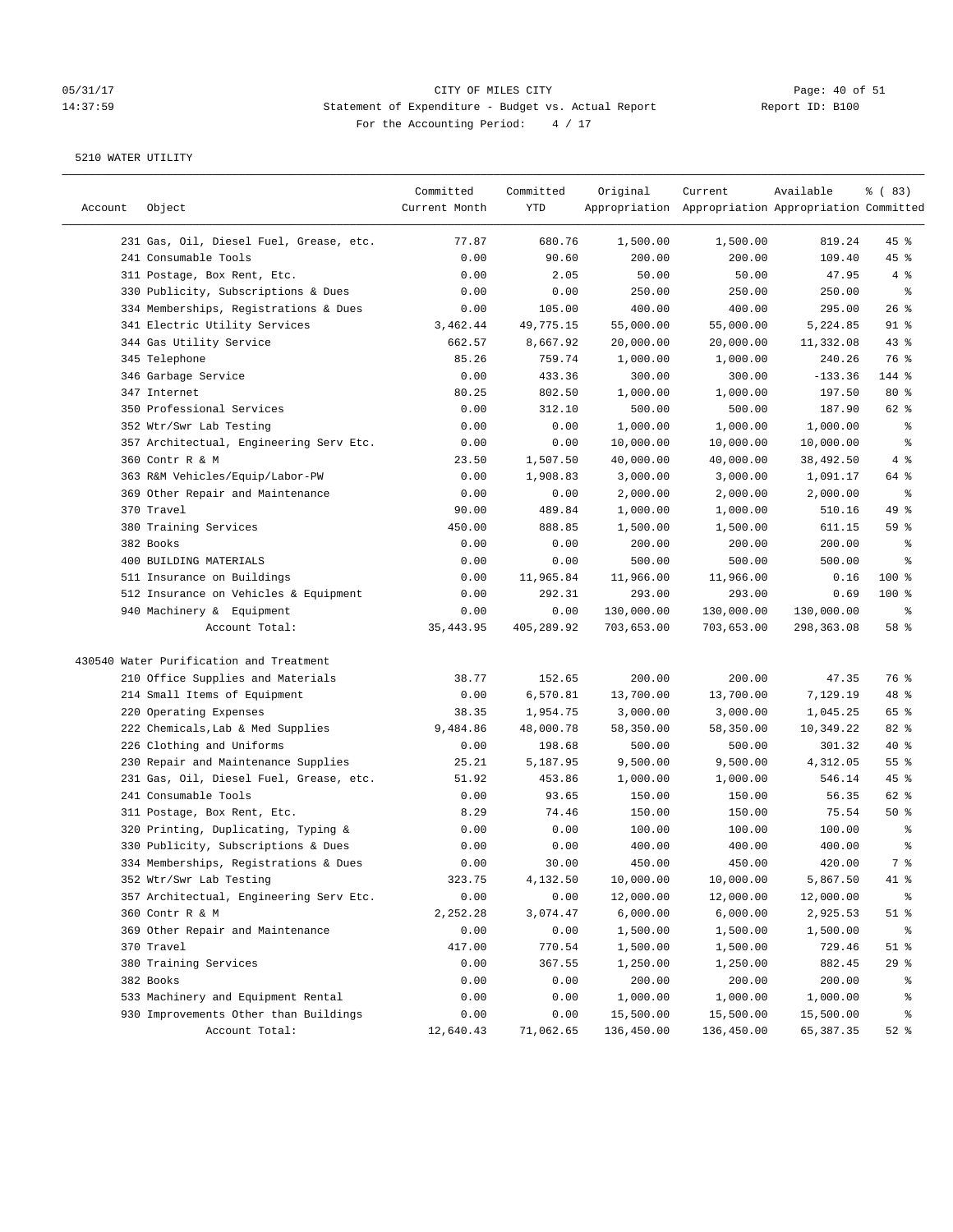## 05/31/17 Page: 41 of 51 14:37:59 Statement of Expenditure - Budget vs. Actual Report Changer Report ID: B100 For the Accounting Period: 4 / 17

| Account | Object                                   | Committed<br>Current Month | Committed<br>YTD      | Original                | Current<br>Appropriation Appropriation Appropriation Committed | Available                 | % (83)           |
|---------|------------------------------------------|----------------------------|-----------------------|-------------------------|----------------------------------------------------------------|---------------------------|------------------|
|         | 430550 Transmission and Distribution(23) |                            |                       |                         |                                                                |                           |                  |
|         | 111 Salaries and Wages - Permanent       | 12,201.94                  | 118,682.30            | 137,531.00              | 137,531.00                                                     | 18,848.70                 | 86 %             |
|         | 121 OVERTIME-PERMANENT                   | 438.28                     | 9,282.10              | 10,599.00               | 10,599.00                                                      | 1,316.90                  | 88 %             |
|         | 131 VACATION                             | 172.57                     | 6,806.40              | 15,773.00               | 15,773.00                                                      | 8,966.60                  | $43$ %           |
|         | 132 SICK LEAVE                           | 190.57                     | 4,089.40              | 7,093.00                | 7,093.00                                                       | 3,003.60                  | 58 %             |
|         | 133 OTHER LEAVE PAY                      | 0.00                       | 37.89                 | 2,243.00                | 2,243.00                                                       | 2,205.11                  | 2 <sup>8</sup>   |
|         | 134 HOLIDAY PAY                          | 40.32                      | 2,084.83              | 4,558.00                | 4,558.00                                                       | 2,473.17                  | 46 %             |
|         | 141 Unemployment Insurance               | 19.55                      | 212.51                | 267.00                  | 267.00                                                         | 54.49                     | $80*$            |
|         | 142 Workers' Compensation                | 717.07                     | 7,667.10              | 9,573.00                | 9,573.00                                                       | 1,905.90                  | $80*$            |
|         | 143 Health Insurance                     | 2,468.77                   | 24,873.77             | 29,615.00               | 29,615.00                                                      | 4,741.23                  | 84 %             |
|         | 144 FICA                                 | 991.41                     | 10,765.31             | 13,602.00               | 13,602.00                                                      | 2,836.69                  | 79 %             |
|         | 145 PERS                                 | 1,091.76                   | 11,800.18             | 14,882.00               | 14,882.00                                                      | 3,081.82                  | 79 %             |
|         | 196 CLOTHING ALLOTMENT                   | 0.00                       | 577.50                | 650.00                  | 650.00                                                         | 72.50                     | 89 %             |
|         | 210 Office Supplies and Materials        | 71.38                      | 242.55                | 500.00                  | 500.00                                                         | 257.45                    | 49 %             |
|         | 214 Small Items of Equipment             | 487.99                     | 2,167.09              | 19,500.00               | 19,500.00                                                      | 17,332.91                 | $11$ %           |
|         | 220 Operating Expenses                   | 3,229.06                   | 8,619.45              | 35,000.00               | 35,000.00                                                      | 26,380.55                 | 25%              |
|         | 222 Chemicals, Lab & Med Supplies        | 0.00                       | 0.00                  | 200.00                  | 200.00                                                         | 200.00                    | နွ               |
|         |                                          |                            |                       |                         |                                                                |                           | 54 %             |
|         | 226 Clothing and Uniforms                | $-9.00$                    | 375.37                | 700.00                  | 700.00                                                         | 324.63                    | 74 %             |
|         | 230 Repair and Maintenance Supplies      | 5,059.38                   | 29,515.50<br>8,758.96 | 40,000.00               | 40,000.00                                                      | 10,484.50                 |                  |
|         | 231 Gas, Oil, Diesel Fuel, Grease, etc.  | 473.70                     |                       | 10,000.00               | 10,000.00                                                      | 1,241.04<br>7,681.60      | 88 %<br>$23$ $%$ |
|         | 233 Water/Sewer Main Replacement and     | 0.00                       | 2,318.40              | 10,000.00               | 10,000.00                                                      |                           |                  |
|         | 234 Hydrant/Manhole Replacement, Valves  | 4,105.62                   | 44, 477.59            | 45,000.00               | 45,000.00                                                      | 522.41                    | 99 <sup>8</sup>  |
|         | 235 Curb Stop Replacement                | 437.96                     | 14,977.63             | 18,000.00               | 18,000.00                                                      | 3,022.37                  | 83%              |
|         | 241 Consumable Tools                     | 32.00                      | 32.00                 | 200.00                  | 200.00                                                         | 168.00                    | 16 <sup>8</sup>  |
|         | 311 Postage, Box Rent, Etc.              | 0.00                       | 2.62                  | 100.00                  | 100.00                                                         | 97.38                     | 3%               |
|         | 320 Printing, Duplicating, Typing &      | 78.83                      | 78.83                 | 100.00                  | 100.00                                                         | 21.17                     | 79 %             |
|         | 330 Publicity, Subscriptions & Dues      | 0.00                       | 0.00                  | 250.00                  | 250.00                                                         | 250.00                    | နွ               |
|         | 334 Memberships, Registrations & Dues    | 0.00                       | 312.00                | 325.00                  | 325.00                                                         | 13.00                     | 96%              |
|         | 341 Electric Utility Services            | 28.75                      | 357.11                | 650.00                  | 650.00                                                         | 292.89                    | 55%              |
|         | 344 Gas Utility Service                  | 34.74                      | 316.26                | 450.00                  | 450.00                                                         | 133.74                    | 70 %             |
|         | 345 Telephone                            | 55.53                      | 467.88                | 600.00                  | 600.00                                                         | 132.12                    | 78 %             |
|         | 347 Internet                             | 11.40                      | 114.00                | 200.00                  | 200.00                                                         | 86.00                     | 57%              |
|         | 350 Professional Services                | 239.96                     | 1,323.34              | 8,400.00                | 8,400.00                                                       | 7,076.66                  | 16 <sup>8</sup>  |
|         | 357 Architectual, Engineering Serv Etc.  | 0.00                       | 765.50                | 70,000.00               | 70,000.00                                                      | 69,234.50                 | 1 <sup>8</sup>   |
|         | 360 Contr R & M                          | 152.04                     | 3,645.95              | 18,500.00               | 18,500.00                                                      | 14,854.05                 | $20*$            |
|         | 363 R&M Vehicles/Equip/Labor-PW          | 1,514.52                   | 36, 320. 73           | 29,000.00               | 29,000.00                                                      | $-7, 320.73$              | $125$ %          |
|         | 369 Other Repair and Maintenance         | 0.00                       | 0.00                  | 1,000.00                | 1,000.00                                                       | 1,000.00                  | နွ               |
|         | 370 Travel                               | $-0.01$                    | 242.05                | 750.00                  | 750.00                                                         | 507.95                    | 32%              |
|         | 380 Training Services                    | 0.00                       | 449.89                | 700.00                  | 700.00                                                         | 250.11                    | 64 %             |
|         | 382 Books                                | 0.00                       | 0.00                  | 200.00                  | 200.00                                                         | 200.00                    | ್ಠಿ              |
|         | 400 BUILDING MATERIALS                   | 0.00                       | 110.14                | 500.00                  | 500.00                                                         | 389.86                    | $22$ %           |
|         | 511 Insurance on Buildings               | 0.00                       | 2,998.30              | 2,999.00                | 2,999.00                                                       | 0.70                      | 100 %            |
|         | 512 Insurance on Vehicles & Equipment    | 0.00                       | 716.97                | 717.00                  | 717.00                                                         | 0.03                      | 100 %            |
|         | 532 Land Rental                          | 0.00                       | 968.43                | 1,500.00                | 1,500.00                                                       | 531.57                    | 65 %             |
|         | 533 Machinery and Equipment Rental       | 0.00                       | 0.00                  | 1,000.00                | 1,000.00                                                       | 1,000.00                  | ိစ               |
|         | 940 Machinery & Equipment                | 0.00                       | 347,850.23            | 2,005,000.00            |                                                                | 2,005,000.00 1,657,149.77 | $17$ %           |
|         | Account Total:                           | 34, 336.09                 |                       | 705,404.06 2,568,427.00 |                                                                | 2,568,427.00 1,863,022.94 | $27$ %           |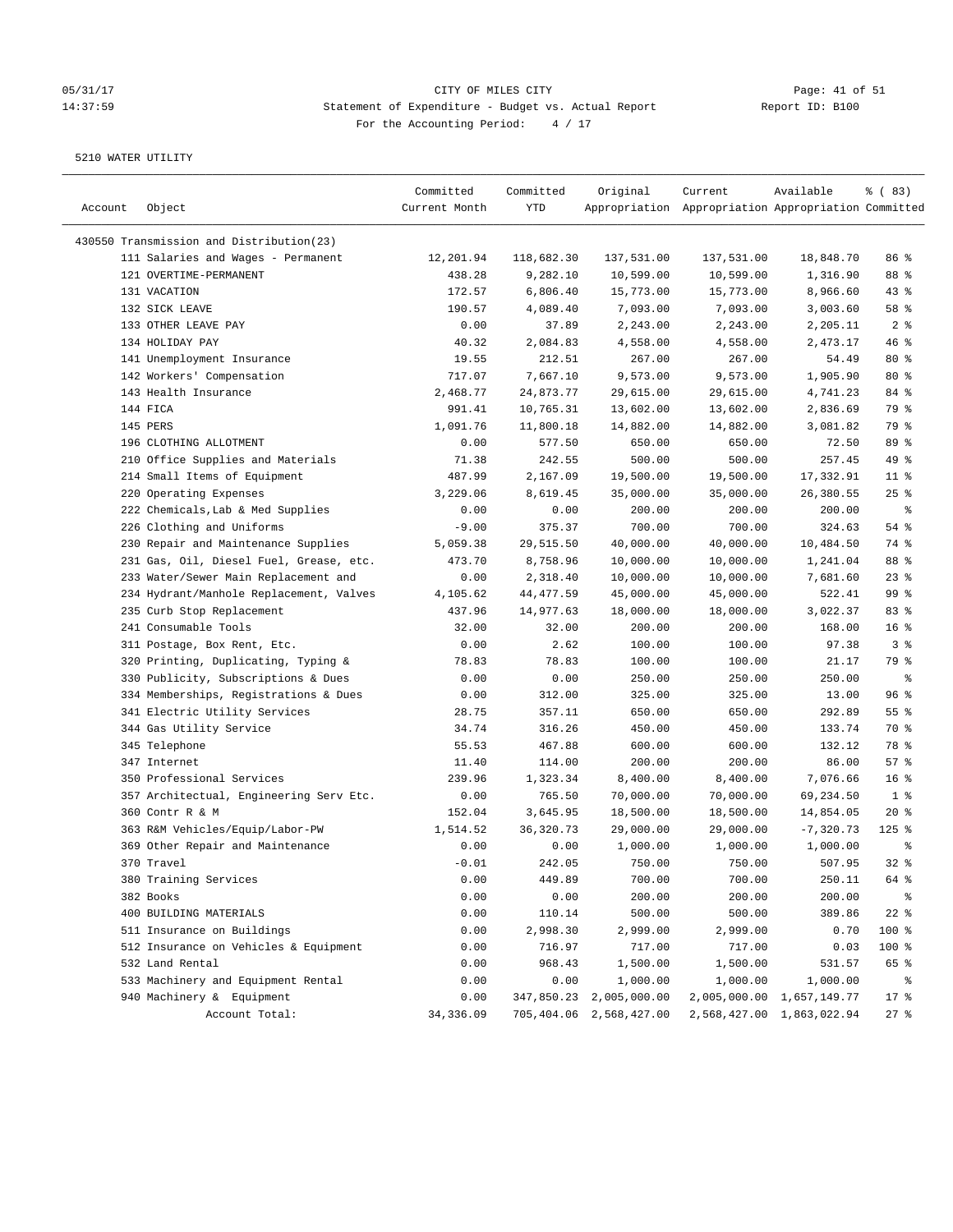### 05/31/17 Page: 42 of 51 14:37:59 Statement of Expenditure - Budget vs. Actual Report Report ID: B100 For the Accounting Period:  $4 / 17$

| Account             | Object                                     | Committed<br>Current Month | Committed<br><b>YTD</b> | Original                             | Current<br>Appropriation Appropriation Appropriation Committed | Available                 | % (83) |
|---------------------|--------------------------------------------|----------------------------|-------------------------|--------------------------------------|----------------------------------------------------------------|---------------------------|--------|
|                     | 430640 Sewer Treatment and Disposal(33)    |                            |                         |                                      |                                                                |                           |        |
|                     | 360 Contr R & M                            | 0.00                       | $-164.00$               | 0.00                                 | 0.00                                                           | 164.00                    | နွ     |
|                     | Account Total:                             | 0.00                       | $-164.00$               | 0.00                                 | 0.00                                                           | 164.00                    | နွ     |
|                     | Account Group Total:                       |                            |                         | 101,844.34 1,266,032.11 3,490,246.00 |                                                                | 3,490,246.00 2,224,213.89 | 368    |
| 490000 DEBT SERVICE |                                            |                            |                         |                                      |                                                                |                           |        |
|                     | 490200 Revenue Bonds                       |                            |                         |                                      |                                                                |                           |        |
|                     | 611 Principal-NE Wtr Line Phase II         | 0.00                       | 8,000.00                | 16,000.00                            | 16,000.00                                                      | 8,000.00                  | 50%    |
|                     | 615 Principal-Northeast Water Ln \$2.2     | 0.00                       | 31,000.00               | 62,000.00                            | 62,000.00                                                      | 31,000.00                 | 50%    |
|                     | 616 Principal-Carbon Hill Water Tank \$2.2 | 0.00                       | 30,000.00               | 60,000.00                            | 60,000.00                                                      | 30,000.00                 | 50%    |
|                     | 617 Principal - NE Wtr Line \$500k         | 0.00                       | 7,000.00                | 14,000.00                            | 14,000.00                                                      | 7,000.00                  | 50%    |
|                     | 618 Principal-Carbon Hill \$500k           | 0.00                       | 7,000.00                | 14,000.00                            | 14,000.00                                                      | 7,000.00                  | 50%    |
|                     | 622 Interest-NE Wtr Line Phase II          | 0.00                       | 858.75                  | 1,688.00                             | 1,688.00                                                       | 829.25                    | $51$ % |
|                     | 631 Interest - NE Wtr Line \$500k          | 0.00                       | 5,651.25                | 11,207.00                            | 11,207.00                                                      | 5,555.75                  | 50%    |
|                     | 632 Interest - Carbon Hill Wtr Tank \$500k | 0.00                       | 5,651.25                | 11,207.00                            | 11,207.00                                                      | 5,555.75                  | 50%    |
|                     | 634 Interest-Northeast Wtr Ln \$2.2        | 0.00                       | 27,465.00               | 54,465.00                            | 54,465.00                                                      | 27,000.00                 | 50%    |
|                     | 638 Interest-Carbon Hill Tank \$2.2        | 0.00                       | 26,745.00               | 53,040.00                            | 53,040.00                                                      | 26, 295.00                | 50%    |
|                     | Account Total:                             | 0.00                       | 149, 371.25             | 297,607.00                           | 297,607.00                                                     | 148, 235. 75              | 50%    |
|                     | Account Group Total:                       | 0.00                       | 149, 371.25             | 297,607.00                           | 297,607.00                                                     | 148, 235. 75              | 50%    |
|                     | 520000 OTHER FINANCING USES                |                            |                         |                                      |                                                                |                           |        |
|                     | 521000 Interfund Operating Transfers Out   |                            |                         |                                      |                                                                |                           |        |
|                     | 820 Transfers to Other Funds               | 5,456.00                   | 60,141.00               | 76,630.00                            | 76,630.00                                                      | 16,489.00                 | 78 %   |
|                     | Account Total:                             | 5,456.00                   | 60,141.00               | 76,630.00                            | 76,630.00                                                      | 16,489.00                 | 78 %   |
|                     | Account Group Total:                       | 5,456.00                   | 60,141.00               | 76,630.00                            | 76,630.00                                                      | 16,489.00                 | 78 %   |
|                     | Fund Total:                                |                            | 107,300.34 1,475,544.36 | 3,864,483.00                         | 3,864,483.00                                                   | 2,388,938.64              | 38 %   |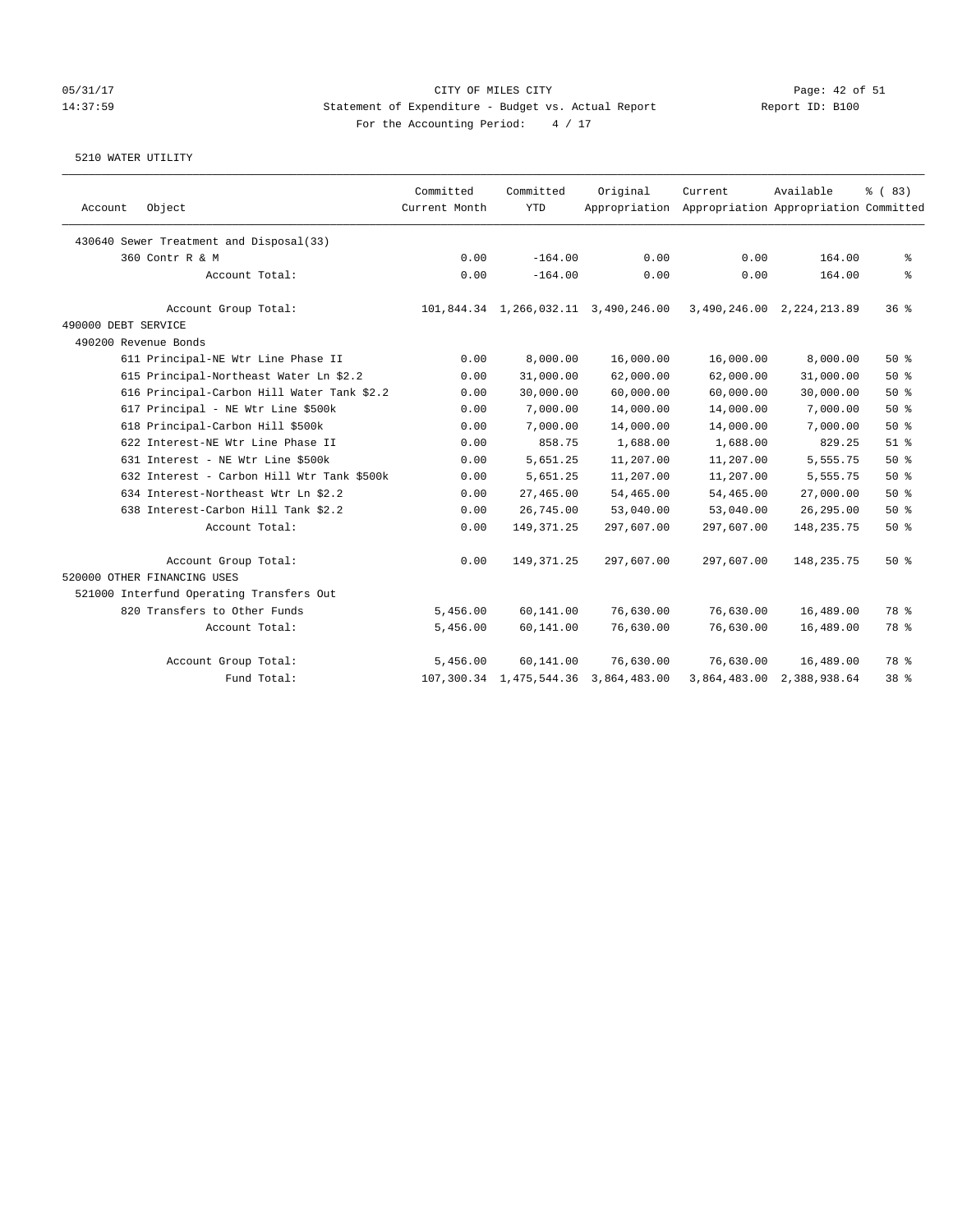# 05/31/17 Page: 43 of 51 14:37:59 Statement of Expenditure - Budget vs. Actual Report Changer Report ID: B100 For the Accounting Period: 4 / 17

| Account | Object                                       | Committed<br>Current Month | Committed<br>YTD | Original   | Current<br>Appropriation Appropriation Appropriation Committed | Available    | % (83)          |
|---------|----------------------------------------------|----------------------------|------------------|------------|----------------------------------------------------------------|--------------|-----------------|
|         | 430000 Public Works-GASB68                   |                            |                  |            |                                                                |              |                 |
|         | 430610 Sewer Administration(29)              |                            |                  |            |                                                                |              |                 |
|         | 111 Salaries and Wages - Permanent           | 1,775.13                   | 19,556.75        | 25,800.00  | 25,800.00                                                      | 6,243.25     | 76 %            |
|         | 121 OVERTIME-PERMANENT                       | 48.51                      | 97.03            | 250.00     | 250.00                                                         | 152.97       | 39 <sup>8</sup> |
|         | 131 VACATION                                 | 56.60                      | 1,454.19         | 1,500.00   | 1,500.00                                                       | 45.81        | 97%             |
|         | 132 SICK LEAVE                               | 298.46                     | 974.02           | 1,000.00   | 1,000.00                                                       | 25.98        | $97$ %          |
|         | 133 OTHER LEAVE PAY                          | 0.00                       | 0.84             | 0.00       | 0.00                                                           | $-0.84$      | ႜ               |
|         | 141 Unemployment Insurance                   | 3.26                       | 33.25            | 39.00      | 39.00                                                          | 5.75         | 85%             |
|         | 142 Workers' Compensation                    | 26.57                      | 271.65           | 311.00     | 311.00                                                         | 39.35        | 87%             |
|         | 143 Health Insurance                         | 362.08                     | 3,603.15         | 4,136.00   | 4,136.00                                                       | 532.85       | 87%             |
|         | 144 FICA                                     | 165.39                     | 1,682.39         | 1,979.00   | 1,979.00                                                       | 296.61       | 85%             |
|         | 145 PERS                                     | 13,519.55                  | 14,815.55        | 2,139.00   | 2,139.00                                                       | $-12,676.55$ | 693 %           |
|         | 196 CLOTHING ALLOTMENT                       | 37.50                      | 112.50           | 138.00     | 138.00                                                         | 25.50        | 82 %            |
|         | 210 Office Supplies and Materials            | 351.79                     | 1,585.16         | 2,000.00   | 2,000.00                                                       | 414.84       | 79 %            |
|         | 214 Small Items of Equipment                 | 0.00                       | 591.30           | 3,000.00   | 3,000.00                                                       | 2,408.70     | $20*$           |
|         | 220 Operating Expenses                       | 424.73                     | 2,482.25         | 2,200.00   | 2,200.00                                                       | $-282.25$    | $113*$          |
|         | 230 Repair and Maintenance Supplies          | 0.00                       | 0.00             | 500.00     | 500.00                                                         | 500.00       | ႜ               |
|         | 311 Postage, Box Rent, Etc.                  | 672.83                     | 5,862.68         | 10,000.00  | 10,000.00                                                      | 4,137.32     | 59 %            |
|         | 320 Printing, Duplicating, Typing &          | 828.85                     | 897.38           | 2,300.00   | 2,300.00                                                       | 1,402.62     | 39%             |
|         | 330 Publicity, Subscriptions & Dues          | 49.40                      | 1,134.98         | 1,000.00   | 1,000.00                                                       | $-134.98$    | $113$ %         |
|         | 345 Telephone                                | 56.13                      | 468.44           | 600.00     | 600.00                                                         | 131.56       | 78 %            |
|         | 347 Internet                                 | 19.51                      | 195.10           | 200.00     | 200.00                                                         | 4.90         | 98 %            |
|         | 350 Professional Services                    | 80.90                      | 3,227.20         | 2,500.00   | 2,500.00                                                       | $-727.20$    | $129$ %         |
|         | 360 Contr R & M                              | 144.17                     | 8,087.52         | 8,099.00   | 8,099.00                                                       | 11.48        | $100$ %         |
|         | 370 Travel                                   | 0.00                       | 0.00             | 500.00     | 500.00                                                         | 500.00       | $\epsilon$      |
|         | 380 Training Services                        | 0.00                       | 0.00             | 500.00     | 500.00                                                         | 500.00       | ႜ               |
|         | 382 Books                                    | 0.00                       | 0.00             | 100.00     | 100.00                                                         | 100.00       | နွ              |
|         | 513 Liability                                | 0.00                       | 0.00             | 5,037.00   | 5,037.00                                                       | 5,037.00     | နွ              |
|         | 531 Building & Office Rental                 | 333.33                     | 3,333.30         | 6,000.00   | 6,000.00                                                       | 2,666.70     | 56%             |
|         | 540 Special Assessments                      | 0.00                       | 3,750.00         | 4,000.00   | 4,000.00                                                       | 250.00       | $94$ %          |
|         | 810 Losses (Bad debt expense - Enterprise    | 0.00                       | $-0.01$          | 500.00     | 500.00                                                         | 500.01       | ႜ               |
|         | Account Total:                               | 19,254.69                  | 74,216.62        | 86,328.00  | 86,328.00                                                      | 12, 111.38   | 86 %            |
|         | 430630 Sewer Collection and Transmission(31) |                            |                  |            |                                                                |              |                 |
|         | 111 Salaries and Wages - Permanent           | 11,880.23                  | 115,850.10       | 133,489.00 | 133,489.00                                                     | 17,638.90    | 87%             |
|         | 121 OVERTIME-PERMANENT                       | 437.01                     | 9,271.12         | 10,599.00  | 10,599.00                                                      | 1,327.88     | 87%             |
|         | 131 VACATION                                 | 164.74                     | 6,507.40         | 15,773.00  | 15,773.00                                                      | 9,265.60     | 41 %            |
|         | 132 SICK LEAVE                               | 186.39                     | 3,906.77         | 7,093.00   | 7,093.00                                                       | 3,186.23     | $55$ $%$        |
|         | 133 OTHER LEAVE PAY                          | 0.00                       | 37.89            | 1,927.00   | 1,927.00                                                       | 1,889.11     | 2 <sup>8</sup>  |
|         | 134 HOLIDAY PAY                              | 40.32                      | 2,084.81         | 4,558.00   | 4,558.00                                                       | 2,473.19     | 46 %            |
|         | 141 Unemployment Insurance                   | 19.07                      | 207.45           | 262.00     | 262.00                                                         | 54.55        | 79 %            |
|         | 142 Workers' Compensation                    | 700.05                     | 7,496.44         | 9,349.00   | 9,349.00                                                       | 1,852.56     | $80*$           |
|         | 143 Health Insurance                         | 2,427.41                   | 24,467.40        | 29,119.00  | 29,119.00                                                      | 4,651.60     | 84 %            |
|         | 144 FICA                                     | 966.10                     | 10,513.33        | 13,268.00  | 13,268.00                                                      | 2,754.67     | 79 %            |
|         | 145 PERS                                     | 1,063.71                   | 11,522.05        | 14,517.00  | 14,517.00                                                      | 2,994.95     | 79 %            |
|         | 196 CLOTHING ALLOTMENT                       | 0.00                       | 570.00           | 495.00     | 495.00                                                         | $-75.00$     | 115 %           |
|         | 210 Office Supplies and Materials            | 71.37                      | 188.57           | 350.00     | 350.00                                                         | 161.43       | 54%             |
|         | 214 Small Items of Equipment                 | 487.99                     | 2,803.10         | 18,750.00  | 18,750.00                                                      | 15,946.90    | 15 <sub>8</sub> |
|         | 220 Operating Expenses                       | 379.79                     | 2,041.70         | 2,600.00   | 2,600.00                                                       | 558.30       | 79 %            |
|         | 222 Chemicals, Lab & Med Supplies            | 0.00                       | 0.00             | 2,000.00   | 2,000.00                                                       | 2,000.00     | နွ              |
|         | 226 Clothing and Uniforms                    | $-9.00$                    | 243.89           | 700.00     | 700.00                                                         | 456.11       | 35%             |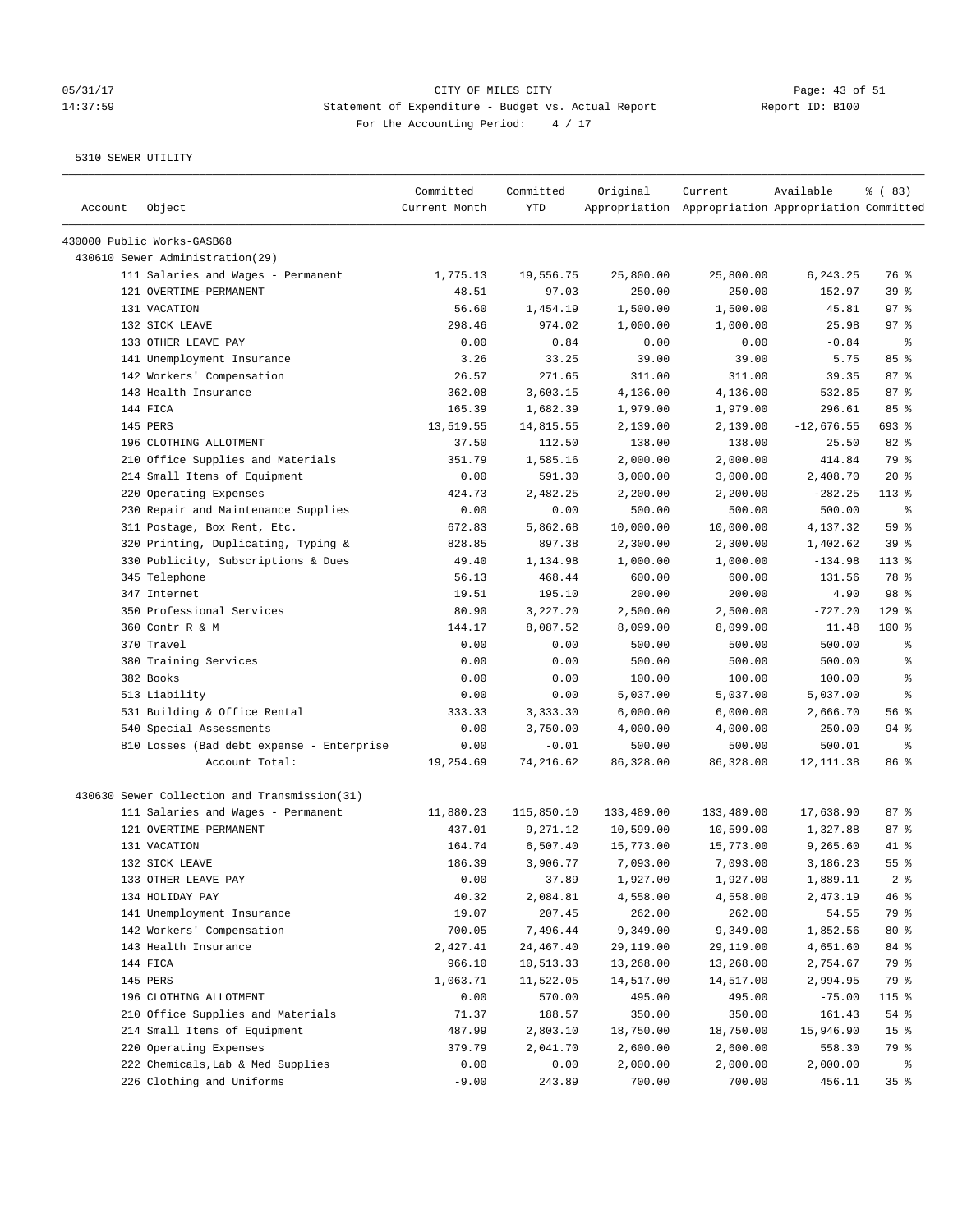## 05/31/17 CITY OF MILES CITY<br>14:37:59 Statement of Expenditure - Budget vs. Actual Report Report ID: B100 14:37:59 Statement of Expenditure - Budget vs. Actual Report For the Accounting Period: 4 / 17

| Account | Object                                  | Committed<br>Current Month | Committed<br>YTD | Original   | Current<br>Appropriation Appropriation Appropriation Committed | Available    | % (83)          |
|---------|-----------------------------------------|----------------------------|------------------|------------|----------------------------------------------------------------|--------------|-----------------|
|         | 230 Repair and Maintenance Supplies     | 281.50                     | 3,123.57         | 5,000.00   | 5,000.00                                                       | 1,876.43     | 62 %            |
|         | 231 Gas, Oil, Diesel Fuel, Grease, etc. | 473.69                     | 8,745.21         | 10,000.00  | 10,000.00                                                      | 1,254.79     | 87%             |
|         | 233 Water/Sewer Main Replacement and    | 0.00                       | 882.99           | 5,000.00   | 5,000.00                                                       | 4,117.01     | 18 %            |
|         | 234 Hydrant/Manhole Replacement, Valves | 0.00                       | 169.95           | 10,000.00  | 10,000.00                                                      | 9,830.05     | 2 <sup>8</sup>  |
|         | 241 Consumable Tools                    | 32.00                      | 32.00            | 100.00     | 100.00                                                         | 68.00        | 32%             |
|         | 311 Postage, Box Rent, Etc.             | 0.00                       | 42.11            | 50.00      | 50.00                                                          | 7.89         | 84 %            |
|         | 320 Printing, Duplicating, Typing &     | 78.82                      | 78.82            | 75.00      | 75.00                                                          | $-3.82$      | $105$ %         |
|         | 330 Publicity, Subscriptions & Dues     | 0.00                       | 0.00             | 125.00     | 125.00                                                         | 125.00       | နွ              |
|         | 334 Memberships, Registrations & Dues   | 0.00                       | 275.00           | 300.00     | 300.00                                                         | 25.00        | 92%             |
|         | 341 Electric Utility Services           | 28.75                      | 1,935.74         | 220.00     | 220.00                                                         | $-1,715.74$  | 880 %           |
|         | 344 Gas Utility Service                 | 34.74                      | 152.29           | 500.00     | 500.00                                                         | 347.71       | $30*$           |
|         | 345 Telephone                           | 55.51                      | 467.74           | 550.00     | 550.00                                                         | 82.26        | 85%             |
|         | 347 Internet                            | 11.40                      | 114.00           | 140.00     | 140.00                                                         | 26.00        | 81 %            |
|         | 350 Professional Services               | 151.06                     | 1,429.44         | 30,000.00  | 30,000.00                                                      | 28,570.56    | 5 <sup>8</sup>  |
|         | 357 Architectual, Engineering Serv Etc. | 0.00                       | 0.00             | 10,000.00  | 10,000.00                                                      | 10,000.00    | ್ಠಿ             |
|         | 360 Contr R & M                         | 152.04                     | 3,242.21         | 8,000.00   | 8,000.00                                                       | 4,757.79     | 41 %            |
|         | 363 R&M Vehicles/Equip/Labor-PW         | 1,514.52                   | 34,110.22        | 29,000.00  | 29,000.00                                                      | $-5, 110.22$ | 118 %           |
|         | 369 Other Repair and Maintenance        | 0.00                       | 0.00             | 2,500.00   | 2,500.00                                                       | 2,500.00     | နွ              |
|         | 370 Travel                              | 0.01                       | 179.06           | 500.00     | 500.00                                                         | 320.94       | 36%             |
|         | 380 Training Services                   | 0.00                       | 449.88           | 550.00     | 550.00                                                         | 100.12       | 82%             |
|         | 382 Books                               | 0.00                       | 0.00             | 100.00     | 100.00                                                         | 100.00       | နွ              |
|         | 400 BUILDING MATERIALS                  | 0.00                       | 92.66            | 400.00     | 400.00                                                         | 307.34       | $23$ $%$        |
|         | 512 Insurance on Vehicles & Equipment   | 0.00                       | 1,528.34         | 1,529.00   | 1,529.00                                                       | 0.66         | $100$ %         |
|         | 513 Liability                           | 0.00                       | 68.72            | 5,000.00   | 5,000.00                                                       | 4,931.28     | 1 <sup>8</sup>  |
|         | 532 Land Rental                         | 0.00                       | 739.61           | 720.00     | 720.00                                                         | $-19.61$     | $103$ %         |
|         | Account Total:                          | 21,629.22                  | 255,571.58       | 385,208.00 | 385,208.00                                                     | 129,636.42   | 66 %            |
|         | 430640 Sewer Treatment and Disposal(33) |                            |                  |            |                                                                |              |                 |
|         | 111 Salaries and Wages - Permanent      | 8,465.25                   | 83,405.95        | 104,289.00 | 104,289.00                                                     | 20,883.05    | $80*$           |
|         | 121 OVERTIME-PERMANENT                  | 155.81                     | 2,568.61         | 6,848.00   | 6,848.00                                                       | 4,279.39     | 38 <sup>8</sup> |
|         | 131 VACATION                            | 662.80                     | 6,888.85         | 6,309.00   | 6,309.00                                                       | $-579.85$    | 109 %           |
|         | 132 SICK LEAVE                          | 29.99                      | 2,147.16         | 2,810.00   | 2,810.00                                                       | 662.84       | 76 %            |
|         | 133 OTHER LEAVE PAY                     | 0.00                       | 610.97           | 4,090.00   | 4,090.00                                                       | 3,479.03     | 15 <sup>°</sup> |
|         | 134 HOLIDAY PAY                         | 0.00                       | 1,888.70         | 2,167.00   | 2,167.00                                                       | 278.30       | 87%             |
|         | 141 Unemployment Insurance              | 13.97                      | 146.64           | 190.00     | 190.00                                                         | 43.36        | 77.8            |
|         | 142 Workers' Compensation               | 586.47                     | 6,041.82         | 7,027.00   | 7,027.00                                                       | 985.18       | 86%             |
|         | 143 Health Insurance                    | 1,613.79                   | 16,546.13        | 18,861.00  | 18,861.00                                                      | 2,314.87     | 88 %            |
|         | 144 FICA                                | 665.77                     | 7,048.01         | 9,678.00   | 9,678.00                                                       | 2,629.99     | 73 %            |
|         | 145 PERS                                | 779.58                     | 8,125.72         | 10,589.00  | 10,589.00                                                      | 2,463.28     | $77$ $%$        |
|         | 196 CLOTHING ALLOTMENT                  | 0.00                       | 351.00           | 351.00     | 351.00                                                         | 0.00         | 100 %           |
|         | 210 Office Supplies and Materials       | 46.98                      | 246.63           | 150.00     | 150.00                                                         | $-96.63$     | 164 %           |
|         | 214 Small Items of Equipment            | 0.00                       | 444.98           | 15,500.00  | 15,500.00                                                      | 15,055.02    | 3%              |
|         | 220 Operating Expenses                  | 614.24                     | 1,822.68         | 7,000.00   | 7,000.00                                                       | 5,177.32     | $26$ %          |
|         | 222 Chemicals, Lab & Med Supplies       | 1,418.11                   | 6,515.57         | 7,000.00   | 7,000.00                                                       | 484.43       | 93%             |
|         | 226 Clothing and Uniforms               | 0.00                       | 242.55           | 600.00     | 600.00                                                         | 357.45       | 40 %            |
|         | 230 Repair and Maintenance Supplies     | 69.14                      | 5,471.84         | 12,000.00  | 12,000.00                                                      | 6,528.16     | 46%             |
|         | 231 Gas, Oil, Diesel Fuel, Grease, etc. | 103.83                     | 933.20           | 2,000.00   | 2,000.00                                                       | 1,066.80     | $47$ %          |
|         | 241 Consumable Tools                    | 0.00                       | 40.97            | 100.00     | 100.00                                                         | 59.03        | 41 %            |
|         | 311 Postage, Box Rent, Etc.             | 25.16                      | 123.14           | 100.00     | 100.00                                                         | $-23.14$     | $123$ %         |
|         | 320 Printing, Duplicating, Typing &     | 0.00                       | 0.00             | 100.00     | 100.00                                                         | 100.00       | ွေ              |
|         | 330 Publicity, Subscriptions & Dues     | 0.00                       | 0.00             | 170.00     | 170.00                                                         | 170.00       | ွေ              |
|         |                                         |                            |                  |            |                                                                |              |                 |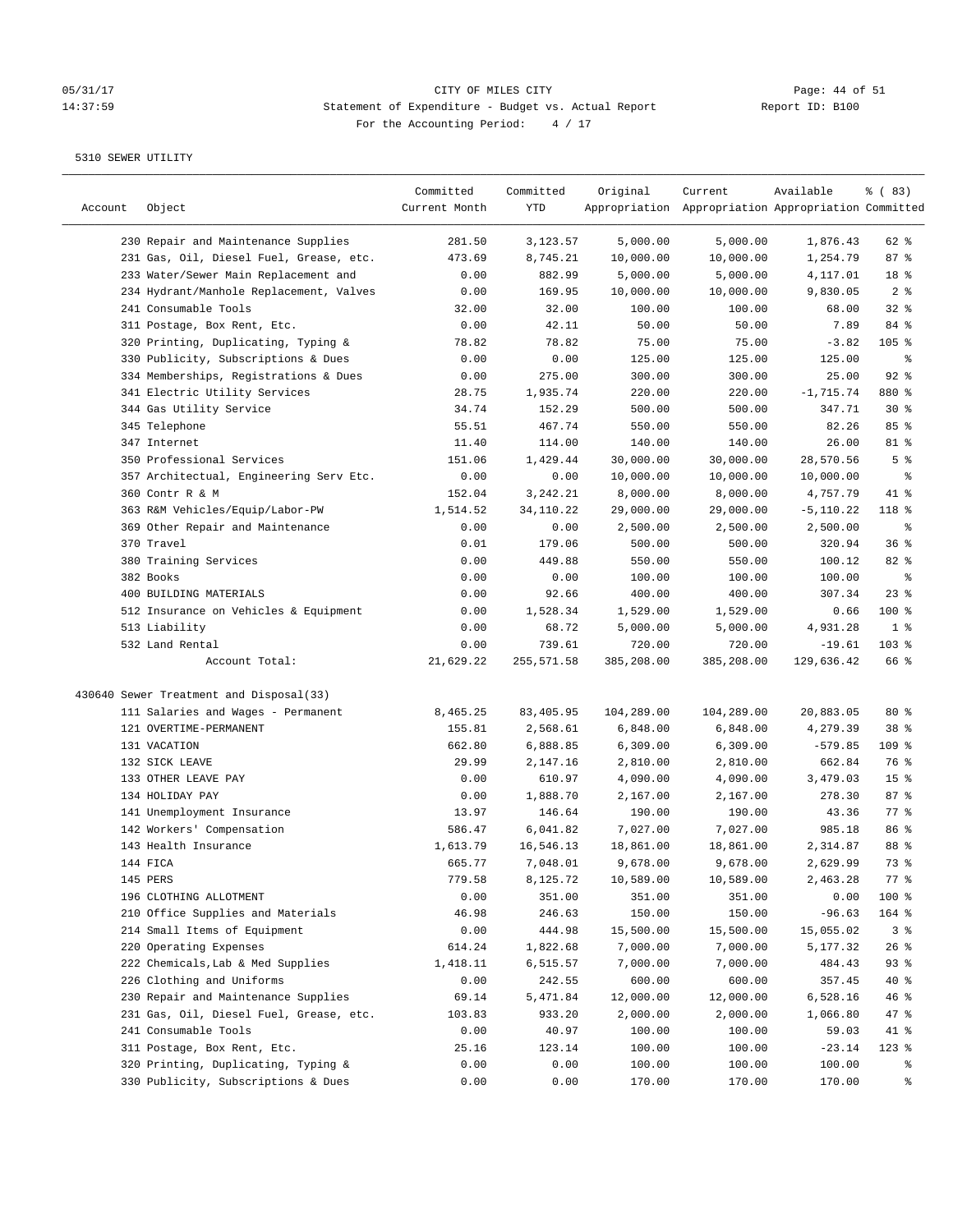## 05/31/17 CITY OF MILES CITY<br>14:37:59 Statement of Expenditure - Budget vs. Actual Report Report ID: B100 14:37:59 Statement of Expenditure - Budget vs. Actual Report For the Accounting Period: 4 / 17

————————————————————————————————————————————————————————————————————————————————————————————————————————————————————————————————————

|         |                                         | Committed     | Committed | Original                                  | Current                                             | Available                     | <sub>ර</sub> ි (83) |
|---------|-----------------------------------------|---------------|-----------|-------------------------------------------|-----------------------------------------------------|-------------------------------|---------------------|
| Account | Object                                  | Current Month | YTD       |                                           | Appropriation Appropriation Appropriation Committed |                               |                     |
|         | 334 Memberships, Registrations & Dues   | 99.00         | 329.00    | 600.00                                    | 600.00                                              | 271.00                        | 55 <sup>8</sup>     |
|         | 341 Electric Utility Services           | 4,814.85      | 38,280.16 | 73,000.00                                 | 73,000.00                                           | 34,719.84                     | $52$ $%$            |
|         | 342 Water Utility Services              | 64.31         | 746.62    | 1,000.00                                  | 1,000.00                                            | 253.38                        | 75 %                |
|         | 343 Sewer Utility Services              | 81.32         | 811.52    | 600.00                                    | 600.00                                              | $-211.52$                     | $135$ %             |
|         | 345 Telephone                           | 44.00         | 347.14    | 800.00                                    | 800.00                                              | 452.86                        | 43%                 |
|         | 346 Garbage Service                     | 63.00         | 583.26    | 800.00                                    | 800.00                                              | 216.74                        | 73 %                |
|         | 347 Internet                            | 45.60         | 456.00    | 500.00                                    | 500.00                                              | 44.00                         | $91$ %              |
|         | 350 Professional Services               | 200.00        | 512.10    | 500.00                                    | 500.00                                              | $-12.10$                      | 102 %               |
|         | 352 Wtr/Swr Lab Testing                 | 177.00        | 4,673.72  | 8,000.00                                  | 8,000.00                                            | 3,326.28                      | 58 %                |
|         | 357 Architectual, Engineering Serv Etc. | 0.00          | 0.00      | 5,000.00                                  | 5,000.00                                            | 5,000.00                      | နွ                  |
|         | 360 Contr R & M                         | 694.20        | 3,171.30  | 7,500.00                                  | 7,500.00                                            | 4,328.70                      | $42$ %              |
|         | 363 R&M Vehicles/Equip/Labor-PW         | 15.63         | 889.52    | 8,000.00                                  | 8,000.00                                            | 7,110.48                      | $11$ %              |
|         | 370 Travel                              | 296.96        | 623.31    | 900.00                                    | 900.00                                              | 276.69                        | 69 %                |
|         | 380 Training Services                   |               |           |                                           |                                                     |                               | $34$ $%$            |
|         | 382 Books                               | 0.00          | 307.38    | 900.00<br>200.00                          | 900.00                                              | 592.62                        | နွ                  |
|         |                                         | 0.00          | 0.00      |                                           | 200.00                                              | 200.00                        |                     |
|         | 400 BUILDING MATERIALS                  | 0.00          | 14.90     | 500.00                                    | 500.00                                              | 485.10                        | 3%                  |
|         | 511 Insurance on Buildings              | 0.00          | 2,322.06  | 2,323.00                                  | 2,323.00                                            | 0.94                          | $100*$              |
|         | 512 Insurance on Vehicles & Equipment   | 0.00          | 127.69    | 128.00                                    | 128.00                                              | 0.31                          | $100$ %             |
|         | 513 Liability                           | 0.00          | 0.00      | 2,000.00                                  | 2,000.00                                            | 2,000.00                      | ್ಠಿ                 |
|         | 533 Machinery and Equipment Rental      | 0.00          | 0.00      | 2,000.00                                  | 2,000.00                                            | 2,000.00                      | နွ                  |
|         | 940 Machinery & Equipment               |               |           | 229,387.85 2,550,104.07 6,900,000.00      |                                                     | 6,900,000.00 4,349,895.93     | 37%                 |
|         | 951 WWTP Phase II                       | 0.00          | 0.00      | 1.00                                      | 1.00                                                | 1.00                          | နွ                  |
|         | Account Total:                          |               |           | 251, 234.61 2, 755, 910.87 7, 233, 181.00 |                                                     | 7, 233, 181.00 4, 477, 270.13 | 38 <sup>8</sup>     |
|         | 430690 Sewer Lift Stations(32)          |               |           |                                           |                                                     |                               |                     |
|         | 111 Salaries and Wages - Permanent      | 5,350.61      | 53,048.56 | 65,901.00                                 | 65,901.00                                           | 12,852.44                     | $80*$               |
|         | 121 OVERTIME-PERMANENT                  | 104.57        | 1,712.47  | 3,134.00                                  | 3,134.00                                            | 1,421.53                      | 55%                 |
|         | 131 VACATION                            | 436.15        | 4,321.91  | 4,206.00                                  | 4,206.00                                            | $-115.91$                     | $103$ %             |
|         | 132 SICK LEAVE                          | 19.99         | 1,269.64  | 1,840.00                                  | 1,840.00                                            | 570.36                        | 69 %                |
|         | 133 OTHER LEAVE PAY                     | 0.00          | 407.30    | 1,196.00                                  | 1,196.00                                            | 788.70                        | $34$ $%$            |
|         | 134 HOLIDAY PAY                         | 0.00          | 1,258.82  | 1,133.00                                  | 1,133.00                                            | $-125.82$                     | 111 %               |
|         | 141 Unemployment Insurance              | 8.86          | 93.28     | 116.00                                    | 116.00                                              | 22.72                         | $80*$               |
|         | 142 Workers' Compensation               | 374.36        | 3,860.75  | 4,227.00                                  | 4,227.00                                            | 366.25                        | $91$ %              |
|         | 143 Health Insurance                    | 1,041.30      | 10,685.45 | 12,491.00                                 | 12,491.00                                           | 1,805.55                      | 86 %                |
|         | 144 FICA                                | 421.29        | 4,471.95  | 5,921.00                                  | 5,921.00                                            | 1,449.05                      | 76 %                |
|         | 145 PERS                                | 494.79        | 5,148.57  | 6,479.00                                  | 6,479.00                                            | 1,330.43                      | 79 %                |
|         | 196 CLOTHING ALLOTMENT                  | 0.00          | 226.50    | 250.00                                    | 250.00                                              | 23.50                         | $91$ %              |
|         | 210 Office Supplies and Materials       | 0.00          | 80.33     | 150.00                                    | 150.00                                              | 69.67                         | $54$ %              |
|         | 214 Small Items of Equipment            | 0.00          | 0.00      | 14,500.00                                 | 14,500.00                                           | 14,500.00                     |                     |
|         | 220 Operating Expenses                  | 20.47         | 337.44    | 1,000.00                                  | 1,000.00                                            | 662.56                        | 34 %                |
|         | 222 Chemicals, Lab & Med Supplies       | 0.00          | 212.21    | 1,500.00                                  | 1,500.00                                            | 1,287.79                      | $14$ %              |
|         | 226 Clothing and Uniforms               | 0.00          | 67.04     | 200.00                                    | 200.00                                              | 132.96                        | 34%                 |
|         | 230 Repair and Maintenance Supplies     |               | 1,278.75  | 7,000.00                                  | 7,000.00                                            | 5,721.25                      | 18 %                |
|         | 231 Gas, Oil, Diesel Fuel, Grease, etc. | 111.78        |           |                                           |                                                     |                               |                     |
|         |                                         | 129.79        | 1,109.09  | 2,500.00                                  | 2,500.00                                            | 1,390.91                      | 44 %                |
|         | 241 Consumable Tools                    | 0.00          | 11.99     | 100.00                                    | 100.00                                              | 88.01                         | $12$ %              |
|         | 311 Postage, Box Rent, Etc.             | 0.00          | 0.00      | 50.00                                     | 50.00                                               | 50.00                         | ႜ                   |
|         | 341 Electric Utility Services           | 1,088.81      | 17,735.75 | 16,000.00                                 | 16,000.00                                           | $-1,735.75$                   | 111 %               |
|         | 344 Gas Utility Service                 | 55.90         | 696.96    | 1,500.00                                  | 1,500.00                                            | 803.04                        | 46%                 |
|         | 346 Garbage Service                     | 0.00          | 306.00    | 250.00                                    | 250.00                                              | $-56.00$                      | 122 %               |
|         | 352 Wtr/Swr Lab Testing                 | 0.00          | 0.00      | 250.00                                    | 250.00                                              | 250.00                        | ိစ                  |
|         | 360 Contr R & M                         | 0.00          | 1,327.71  | 2,500.00                                  | 2,500.00                                            | 1,172.29                      | 53%                 |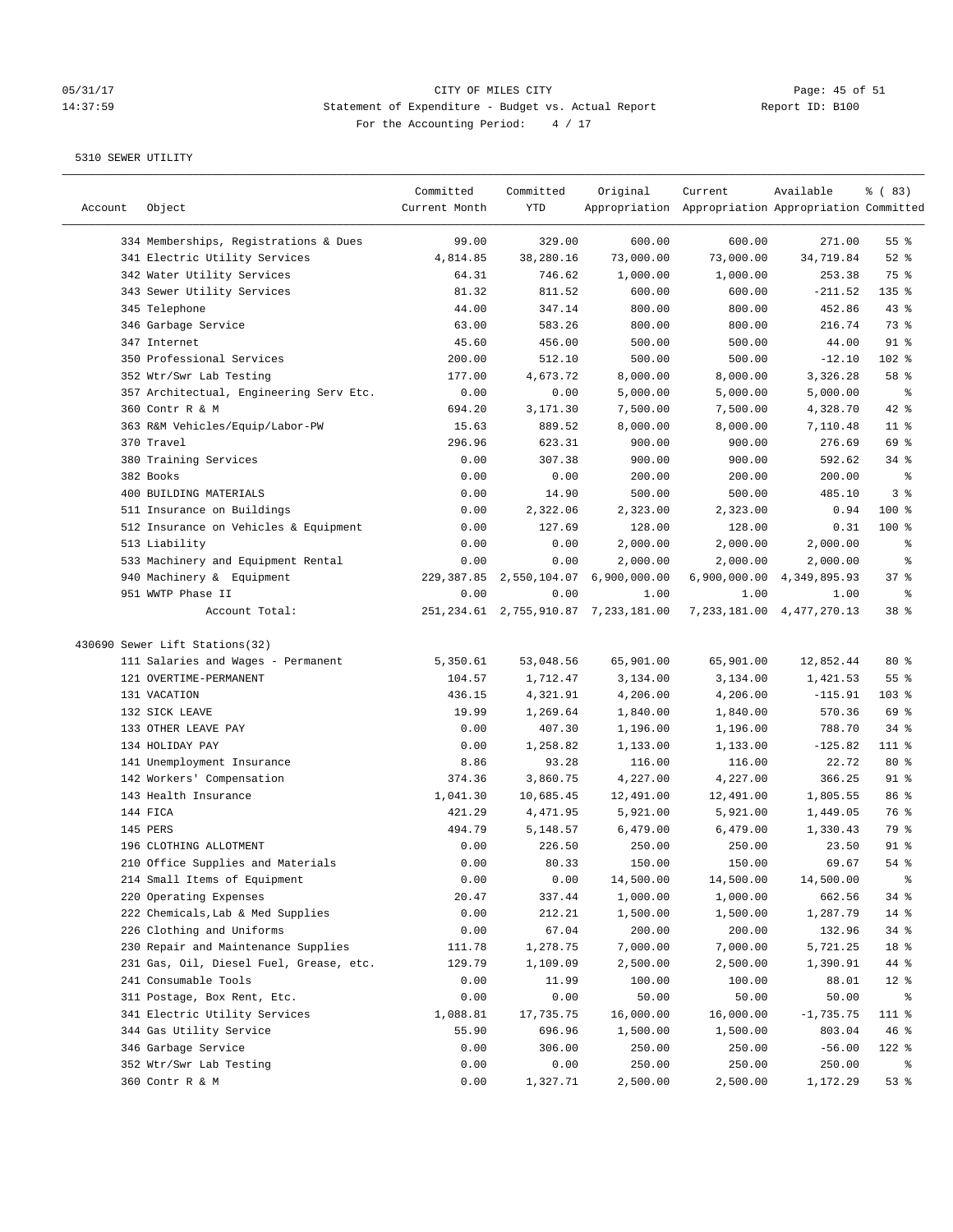# 05/31/17 Page: 46 of 51 14:37:59 Statement of Expenditure - Budget vs. Actual Report Report ID: B100 For the Accounting Period:  $4 / 17$

| Account              | Object                                   | Committed<br>Current Month | Committed<br><b>YTD</b> | Original                                  | Current<br>Appropriation Appropriation Appropriation Committed | Available                 | % (83)         |
|----------------------|------------------------------------------|----------------------------|-------------------------|-------------------------------------------|----------------------------------------------------------------|---------------------------|----------------|
|                      | 369 Other Repair and Maintenance         | 0.00                       | 0.00                    | 1,000.00                                  | 1,000.00                                                       | 1,000.00                  | နွ             |
|                      | 370 Travel                               | 134.63                     | 298.44                  | 625.00                                    | 625.00                                                         | 326.56                    | 48 %           |
|                      | 380 Training Services                    | 0.00                       | 179.22                  | 625.00                                    | 625.00                                                         | 445.78                    | 29%            |
|                      | 382 Books                                | 0.00                       | 0.00                    | 50.00                                     | 50.00                                                          | 50.00                     | နွ             |
|                      | 400 BUILDING MATERIALS                   | 0.00                       | 0.00                    | 100.00                                    | 100.00                                                         | 100.00                    | ÷.             |
|                      | 511 Insurance on Buildings               | 0.00                       | 3,156.06                | 3,157.00                                  | 3,157.00                                                       | 0.94                      | $100*$         |
|                      | 513 Liability                            | 0.00                       | 0.00                    | 3,750.00                                  | 3,750.00                                                       | 3,750.00                  | နွ             |
|                      | 532 Land Rental                          | 0.00                       | 0.00                    | 700.00                                    | 700.00                                                         | 700.00                    | န့             |
|                      | 533 Machinery and Equipment Rental       | 0.00                       | 0.00                    | 150.00                                    | 150.00                                                         | 150.00                    | န့             |
|                      | Account Total:                           | 9,793.30                   | 113,302.19              | 164,551.00                                | 164,551.00                                                     | 51,248.81                 | 69 %           |
|                      | Account Group Total:                     |                            |                         | 301,911.82  3,199,001.26  7,869,268.00    |                                                                | 7,869,268.00 4,670,266.74 | 41 %           |
| 490000 DEBT SERVICE  |                                          |                            |                         |                                           |                                                                |                           |                |
| 490200 Revenue Bonds |                                          |                            |                         |                                           |                                                                |                           |                |
|                      | 608 Prpl-Wastewater Project Phase I      | 0.00                       | 31,000.00               | 63,000.00                                 | 63,000.00                                                      | 32,000.00                 | 49 %           |
|                      | 619 Principal-WWTP Phase II              | 0.00                       | 122,000.00              | 236,000.00                                | 236,000.00                                                     | 114,000.00                | $52$ $%$       |
|                      | 626 Interest-Wastewater Project Phase I  | 0.00                       | 19,125.00               | 37,785.00                                 | 37,785.00                                                      | 18,660.00                 | $51$ %         |
|                      | 639 Interest-WWTP Phase II               | 0.00                       | 829.45                  | 98,592.00                                 | 98,592.00                                                      | 97,762.55                 | 1 <sup>8</sup> |
|                      | Account Total:                           | 0.00                       | 172,954.45              | 435, 377.00                               | 435,377.00                                                     | 262,422.55                | $40*$          |
|                      | Account Group Total:                     | 0.00                       | 172,954.45              | 435, 377.00                               | 435, 377.00                                                    | 262, 422.55               | $40*$          |
| 510000 MISCELLANEOUS |                                          |                            |                         |                                           |                                                                |                           |                |
|                      | 510330 Comprehensive Liability Insurance |                            |                         |                                           |                                                                |                           |                |
|                      | 513 Liability                            | 0.00                       | 20,709.55               | 20,710.00                                 | 20,710.00                                                      | 0.45                      | 100%           |
|                      | Account Total:                           | 0.00                       | 20,709.55               | 20,710.00                                 | 20,710.00                                                      | 0.45                      | $100*$         |
|                      | Account Group Total:                     | 0.00                       | 20,709.55               | 20,710.00                                 | 20,710.00                                                      | 0.45                      | $100*$         |
|                      | 520000 OTHER FINANCING USES              |                            |                         |                                           |                                                                |                           |                |
|                      | 521000 Interfund Operating Transfers Out |                            |                         |                                           |                                                                |                           |                |
|                      | 820 Transfers to Other Funds             | 4,132.00                   | 46,901.00               | 60,746.00                                 | 60,746.00                                                      | 13,845.00                 | 77.8           |
|                      | Account Total:                           | 4,132.00                   | 46,901.00               | 60,746.00                                 | 60,746.00                                                      | 13,845.00                 | 77.8           |
|                      | Account Group Total:                     | 4,132.00                   | 46,901.00               | 60,746.00                                 | 60,746.00                                                      | 13,845.00                 | 77.8           |
|                      | Fund Total:                              |                            |                         | 306, 043.82 3, 439, 566.26 8, 386, 101.00 |                                                                | 8,386,101.00 4,946,534.74 | 41.8           |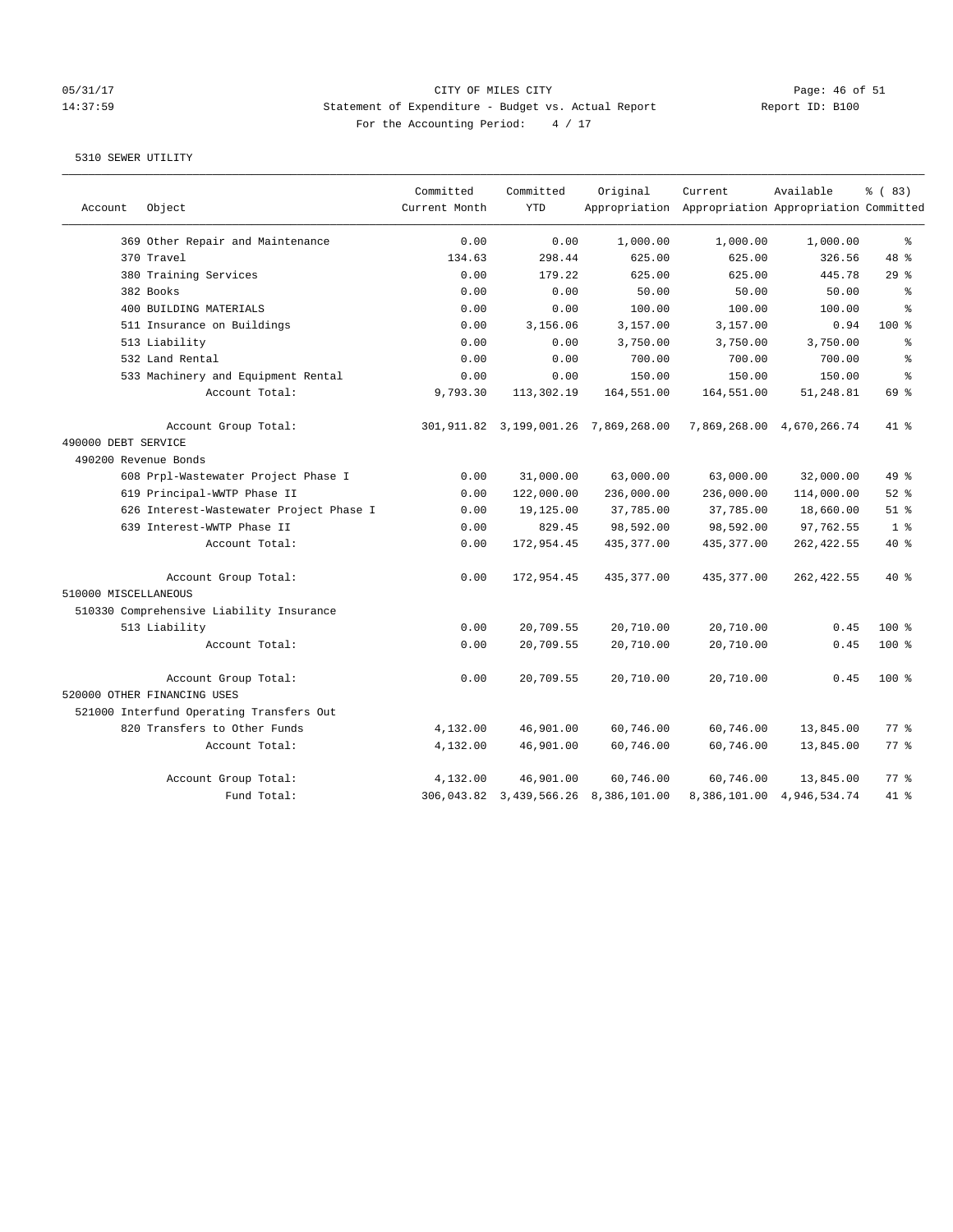## 05/31/17 Page: 47 of 51 14:37:59 Statement of Expenditure - Budget vs. Actual Report Changer Report ID: B100 For the Accounting Period: 4 / 17

5510 AMBULANCE FUND

| Account | Object                                      | Committed<br>Current Month | Committed<br>YTD | Original    | Current<br>Appropriation Appropriation Appropriation Committed | Available    | 8 ( 83)        |
|---------|---------------------------------------------|----------------------------|------------------|-------------|----------------------------------------------------------------|--------------|----------------|
|         |                                             |                            |                  |             |                                                                |              |                |
|         | 420000 PUBLIC SAFETY-GASB68                 |                            |                  |             |                                                                |              |                |
|         | 420730 Emergency Medical Services-Ambulance |                            |                  |             |                                                                |              |                |
|         | 111 Salaries and Wages - Permanent          | 13,767.29                  | 147,403.59       | 148,003.00  | 148,003.00                                                     | 599.41       | $100$ %        |
|         | 112 SALARIES AND WAGES - PART PAID          | 0.00                       | 2,804.00         | 9,000.00    | 9,000.00                                                       | 6, 196.00    | $31$ %         |
|         | 121 OVERTIME-PERMANENT                      | 2,803.51                   | 15,911.90        | 60,000.00   | 60,000.00                                                      | 44,088.10    | 27%            |
|         | 131 VACATION                                | 1,240.75                   | 8,744.94         | 10,000.00   | 10,000.00                                                      | 1,255.06     | 87%            |
|         | 132 SICK LEAVE                              | 570.95                     | 3,107.46         | 10,000.00   | 10,000.00                                                      | 6,892.54     | $31$ %         |
|         | 133 OTHER LEAVE PAY                         | 212.37                     | 894.26           | 2,000.00    | 2,000.00                                                       | 1,105.74     | $45$ %         |
|         | 134 HOLIDAY PAY                             | 0.00                       | 4,264.51         | 7,000.00    | 7,000.00                                                       | 2,735.49     | 61 %           |
|         | 141 Unemployment Insurance                  | 27.86                      | 274.61           | 367.00      | 367.00                                                         | 92.39        | 75 %           |
|         | 142 Workers' Compensation                   | 688.08                     | 6,660.41         | 6,160.00    | 6,160.00                                                       | $-500.41$    | 108 %          |
|         | 143 Health Insurance                        | 2,522.81                   | 24,842.10        | 30,111.00   | 30,111.00                                                      | 5,268.90     | 83%            |
|         | 144 FICA                                    | 268.82                     | 2,821.34         | 3,437.00    | 3,437.00                                                       | 615.66       | 82%            |
|         | 147 Firemen's Pension                       | 2,138.18                   | 20,926.01        | 34,270.00   | 34,270.00                                                      | 13,343.99    | 61 %           |
|         | 210 Office Supplies and Materials           | 177.00                     | 198.18           | 2,502.00    | 2,502.00                                                       | 2,303.82     | 8 %            |
|         | 214 Small Items of Equipment                | 0.00                       | 3,036.39         | 5,000.00    | 5,000.00                                                       | 1,963.61     | 61 %           |
|         | 217 Small Item Equ/Inspector                | 0.00                       | $-36.39$         | 0.00        | 0.00                                                           | 36.39        | ႜ              |
|         | 220 Operating Expenses                      | 252.58                     | 4,139.78         | 4,022.00    | 4,022.00                                                       | $-117.78$    | $103$ %        |
|         | 222 Chemicals, Lab & Med Supplies           | 1,822.89                   | 23, 277.47       | 20,000.00   | 20,000.00                                                      | $-3, 277.47$ | 116 %          |
|         | 223 Operating Exp/Inspector                 | 0.00                       | 2,051.00         | 0.00        | 0.00                                                           | $-2,051.00$  | ್ಠಿ            |
|         | 226 Clothing and Uniforms                   | 26.02                      | 26.02            | 0.00        | 0.00                                                           | $-26.02$     | နွ             |
|         | 230 Repair and Maintenance Supplies         | 19.18                      | 922.37           | 3,000.00    | 3,000.00                                                       | 2,077.63     | $31$ %         |
|         | 231 Gas, Oil, Diesel Fuel, Grease, etc.     | 1,027.02                   | 6,671.34         | 18,000.00   | 18,000.00                                                      | 11,328.66    | 37%            |
|         | 241 Consumable Tools                        | 0.00                       | 46.59            | 1,000.00    | 1,000.00                                                       | 953.41       | 5 <sup>8</sup> |
|         | 300 PURCHASED SERVICES                      | 5.00                       | 921.00           | 1,000.00    | 1,000.00                                                       | 79.00        | $92$ %         |
|         | 311 Postage, Box Rent, Etc.                 | 0.00                       | 4.07             | 100.00      | 100.00                                                         | 95.93        | 4%             |
|         | 320 Printing, Duplicating, Typing &         | 0.00                       | 0.00             | 200.00      | 200.00                                                         | 200.00       | နွ             |
|         | 334 Memberships, Registrations & Dues       | 560.00                     | 595.00           | 0.00        | 0.00                                                           | $-595.00$    | နွ             |
|         | 341 Electric Utility Services               | 99.09                      | 1,239.37         | 2,645.00    | 2,645.00                                                       | 1,405.63     | 47 %           |
|         | 342 Water Utility Services                  | 23.48                      | 238.76           | 400.00      | 400.00                                                         | 161.24       | 60 %           |
|         | 343 Sewer Utility Services                  | 28.08                      | 279.70           | 250.00      | 250.00                                                         | $-29.70$     | 112 %          |
|         | 344 Gas Utility Service                     | 70.99                      | 733.17           | 1,200.00    | 1,200.00                                                       | 466.83       | 61 %           |
|         | 345 Telephone                               | 142.90                     | 1,325.46         | 1,500.00    | 1,500.00                                                       | 174.54       | 88 %           |
|         | 346 Garbage Service                         | 0.00                       | 404.03           | 500.00      | 500.00                                                         | 95.97        | 81 %           |
|         | 347 Internet                                | 28.24                      | 298.78           | 400.00      | 400.00                                                         | 101.22       | 75 %           |
|         | 350 Professional Services                   | 5,887.10                   | 30,549.15        | 35,000.00   | 35,000.00                                                      | 4,450.85     | 87%            |
|         | 360 Contr R & M                             | 0.00                       | 1,258.24         | 5,000.00    | 5,000.00                                                       | 3,741.76     | 25%            |
|         | 364 R&M Vehicles - Fire/Amb                 | 212.94                     | 10,580.86        | 15,150.00   | 15,150.00                                                      | 4,569.14     | 70 %           |
|         | 370 Travel                                  | 296.00                     | 1,679.93         | 2,500.00    | 2,500.00                                                       | 820.07       | 67%            |
|         | 380 Training Services                       | 301.50                     | 3,335.16         | 5,000.00    | 5,000.00                                                       | 1,664.84     | 67 %           |
|         | 382 Books                                   | 0.00                       | 1,033.22         | 1,000.00    | 1,000.00                                                       | $-33.22$     | 103 %          |
|         | 400 BUILDING MATERIALS                      | 112.20                     | 2,491.88         | 3,000.00    | 3,000.00                                                       | 508.12       | 83 %           |
|         | 512 Insurance on Vehicles & Equipment       | 0.00                       | 1,193.93         | 1,194.00    | 1,194.00                                                       | 0.07         | 100 %          |
|         | 810 Losses (Bad debt expense - Enterprise   | $-5,651.23$                | 175,019.02       | 102,000.00  | 102,000.00                                                     | $-73,019.02$ | 172 %          |
|         | 811 Contractual Allowances (Ambl)           | 23, 234.16                 | 178,462.86       | 140,000.00  | 140,000.00                                                     | $-38,462.86$ | $127$ %        |
|         | 940 Machinery & Equipment                   | 0.00                       | 0.00             | 230,000.00  | 230,000.00                                                     | 230,000.00   | ိ              |
|         | Account Total:                              | 52,915.76                  | 690,631.47       | 921,911.00  | 921,911.00                                                     | 231,279.53   | 75 %           |
|         | Account Group Total:                        | 52,915.76                  | 690,631.47       | 921, 911.00 | 921,911.00                                                     | 231, 279.53  | 75 %           |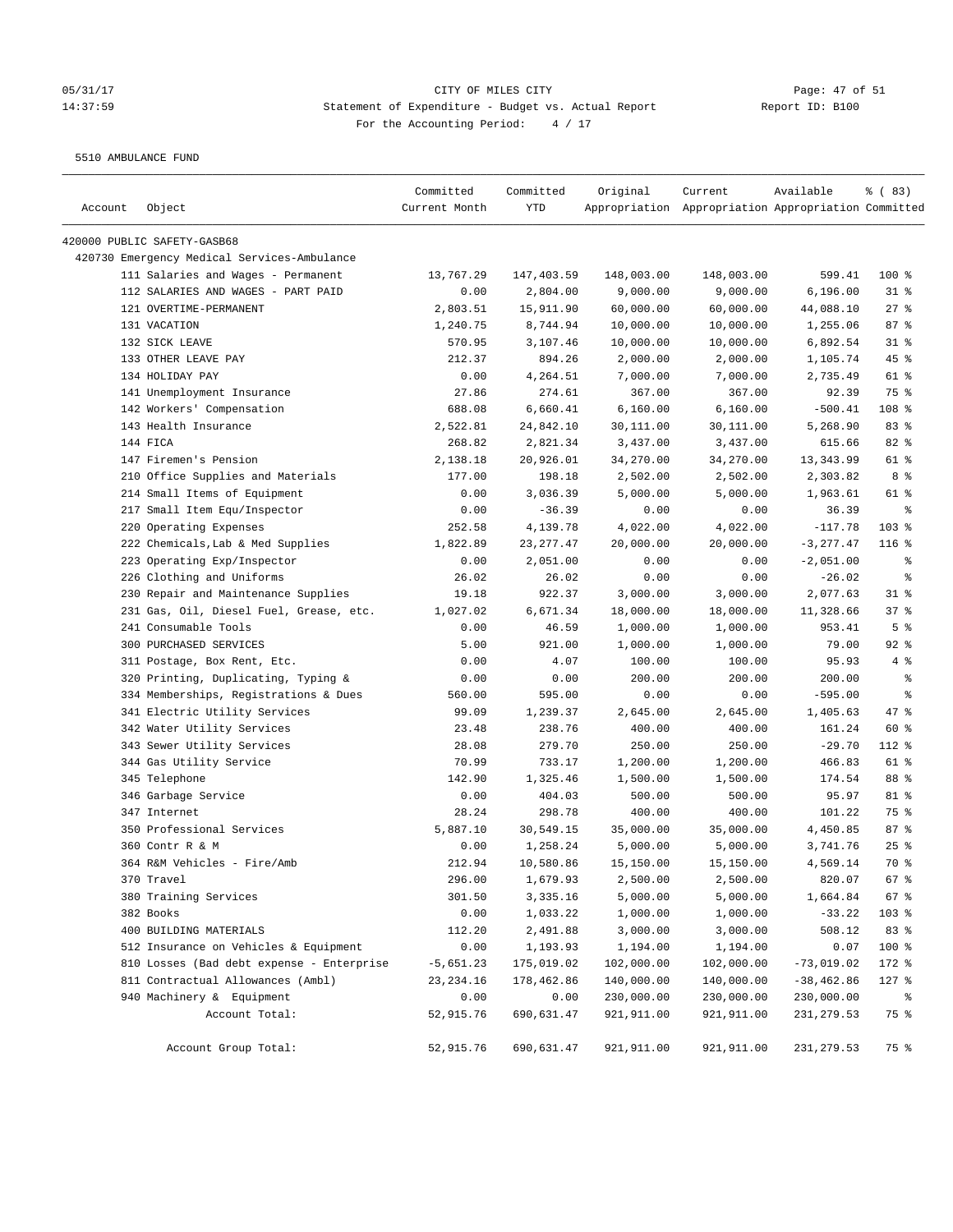# 05/31/17 Page: 48 of 51 14:37:59 Statement of Expenditure - Budget vs. Actual Report Report ID: B100 For the Accounting Period:  $4 / 17$

### 5510 AMBULANCE FUND

|                                          | Committed     | Committed  | Original      | Current    | Available                             | % (83)         |
|------------------------------------------|---------------|------------|---------------|------------|---------------------------------------|----------------|
| Object<br>Account                        | Current Month | <b>YTD</b> | Appropriation |            | Appropriation Appropriation Committed |                |
| 490000 DEBT SERVICE                      |               |            |               |            |                                       |                |
| 490500 Other Debt Service Payments       |               |            |               |            |                                       |                |
| 602 Prpl-Ambulance                       | 0.00          | 13,180.36  | 9,000.00      | 9,000.00   | $-4, 180.36$                          | $146$ %        |
| 629 Interest-Ambulance                   | 0.00          | 101.59     | 4,283.00      | 4,283.00   | 4,181.41                              | 2 <sup>8</sup> |
| Account Total:                           | 0.00          | 13,281.95  | 13,283.00     | 13,283.00  | 1.05                                  | $100*$         |
| Account Group Total:                     | 0.00          | 13,281.95  | 13,283.00     | 13,283.00  | 1.05                                  | $100*$         |
| 510000 MISCELLANEOUS                     |               |            |               |            |                                       |                |
| 510330 Comprehensive Liability Insurance |               |            |               |            |                                       |                |
| 513 Liability                            | 0.00          | 1,535.72   | 1,536.00      | 1,536.00   | 0.28                                  | $100*$         |
| Account Total:                           | 0.00          | 1,535.72   | 1,536.00      | 1,536.00   | 0.28                                  | $100*$         |
| Account Group Total:                     | 0.00          | 1,535.72   | 1,536.00      | 1,536.00   | 0.28                                  | $100*$         |
| 520000 OTHER FINANCING USES              |               |            |               |            |                                       |                |
| 521000 Interfund Operating Transfers Out |               |            |               |            |                                       |                |
| 820 Transfers to Other Funds             | 2,151.00      | 26,510.00  | 25,814.00     | 25,814.00  | $-696.00$                             | $103$ $%$      |
| Account Total:                           | 2,151.00      | 26,510.00  | 25,814.00     | 25,814.00  | $-696.00$                             | $103$ $%$      |
| Account Group Total:                     | 2,151.00      | 26,510.00  | 25,814.00     | 25,814.00  | $-696.00$                             | $103$ %        |
| Fund Total:                              | 55,066.76     | 731,959.14 | 962,544.00    | 962,544.00 | 230,584.86                            | 76 %           |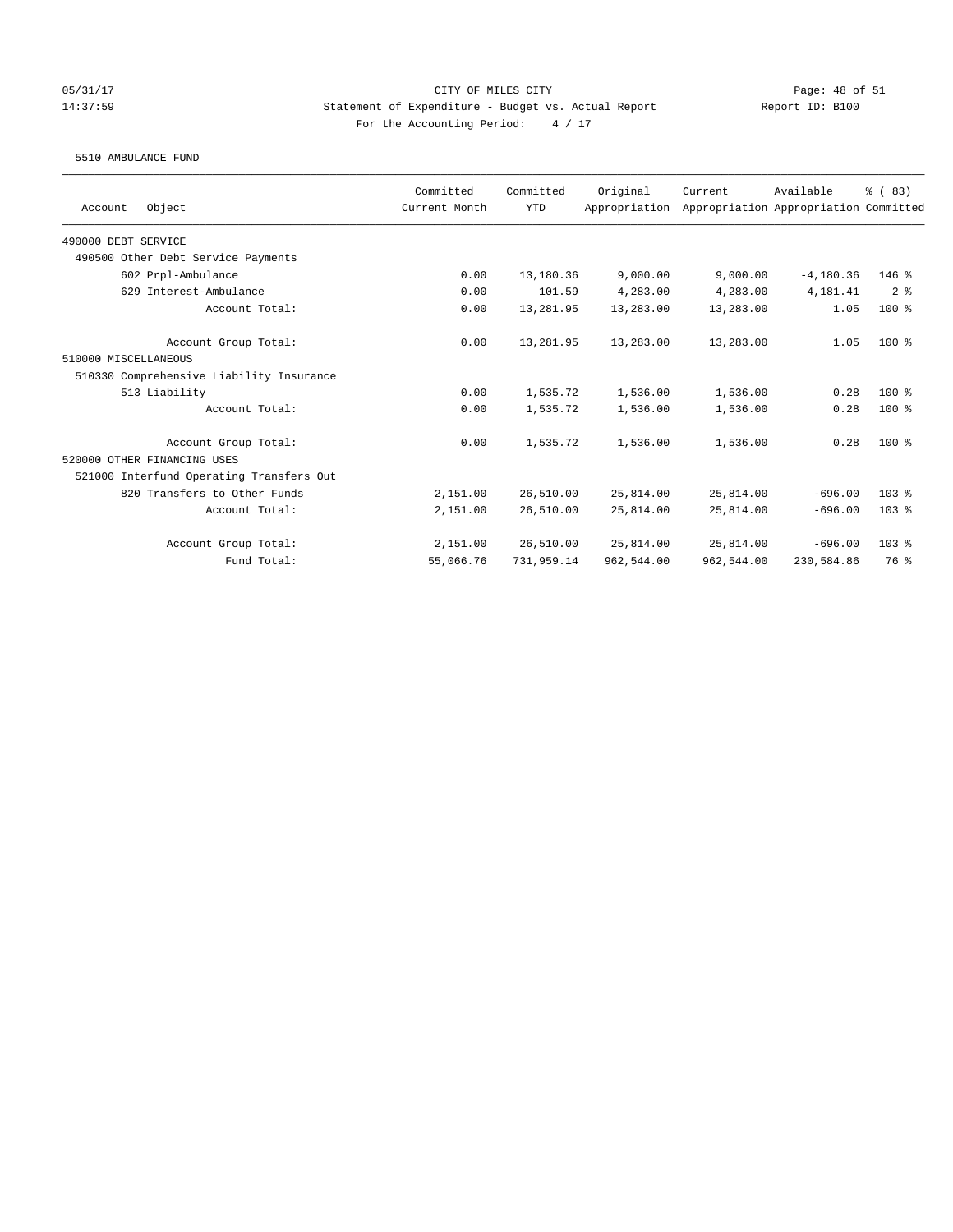# 05/31/17 Page: 49 of 51 14:37:59 Statement of Expenditure - Budget vs. Actual Report Changer Report ID: B100 For the Accounting Period: 4 / 17

5610 AIRPORT OPERATING

| Account             | Object                                     | Committed<br>Current Month | Committed<br><b>YTD</b> | Original   | Current<br>Appropriation Appropriation Appropriation Committed | Available    | % (83)           |
|---------------------|--------------------------------------------|----------------------------|-------------------------|------------|----------------------------------------------------------------|--------------|------------------|
|                     | 430000 Public Works-GASB68                 |                            |                         |            |                                                                |              |                  |
| 430300 Airport(87)  |                                            |                            |                         |            |                                                                |              |                  |
|                     | 111 Salaries and Wages - Permanent         | 7,418.41                   | 82,548.73               | 80,594.00  | 80,594.00                                                      | $-1,954.73$  | 102 %            |
|                     | 121 OVERTIME-PERMANENT                     | 79.43                      | 2,378.32                | 5,000.00   | 5,000.00                                                       | 2,621.68     | 48 %             |
|                     | 131 VACATION                               | 70.60                      | 2,052.17                | 10,000.00  | 10,000.00                                                      | 7,947.83     | $21$ %           |
|                     | 132 SICK LEAVE                             | 1,031.28                   | 1,754.73                | 6,000.00   | 6,000.00                                                       | 4,245.27     | 29%              |
|                     | 133 OTHER LEAVE PAY                        | 0.00                       | 2,052.22                | 4,340.00   | 4,340.00                                                       | 2,287.78     | 47 %             |
|                     | 134 HOLIDAY PAY                            | 0.00                       | 1,539.70                | 2,500.00   | 2,500.00                                                       | 960.30       | 62 %             |
|                     | 141 Unemployment Insurance                 | 12.89                      | 139.01                  | 163.00     | 163.00                                                         | 23.99        | 85 %             |
|                     | 142 Workers' Compensation                  | 477.85                     | 5,080.32                | 5,922.00   | 5,922.00                                                       | 841.68       | 86 %             |
|                     | 143 Health Insurance                       | 1,379.05                   | 13,790.50               | 16,545.00  | 16,545.00                                                      | 2,754.50     | 83 %             |
|                     | 144 FICA                                   | 657.87                     | 6,993.21                | 8,296.00   | 8,296.00                                                       | 1,302.79     | 84 %             |
|                     | 145 PERS                                   | 719.81                     | 7,740.85                | 9,076.00   | 9,076.00                                                       | 1,335.15     | 85%              |
|                     | 196 CLOTHING ALLOTMENT                     | 0.00                       | 375.00                  | 300.00     | 300.00                                                         | $-75.00$     | $125$ %          |
|                     | 210 Office Supplies and Materials          | 6.38                       | 576.98                  | 1,100.00   | 1,100.00                                                       | 523.02       | $52$ %           |
|                     | 214 Small Items of Equipment               | 0.00                       | 0.00                    | 500.00     | 500.00                                                         | 500.00       | နွ               |
|                     | 220 Operating Expenses                     | 287.87                     | 3,966.14                | 3,500.00   | 3,500.00                                                       | $-466.14$    | $113*$           |
|                     | 230 Repair and Maintenance Supplies        | 1,865.57                   | 10,817.26               | 10,000.00  | 10,000.00                                                      | $-817.26$    | 108 %            |
|                     | 231 Gas, Oil, Diesel Fuel, Grease, etc.    | 162.71                     | 1,689.34                | 5,500.00   | 5,500.00                                                       | 3,810.66     | $31$ %           |
|                     | 237 Aviation Fuel                          | 35, 512.46                 | 213,919.56              | 286,000.00 | 286,000.00                                                     | 72,080.44    | 75 %             |
|                     | 239 Tires, Tubes Etc.                      | 0.00                       | 398.14                  | 1,000.00   | 1,000.00                                                       | 601.86       | 40 %             |
|                     | 250 Supplies for Resale                    | 6.37                       | 198.37                  | 400.00     | 400.00                                                         | 201.63       | 50%              |
|                     | 311 Postage, Box Rent, Etc.                | 69.00                      | 180.85                  | 300.00     | 300.00                                                         | 119.15       | 60 %             |
|                     | 319 Other Communication and Transportation | 72.95                      | 650.05                  | 650.00     | 650.00                                                         | $-0.05$      | 100 %            |
|                     | 330 Publicity, Subscriptions & Dues        | 60.00                      | 537.72                  | 300.00     | 300.00                                                         | $-237.72$    | 179 %            |
|                     | 334 Memberships, Registrations & Dues      | 0.00                       | 490.00                  | 0.00       | 0.00                                                           | $-490.00$    | $\epsilon$       |
|                     | 341 Electric Utility Services              | 767.26                     | 8,547.92                | 8,500.00   | 8,500.00                                                       | $-47.92$     | 101 %            |
|                     | 344 Gas Utility Service                    | 416.05                     | 4,722.30                | 5,000.00   | 5,000.00                                                       | 277.70       | 94%              |
|                     | 345 Telephone                              | 219.08                     | 2,100.46                | 3,800.00   | 3,800.00                                                       | 1,699.54     | 55 %             |
|                     | 347 Internet                               | 26.20                      | 283.80                  | 650.00     | 650.00                                                         | 366.20       | 44 %             |
|                     | 350 Professional Services                  | 0.00                       | 0.00                    | 1,500.00   | 1,500.00                                                       | 1,500.00     | နွ               |
|                     | 363 R&M Vehicles/Equip/Labor-PW            | 3.99                       | 6,406.71                | 5,000.00   | 5,000.00                                                       | $-1,406.71$  | 128 %            |
|                     | 367 Plumbing, Heating, Electrical          | 0.00                       | 0.00                    | 1,000.00   | 1,000.00                                                       | 1,000.00     | နွ               |
|                     | 380 Training Services                      | 0.00                       | 0.00                    | 150.00     | 150.00                                                         | 150.00       | る                |
|                     | 511 Insurance on Buildings                 | 0.00                       | 3,108.22                | 3,109.00   | 3,109.00                                                       | 0.78         | $100$ %          |
|                     | 512 Insurance on Vehicles & Equipment      | 595.00                     | 2,544.40                | 1,850.00   | 1,850.00                                                       | $-694.40$    | 138 <sup>8</sup> |
|                     | 513 Liability                              | 0.00                       | 0.00                    | 4,700.00   | 4,700.00                                                       | 4,700.00     | ್ಠಿ              |
|                     | 911 FFA AIP17-2017                         | 0.00                       | 2,500.00                | 110,000.00 | 110,000.00                                                     | 107,500.00   | 2 <sup>8</sup>   |
|                     | 939 AIP-3-30-055-016-2015                  | 0.00                       | 315,407.90              | 252,800.00 | 252,800.00                                                     | $-62,607.90$ | $125$ %          |
|                     | 940 Machinery & Equipment                  | 0.00                       | 4,200.00                | 0.00       | 0.00                                                           | $-4, 200.00$ |                  |
|                     | Account Total:                             | 51,918.08                  | 709,690.88              | 856,045.00 | 856,045.00                                                     | 146, 354. 12 | 83 %             |
|                     | Account Group Total:                       | 51,918.08                  | 709,690.88              | 856,045.00 | 856,045.00                                                     | 146, 354. 12 | 83 %             |
| 490000 DEBT SERVICE |                                            |                            |                         |            |                                                                |              |                  |
|                     | 490500 Other Debt Service Payments         |                            |                         |            |                                                                |              |                  |
|                     | 641 Principal - Aeronautics Loan 08        | 0.00                       | 4,921.00                | 4,921.00   | 4,921.00                                                       | 0.00         | 100 %            |
|                     | 642 Interest - Aeronautics Loan 08         | 0.00                       | 356.73                  | 357.00     | 357.00                                                         | 0.27         | 100 %            |
|                     | 645 Equipment-Principle                    | 422.14                     | 4,221.40                | 5,426.00   | 5,426.00                                                       | 1,204.60     | 78 %             |
|                     | 646 Equipment-Interest                     | 54.09                      | 540.90                  | 289.00     | 289.00                                                         | $-251.90$    | 187 %            |
|                     | 648 MT Aero Principle 06-2015              | 0.00                       | 16,953.00               | 16,953.00  | 16,953.00                                                      | 0.00         | 100 %            |
|                     | 649 MT Aero Interest06-2015                | 0.00                       | 2,479.38                | 2,480.00   | 2,480.00                                                       | 0.62         | 100 %            |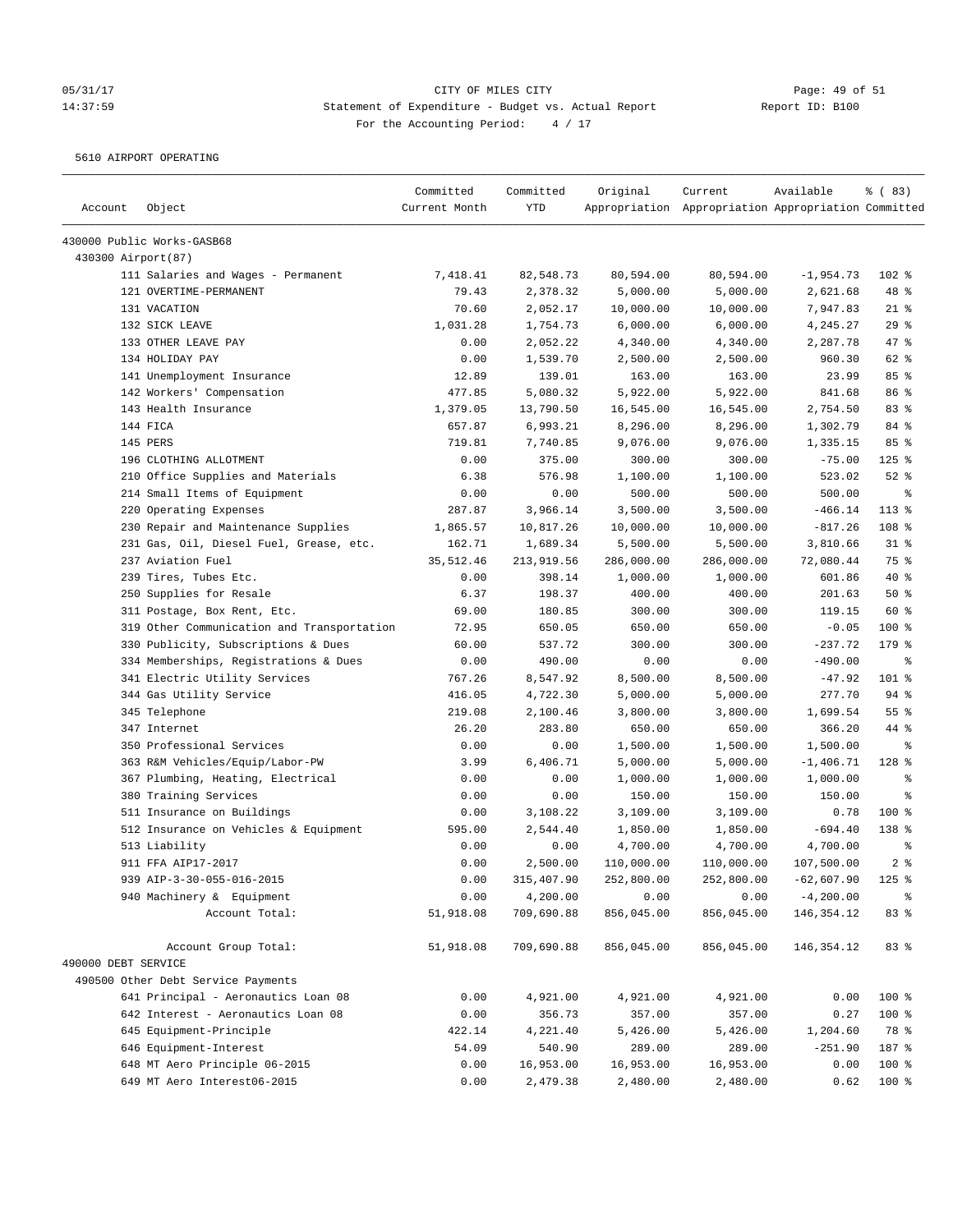### 05/31/17 Page: 50 of 51 14:37:59 Statement of Expenditure - Budget vs. Actual Report Report ID: B100 For the Accounting Period:  $4 / 17$

#### 5610 AIRPORT OPERATING

| Account | Object                                   | Committed<br>Current Month | Committed<br>YTD | Original<br>Appropriation | Current    | Available<br>Appropriation Appropriation Committed | % (83)          |
|---------|------------------------------------------|----------------------------|------------------|---------------------------|------------|----------------------------------------------------|-----------------|
|         | 650 Principle-Purchase Fuel Truck        | 3,540.04                   | 19,110.91        | 20,892.00                 | 20,892.00  | 1,781.09                                           | $91$ %          |
|         | 651 Interest-Purchase Fuel Truck         | 159.96                     | 1,239.09         | 1,308.00                  | 1,308.00   | 68.91                                              | 95 <sup>8</sup> |
|         | Account Total:                           | 4, 176, 23                 | 49,822.41        | 52,626.00                 | 52,626.00  | 2,803.59                                           | 95%             |
|         | Account Group Total:                     | 4, 176, 23                 | 49,822.41        | 52,626.00                 | 52,626.00  | 2,803.59                                           | 95%             |
|         | 520000 OTHER FINANCING USES              |                            |                  |                           |            |                                                    |                 |
|         | 521000 Interfund Operating Transfers Out |                            |                  |                           |            |                                                    |                 |
|         | 820 Transfers to Other Funds             | 1,634.00                   | 16,340.00        | 19,609.00                 | 19,609.00  | 3,269.00                                           | 83%             |
|         | Account Total:                           | 1,634.00                   | 16,340.00        | 19,609.00                 | 19,609.00  | 3.269.00                                           | 83%             |
|         | Account Group Total:                     | 1,634.00                   | 16,340.00        | 19,609.00                 | 19,609.00  | 3,269,00                                           | 83%             |
|         | Fund Total:                              | 57,728.31                  | 775,853.29       | 928,280.00                | 928,280.00 | 152,426.71                                         | 84 %            |